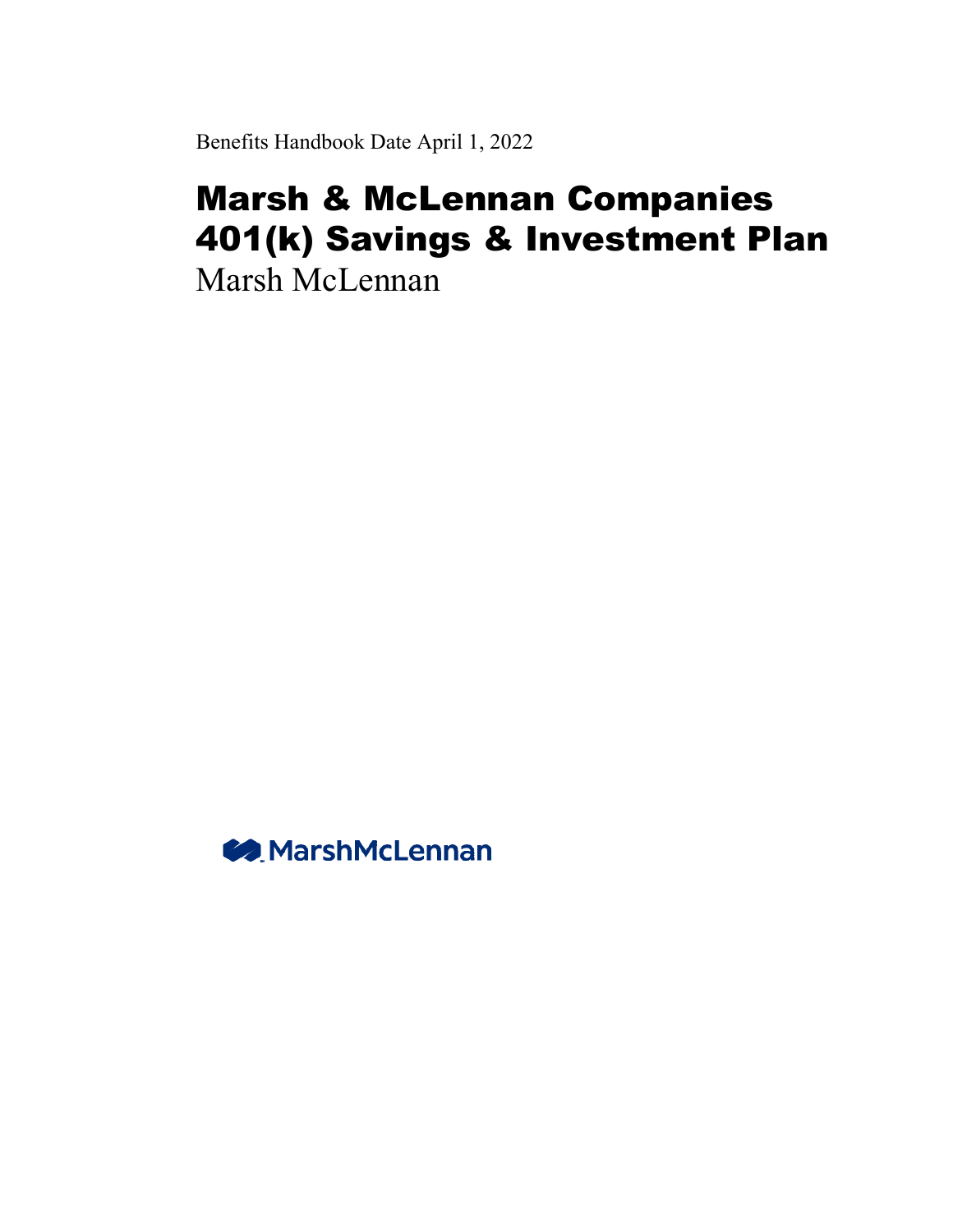# Marsh & McLennan Companies 401(k) Savings & Investment Plan

*The Marsh & McLennan Companies 401(k) Savings & Investment Plan (Plan) is a convenient way to help achieve your long-term savings and investment goals. The Plan is a profit sharing plan with an employee stock ownership feature and a 401(k) component, designed to encourage saving through a number of investment opportunities, including the opportunity to invest in the MMC Stock Fund (a fund comprised principally of Marsh & McLennan Companies, Inc. common stock, which we refer to as MMC stock, Company stock or Marsh & McLennan Companies stock (par value of \$1.00 per share)).* 

#### SPD

This section provides a summary of the Marsh & McLennan Companies 401(k) Savings & Investment Plan as of April 1, 2022.

This section, together with the *Administrative Information* section, forms the Summary Plan Description of the Plan.

**A Note on Tax Advice:**  The tax laws are complicated and often change. This summary is not intended to provide personal tax advice to any employee.

*Under the Plan, you may save and invest for the future by contributing on a before-tax and/or after-tax basis. You can direct your future contributions and your* 

*Company contributions (which begin after you complete one year of vesting service) into any of the funds in the Plan's investment lineup.* 

*Plan participation involves investment risk. If the value of Marsh & McLennan Companies stock and other Plan assets decreases or increases, the value of your accounts in the Plan will also decrease or increase. Under this type of Plan, you assume responsibility for the investment choices you make for your account.*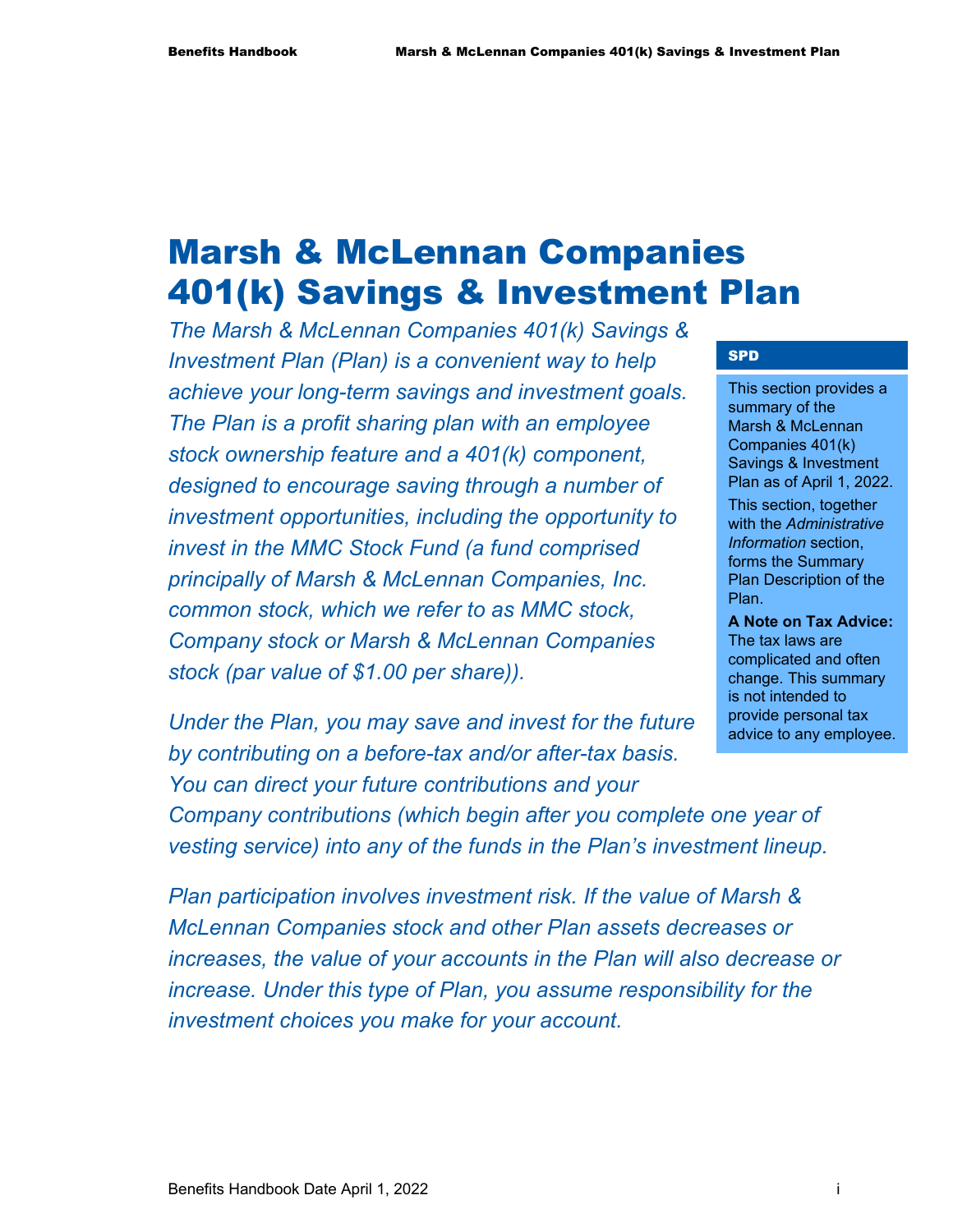*This section describes the Plan provisions as of April 1, 2022, and applies if you are employed by Marsh & McLennan Companies on or after April 1, 2022.* 

*As used throughout this document, "employee," "you" and "your" always mean a US employee (regular or temporary) of Marsh & McLennan Companies or any subsidiary or affiliate of Marsh & McLennan Companies (other than Marsh & McLennan Agency LLC). Individuals who are leased employees, who are compensated as independent contractors, who are employed in Puerto Rico, or who are employees of Marsh & McLennan Agency LLC (MMA) are not eligible to participate.* 

*In this description of the Marsh & McLennan Companies 401(k) Savings & Investment Plan, the term "Company" sometimes refers to Marsh & McLennan Companies and all participating employers.* 

#### *This Is Part of a Prospectus*

This section, together with the Investment Return Fact Sheet and the *Administrative Information* section, also constitute part of a prospectus covering securities that have been registered under the Securities Act of 1933, as amended. See below for more details.

The Plan was most recently approved by the Internal Revenue Service as tax qualified under Sections 401(a) and 4975(e)(7) of the Internal Revenue Code by means of a favorable determination letter dated September 25, 2013. Accordingly, Marsh & McLennan Companies contributions will be deductible by Marsh & McLennan Companies within the limits set forth in the Internal Revenue Code. This section describes the Plan provisions as of April 1, 2022 which apply if you are employed on or after April 1, 2022. Former employees may be subject to other rules under prior provisions.

The date of this prospectus is November 23, 2020.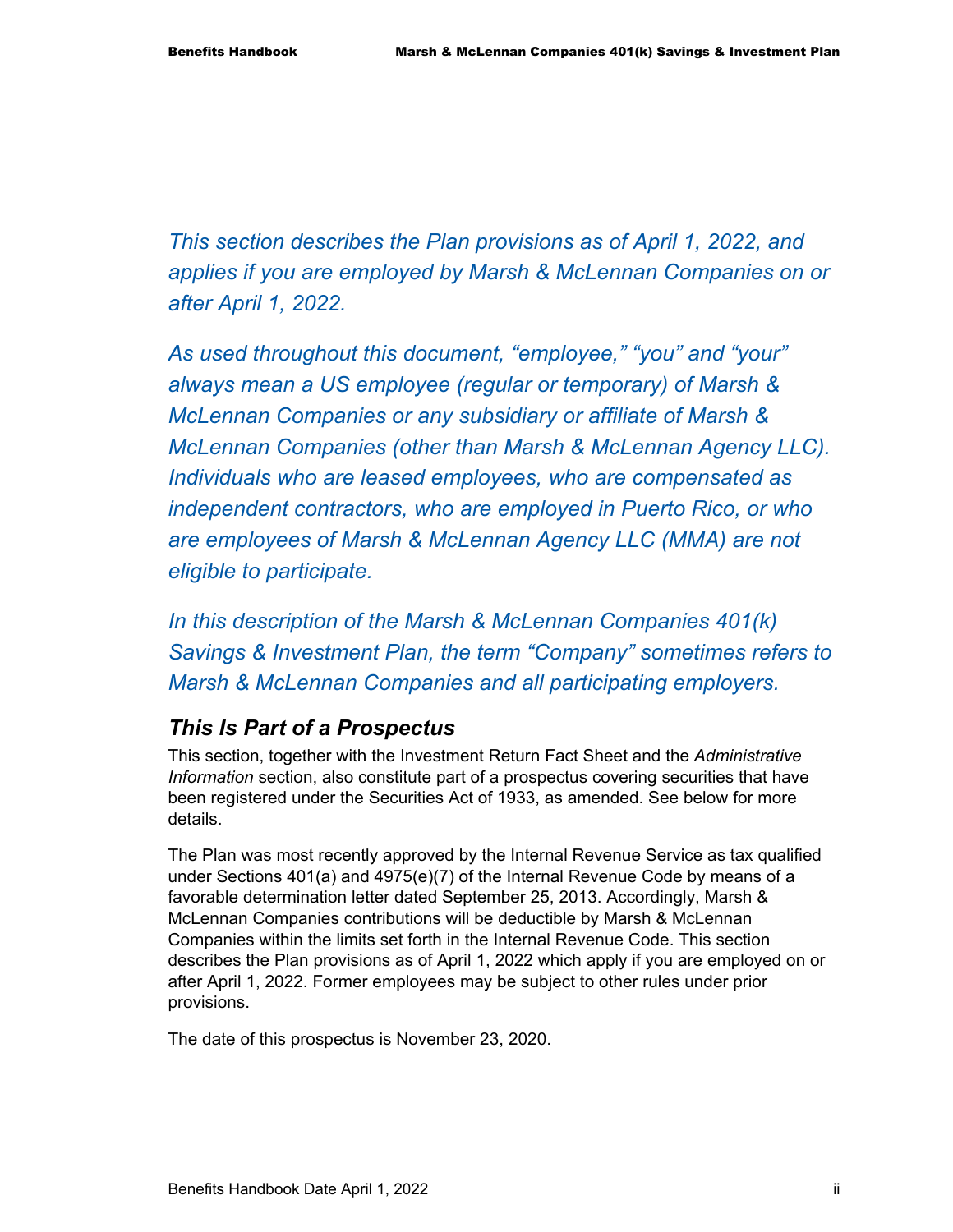Participants may receive, without charge, upon request to the Plan Administrator, any of the documents that constitute part of the prospectus, as well as a copy of the annual report from Marsh & McLennan Companies, Inc., copies of other reports, proxy statements and other communications distributed to Marsh & McLennan shareholders, and the annual report for the Plan. Copies of the documents described may be obtained from the Plan Administrator at the following address:

Marsh & McLennan Companies, Inc. Marsh & McLennan Companies 401(k) Savings & Investment Plan  $c/o$  Global Benefits Department  $-3<sup>rd</sup>$  Floor Waterfront Corporate Center 121 River Street Hoboken, NJ 07030 Telephone +1 201 284 4000

Marsh & McLennan Companies annual report can be viewed at www.mmc .com/annualreport.html.

All reports and other documents subsequently filed by Marsh & McLennan Companies or the Plan pursuant to Section 13(a), 13(c), 14, 15(d) of the Securities Exchange Act of 1934, as amended, prior to the filing of a post-effective amendment which indicates that all securities offered have been sold or which deregisters all securities then remaining unsold, also will be deemed to be incorporated into this Summary Plan Description and Prospectus from the date of the filing of such reports and documents.

#### A Note about ERISA

The Employee RETIREMENT Income Security Act of 1974 (ERISA) is a Federal law that governs many employer-sponsored plans including this one. Your ERISA rights in connection with this Plan are detailed in the *Administrative Information* section that, together with this section, constitute the Summary Plan Description for this Plan. However, the Plan rules are very detailed and this is only a summary.

In the case of any conflict between this description of the Marsh & McLennan Companies 401(k) Savings & Investment Plan and the Plan, the Plan rules govern. See also the *Administrative Information* section.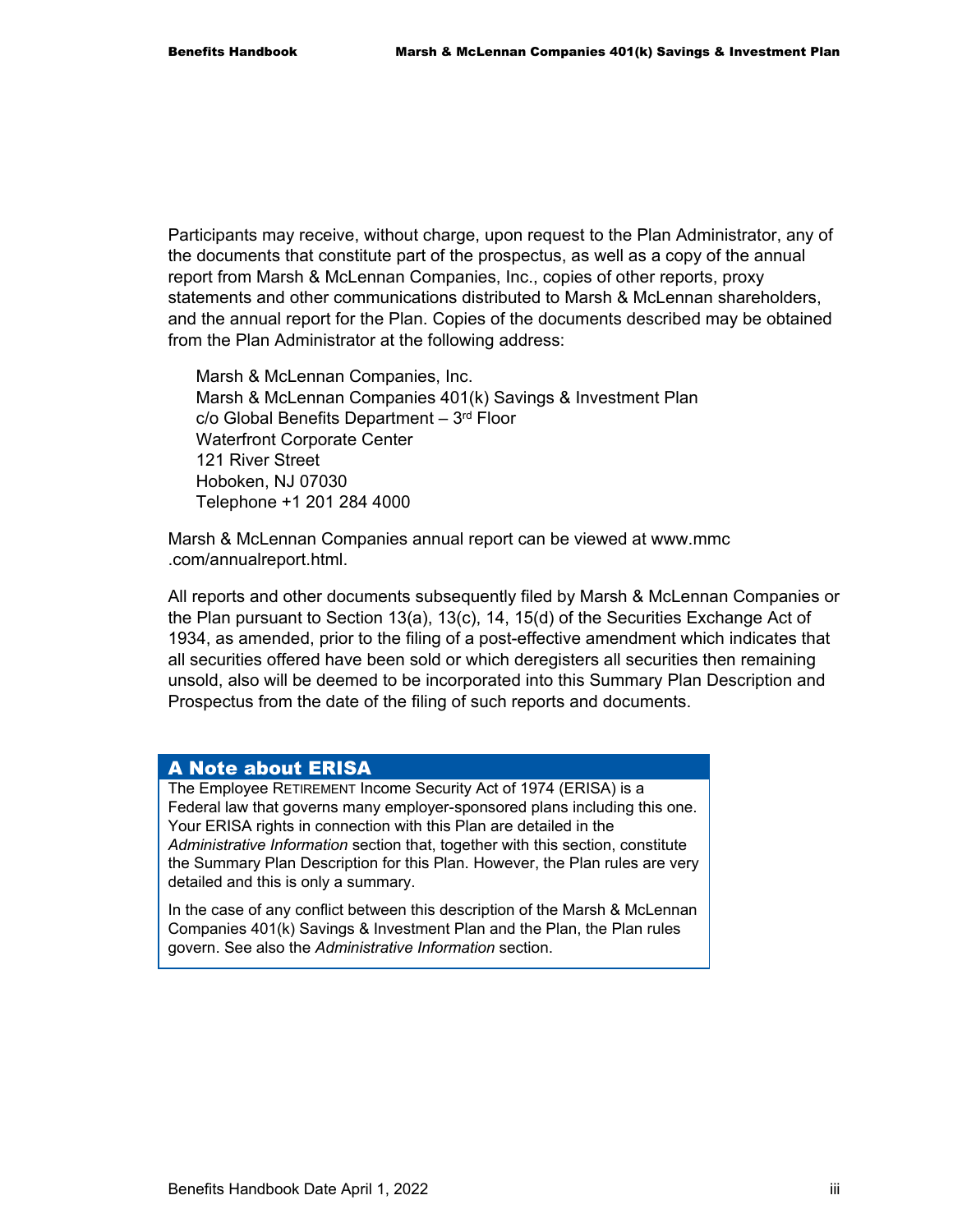# **In This Section**

# **See Page**

| Eligible Base Pay for Determining Marsh & McLennan Companies 401(k) |  |
|---------------------------------------------------------------------|--|
|                                                                     |  |
|                                                                     |  |
|                                                                     |  |
|                                                                     |  |
|                                                                     |  |
|                                                                     |  |
|                                                                     |  |
|                                                                     |  |
| Taxes on Distributions from In-Plan Roth Conversion Accounts37      |  |
|                                                                     |  |
|                                                                     |  |
|                                                                     |  |
| Transfers from Non-Participating Marsh & McLennan Companies  40     |  |
|                                                                     |  |
|                                                                     |  |
|                                                                     |  |
|                                                                     |  |
| Transfers from Non-Participating Marsh & McLennan Companies  42     |  |
|                                                                     |  |
|                                                                     |  |
|                                                                     |  |
|                                                                     |  |
|                                                                     |  |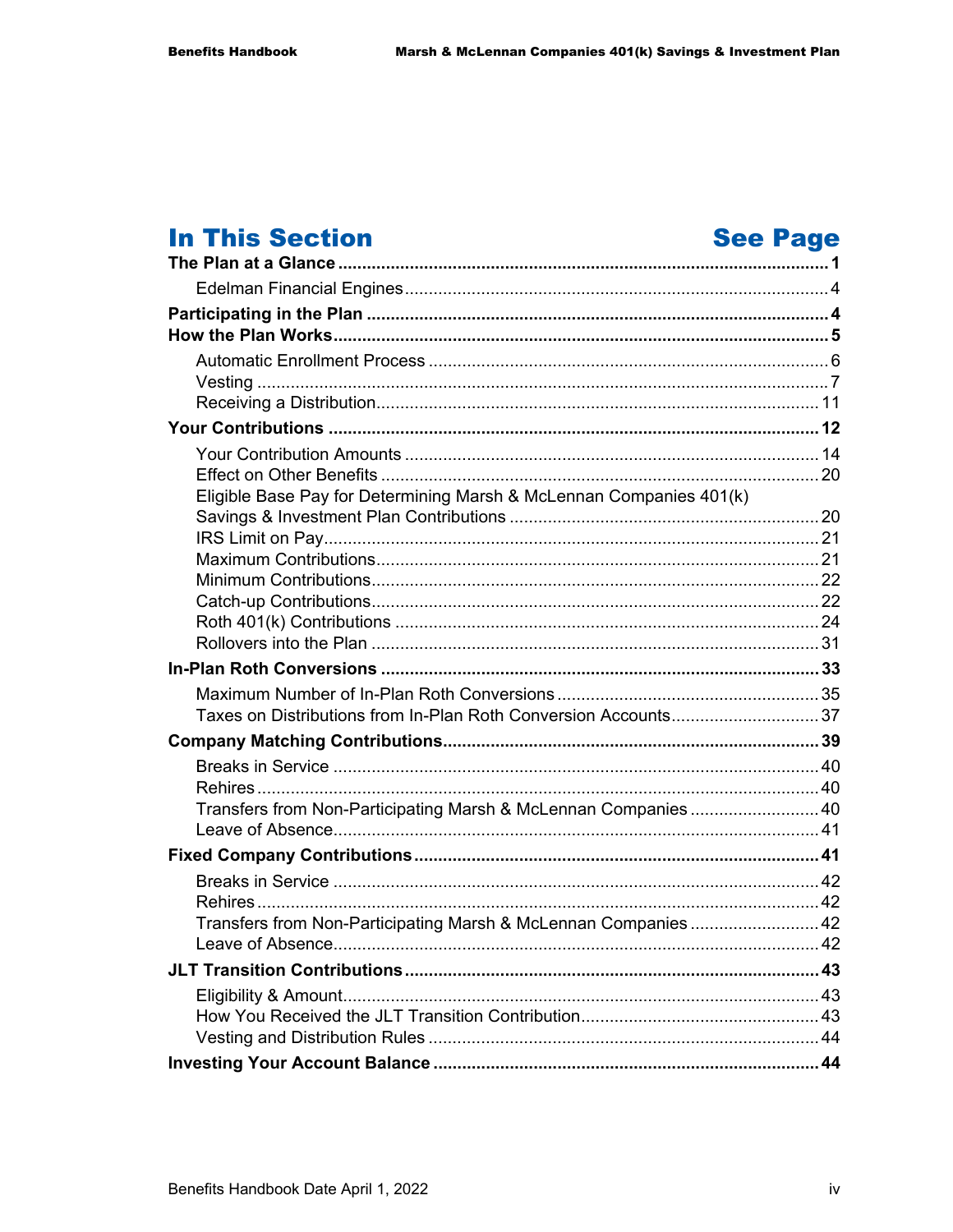| Dividends on Marsh & McLennan Companies Shares and Stock Voting Rights 57 |  |
|---------------------------------------------------------------------------|--|
|                                                                           |  |
|                                                                           |  |
|                                                                           |  |
|                                                                           |  |
|                                                                           |  |
|                                                                           |  |
|                                                                           |  |
|                                                                           |  |
|                                                                           |  |
|                                                                           |  |
|                                                                           |  |
|                                                                           |  |
|                                                                           |  |
|                                                                           |  |
|                                                                           |  |
|                                                                           |  |
|                                                                           |  |
|                                                                           |  |
|                                                                           |  |
|                                                                           |  |
|                                                                           |  |
|                                                                           |  |
|                                                                           |  |
|                                                                           |  |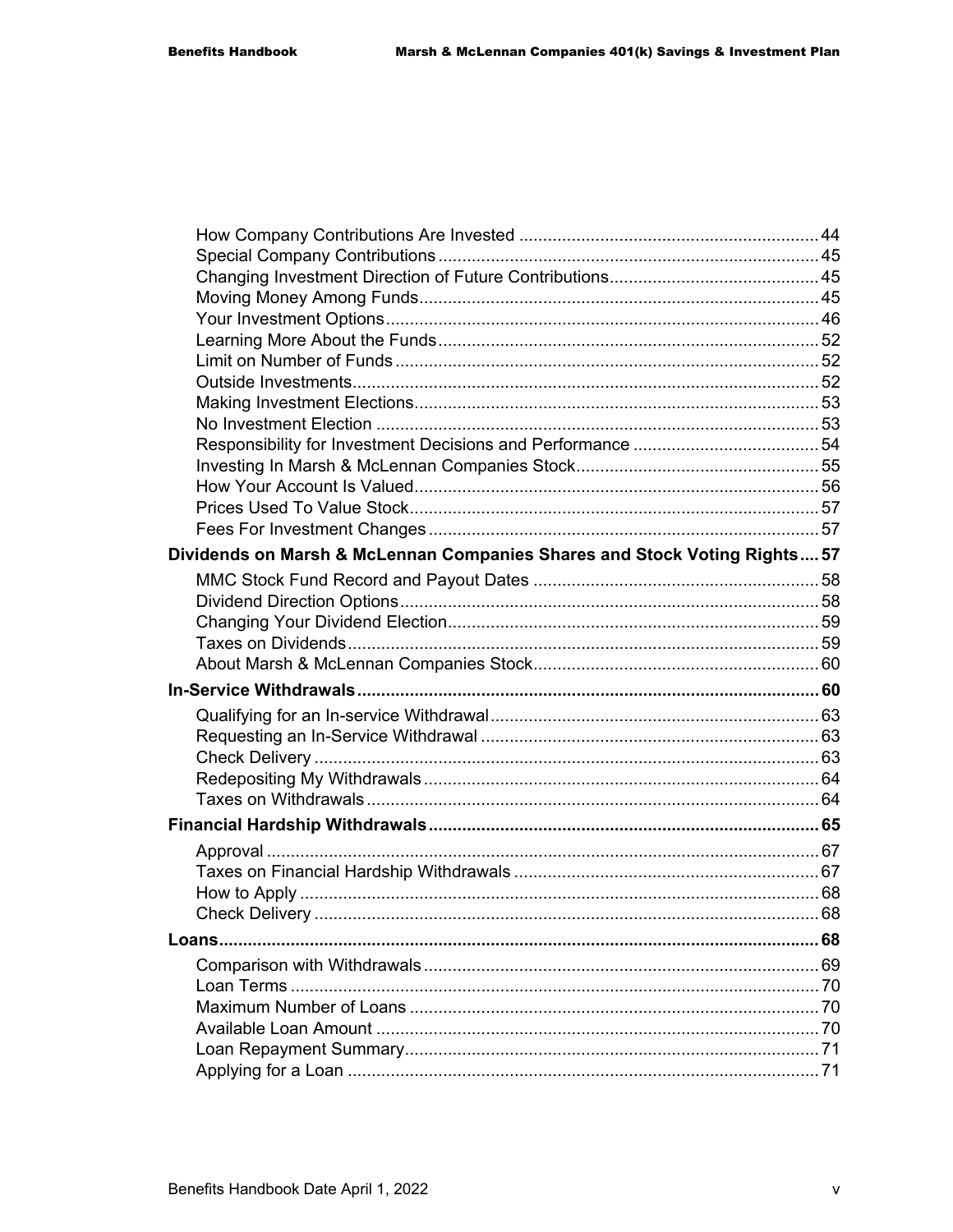| 89                                                                               |  |
|----------------------------------------------------------------------------------|--|
| Tax Treatment of an In-Kind Distribution of Marsh & McLennan Companies Stock. 91 |  |
|                                                                                  |  |
|                                                                                  |  |
|                                                                                  |  |
|                                                                                  |  |
|                                                                                  |  |
|                                                                                  |  |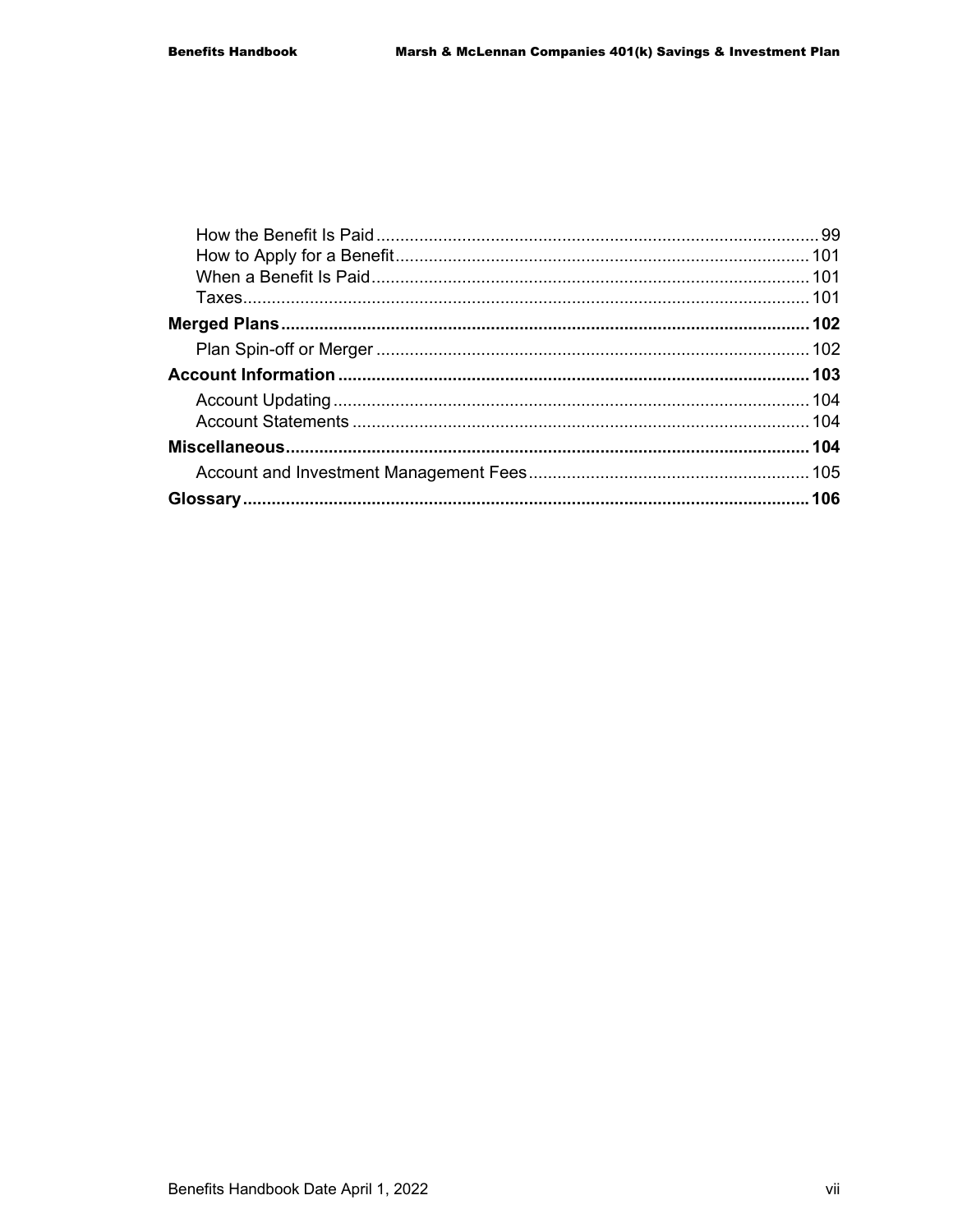# The Plan at a Glance

| <b>Plan Feature</b> | <b>Highlights</b>                                                                                                                                                                                                                                                                                                                                                                                                                                                                                                                                                                                                                                                                                                                                                                                                                                                                                                                        |  |
|---------------------|------------------------------------------------------------------------------------------------------------------------------------------------------------------------------------------------------------------------------------------------------------------------------------------------------------------------------------------------------------------------------------------------------------------------------------------------------------------------------------------------------------------------------------------------------------------------------------------------------------------------------------------------------------------------------------------------------------------------------------------------------------------------------------------------------------------------------------------------------------------------------------------------------------------------------------------|--|
| <b>Plan Type</b>    | The Marsh & McLennan Companies 401(k) Savings & Investment Plan is a<br>$\mathcal{L}_{\mathcal{A}}$<br>tax-qualified profit sharing plan with an employee stock ownership feature<br>and a 401(k) component, designed to encourage saving through a number<br>of investment opportunities, including the opportunity to invest in the MMC<br>Stock Fund (a fund comprised principally of Marsh & McLennan Companies,<br>Inc. common stock (par value of \$1.00 per share)).                                                                                                                                                                                                                                                                                                                                                                                                                                                              |  |
| <b>Eligibility</b>  | You are eligible to participate and make employee contributions as soon as<br>a.<br>you are classified as a US regular or temporary employee (including US<br>expatriates) of Marsh & McLennan Companies* or any subsidiary or affiliate<br>of Marsh & McLennan Companies, paid on a US payroll and are at least 18<br>years of age.<br>You are not eligible to participate in the Plan if you are an employee of a<br>u,<br>non-participating company who is performing services for a US company,<br>whose legal employer remains a non-participating company.<br>You are eligible for Company matching contributions if you elect to<br>×.<br>contribute and have completed one year of VESTING SERVICE.<br>You are eligible for fixed Company contributions if you are in an eligible<br>ш<br>company and have completed one year of vesting service.<br>See "Participating in the Plan" on page 4 for details.<br><b>CONTRACTOR</b> |  |
| <b>Enrollment</b>   | You can enroll or opt out of the employee contribution portion of the Plan as<br>×<br>soon as you are eligible, or as of the first day of any future pay period, as<br>long as you remain eligible.<br>If you do not opt out within your first 30 days of employment, you will<br>×,<br>automatically be enrolled in the employee contribution portion of the Plan.<br>See "How the Plan Works" on page 5 for details.                                                                                                                                                                                                                                                                                                                                                                                                                                                                                                                   |  |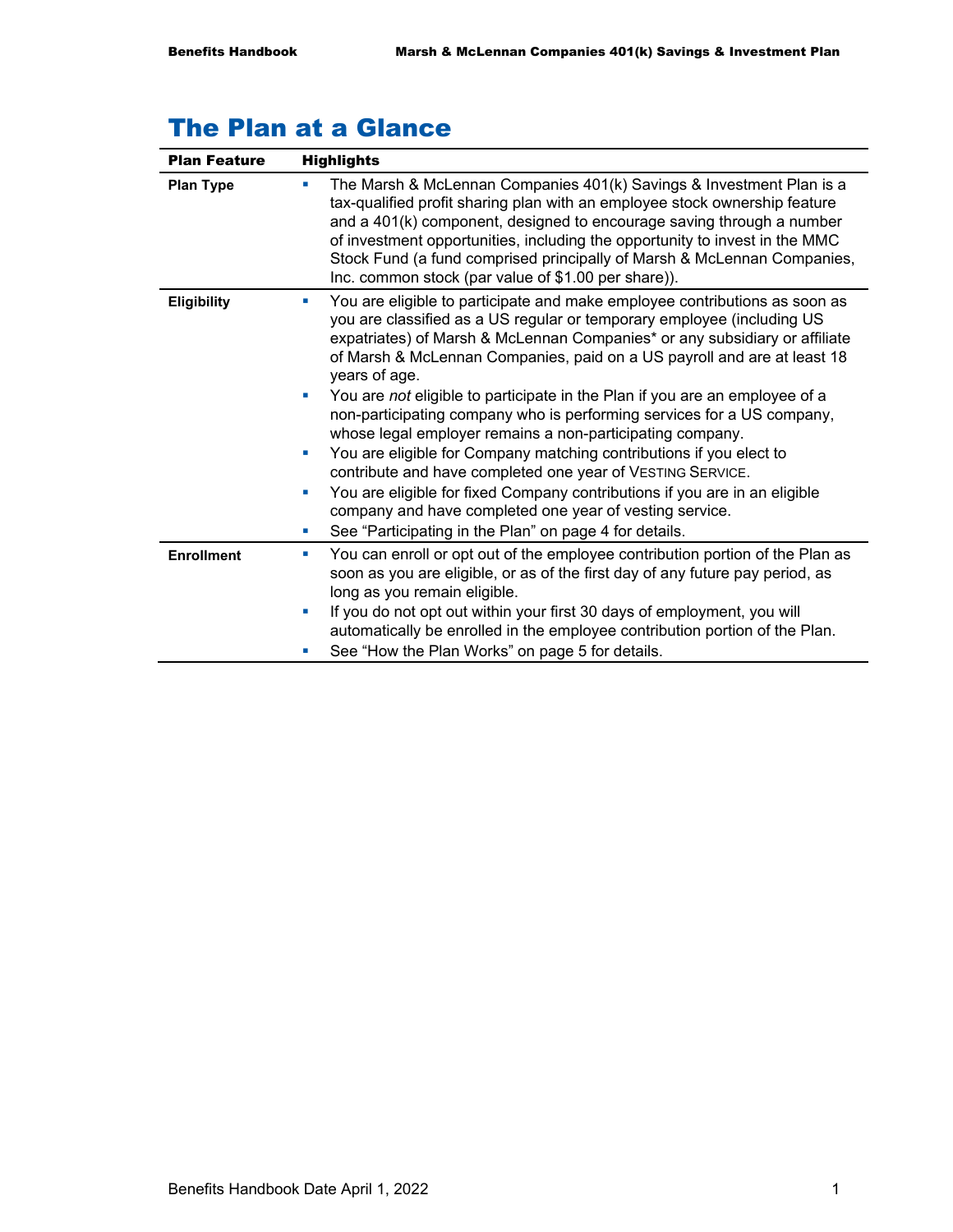| <b>Plan Feature</b>                                | <b>Highlights</b>                                                                                                                                                                                                                                                                                                                                                                                                                                                                                                                                                                                                                                                                                                                                                                                                                                                                                                                                                                                                                                                                                                                                                                                                                                                                                                                                                                                                                                                                                                                                                                                                                                                                                                                                                                            |
|----------------------------------------------------|----------------------------------------------------------------------------------------------------------------------------------------------------------------------------------------------------------------------------------------------------------------------------------------------------------------------------------------------------------------------------------------------------------------------------------------------------------------------------------------------------------------------------------------------------------------------------------------------------------------------------------------------------------------------------------------------------------------------------------------------------------------------------------------------------------------------------------------------------------------------------------------------------------------------------------------------------------------------------------------------------------------------------------------------------------------------------------------------------------------------------------------------------------------------------------------------------------------------------------------------------------------------------------------------------------------------------------------------------------------------------------------------------------------------------------------------------------------------------------------------------------------------------------------------------------------------------------------------------------------------------------------------------------------------------------------------------------------------------------------------------------------------------------------------|
| Your<br><b>Contributions</b>                       | As soon as you enroll in the Plan, you can start contributing to your account. You<br>may contribute:<br>1% to 75% of your eligible base pay before deductions as before-tax<br>contributions to the Plan.<br>1% to 75% of your eligible base pay before deductions as Roth 401(k)<br>ш<br>contributions to the Plan.<br>1% to 15% of your eligible base pay before deductions as traditional after-<br>L.<br>tax contributions to the Plan.<br>The total of your Roth 401(k), before-tax, and traditional after-tax<br>ш<br>contributions may not exceed 75% of your eligible base pay.<br>ROLLOVER CONTRIBUTIONS from your previous employer's TAX-QUALIFIED PLAN,<br>ш<br>section 403(b) plan or governmental section 457(b) plan (including any Roth<br>contributions) or from a Conduit Individual RETIREMENT Account.<br>Catch-up contributions** and Roth catch-up contributions** if you will be<br>L.<br>age 50 or older by the end of the calendar year (subject to the IRS annual<br>combined catch-up and Roth catch-up contribution limit of \$6,500 in 2022).<br>You may also make in-plan Roth conversions from your after-tax contribution<br>accounts under the Plan.<br>Your before-tax and after-tax contributions are deducted from your paycheck<br>each pay period and change automatically when your eligible base pay changes.<br>All contributions are subject to government-imposed limits. Before-tax and Roth<br>401(k) contributions to a prior unrelated employer's plan made in the same year<br>you are hired by Marsh McLennan also count toward your individual IRS dollar<br>limit for the year but are not taken into account in the Marsh & McLennan<br>Companies 401(k) Savings & Investment Plan.<br>See "Your Contributions" on page 12 for details. |
| Company<br><b>Matching</b><br><b>Contributions</b> | After you complete one year of vesting service:<br>the Company will contribute a Company matching contribution each pay<br>×,<br>period of 50% on the first 6% of your eligible base pay that you contribute in<br>a pay period to the Plan.<br>The Company contributed core Company matching contributions and annual<br>discretionary performance-based Company matching contributions (paid in the<br>first quarter of the following year) for Plan years 2006, 2007 and 2008.<br>Throughout this document "Company Matching Contributions" refers collectively<br>to the core Company matching contributions and the discretionary performance-<br>based Company matching contributions. On and after January 1, 2009 core<br>Company matching contributions are referred to as Company matching<br>contributions.<br>All contributions are subject to government-imposed limits. Before-tax and Roth<br>401(k) contributions made to a prior unrelated employer's plan in the same year<br>you are hired by Marsh McLennan also count toward your individual IRS dollar<br>limit but are not taken into account in the Marsh & McLennan Companies 401(k)<br>Savings & Investment Plan.<br>See "Company Matching Contributions" on page 39 for details.                                                                                                                                                                                                                                                                                                                                                                                                                                                                                                                                  |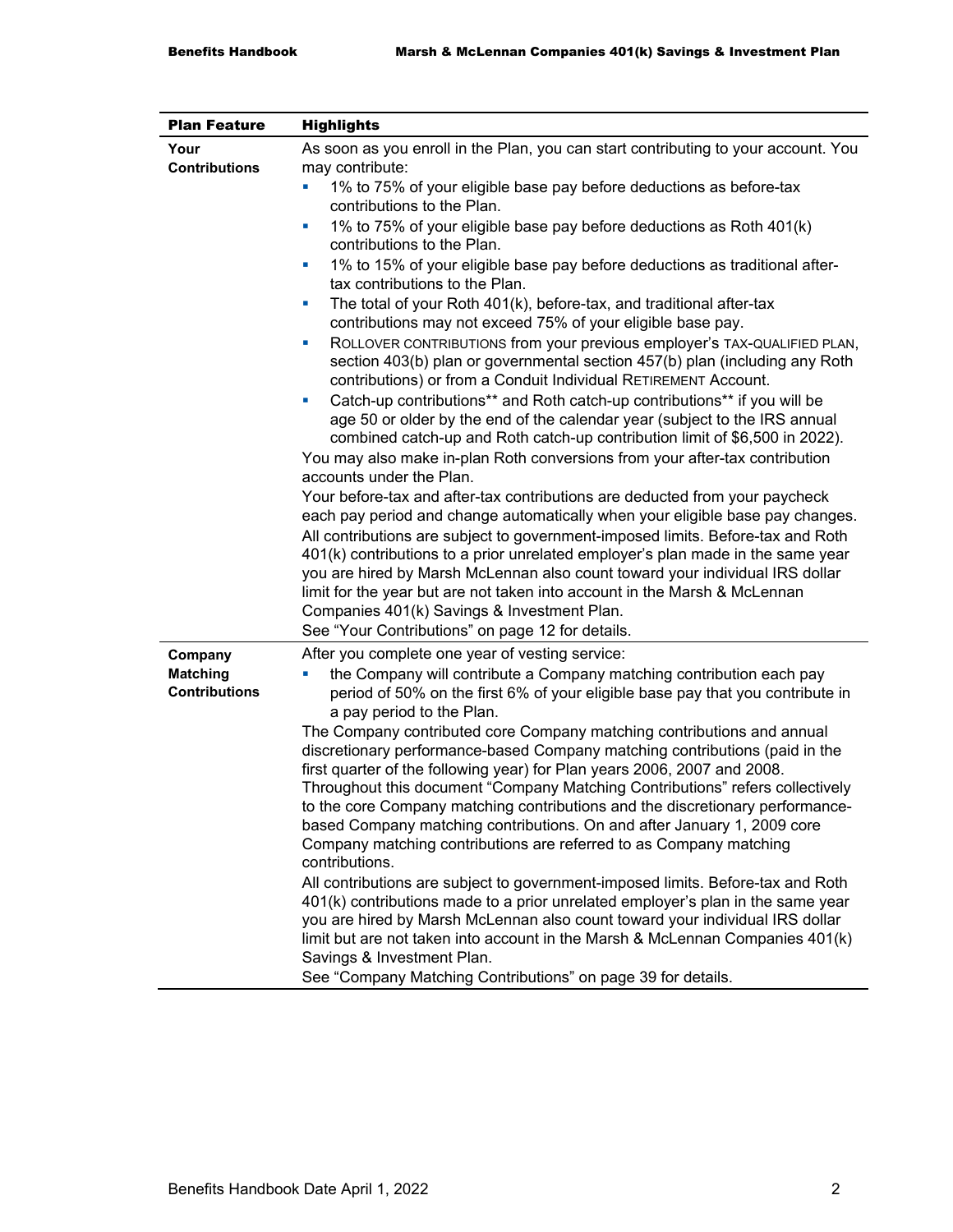| <b>Plan Feature</b>                                                                                                                                                                                                                                                                                                                                                                                                                                                                               | <b>Highlights</b>                                                                                                                                                                                                                                                                                                                                                                                                                                                                                                                                                                                                                                                                                                                                                                                                                                                                                                                                                                                                                                                       |  |
|---------------------------------------------------------------------------------------------------------------------------------------------------------------------------------------------------------------------------------------------------------------------------------------------------------------------------------------------------------------------------------------------------------------------------------------------------------------------------------------------------|-------------------------------------------------------------------------------------------------------------------------------------------------------------------------------------------------------------------------------------------------------------------------------------------------------------------------------------------------------------------------------------------------------------------------------------------------------------------------------------------------------------------------------------------------------------------------------------------------------------------------------------------------------------------------------------------------------------------------------------------------------------------------------------------------------------------------------------------------------------------------------------------------------------------------------------------------------------------------------------------------------------------------------------------------------------------------|--|
|                                                                                                                                                                                                                                                                                                                                                                                                                                                                                                   |                                                                                                                                                                                                                                                                                                                                                                                                                                                                                                                                                                                                                                                                                                                                                                                                                                                                                                                                                                                                                                                                         |  |
| <b>Fixed Company</b><br><b>Contributions</b>                                                                                                                                                                                                                                                                                                                                                                                                                                                      | After you complete one year of vesting service:<br>If you are employed by an eligible participating company, the Company will<br>contribute a fixed Company contribution equal to 4% of your eligible base<br>pay for each payroll period to the Plan, whether or not you make an<br>employee contribution to the Plan for such payroll period. These<br>contributions are referred to as "fixed Company contributions."<br>Eligible participating companies include all MMC companies except Marsh &<br>ш<br>McLennan Agency LLC.<br>On and after January 1, 2017, the Company matching contributions and fixed<br>Company contributions are collectively referred to as "Company contributions."<br>All contributions are subject to government-imposed limits. Before-tax and Roth<br>401(k) contributions made to a prior unrelated employer's plan in the same year<br>you are hired by Marsh McLennan also count toward your individual IRS dollar<br>limit but are not taken into account in the Marsh & McLennan Companies 401(k)<br>Savings & Investment Plan. |  |
|                                                                                                                                                                                                                                                                                                                                                                                                                                                                                                   | See "Fixed Company Matching Contributions" on page 39 for details.                                                                                                                                                                                                                                                                                                                                                                                                                                                                                                                                                                                                                                                                                                                                                                                                                                                                                                                                                                                                      |  |
| <b>Vesting</b>                                                                                                                                                                                                                                                                                                                                                                                                                                                                                    | You are always fully VESTED in the value of your own contributions.<br>ш<br>Your vested percentage of your Company matching contributions depends<br>ш<br>on your years of vested service.<br>See "Vesting" on page 7 for more details.<br>ш                                                                                                                                                                                                                                                                                                                                                                                                                                                                                                                                                                                                                                                                                                                                                                                                                            |  |
| Investing                                                                                                                                                                                                                                                                                                                                                                                                                                                                                         | You can invest your account in any fund offered under the Plan.<br>ш                                                                                                                                                                                                                                                                                                                                                                                                                                                                                                                                                                                                                                                                                                                                                                                                                                                                                                                                                                                                    |  |
| <b>Contributions</b>                                                                                                                                                                                                                                                                                                                                                                                                                                                                              | You can change the investment direction of future employee before-tax and<br>ш<br>after-tax contributions and Company contributions.<br>You may transfer/reallocate all or portions of your existing account balance<br>L.<br>in shares, percentages or dollars to any of the funds offered by the Plan.<br>See "Investing Your Account Balance" on page 44 for more details.<br>u.                                                                                                                                                                                                                                                                                                                                                                                                                                                                                                                                                                                                                                                                                     |  |
| <b>When Benefits</b>                                                                                                                                                                                                                                                                                                                                                                                                                                                                              | You may be eligible to withdraw money from your vested account while you<br>ш                                                                                                                                                                                                                                                                                                                                                                                                                                                                                                                                                                                                                                                                                                                                                                                                                                                                                                                                                                                           |  |
| are Paid                                                                                                                                                                                                                                                                                                                                                                                                                                                                                          | are working by taking one of the seven types of in-service withdrawals<br>allowed by the Plan as well as a financial hardship withdrawal.<br>When you leave the Company:<br>ш<br>you are entitled to your vested account balance.<br>your account must be distributed if the vested account value is \$1,000 or<br>less, otherwise.<br>if your vested account value is more than \$1,000, your account can<br>remain in the Plan until the April 1 <sup>st</sup> of the year following the calendar<br>year in which you attained age 72 (if you were born after June 30, 1949)<br>or age $70\frac{1}{2}$ (if you were born before July 1, 1949), when payments must<br>begin.<br>See "When Benefits Are Paid" on page 85 for details.                                                                                                                                                                                                                                                                                                                                  |  |
| For more information, contact the:<br><b>Contact</b>                                                                                                                                                                                                                                                                                                                                                                                                                                              |                                                                                                                                                                                                                                                                                                                                                                                                                                                                                                                                                                                                                                                                                                                                                                                                                                                                                                                                                                                                                                                                         |  |
| Information                                                                                                                                                                                                                                                                                                                                                                                                                                                                                       | Marsh & McLennan Companies 401(k) Savings & Investment Plan<br><b>Marsh McLennan HR SERVICES</b><br>Phone: +1 866 374 2662                                                                                                                                                                                                                                                                                                                                                                                                                                                                                                                                                                                                                                                                                                                                                                                                                                                                                                                                              |  |
| Reference in this document to "Marsh & McLennan Companies" means Marsh & McLennan<br>Companies, Inc. and its subsidiaries and affiliates other than Marsh & McLennan Agency LLC and its<br>subsidiaries and affiliates. Reference to "MMA" means Marsh & McLennan Agency LLC and its<br>subsidiaries and affiliates. References to Marsh & McLennan Companies mean Marsh McLennan.<br>$***$<br>Please note that in this document references are made to catch-up and Roth catch-up contributions. |                                                                                                                                                                                                                                                                                                                                                                                                                                                                                                                                                                                                                                                                                                                                                                                                                                                                                                                                                                                                                                                                         |  |

Catch-up contributions are deducted from your pay on a before-tax basis. Roth catch-up contributions are deducted from your pay on an after-tax basis.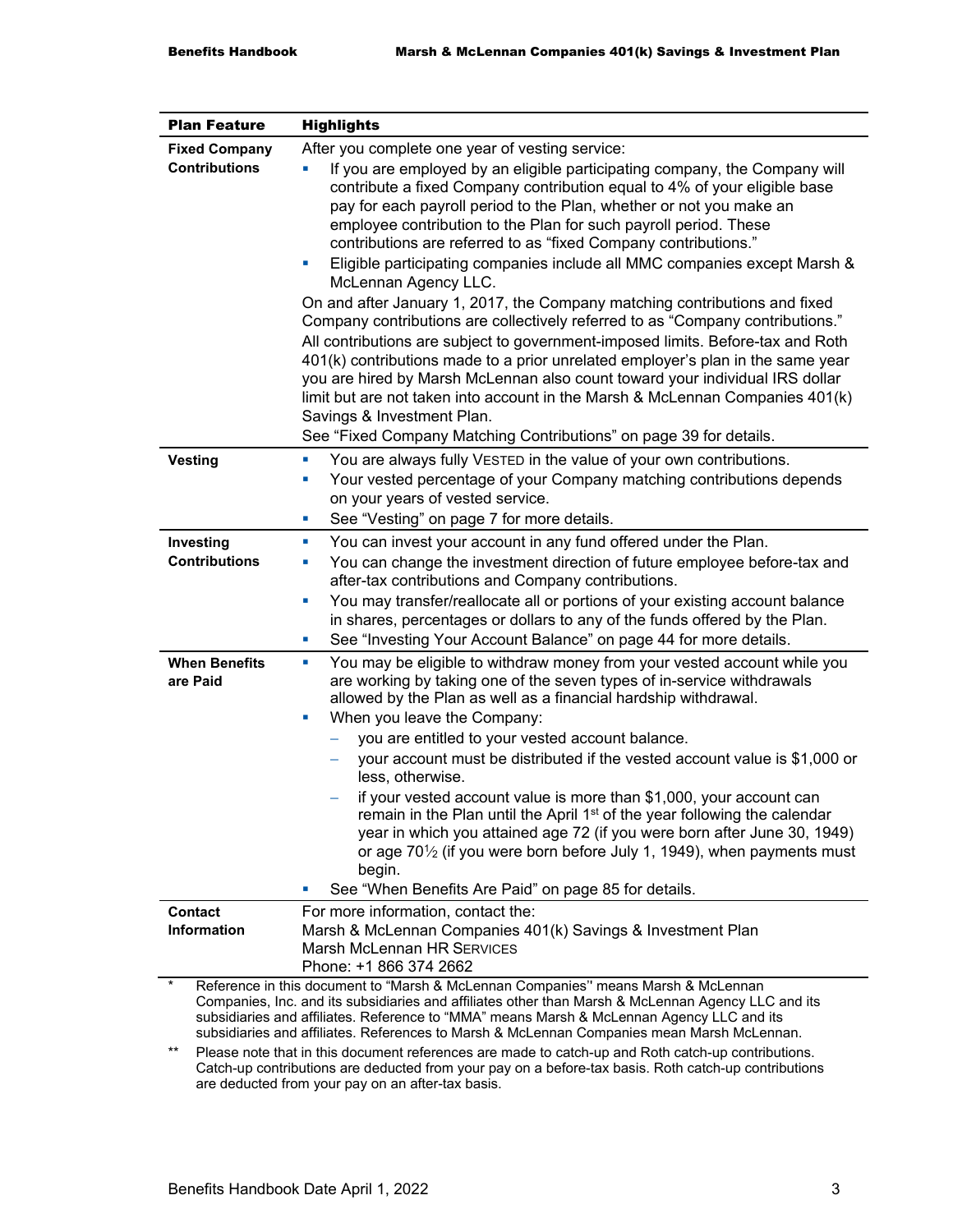#### Edelman Financial Engines

Financial Engines Advisors L.L.C. ("FEA"), an independent federally registered investment advisor, provides RETIREMENT advice and planning services. As a Plan participant, you have access to their three levels of advisory service offerings: Online Advice, Professional Management, and Personal Advisor. These three offerings provide a range of services based on your needs – from Online Advice which is a do-it-yourself online retirement planning option, to Professional Management where Edelman Financial Engines will manage and monitor your 401(k) account and/or Individual Retirement Account (IRA), to Personal Advisor where you work one-on-one with a dedicated personal advisor who handles your entire financial picture—not just retirement. The Professional Management program and Personal Advisor are fee-based options.

For information on how the Edelman Financial Engines services work with the Plan, call +1 800 601 5957 or:

- **If you are an active employee, go to Colleague Connect** (**https://mmcglobal.sharepoint.com/sites/home**). Select **Pay & Benefits**, and click **My Pay & Benefits,** select **Transamerica** under Savings & Financial Planning.
- If you are a terminated employee, go to **https://careers.mmc.com/global/en/usbenefits** and select **Transamerica**.

## Participating in the Plan

#### *Eligibility*

If you are at least 18 years of age, you become eligible to make employee contributions as soon as you are classified as a US regular or temporary employee (including US expatriates) of Marsh & McLennan Companies or any subsidiary or affiliate of Marsh & McLennan Companies (other than MMA and any of its subsidiaries), paid on a US payroll.

You are eligible for Company matching contributions if you elect to contribute and have completed one year of VESTING SERVICE. You are eligible for fixed Company contributions if you are in an eligible participating company (eligible participating companies include all MMC companies except Marsh & McLennan Agency LLC) and completed one year of Vesting Service. If you are a LEASED EMPLOYEE of Marsh & McLennan Companies and are subsequently hired by Marsh & McLennan Companies as a US regular or temporary employee or you participated in a merged plan, you may be eligible for Company contributions immediately.

You are *not* eligible to participate in the Plan if you are an employee of a nonparticipating company who is performing services for a US company, whose legal employer remains a non-participating company.

References in this document to "Marsh & McLennan Companies" means Marsh & McLennan Companies, Inc. and its subsidiaries and affiliates other than Marsh & McLennan Agency LLC and its subsidiaries and affiliates. Reference to "MMA" means Marsh & McLennan Agency LLC and its subsidiaries and affiliates. References to Marsh & McLennan Companies mean Marsh McLennan.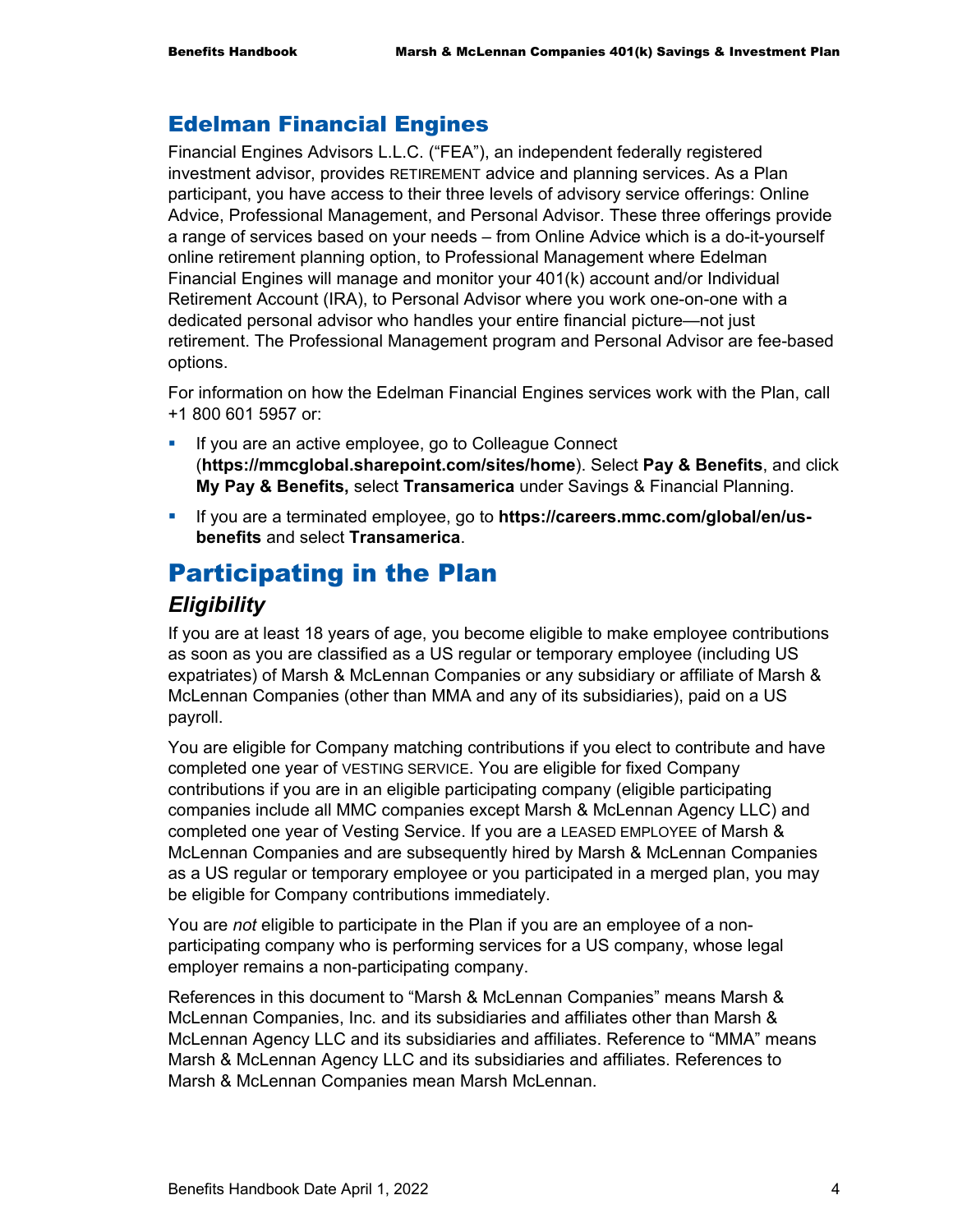# How the Plan Works

#### *Enrollment*

- You can enroll or opt out of the employee contribution portion of the Plan as soon as you are eligible, or as of the first day of any future pay period, as long as you remain eligible.
- If you do not opt out within your first 30 days of employment, you will automatically be enrolled in the employee contribution portion of the Plan.

Your participation is effective the first day of the next available pay period. Contributions will be deducted from your paycheck for that pay period and invested the same business day.

Contributions will not be made retroactively.

Please note that eligible participants with one year of VESTING SERVICE receive Company matching contributions on their employee contributions. If you choose to opt out of the employee contribution portion of the Plan, you will not be eligible to receive Company matching contributions. However, you will still be eligible for fixed Company contributions if you attain one year of vesting service and are employed by an eligible participating company (eligible participating companies include all MMC companies except Marsh & McLennan Agency LLC).

You may make enrollment decisions online or by phone. The transaction submission deadline for online enrollment is 1 a.m. Eastern time on the Monday that is at least 11 business days (if you are on the semi-monthly payroll) or 5 business days (if you are on the weekly payroll) before the next pay date. To enroll online, go to Colleague Connect (**https://mmcglobal.sharepoint.com/sites/Home**)**.** Select **Pay & Benefits**, and click **My Pay & Benefits,** select **Transamerica** under Savings & Financial Planning. Alternatively, you may enroll by calling HR SERVICES at +1 866 374 2662 no later than 8 p.m. Eastern time on the Friday that is at least 11 business days (if you are on the semimonthly payroll) or 5 business days (if you are on the weekly payroll) before the next pay date. If you do not meet the applicable deadline (as described above), your enrollment will be effective the first day of the second pay period following your notice. Contact HR Services if a holiday falls within the processing cycle to confirm the transaction submission deadline.

If you enroll for the first time and make no investment direction election (whether through active enrollment or automatic enrollment), your future employee before-tax and after-tax contributions and Company contributions (if you have completed a year of vesting service) will be invested automatically in one of the BlackRock LifePath Index Funds (the BlackRock LifePath Index fund that most closely matches Your RETIREMENT year based on the Plan's normal retirement age of 65).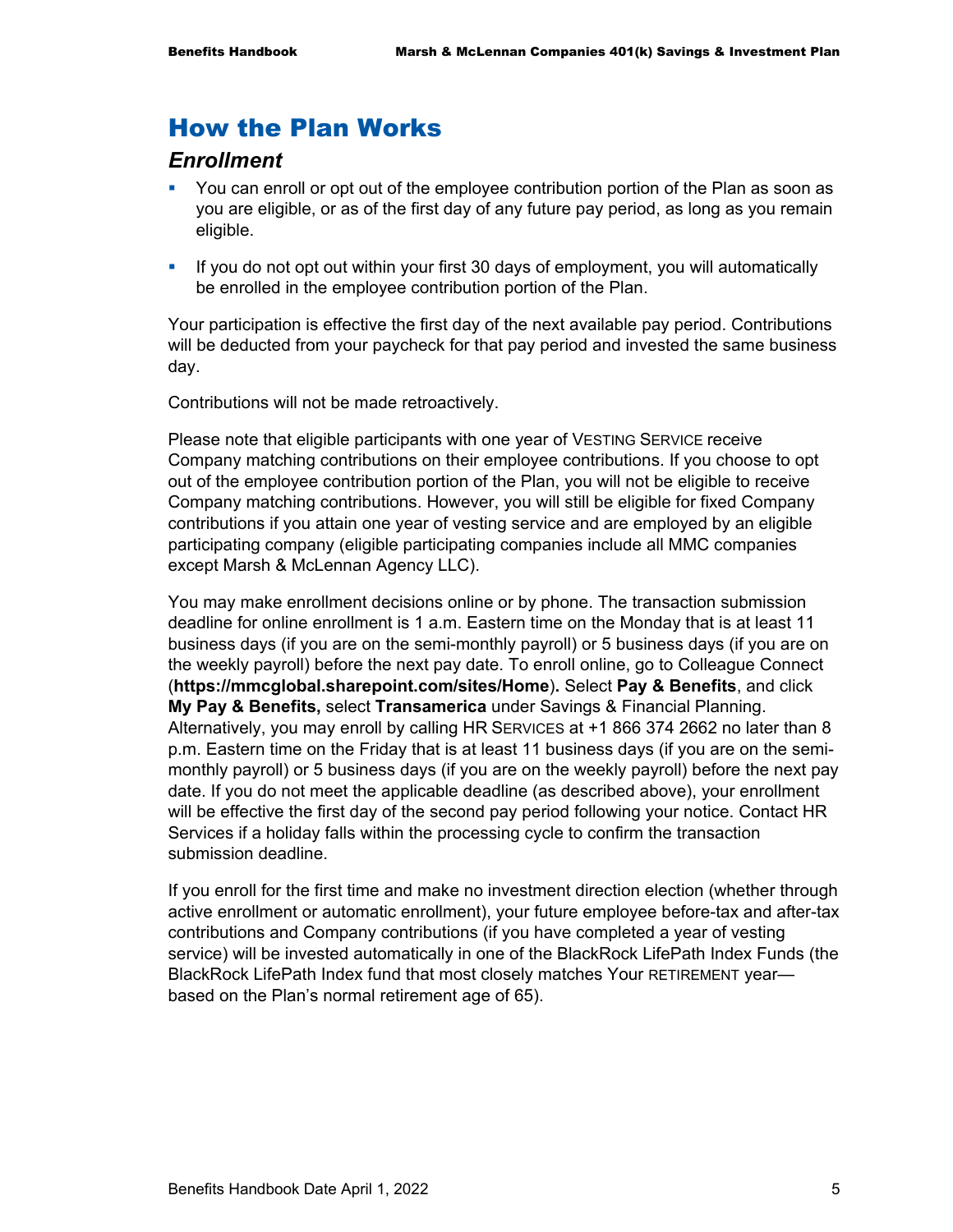#### Automatic Enrollment Process

The Plan enrollment process for newly hired employees consists of three options. New hires have the option to:

- make an active election to participate in the employee contribution portion of the Plan,
- make an active election to opt out of the employee contribution portion of the Plan, or
- take no action and be automatically enrolled in the employee contribution portion of the Plan following the 30-day opt out period from date of hire or date of rehire.

#### *Contribution Rate and Investment Direction Election if Automatically Enrolled*

The automatic enrollment rate under the Plan is a 6% before-tax contribution for those employees who are automatically enrolled in the employee contribution portion of the Plan on or after August 1, 2016. If you were automatically enrolled from January 1, 2006 through July 31, 2016, you were enrolled with a 3% before-tax contribution rate. Automatic contributions will be invested in one of the BlackRock LifePath Index Funds (the BlackRock LifePath Index Fund that most closely matches your RETIREMENT year based on the Plan's normal retirement age of 65).

Automatic enrollments in the Marsh & McLennan Companies 401(k) Savings & Investment Plan will not be considered part of a valid Supplemental Savings & Investment Plan deferral election for those eligible.

You can elect to change your contribution rate at any time. Changes can be processed online or through HR SERVICES. The transaction submission deadline for online changes is 1 a.m. Eastern time on the Monday that is at least 11 business days (if you are on the semi-monthly payroll) or 5 business days (if you are on the weekly payroll) before the next pay date. To make changes online, go to Colleague Connect (**https://mmcglobal.sharepoint.com/sites/Home**)**.** Select **Pay & Benefits**, and click **My Pay & Benefits,** select **Transamerica** under Savings & Financial Planning. Alternatively, you may change your contribution rate by calling HR Services at +1 866 374 2662 no later than 8 p.m. Eastern time on the Friday that is at least 11 business days (if you are on the semi-monthly payroll) or 5 business days (if you are on the weekly payroll) before the next pay date. If you do not meet the applicable deadline (as described above), your change will be effective the first day of the second pay period following your notice. Contact HR Services if a holiday falls within the processing cycle to confirm the transaction submission deadline.

#### **New Hires, Rehires and Transfers**

If you are newly hired, rehired or transferred to an eligible position (i.e., a transfer from a foreign-based position to a position on a US payroll of a participating company) and do not opt out of Plan participation, you will be automatically enrolled in the Plan after 30 days from your date of hire, date or rehire or date of transfer, respectively.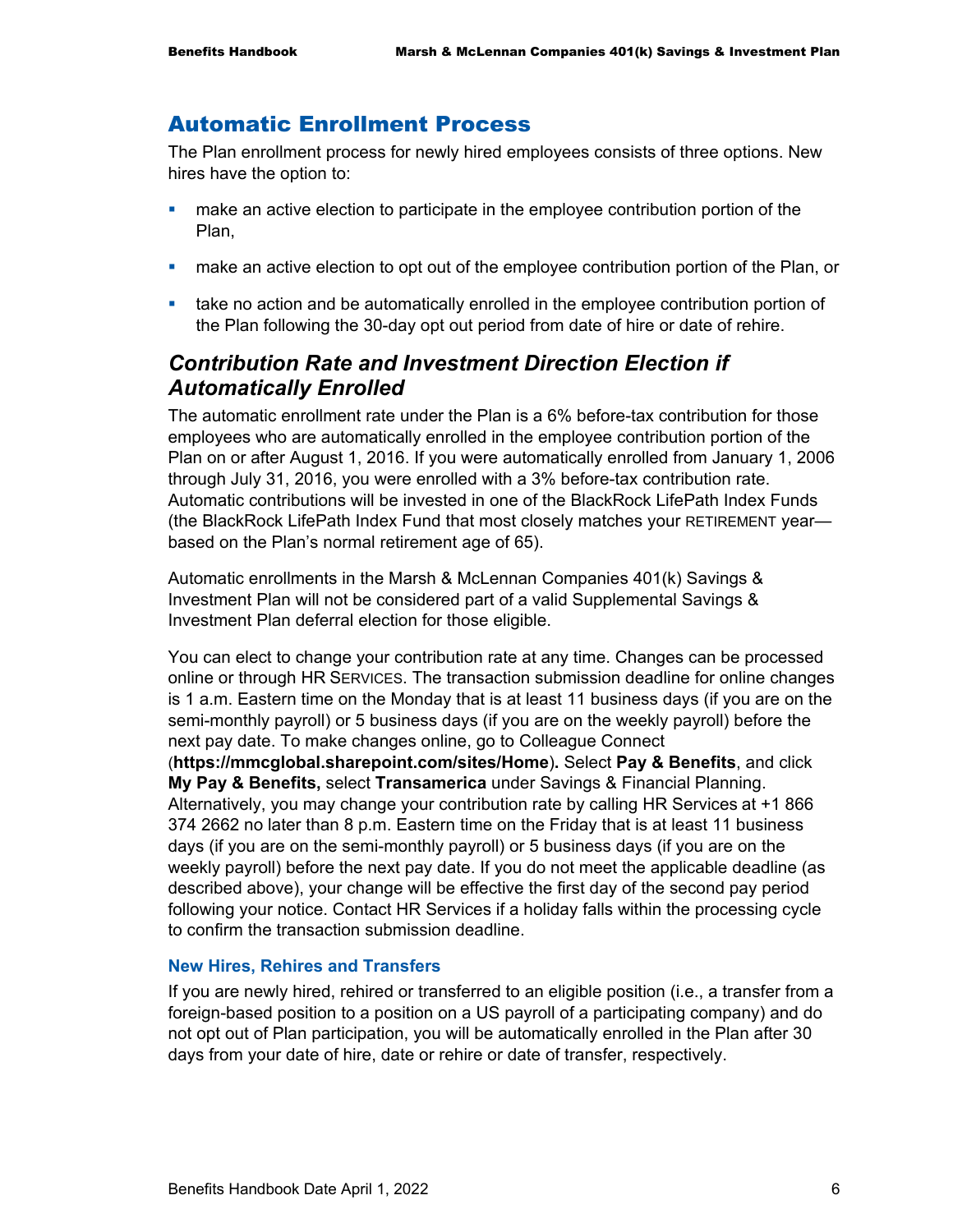#### **Special Populations**

If you are part of a special population (i.e., employee of an acquired company plan, etc.), you will receive an automatic enrollment date notification within your enrollment letter.

## *Contribution Deductions for Those Automatically Enrolled*

Automatic enrollment contributions begin with the first or second paycheck following the 30-day opt out period.

## *Impact on Catch-up Contribution or After-tax Election Option*

If you are automatically enrolled in before-tax contributions, you will also be subject to the Plan's procedures relating to the automatic commencement of catch-up contributions (if you are eligible for catch-up contributions) and traditional after-tax contributions.

If you are automatically enrolled and eligible for catch-up contributions, once the beforetax limit is reached catch-up contributions will begin. Once the before-tax (if you are ineligible for catch-up contributions) or catch-up contribution limit (if eligible) is reached, after-tax contributions will begin.

If you are automatically enrolled you can elect to change your before-tax contribution rate to zero, waive catch-up contributions or waive after-tax contributions at any time. See "Changing Contributions When You Reach the IRS Maximum Limits" on page 18 for more information.

#### *Impact for Those in the Supplemental Savings & Investment Plan*

In order to make deferrals in the Supplemental Savings & Investment Plan, you must make both an active Marsh & McLennan Companies 401(k) Savings & Investment Plan and Supplemental Savings & Investment Plan election. Marsh & McLennan Companies 401(k) Savings & Investment Plan automatic enrollment is not considered an active valid enrollment for purposes of a valid Supplemental Savings & Investment Plan enrollment. Therefore, if you are automatically enrolled in the Marsh & McLennan Companies 401(k) Savings & Investment Plan, you may not make deferrals in the Supplemental Savings & Investment Plan for that year. Automatic enrollment under the Marsh & McLennan Companies 401(k) Savings & Investment Plan does not affect your eligibility to receive fixed Company credits under the Supplemental Savings & Investment Plan (if you otherwise satisfy the eligibility requirements for such credits).

## **Vesting**

Your account is held in trust for your benefit, and your rights depend on whether you have a VESTED interest in your account.

If your account is 100% vested, you have the right to receive the full account balance when you satisfy the conditions for withdrawal or distribution (such as termination of employment with the Company and all affiliated employers).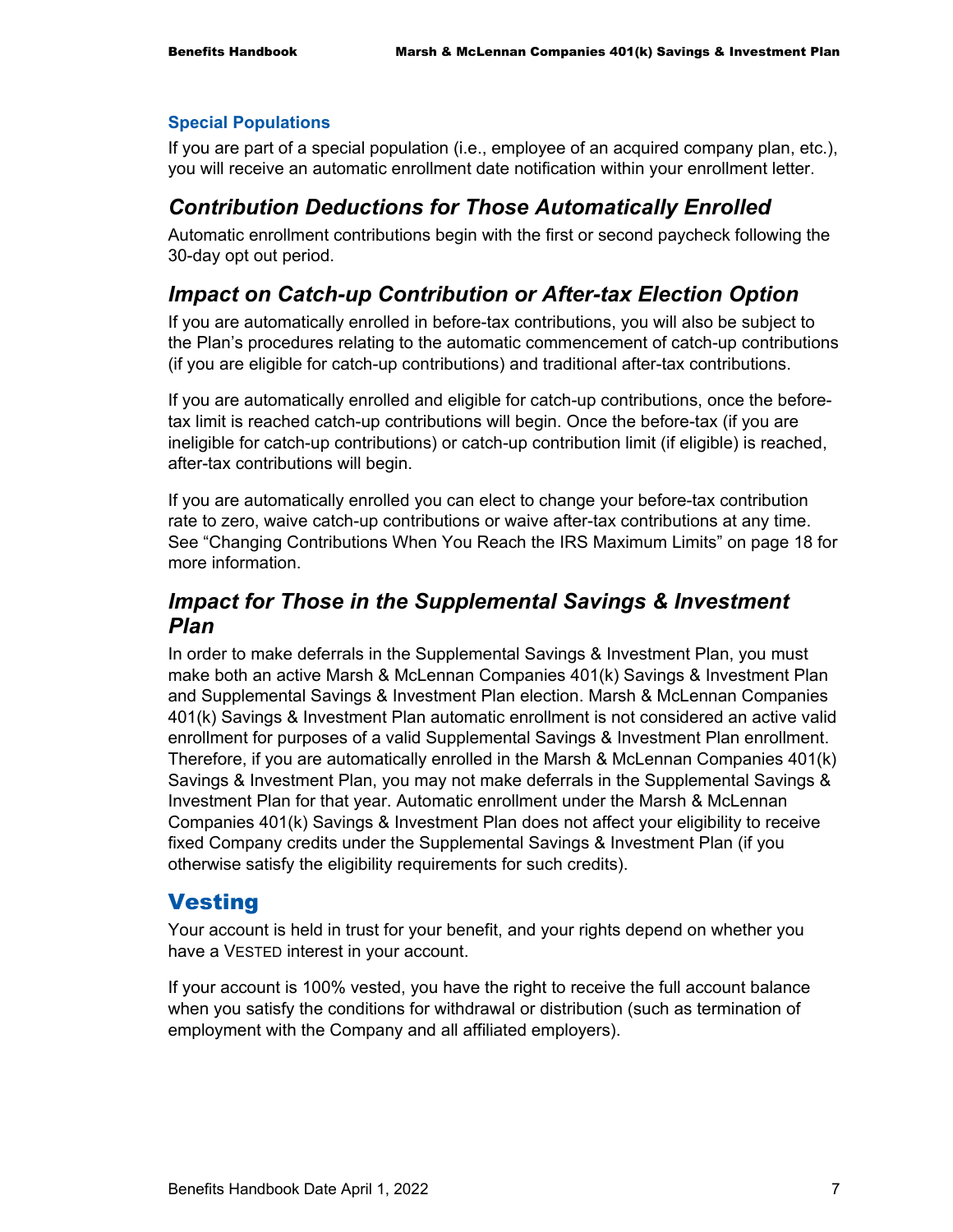If your account is partially vested, you have the right to receive only the vested portion of the Company contribution account balance when you satisfy the conditions for withdrawal or distribution. For example, if you are  $33\frac{1}{3}$ % vested and your Company contribution account balance is \$100, you have a nonforfeitable right to \$33.33.

#### *Vested Interest in Your Contributions*

You are always fully vested in the value of your own contributions. This includes the portion of your account attributable to your Roth 401(k), before-tax, traditional after-tax, rollover, catch-up and Roth catch-up contributions (if applicable), as well as any in-plan Roth conversion amounts. You are also fully vested in the portion of your account attributable to any dividends paid in the MMC Stock Fund and in any Special Company Contributions made under the Plan.

#### *Vested Interest in Company Matching and Fixed Company Contributions*

The following vesting schedule applies to:

 your Company matching contributions, if you are an active employee or an employee who terminated employment on or after January 1, 2006 and you have an hour of VESTING SERVICE on or after January 1, 2006; and

| <b>Years of vesting service</b>               | <b>Vested percentage</b> |  |
|-----------------------------------------------|--------------------------|--|
| Less than 2                                   | $0\%$                    |  |
| After you complete 2 years of vesting service | $33 - 1/3%$              |  |
| After you complete 3 years of vesting service | $66 - 2/3%$              |  |
| After you complete 4 years of vesting service | 100%                     |  |

**any fixed Company contributions,** 

For example, if you have three years of vesting service, you have the non-forfeitable right to 662⁄3% of the value of your account attributable to Company contributions.

If you were employed prior to December 31, 2007 with Kroll or Factual Data, you became 100% vested in the Company Matching Contributions in the Marsh & McLennan Companies 401(k) Savings & Investment Plan effective January 1, 2008. If you are a former Kroll or Factual Data employee with no account balance in the Kroll or Factual Data Plan with a termination date later than December 31, 2002 and are rehired on or after January 1, 2008, you shall immediately be 100% vested in the Company Matching Contributions in the Marsh & McLennan Companies 401(k) Savings & Investment Plan.

If you had a vested account balance in the Kroll Plan or Factual Data Plan that was transferred to the Marsh & McLennan Companies 401(k) Savings & Investment Plan effective August 1, 2008 and you are rehired on or after January 1, 2008, you shall immediately be 100% vested in all Company Matching Contributions credited to your account in the Marsh & McLennan Companies 401(k) Savings & Investment Plan.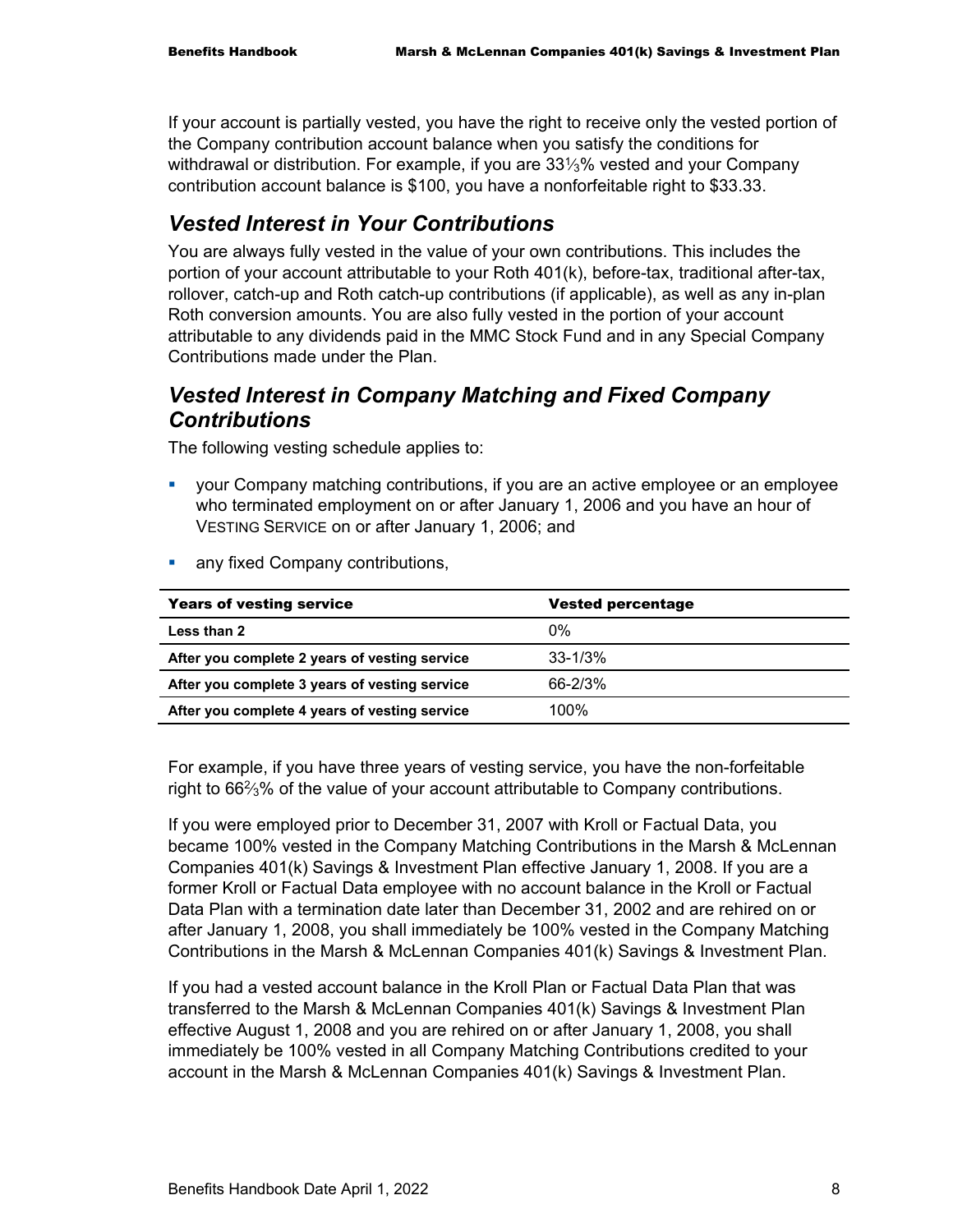Regardless of your years of vesting service, you are 100% vested in Company contributions when:

- you attain age 65 (normal RETIREMENT age) while employed by the Company.
- you are approved for benefits under the Marsh & McLennan Companies Long Term Disability Plan in accordance with that plan's provisions.
- **v** you die (while employed by the Company).
- the Plan is terminated in full or there is a partial termination that affects you. (You will be notified if this occurs.)

Employees of Marsh McLennan hired prior to January 1, 1998 who were vested in Company Matching Contributions under the Plan's provisions as then in effect are always fully vested in Company Matching Contributions\*.

Employees of Marsh McLennan hired on or after July 1, 2002 and who terminated employment with Marsh McLennan and all affiliates on or before December 31, 2005 are subject to the following vesting schedule for Company Matching Contributions:

| <b>Years of vesting service</b>               | <b>Vested percentage</b> |
|-----------------------------------------------|--------------------------|
| Less than 2                                   | $0\%$                    |
| After you complete 2 years of vesting service | <b>20%</b>               |
| After you complete 3 years of vesting service | 40%                      |
| After you complete 4 years of vesting service | 67%                      |
| After you complete 5 years of vesting service | $100\%$                  |

For example, if you completed three years of vesting service, you have the nonforfeitable right to 40% of the value of your account attributable to Company Matching Contributions.

For employees hired on or after January 1, 1998 and who terminated employment with Marsh McLennan and all affiliates on or before June 30, 2002, the following vesting schedule applies to Company Matching Contributions: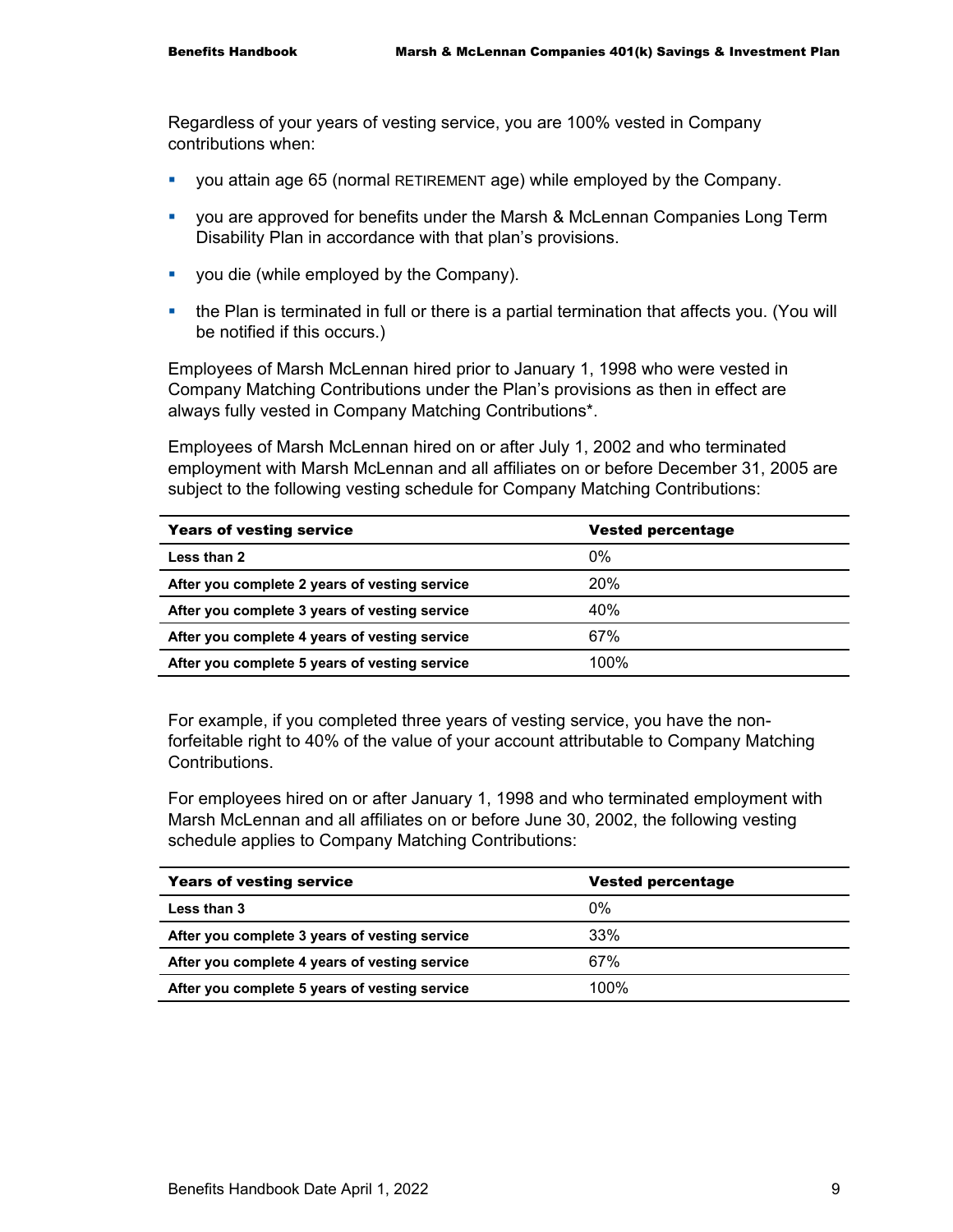Employees hired prior to January 1, 1998 who were vested in Company Matching Contributions under the Plan's provisions as then in effect are always fully vested in Company Matching Contributions\*.

Note for former Johnson & Higgins and Sedgwick employees: Employees who were 100% vested in Johnson & Higgins (J&H) Cash Accumulation Plan prior to January 1, 1998 are 100% vested under the Marsh & McLennan Companies 401(k) Savings & Investment Plan as of January 1, 1998. If you were not 100% vested in the Cash Accumulation Plan prior to January 1, 1998, you vest gradually (see the applicable schedule above) based on years of vesting service if (1) you were employed by J&H on March 27, 1997 or (2) your Marsh McLennan hire date is within 5 years after leaving a J&H company. Former Sedgwick employees who participated in the Sedgwick Savings & Investment Plan were 100% vested in their accounts that were transferred to this Plan.

A participant who transfers from an acquired company may retain the prior plan's vesting schedule in certain circumstances.

#### *When You Are Rehired*

If you terminate employment before your Company matching contribution and/or fixed Company contribution accounts are fully vested, the non-vested portion is forfeited if:

- You receive a distribution of your vested interest, or
- **•** You are not rehired by the fifth anniversary of your termination date.

Forfeited amounts will be restored to your account (without earnings or losses from the date of forfeiture) if you are reemployed within a five-year period and you repay to the Plan the full value of any distribution that you previously received. This is known as a buyback. Any buyback must generally be made by the earlier of the fifth anniversary of reemployment or the fifth anniversary of your termination date following the distribution. If you have any questions or would like more detailed information about the buyback provision, call HR Services at + 1 866 374 2662.

Upon returning to employment with the Company, you will resume the vesting service you had when your employment terminated. The vesting schedule in place at the time of rehire will be your applicable vesting schedule. If you are rehired within 12 months, you will receive vesting credit for your absence.

#### *Vesting Service*

Vesting service is used to determine when you have a vested interest in your account. Most employees are vested after completing four years of vesting service.

#### *What is vesting service?*

Vesting service generally includes the years of service based on your regular or temporary employment with the Company. Vesting service may also include:

 service with non-participating companies in the Company's controlled group (e.g., a foreign subsidiary).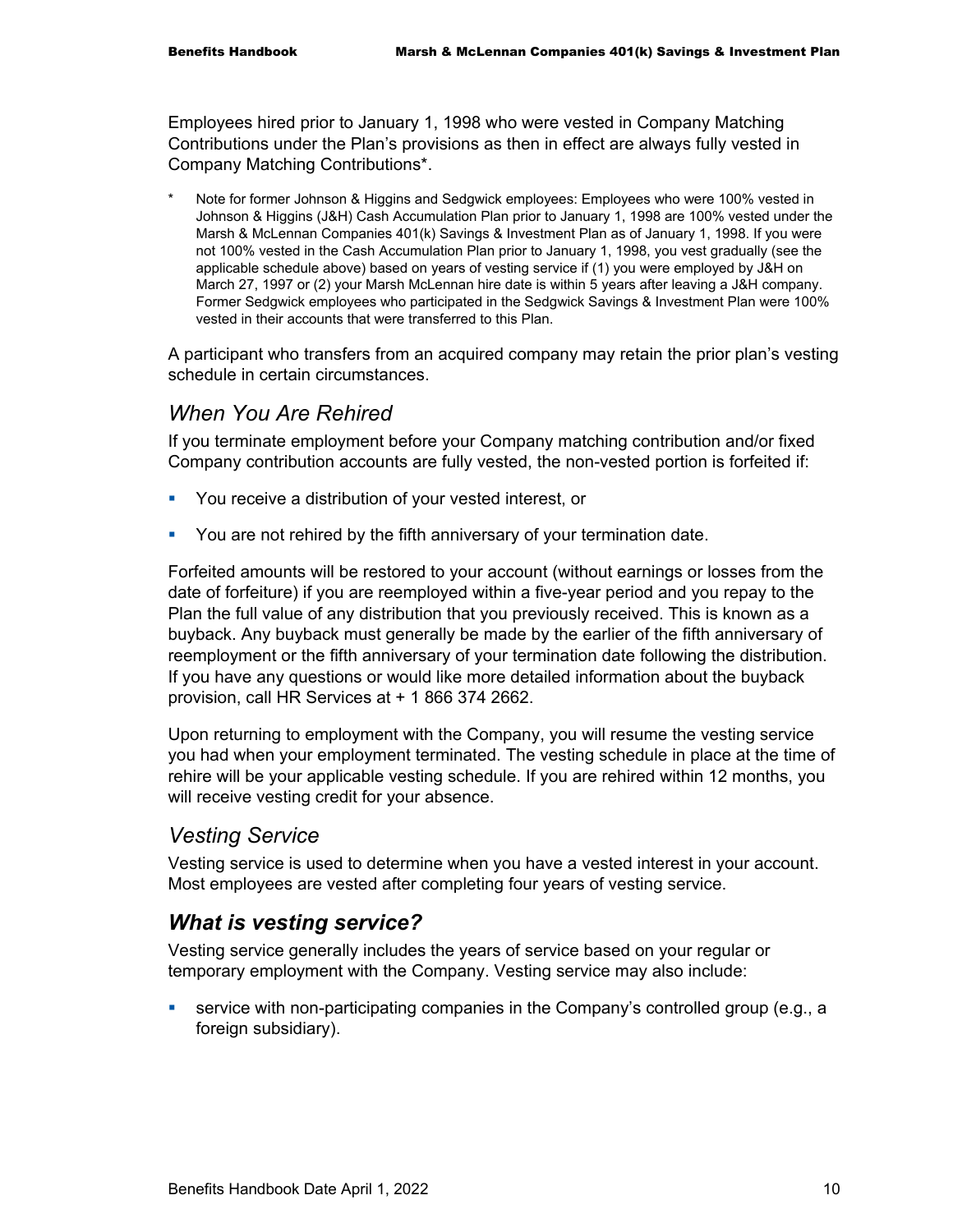- credit for service if you were initially hired by Marsh McLennan as a LEASED EMPLOYEE and you subsequently become a regular or temporary employee.
- the vesting earned for a plan account from a predecessor employer that was merged into this Plan.
- credit for pre-acquisition service for certain purposes under the Plan, as determined by Marsh McLennan acting through its representative for employees of acquired businesses whose plans are not merged into this Plan.

#### *How is vesting service used?*

Vesting service is used to determine:

- when you are eligible for company contributions.
- when you are entitled to a non-forfeitable right to a benefit under the Plan.

#### Receiving a Distribution

You may be eligible to withdraw certain eligible sources of funds from your VESTED account while working (in-service withdrawals) or while disabled:

- for qualifying financial hardships (Financial Hardship Withdrawal).
- for any reason, once you reach age  $59\frac{1}{2}$  (Age  $59\frac{1}{2}$  Withdrawal\*).
- **for any reason if you are approved for benefits under the Marsh & McLennan** Companies Long Term Disability Plan in accordance with that plan's provisions (Disability Withdrawal\*).
- for any reason if it is your after-tax account (After-tax Withdrawal).
- **Fact and reason if it is vested Company Matching Contributions (Employer Match)** Withdrawal).
- **for any reason if it is your rollover account, including Roth rollovers (Rollover**) Withdrawal\*).
- for any reason if it is your MHRS Plan Account (MHRS Plan Account Withdrawal).
- **F** for any reason if it is your in-plan Roth conversion account (In-Plan Roth Conversion Account Withdrawal\*)

\* A withdrawal of Roth sources (including, where applicable, Roth 401(k) contributions, in-plan Roth conversion amounts, and rollovers of Roth contributions from other employer 401(k) plans, section 403(b) plans or governmental section 457(b) plans) will be considered a non-qualified distribution and earnings on those amounts will be taxable, unless (1) the withdrawal is made after you reach age 59--1/2 (or after you die or become disabled) and (2) you satisfy the required five taxable year period for a qualified distribution. The five-year period begins upon the earliest of the following: (i) your first Roth 401(k) contribution to the Plan, (ii) your first in-plan Roth conversion under the Plan, or (iii) your first Roth contribution to another employer's 401(k), section 403(b) or governmental section 457(b) plan if you made a direct rollover of Roth contributions from the other plan to this Plan.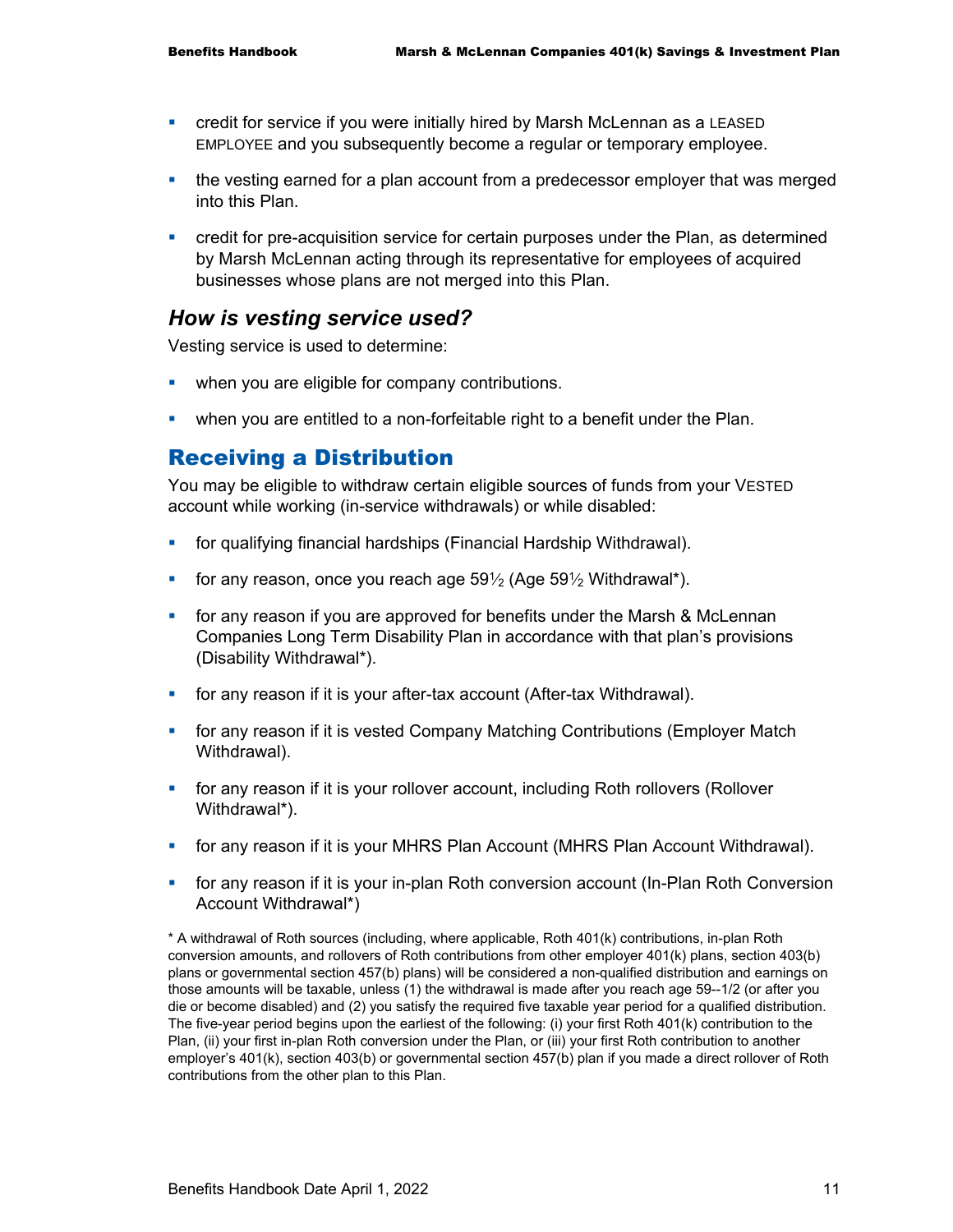Fixed Company contributions are not an eligible source of funds for any in-service withdrawals. For more information regarding eligible sources of funds for in-service withdrawals, see "In-Service Withdrawals" on page 60.

In-service withdrawals are not subject to a suspension of Company matching contributions.

You can take a loan (borrow) from your vested account:

- and have up to two outstanding loans at a time.
- **for any reason.**

When you leave the Company:

- you are entitled to your vested account balance.
- your account must be distributed if the vested account value is \$1,000 or less, otherwise.
- $\blacksquare$  if your vested account value is more than \$1,000, your account can remain in the Plan until April 1<sup>st</sup> of the calendar year after the year in which you attain age 72 (if you were born after June 30, 1949) or age 701⁄2 (if you were born before July 1, 1949), when distributions must begin.

# Your Contributions

You can make:

- Roth 401(k) contributions.
- **•** before-tax contributions.
- **traditional after-tax contributions.**
- Roth catch-up contributions.
- **Catch-up contributions.**
- **ROLLOVER CONTRIBUTIONS.**

Roth 401(k) contributions are calculated as a percentage of your eligible base pay before deductions. These contributions are included in your income for tax purposes, and the income tax withholding amounts will be deducted from the remainder of your pay, not from the contribution amount. Earnings are exempt from taxes if (1) such amounts are withdrawn when you're at least 59-1⁄2 (or withdrawn on account of death or total disability) and (2) you satisfy the required five taxable year period for a qualified distribution. The five-year period begins upon the earliest of the following: (i) your first Roth 401(k) contribution to the Plan, (ii) your first in-plan Roth conversion under the Plan, or (iii) your first Roth contribution to another employer's 401(k), section 403(b) or governmental section 457(b) plan if you made a direct rollover of Roth contributions from the other plan to this Plan.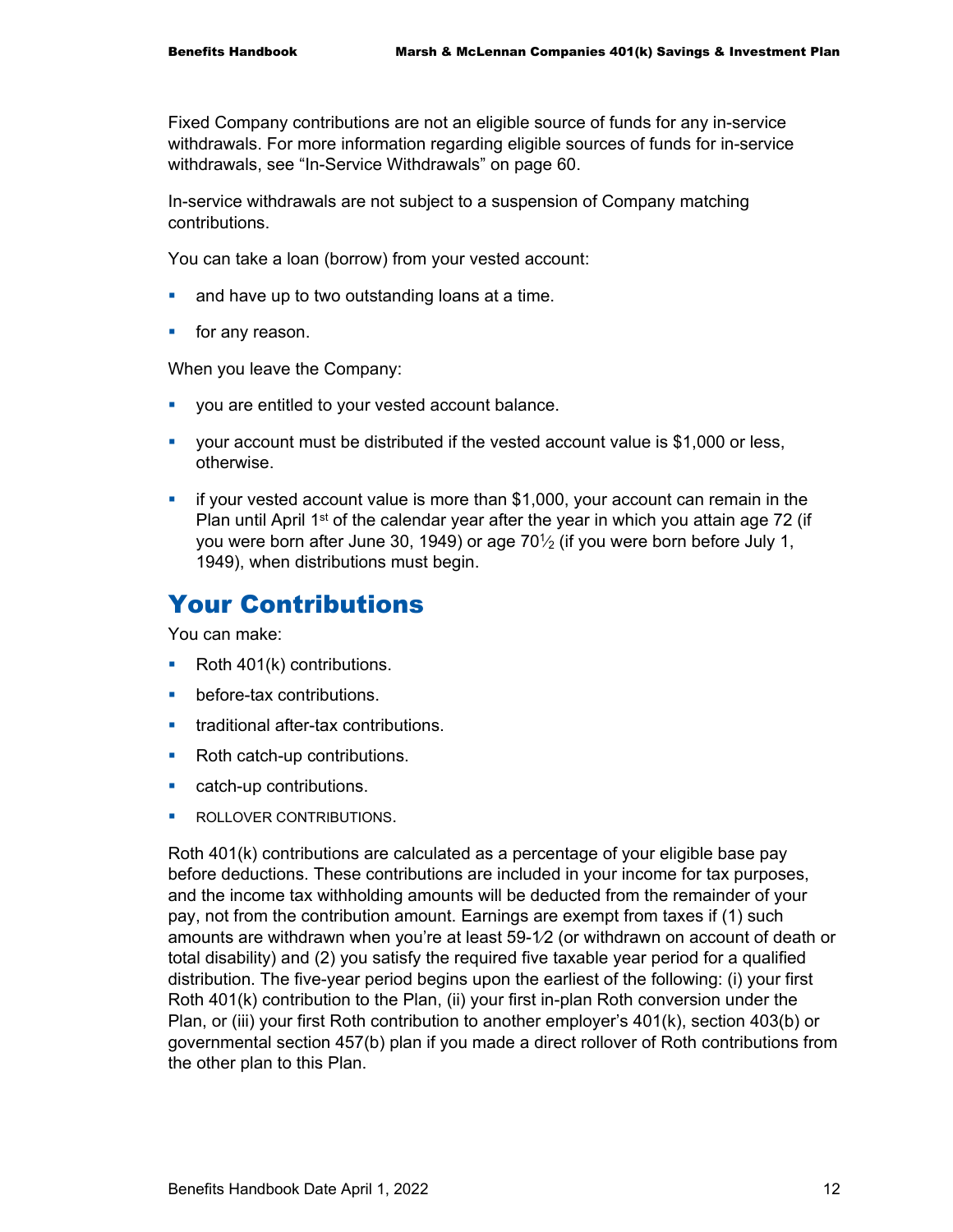Before-tax contributions are deducted from eligible base pay before Federal income taxes, and (in most cases) state and local income taxes, are determined. By choosing the before-tax savings option, you pay no income taxes on your contributions or their investment earnings while they remain in the Plan. However, your before-tax contributions (and your traditional after-tax contributions) are included in your gross earnings for purposes of figuring your Social Security and Medicare taxes and benefits.

**Note:** Some state and local jurisdictions do not recognize before-tax contributions. If you are subject to those rules, state and local taxes will be withheld based on your compensation before reduction for your contributions to the Plan.

After-tax contributions are calculated as a percentage of your eligible base pay before deductions. These contributions are included in your income for tax purposes, and the income tax withholding amounts will be deducted from the remainder of your pay, not from the contribution amount. Earnings on after-tax contributions are tax-exempt while they remain in the Plan.

You may make additional catch-up contributions and/or Roth catch-up contributions during a Plan year, above the maximum annual dollar deferral limit imposed by law, if you will be age 50 or older during the plan year. Catch-up contributions are deducted from your pay on a before-tax basis. Roth catch-up contributions are deducted from your pay on an after-tax basis.

If you are eligible (or become eligible) to make these additional catch-up contributions and you do not waive them, your catch-up contributions and/or Roth catch-up contributions to the Plan will automatically start after you have reached the IRS annual dollar deferral limit and will stop when you have also met the annual catch-up contribution limit.

| 2022 Before-Tax and/or Roth 401(k) Limit       | \$20,500 |
|------------------------------------------------|----------|
| <b>2022 Annual Catch-up Contribution Limit</b> | \$6,500  |

If you have elected to make deferrals to the Supplemental Savings & Investment Plan for the upcoming Plan year, you cannot make after-tax contributions and you cannot change your before-tax and/or Roth 401(k) contribution rate or waive or change your catch-up and/or Roth catch-up contribution election in the Marsh & McLennan Companies 401(k) Savings & Investment Plan. You can make changes to your elections under both the Marsh & McLennan Companies 401(k) Savings & Investment Plan and the Supplemental Savings & Investment Plan for the following Plan year during the next Supplemental Savings & Investment Plan Annual Enrollment period.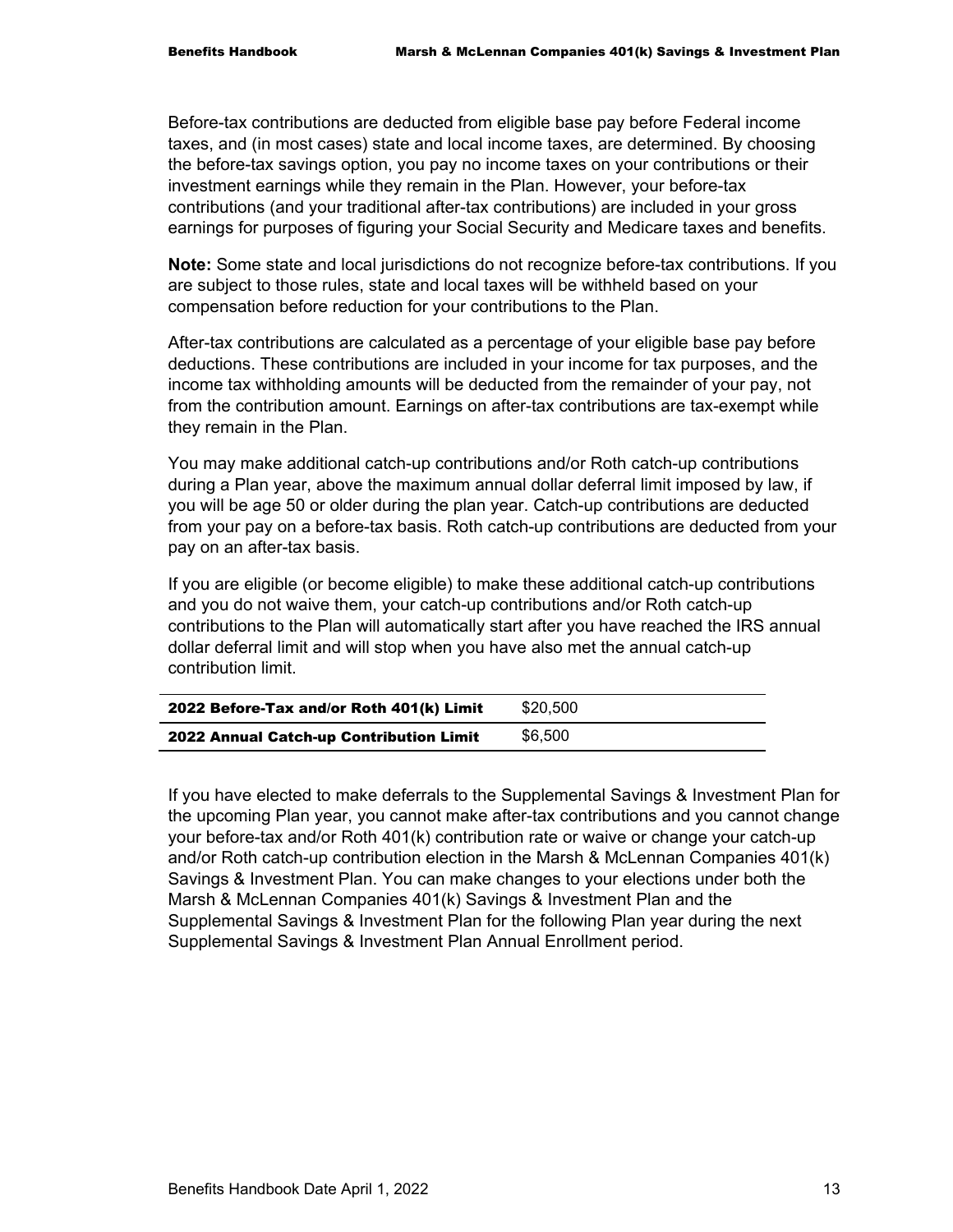## Your Contribution Amounts

| <b>Contribution Type</b>                       | <b>Amount</b>                                                                                                                                                                                                                                                                                                                                                                                                                                                                                                                                                                                                                                                                                                                                                                               |
|------------------------------------------------|---------------------------------------------------------------------------------------------------------------------------------------------------------------------------------------------------------------------------------------------------------------------------------------------------------------------------------------------------------------------------------------------------------------------------------------------------------------------------------------------------------------------------------------------------------------------------------------------------------------------------------------------------------------------------------------------------------------------------------------------------------------------------------------------|
| <b>Before-tax</b>                              | 1% to 75% of your eligible base pay before deductions<br>as before-tax contributions to the Plan. You cannot<br>contribute (includes Roth 401(k) contributions) more<br>than the annual IRS dollar limit in any calendar year to<br>this Plan.<br>Before-tax contributions (includes Roth 401(k)<br>contributions) to a prior unrelated tax-qualified<br>employer's plan also count toward the IRS dollar limit<br>but are not taken into account in the Marsh &<br>McLennan Companies 401(k) Savings & Investment<br>Plan. You are responsible for coordinating your<br>Marsh & McLennan Companies 401(k) Savings &<br>Investment Plan contribution with your prior tax-<br>qualified employer's plan by taking into account any<br>contributions made to that employer's plan in the same |
|                                                | calendar year.                                                                                                                                                                                                                                                                                                                                                                                                                                                                                                                                                                                                                                                                                                                                                                              |
| Roth 401(k)                                    | 1% to 75% of your eligible base pay before deductions<br>as Roth 401(k) contributions to the Plan. Roth 401(k)<br>contributions (includes before-tax contributions) to a<br>prior unrelated tax-qualified employer's plan also count<br>toward the IRS dollar limit but are not taken into<br>account in the Marsh & McLennan Companies 401(k)<br>Savings & Investment Plan. You are responsible for<br>coordinating your Marsh & McLennan Companies<br>401(k) Savings & Investment Plan contribution with<br>your prior tax-qualified employer's plan by taking into<br>account any contributions made to that employer's plan<br>in the same calendar year.                                                                                                                               |
| <b>Traditional After-tax</b>                   | 1% to 15% of your eligible base pay before deductions<br>as after-tax contributions.                                                                                                                                                                                                                                                                                                                                                                                                                                                                                                                                                                                                                                                                                                        |
| <b>Maximum Combined</b><br><b>Contribution</b> | The total of your Roth 401(k), before-tax, and traditional<br>after-tax contributions may not exceed 75% of your<br>eligible base pay.                                                                                                                                                                                                                                                                                                                                                                                                                                                                                                                                                                                                                                                      |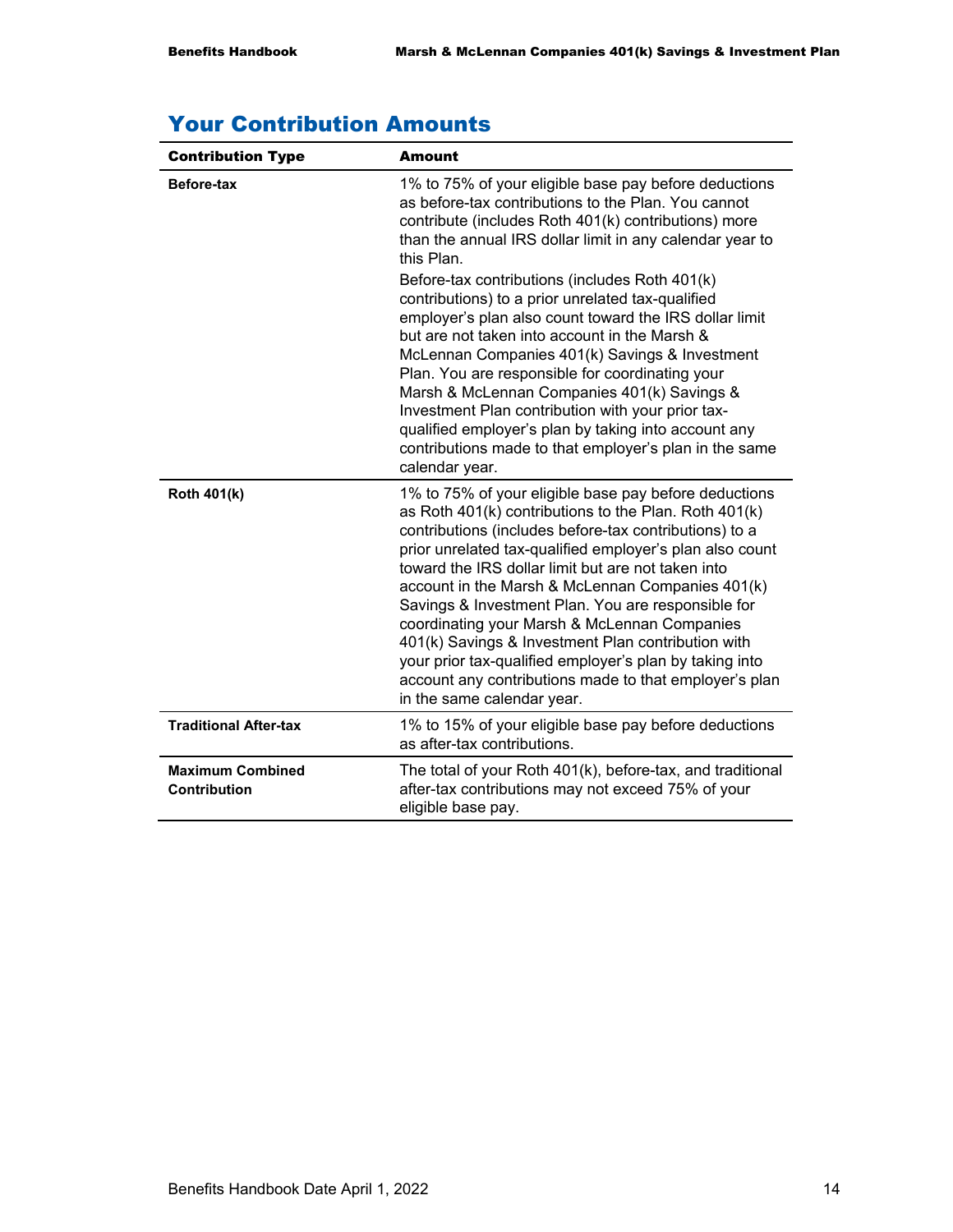| <b>Contribution Type</b>      | <b>Amount</b>                                                                                                                                                                                                                                                                                                                                                                                                                                                                                                                                                                                                                                                                                                                                                                                                                                                                                                                                                                                                                                                                                                                                                       |
|-------------------------------|---------------------------------------------------------------------------------------------------------------------------------------------------------------------------------------------------------------------------------------------------------------------------------------------------------------------------------------------------------------------------------------------------------------------------------------------------------------------------------------------------------------------------------------------------------------------------------------------------------------------------------------------------------------------------------------------------------------------------------------------------------------------------------------------------------------------------------------------------------------------------------------------------------------------------------------------------------------------------------------------------------------------------------------------------------------------------------------------------------------------------------------------------------------------|
| <b>Rollover Contributions</b> | The following ROLLOVER CONTRIBUTIONS are accepted.<br>Direct rollovers of the taxable and non-taxable<br>п<br>portion of a distribution (including any Roth<br>contributions and earnings) from a prior employer's<br>TAX-QUALIFIED PLAN (such as a 401(k) savings plan<br>or defined benefit pension plan), section 403(b)<br>plan or governmental section 457(b) plan.<br>Indirect rollovers from a "CONDUIT IRA" (an IRA that<br>ш<br>has received only rollover contributions from tax-<br>qualified plans, section 403(b) plans and<br>governmental section 457(b) plans) of before-tax<br>employee deferrals or employer contributions, plus<br>earnings on those contributions.<br>Indirect rollovers from your prior employer's tax-<br>ш<br>qualified plan, section 403(b) plan or governmental<br>section 457(b) plan of before-tax employee<br>deferrals or employer contributions plus earnings<br>on those contributions.<br>Note: This Plan does not accept indirect rollovers of<br>after-tax amounts or indirect rollovers of Roth<br>contributions and earnings from another employer's<br>tax-qualified plan, section 403(b) plan or governmental |
|                               | section 457(b) plan.                                                                                                                                                                                                                                                                                                                                                                                                                                                                                                                                                                                                                                                                                                                                                                                                                                                                                                                                                                                                                                                                                                                                                |
| <b>Catch-up Contributions</b> | Additional deferrals of "catch-up" contributions and/or<br>Roth catch-up contributions above the maximum<br>annual dollar limit for deferrals will be allowed if you will<br>be age 50 or older during the calendar year.                                                                                                                                                                                                                                                                                                                                                                                                                                                                                                                                                                                                                                                                                                                                                                                                                                                                                                                                           |

You can make contributions in increments of 1% of eligible base pay. If you make before-tax and/or Roth 401(k) contributions, the IRS maximum annual dollar limit for deferrals might limit your contributions and your Company matching contributions. If your before-tax and/or Roth 401(k) contributions to the Marsh & McLennan Companies 401(k) Savings & Investment Plan reach the IRS deferral limit for the year, you will automatically begin to make traditional after-tax contributions (subject to Plan limits) at your before-tax and/or Roth 401(k) contribution rates for the remainder of the Plan year, subject to the plan maximum of 15% of eligible pay for the after-tax contributions, unless you opt out of this feature. If you were already making traditional after-tax contributions when you reached the IRS deferral limit, your before-tax and/or Roth 401(k) contribution rates will be converted to an after-tax contribution rate and combined with your other after-tax contribution rate, subject to the plan maximum of 15% of eligible base pay for after-tax contributions. This will allow you to continue to contribute and receive the match. See "Changing Contributions When You Reach the IRS Maximum Limits" on page 18 for more information.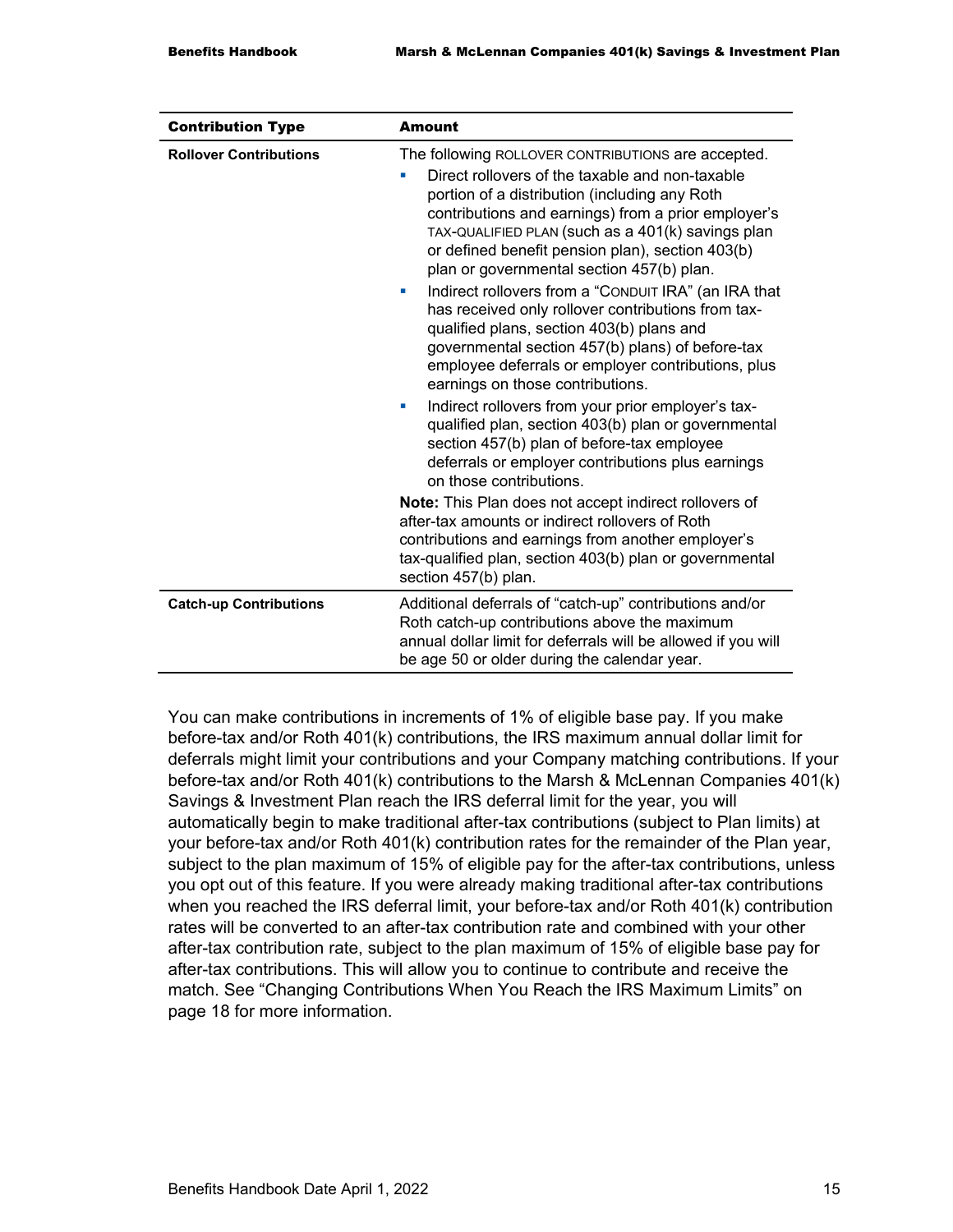Before-tax and Roth 401(k) contributions to another tax-qualified employer's plan also count toward the IRS deferral limit but are not taken into account in the Marsh & McLennan Companies 401(k) Savings & Investment Plan when determining when aftertax contributions will automatically begin.

Once you reach the IRS deferral limit for the year and you automatically begin after-tax contributions, you can elect to opt out of this feature. Go to Colleague Connect (**https://mmcglobal.sharepoint.com/sites/Home**)**.** Select **Pay & Benefits**, and click **My Pay & Benefits,** select **Transamerica** under Savings & Financial Planning or call HR SERVICES at +1 866 374 2662. Remember you won't receive Company matching contributions if you aren't contributing. In either case, your elected before-tax and/or Roth 401(k) contributions will resume at the beginning of the following year.

If you have elected to make deferrals to the Supplemental Savings & Investment Plan for the upcoming Plan year, you cannot make traditional after-tax contributions and you cannot change your before-tax and/or Roth 401(k) contribution rate or waive or change your catch-up and/or Roth catch-up contribution election in the Marsh & McLennan Companies 401(k) Savings & Investment Plan. You can make changes to your elections under both the Marsh & McLennan Companies 401(k) Savings & Investment Plan and the Supplemental Savings & Investment Plan for the following Plan year during the next Supplemental Savings & Investment Plan Annual Enrollment period.

#### *Changing Your Contributions*

Generally, you can change your contribution rate election anytime. You make contributions in increments of 1% of eligible base pay. There are no restrictions on the number of times you can change your contribution amount.

Changes can be processed online or through HR Services. The transaction submission deadline for online changes is 1 a.m. Eastern time on the Monday that is at least 11 business days (if you are on the semi-monthly payroll) or 5 business days (if you are on the weekly payroll) before the next pay date. To make changes online, go to Colleague Connect (**https://mmcglobal.sharepoint.com/sites/Home**)**.** Select **Pay & Benefits**, and click **My Pay & Benefits,** select **Transamerica** under Savings & Financial Planning. Alternatively, you may change your contribution rate by calling HR Services at +1 866 374 2662 no later than 8 p.m. Eastern time on the Friday that is at least 11 business days (if you are on the semi-monthly payroll) or 5 business days (if you are on the weekly payroll) before the next pay date. If you do not meet the applicable deadline (as described above), your change will be effective the first day of the second pay period following your notice. Contact HR Services if a holiday falls within the processing cycle to confirm the transaction submission deadline.

If you have a valid email address on file, you will receive a confirmation statement via email; otherwise, it will be mailed to your address on file generally within two business days of processing.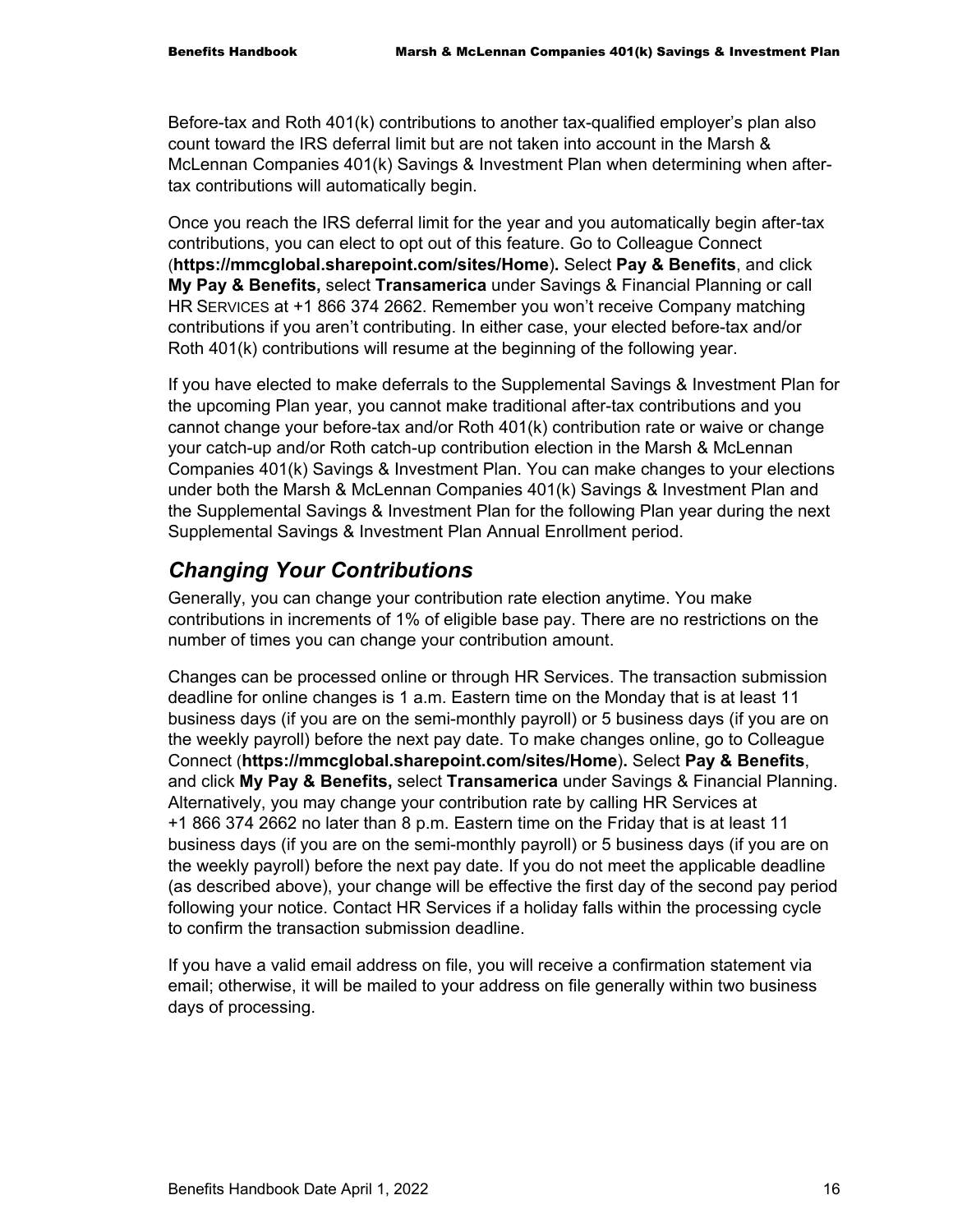If you have elected to make deferrals to the Supplemental Savings & Investment Plan for the upcoming Plan year, you cannot make traditional after-tax contributions and you cannot change your before-tax and/or Roth 401(k) contribution rate or waive or change your catch-up and/or Roth catch-up contribution election in the Marsh & McLennan Companies 401(k) Savings & Investment Plan. You can make changes to your elections under both the Marsh & McLennan Companies 401(k) Savings & Investment Plan and the Supplemental Savings & Investment Plan for the following Plan year during the next Supplemental Savings & Investment Plan Annual Enrollment period.

#### *No Enrollment Election*

As a newly hired employee you are given the option to:

- make an active election to participate in the employee contribution portion of the Plan,
- **EXECT** make an active election to opt out of the employee contribution portion of the Plan, or
- take no action and be automatically enrolled in the employee contribution portion of the Plan.

If you are a newly hired employee who is eligible to participate in the Plan and you do not actively enroll or make an active election to opt out of participation in the employee contribution portion of the Plan, Marsh McLennan automatically enrolls you in the employee contribution portion of the Plan following a 30-day opt out period from your date of hire or date of rehire.

#### *Special Rules Affecting Supplemental Savings & Investment Plan Participants*

Special rules apply to your participation in the Plan if you are eligible to participate in and you elect to make deferrals to the Supplemental Savings & Investment Plan. During a Plan year in which you have elected to make deferrals to the Supplemental Savings & Investment Plan, you **cannot**:

- change your before-tax and/or Roth 401(k) contribution rate.
- waive or change your catch-up and/or Roth catch-up contribution election.
- **nake traditional after-tax contributions,**

within the Marsh & McLennan Companies 401(k) Savings & Investment Plan.

Your elections cannot be changed during the Plan year, even in the case of financial hardship. You can make changes for the following Plan year during the Supplemental Savings & Investment Plan Annual Enrollment period.

These restrictions do not apply if you do not make deferrals to the Supplemental Savings & Investment Plan during a Plan year.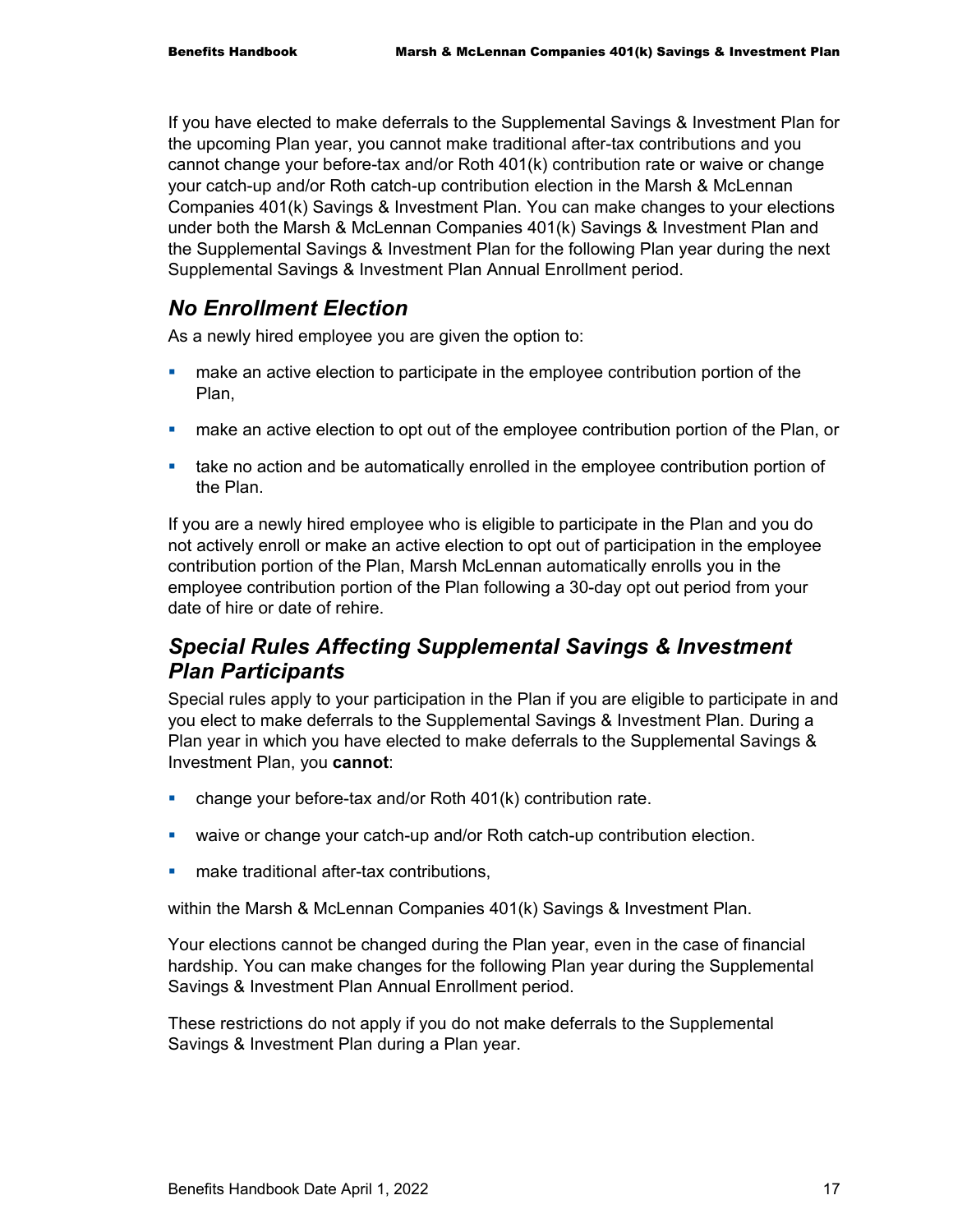#### *Stopping Your Contributions*

You can stop your contributions at any time unless you have elected to make deferrals to the Supplemental Savings & Investment Plan during the Plan year.

Elections to stop (or otherwise change) your contributions can be processed online or through HR Services. The transaction submission deadline for online changes is 1 a.m. Eastern time on the Monday that is at least 11 business days (if you are on the semimonthly payroll) or 5 business days (if you are on the weekly payroll) before the next pay date. To make changes online, go to Colleague Connect

(**https://mmcglobal.sharepoint.com/sites/Home**)**.** Select **Pay & Benefits**, and click **My Pay & Benefits,** select **Transamerica** under Savings & Financial Planning. Alternatively, you may stop (or otherwise change) your contributions by calling HR Services at +1 866 374 2662 no later than 8 p.m. Eastern time on the Friday that is at least 11 business days (if you are on the semi-monthly payroll) or 5 business days (if you are on the weekly payroll) before the next pay date. If you do not meet the applicable deadline (as described above), your change will be effective the first day of the second pay period following your notice. Contact HR Services if a holiday falls within the processing cycle to confirm the transaction submission deadline.

If you have a valid email address on file, you will receive a confirmation statement via email; otherwise, it will be mailed to your address on file generally within two business days of processing.

#### *Changing Contributions When You Reach the IRS Maximum Limits*

After you reach the IRS annual limit on before-tax and/or Roth 401(k) contributions, your before-tax and/or Roth 401(k) contributions automatically will be made as traditional after-tax contributions for the remainder of the calendar year, subject to the plan maximum of 15% of eligible pay for after-tax contributions, unless you opt out. Below are examples of the application of this provision:

- If you were only making before-tax contributions when you reached the limit, your before-tax election will become your after-tax election, subject to the plan maximum of 15% of eligible pay for after-tax contributions.
- If you were only making Roth  $401(k)$  contributions when you reached the limit, your Roth 401(k) contribution election will become your after-tax election, subject to the plan maximum of 15% of eligible pay for after-tax contributions.
- If you were making before-tax and Roth  $401(k)$  contributions (but not traditional aftertax contributions) when you reached the limit, your before-tax and Roth 401(k) contribution elections will be added together and will become your after-tax election, but the total after-tax contribution rate cannot exceed 15% of eligible base pay before deductions.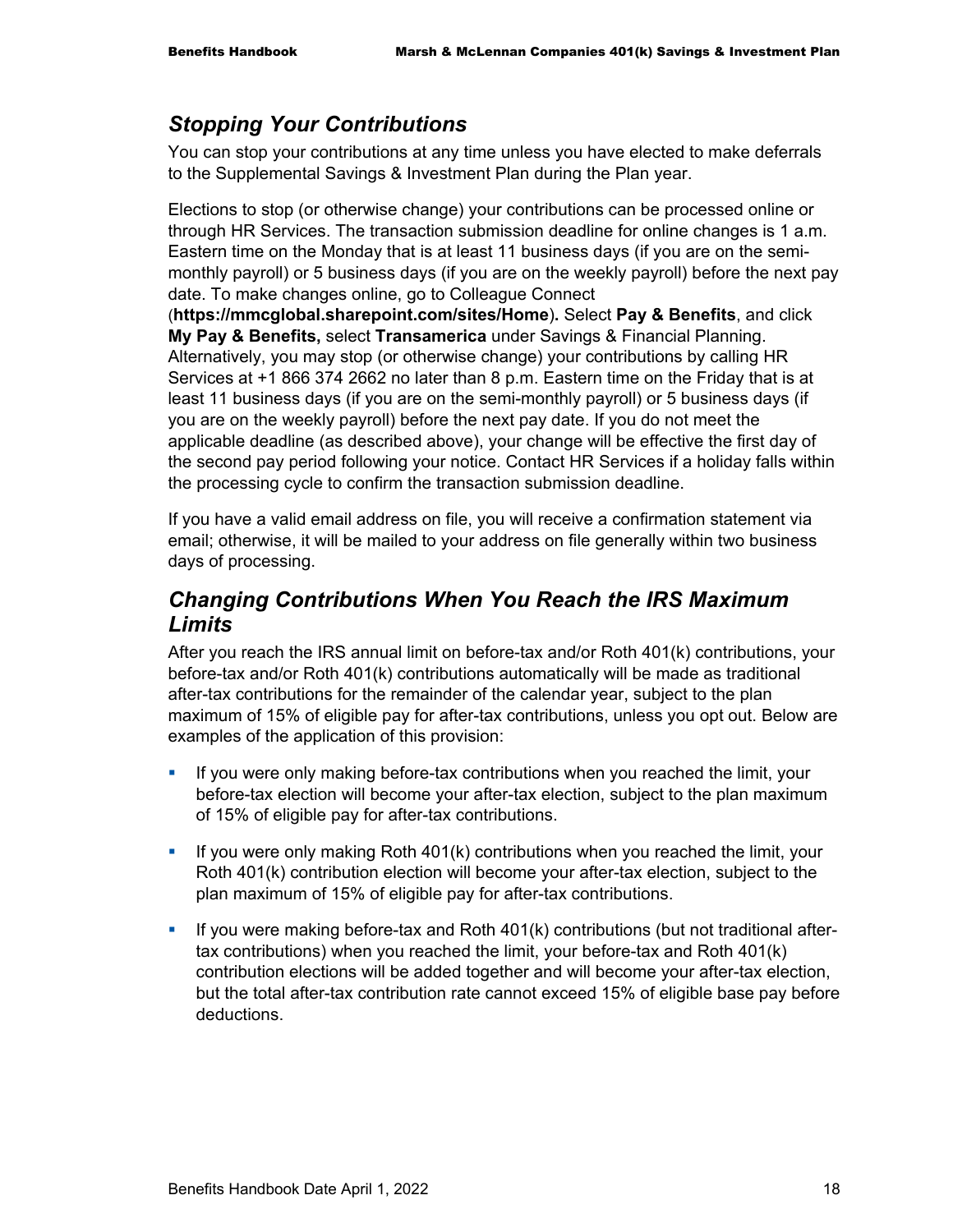- If you were already making traditional after-tax contributions when you reached the limit, your before-tax and Roth 401(k) contribution elections (if any) will be added to your traditional after-tax election, but the total after-tax contribution rate cannot exceed 15% of eligible base pay before deductions.
- If you prefer, you can cease contributing to the Plan for the remainder of the calendar year, in which case no Company matching contributions will be made on your behalf for the remainder of the year. If you do not want your before-tax and/or Roth 401(k) contributions to be changed to after-tax, you can opt out by going to Colleague Connect (**https://mmcglobal.sharepoint.com/sites/Home**)**.** Select **Pay & Benefits**, and click **My Pay & Benefits,** select **Transamerica** under Savings & Financial Planning. You can also call HR Services at +1 866 374 2662.

If you have elected to make deferrals to the Supplemental Savings & Investment Plan for the upcoming Plan year, you cannot make traditional after-tax contributions and you cannot change your before-tax and/or Roth 401(k) contribution rate or waive or change your catch-up and/or Roth catch-up contribution election in the Marsh & McLennan Companies 401(k) Savings & Investment Plan. You can make changes to your elections under both the Marsh & McLennan Companies 401(k) Savings & Investment Plan and the Supplemental Savings & Investment Plan for the following Plan year during the next Supplemental Savings & Investment Plan Annual Enrollment period.

## *Taking an Unpaid Leave of Absence*

Your contributions (as well as any Company matching contributions) will automatically stop when you take an unpaid leave of absence or go on long term disability. If you return from a leave of absence or long term disability, your contributions automatically will resume, and there will be no retroactive contributions for the period of your leave). If you do not file a new election, your prior contribution and investment direction elections that were in effect at the time you went on an unpaid leave of absence or long term disability will be continued.

Special rules apply if you are on a military leave of absence. See "Company Matching Contributions" on page 39, Leave of Absences.

#### *Starting Your Contribution Again*

You can restart your contributions at any time. Your contributions will start on the next available pay period after your request. If you do not file a new election, your contribution and investment direction elections that were in effect at the time you stopped your contributions will be continued. Keep in mind that if you stopped contributing by changing your contribution percentage to 0%, then you will need to file a new election in order to resume contributing to the Plan.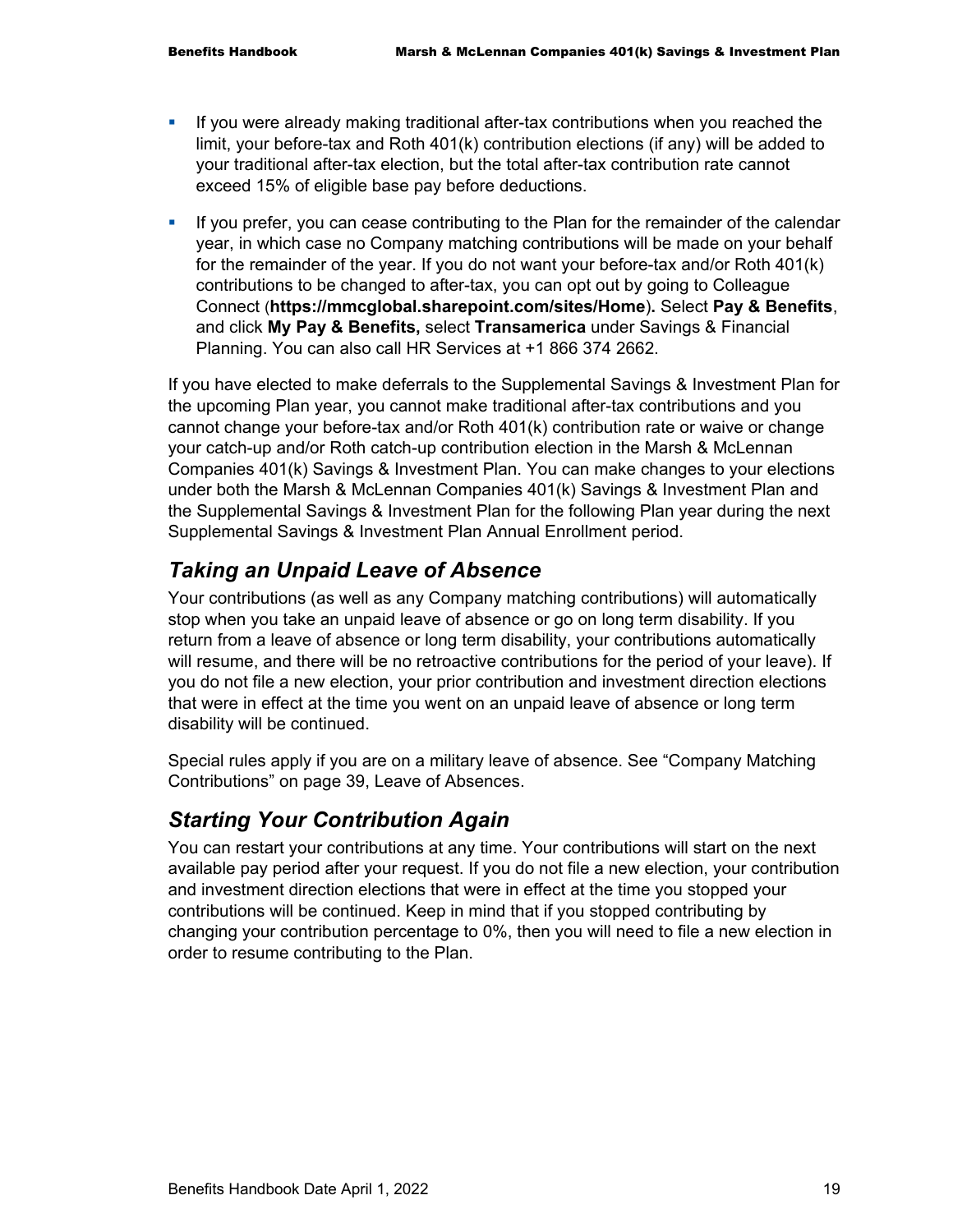Elections to restart (or otherwise change) your contributions can be processed online or through HR Services. The transaction submission deadline for online changes is 1 a.m. Eastern time on the Monday that is at least 11 business days (if you are on the semimonthly payroll) or 5 business days (if you are on the weekly payroll) before the next pay date. To make changes online, go to Colleague Connect

(**https://mmcglobal.sharepoint.com/sites/Home**)**.** Select **Pay & Benefits**, and click **My Pay & Benefits,** select **Transamerica** under Savings & Financial Planning. Alternatively, you may restart (or otherwise change) your contributions by calling HR Services at +1 866 374 2662 no later than 8 p.m. Eastern time on the Friday that is at least 11 business days (if you are on the semi-monthly payroll) or 5 business days (if you are on the weekly payroll) before the next pay date. If you do not meet the applicable deadline (as described above), your change will be effective the first day of the second pay period following your notice. Contact HR Services if a holiday falls within the processing cycle to confirm the transaction submission deadline.

If you have a valid email address on file, you will receive a confirmation statement via email; otherwise, it will be mailed to your address on file generally within two business days of processing.

#### *When Salary Changes*

Your Marsh & McLennan Companies 401(k) Savings & Investment Plan contribution is based on your eligible base pay and will change automatically when your eligible base pay changes (but such contribution will be limited to the maximum allowed by IRS limits).

#### Effect on Other Benefits

Making before-tax and/or after-tax contributions has no effect on your SOCIAL SECURITY BENEFITs because your before-tax and after-tax contributions are subject to Social Security taxes.

Making before-tax and/or after-tax contributions to the Plan will have no effect on your other Company benefits that are salary-related. Your life, disability and RETIREMENT benefits as well as your contributions to the Stock Purchase Plan will continue to be calculated on the basis of your base salary before deductions.

#### Eligible Base Pay for Determining Marsh & McLennan Companies 401(k) Savings & Investment Plan Contributions

Eligible base pay for the purpose of this Plan is your base rate of pay before all deductions, including deductions for taxes and your own Plan contributions (eligible base pay does NOT include, overtime, bonuses, commissions, and other extra compensation).

Your Marsh & McLennan Companies 401(k) Savings & Investment Plan contribution is based on your eligible base pay and will automatically change when your eligible base pay changes (but such contribution will be limited to the maximum allowed by IRS limits).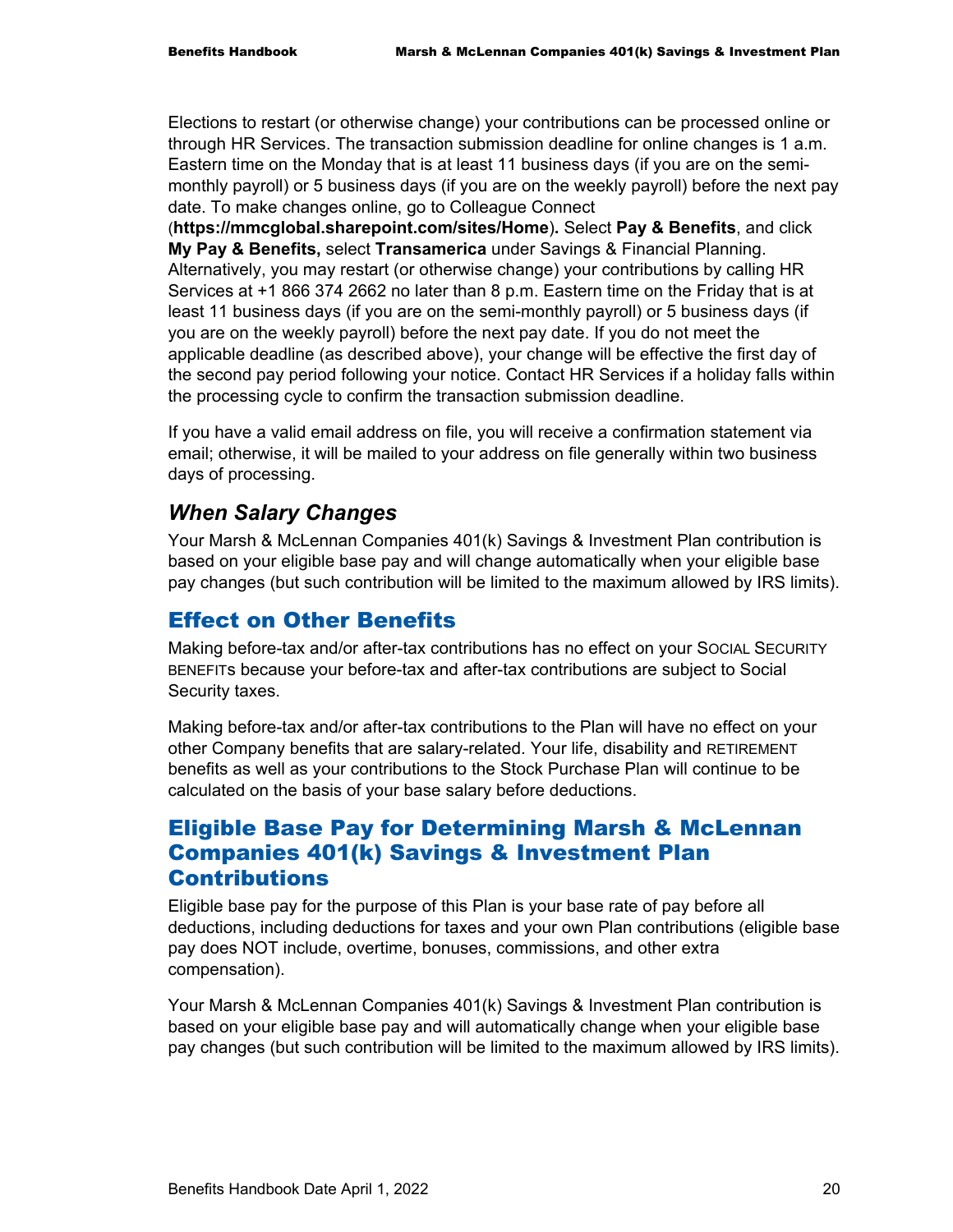#### IRS Limit on Pay

The IRS limit on annual base pay that can be taken into account for contributions to the tax-qualified Marsh & McLennan Companies 401(k) Savings & Investment Plan is \$305,000 for 2022. This number may increase in the future if the IRS announces cost of living adjustments.

#### Maximum Contributions

The IRS imposes several limits on TAX-QUALIFIED PLANs, such as establishing a maximum amount of compensation on which your contributions can be based. This limit is \$305,000 for the Plan year beginning January 1, 2022. It may increase in the future if the IRS announces cost-of-living adjustments.

The IRS-imposed dollar limit on the amount of before-tax and/or Roth 401(k) contributions you can make during any calendar year is \$20,500 for 2021 (plus \$6,500 catch-up and/or Roth catch-up contribution for a \$27,000 total if you will be age 50 or older by the end of the calendar year). This amount may increase in future years. This limit applies to all plans to which you make before-tax and/or Roth 401(k) contributions in the same calendar year, including 401(k) and 403(b) tax deferred annuity plans of other employers (but not including section 457(b) RETIREMENT plans).

If you have made before-tax and/or Roth 401(k) contributions to any other plans (such as your former employer's tax-qualified plan) in the same calendar year, you should adjust your before-tax and/or Roth 401(k) contribution election rate to the Marsh & McLennan Companies 401(k) Savings & Investment Plan so you do not exceed the annual IRS limit. Note that you may elect to increase your before-tax and/or Roth 401(k) contribution to the Marsh & McLennan Companies 401(k) Savings & Investment Plan effective the start of the following calendar year, in order to make the maximum annual contributions that year.

If you determine that your before-tax and/or Roth 401(k) contributions to the Marsh & McLennan Companies 401(k) Savings & Investment Plan during a calendar year, when added to your before-tax and/or Roth 401(k) contributions to other plans during the same year, exceed the annual IRS limit, you should inform the Global Benefits Department in writing no later than March 1 the following year. Along with your written notice, a copy of Form W-2 issued by your previous employer is required. Upon receipt of written notice and Form W-2 prior to March 1, the excess contributions (and earnings) will be distributed to you before April 15 (which will result in the forfeiture of any corresponding Company matching contributions). If the Global Benefits Department has not received written notification by March 1, the excess contributions will be held by the Plan until you are eligible for a withdrawal or distribution. You will owe tax on this amount in the year in which the excess contribution was made and you will be taxed again on this same amount at the time it is distributed from the Plan.

There is a separate IRS limit on total combined employer and employee contributions that can be made to the Plan and any other defined contribution plans of Marsh McLennan controlled group (Marsh McLennan and their subsidiaries), including beforetax contributions, Roth 401(k) contributions, after-tax contributions, Company matching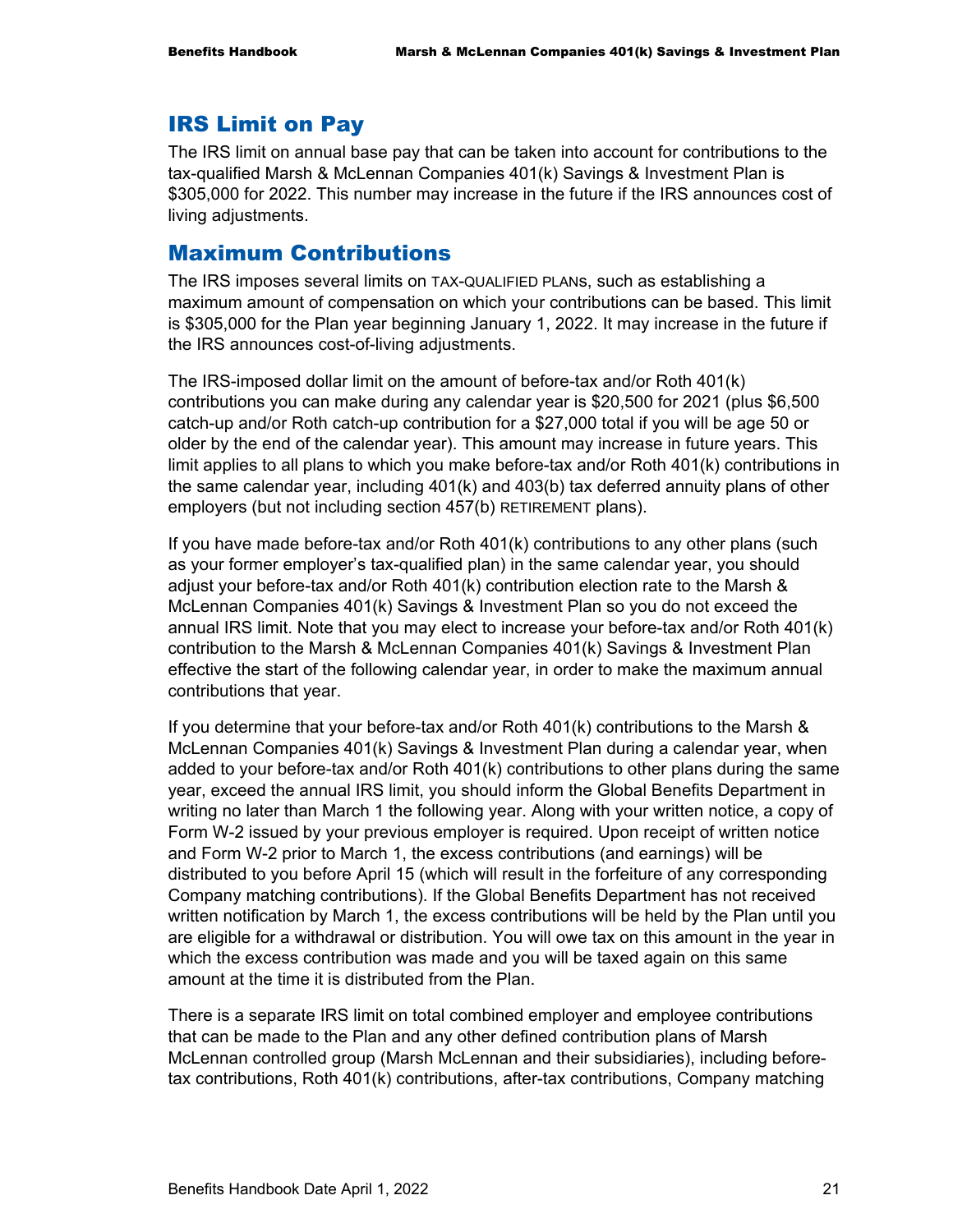contributions and fixed Company contributions (but not ROLLOVER CONTRIBUTIONS or loan repayments). The total combined employer and employee contributions made on your behalf in the aggregate cannot exceed the lesser of 100% of your compensation or \$61,000 for 2022. If you are age 50 or older by the end of 2022, the total combined contribution limit is increased to \$67,500 (to include catch-up or Roth catch-up contributions).

For purposes of this limit, compensation is defined as your annual compensation including any before-tax and/or Roth 401(k) contributions you make to benefit plans such as the Marsh & McLennan Companies 401(k) Savings & Investment Plan, Flexible Spending Account, medical coverage, dental coverage, Voluntary AD&D Insurance, or the Transportation Reimbursement Incentive Program (TRIP). The limit may be increased in future years if the IRS announces cost-of-living adjustments.

In addition, the IRS requires that employee and Company contributions to the Plan meet certain non-discrimination tests. Failure to meet such tests may result in the contributions of higher-paid participants (and Company matching contributions) being further limited, reduced or forfeited.

#### Minimum Contributions

If you elect to contribute to the Plan, you have to contribute at least 1% of eligible base pay before deductions on a before-tax basis and/or Roth 401(k) basis or 1% of eligible base pay before deductions on an after-tax basis.

#### Catch-up Contributions

Catch-up contributions allow participants nearing RETIREMENT to make additional before-tax contributions and/or Roth catch-up contributions which are made on an after-tax basis to a tax-qualified savings plan. Federal law authorizes employers and other plan sponsors to allow Plan participants who will be age 50 or older during the calendar year to contribute more than the regular savings limits imposed by the Internal Revenue Service (IRS) on deferrals to TAX-QUALIFIED PLAN like the Marsh & McLennan Companies 401(k) Savings & Investment Plan.

## *When Catch-up Contributions Begin*

Unless you waive them, catch-up contributions or Roth catch-up contributions begin automatically in the pay period when you reach one of the IRS limits (before tax contribution limit, limit on compensation eligible for consideration under a tax-qualified plan, limit Please note:

In this SPD references are made to catch-up and Roth catch-up contributions. Catch-up contributions are deducted from your eligible base pay on a before-tax basis. Roth catch-up contributions are deducted from your eligible base pay on an after-tax basis.

on combined employer and employee contributions that can be made to a tax-qualified plan) if you are eligible for catch-up contributions.

You do not need to make a separate Marsh & McLennan Companies 401(k) Savings & Investment Plan contribution rate election for catch-up contributions or Roth catch-up contributions. You will continue to contribute to the Marsh & McLennan Companies 401(k) Savings & Investment Plan at the same rate as your before-tax and/or Roth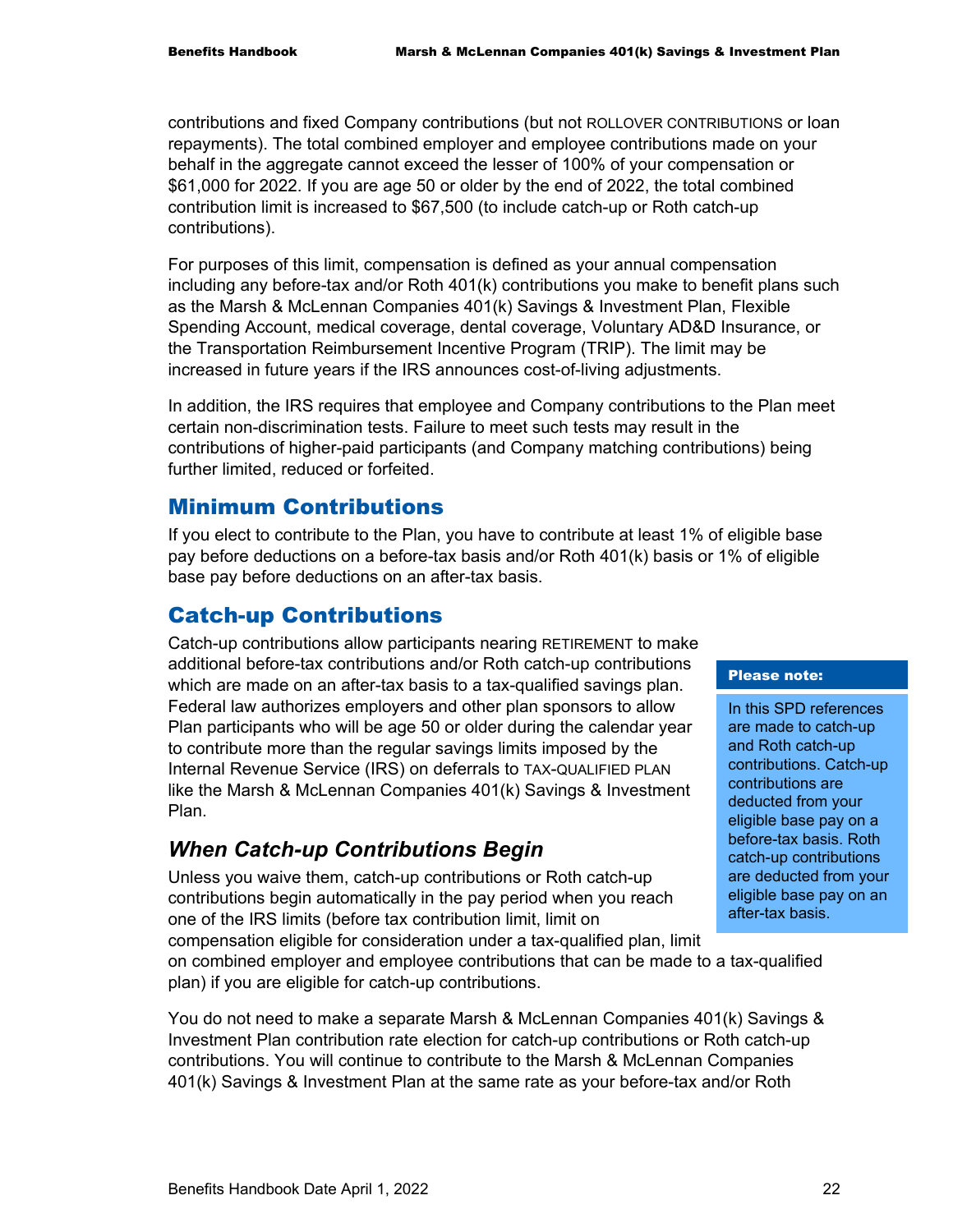401(k) contribution rate election in effect at the time catch-up contributions or Roth Catch-up contributions begin, until you reach the IRS annual limit on catch-up contributions or until the end of the Plan year.

#### *Catch-up Contributions Receive Company Matching Contributions*

Provided you meet the one year of VESTING SERVICE requirement to receive Company matching contributions and you have not reached certain IRS limits, catch-up contributions or Roth catch-up contribution will be matched at the same rate as other match-eligible contributions up to the first 6% of eligible base pay.

Catch-up contributions cannot be matched if your year-to-date eligible base pay has exceeded the IRS limit on compensation (\$305,000 in 2022), or if the sum of your yearto-date before-tax, Roth 401(k), traditional after-tax, Company matching and fixed Company contributions exceeds the IRS limit on combined employer and employee contributions (\$61,000 in 2022).

#### *How Catch-up Contributions Are Invested*

Your catch-up contributions or Roth catch-up contributions will be invested in the same manner your employee contributions are invested.

## *Changing/Waiving Catch-up Contributions*

You can waive catch-up contributions and Roth catch-up contributions before they begin. You can also increase or decrease your before-tax and/or Roth 401(k) rate for making catch-up or Roth catch-up contributions, or stop your catch-up or Roth catch-up contributions after they begin.

If you change your before-tax and/or Roth 401(k) contribution rate after catch-up or Roth catch-up contributions begin, to adjust the amount of catch-up contributions you make to the Plan, you may want to reset your before-tax and/or Roth 401(k) contribution rate before the next calendar Plan year begins. Your before-tax and/or Roth 401(k) contribution rate will remain in effect until you make an active election to change it.

If you have elected to make deferrals to the Supplemental Savings & Investment Plan for the upcoming Plan year, you cannot make traditional after-tax contributions and you cannot change your before-tax and/or Roth 401(k) contribution rate or waive or change your catch-up and/or Roth catch-up contribution election in the Marsh & McLennan Companies 401(k) Savings & Investment Plan. You can make changes to your elections under both the Marsh & McLennan Companies 401(k) Savings & Investment Plan and the Supplemental Savings & Investment Plan for the following Plan year during the next Supplemental Savings & Investment Plan Annual Enrollment period.

#### *Process to Change Catch-up Contributions*

Visit the Marsh & McLennan Companies 401(k) Savings & Investment Plan's website or call HR SERVICES to initiate transactions for your Marsh & McLennan Companies 401(k) Savings & Investment Plan.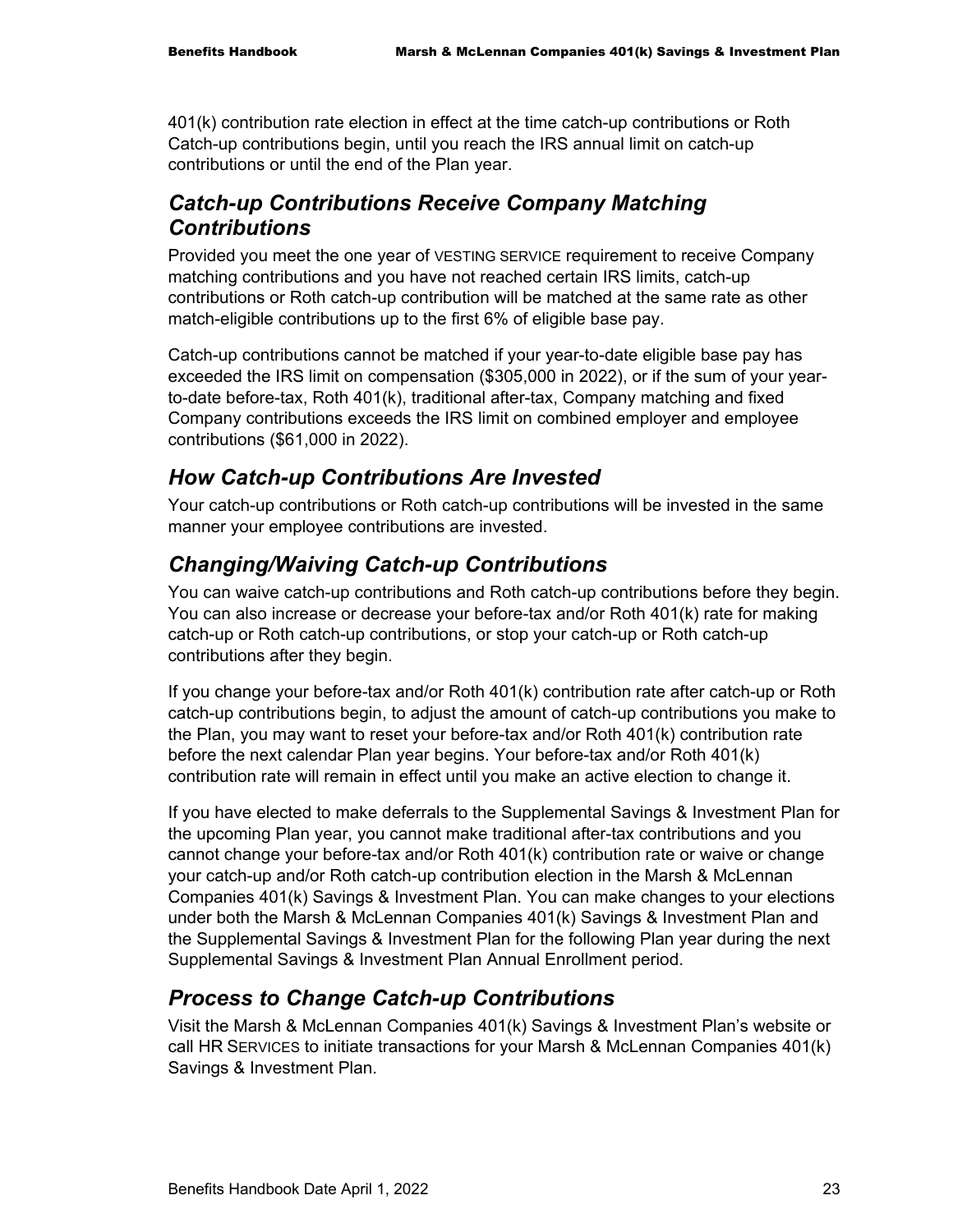Changes can be processed online or through HR Services. The transaction submission deadline for online changes is 1 a.m. Eastern time on the Monday that is at least 11 business days (if you are on the semi-monthly payroll) or 5 business days (if you are on the weekly payroll) before the next pay date. To make changes online, go to Colleague Connect (**https://mmcglobal.sharepoint.com/sites/Home**)**.** Select **Pay & Benefits**, and click **My Pay & Benefits,** select **Transamerica** under Savings & Financial Planning. Alternatively, you may change your contribution rate by calling HR Services at +1 866 374 2662 no later than 8 p.m. Eastern time on the Friday that is at least 11 business days (if you are on the semi-monthly payroll) or 5 business days (if you are on the weekly payroll) before the next pay date. If you do not meet the applicable deadline (as described above), your change will be effective the first day of the second pay period following your notice. Contact HR Services if a holiday falls within the processing cycle to confirm the transaction submission deadline.

A confirmation number for the transaction will only be provided online or over the phone.

#### Roth 401(k) Contributions

In addition to making before-tax and traditional after-tax contributions, you can also make Roth 401(k) contributions. Roth 401(k) contributions are contributions made with after-tax dollars. If you save on a Roth basis for at least five taxable years (the five-year period begins upon the earliest of the following: (i) your first Roth 401(k) contribution to the Plan, (ii) your first in-plan Roth conversion under the Plan, or (iii) your first Roth contribution to another employer's plan if you made a direct rollover of Roth contributions from the other plan to this Plan) and you're at least age  $59\%$  at the time you withdraw the money (or the withdrawal is on the account of death or total disability), you can withdraw your money and earnings without paying taxes.

Roth 401(k) contributions are held in a separate account from your before-tax and aftertax contributions. Since the account is separate, Roth 401(k) contributions may not be converted to before-tax contributions and vice versa. In addition, Roth 401(k) contributions may not be converted to after-tax contributions, although you can convert traditional after-tax contribution account balances to Roth status through an in-plan Roth conversion. See "In-Plan Roth Conversions" for more information.

| <b>Contribution Options</b>                |                                                                                                                                                                                                            |
|--------------------------------------------|------------------------------------------------------------------------------------------------------------------------------------------------------------------------------------------------------------|
| <b>Before-Tax Contributions</b>            | Contribute money before taxes are withheld.<br>You will pay taxes on contributions and any<br>earnings upon withdrawal.                                                                                    |
| <b>Traditional After-Tax Contributions</b> | Contribute money after taxes have been<br>withheld. You will be taxed on the distribution of<br>any earnings, although your contributions are<br>tax-free upon withdrawal.                                 |
| <b>Roth 401(k) Contributions</b>           | Contribute money after taxes have been<br>withheld. Your contributions and any earnings<br>on these contributions may be withdrawn<br>without being subject to taxes (subject to certain<br>requirements). |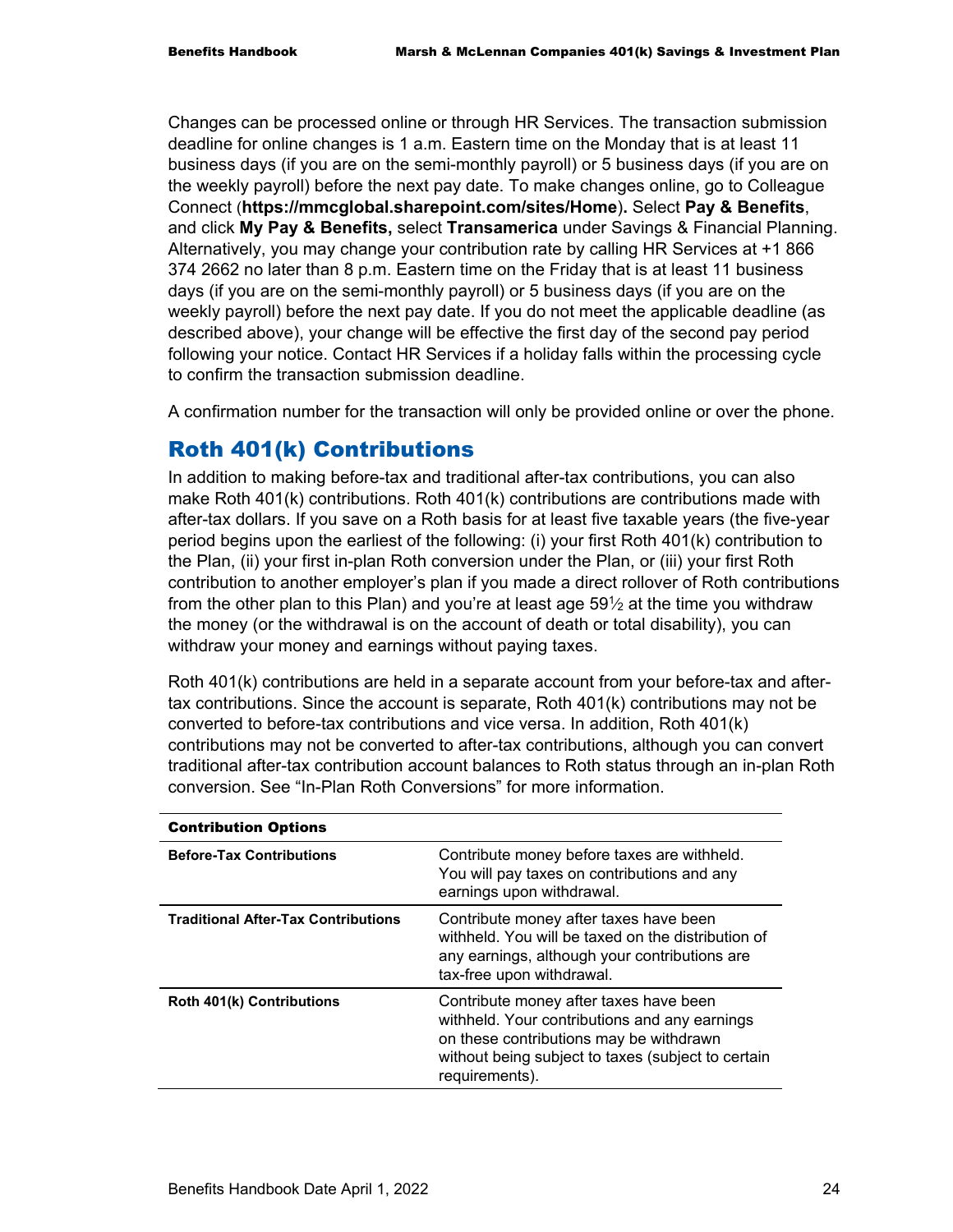You can alternate between making Roth 401(k) and before-tax contributions. Each change would apply only to future contributions since you cannot convert before tax contributions to Roth 401(k) balances or vice versa.

# *Eligibility*

You are immediately eligible to make Roth 401(k) contributions.

#### *Roth Catch-up Contributions*

You may make Roth catch-up contributions if you will be age 50 or older by the end of the calendar year (subject to the IRS annual catch-up contribution limit of \$6,500 for 2022).

#### *Automatic Payroll Deductions*

Your Roth 401(k) contributions will be conveniently deducted from your paycheck.

#### *Impact on Take-Home Pay*

When you make Roth 401(k) contributions, you pay your taxes immediately. This will leave you with less take-home pay but you'll have a source of non-taxable income in RETIREMENT.

## *IRS Contribution Limits*

The total of your before-tax and/or Roth 401(k) contributions will be subject to the same IRS contribution limit. After you reach the IRS annual limit on before-tax and/or Roth 401(k) contributions, your before-tax and/or Roth 401(k) contributions automatically will be made as traditional after-tax contributions for the remainder of the calendar year, subject to the plan maximum of 15% of eligible pay for after-tax contributions, unless you opt out. See "Changing Contributions When You Reach the IRS Maximum Limits" on page 18 for more information.

## *Employer Contributions*

Marsh McLennan matches your Roth 401(k) contributions according to the Plan's provisions:

 Company matching contribution—up to 50% of the first 6% of eligible base pay that you contribute per pay period.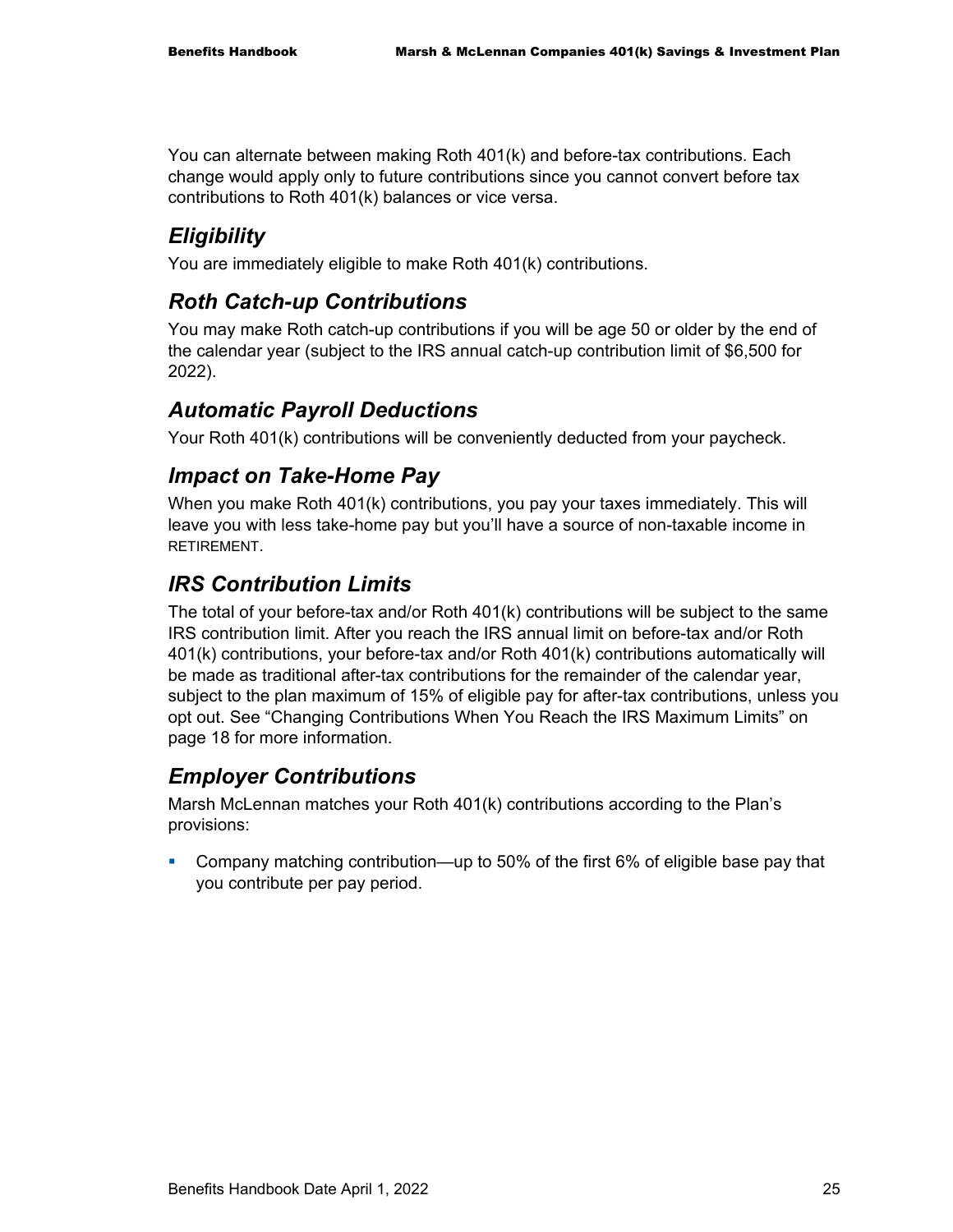#### *Considering Roth 401(k) Contributions*

The decision to make Roth 401(k) contributions should be based on your personal situation. We encourage you to review your savings goals, financial priorities and all resources available to you before you decide if Roth 401(k) contributions are appropriate for you.

- To get a better idea of whether Roth 401(k) contributions are appropriate for your unique situation, use the online, interactive Roth 401(k) comparison tool. Go to Colleague Connect (**https://mmcglobal.sharepoint.com/sites/Home**)**.** Select **Pay & Benefits**, and click **My Pay & Benefits,** select **Transamerica** under Savings & Financial Planning.
- Contact HR SERVICES at +1 866 374 2662, any business day, from 8 a.m. to 8 p.m.
- Consult your personal financial and/or tax advisor for guidance on whether to contribute on a Roth 401(k) basis.

#### *Difference Between Roth 401(k) and Traditional After-Tax Contributions*

Both Roth 401(k) contributions and traditional after-tax contributions allow you to invest money in the Plan after you've paid the taxes on your contributions. However, you can withdraw any earnings on Roth 401(k) contributions without taxes if you've saved for at least five taxable years (the five-year period begins upon the earliest of the following: (i) your first Roth 401(k) contribution to the Plan, (ii) your first in-plan Roth conversion under the Plan, or (iii) your first Roth contribution to another employer's plan if you made a direct rollover of Roth contributions from the other plan to this Plan) and you're at least  $59\frac{1}{2}$  when you withdraw the money (or the withdrawal is on the account of death or total disability). When you withdraw traditional after-tax contributions, you must pay taxes on any earnings. Roth 401(k) and traditional after-tax contributions are subject to different limits.

## *Maximum Roth 401(k) Contributions*

Your Roth 401(k) account is separate from your before-tax and/or traditional after-tax account. (Roth 401(k) contributions may not be converted to before tax contributions and vice versa. In addition, Roth 401(k) contributions may not be converted to after-tax contributions, although you can convert traditional after-tax contribution account balances to Roth status through an in-plan Roth conversion.) However, the combined total of all your Roth 401(k), before-tax and traditional after-tax contributions cannot exceed 75% of your eligible base pay. Roth 401(k) and before-tax contributions are subject to the IRS contribution limit, which is \$20,500 for 2022 or \$27,000 if you're age 50 or older. Also, your traditional after-tax contributions cannot exceed 15% of your eligible base pay.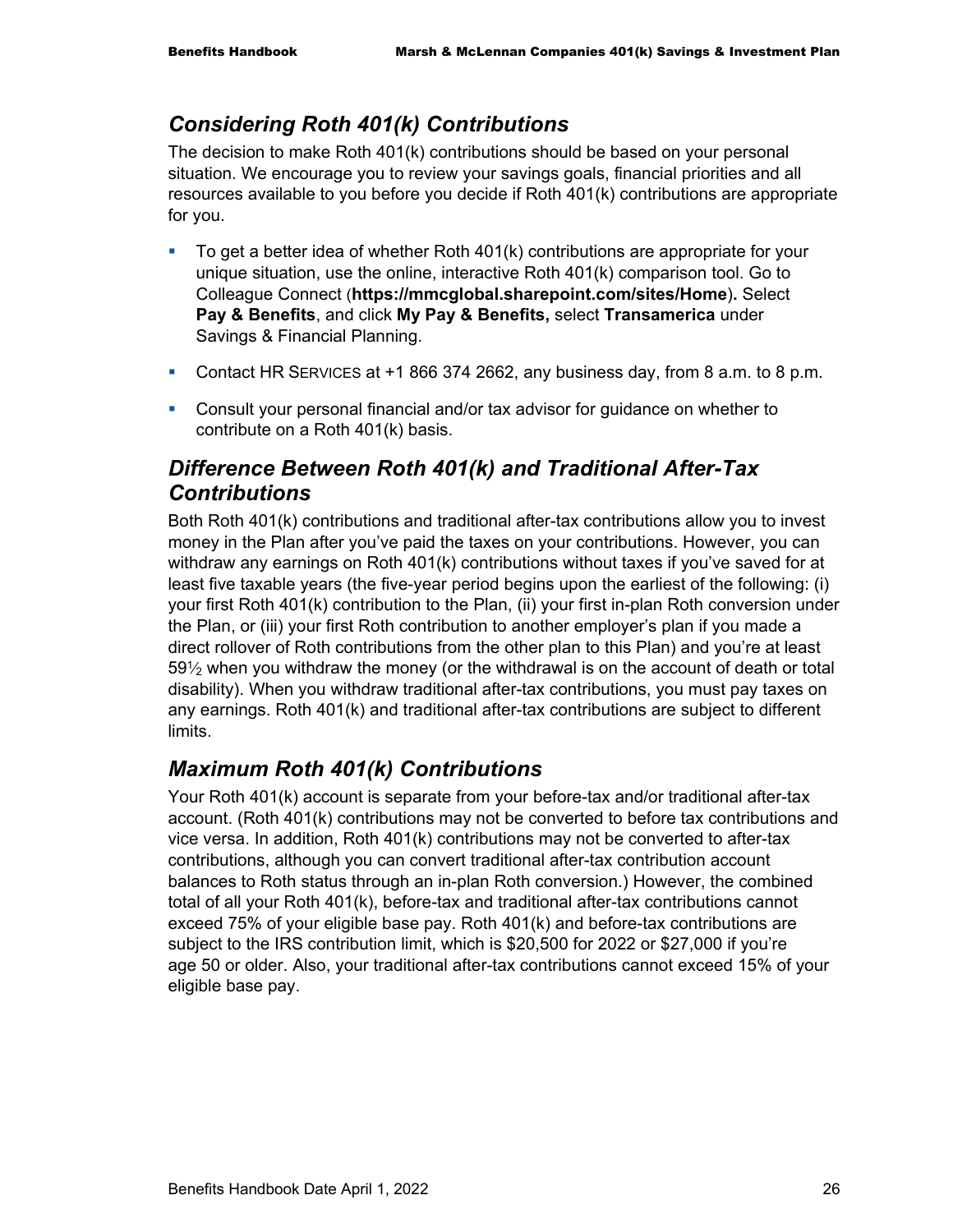#### *Investment Options*

You may invest your Roth 401(k) contributions in any of the investments available in the Plan. If you contribute on a before-tax, traditional after-tax and/or Roth 401(k) basis, your contributions will be invested in the same investment options and in the same allocation percentages. Although all employee contributions you make to the Plan will be invested the same way, you may choose different investment allocations for any Company contributions made to your account.

#### *Withdrawals from the Roth 401(k) Portion of My Account*

The Plan does not allow in-service withdrawals prior to age  $59\%$  or hardship withdrawals from the Roth 401(k) portion of your account. The Age 591/<sub>2</sub> In-service Withdrawal and Disability Withdrawal include Roth 401(k) sources. Those sources will be the last sources distributed when processing an Age 591/2 In-service Withdrawal.

As a limited exception to the paragraph above, if your account includes in-plan Roth conversion amounts that were converted from traditional after-tax funds, such in-plan Roth conversion amounts may be withdrawn at any time through an In-Plan Roth Conversion Account Withdrawal. See "In-Plan Roth Conversions" for more information.

Note that Roth ROLLOVER CONTRIBUTIONS are also eligible to be withdrawn at any time under the Rollover Withdrawal.

#### *Loans*

Loans are not permitted from any Roth 401(k) portion of your account. However, your entire VESTED account balance (including any Roth 401(k) contributions) will be used to determine the total amount you can borrow from your account. In other words, you can take up to 50% (up to a maximum of \$50,000) of your entire vested account balance as a loan.

#### *Required Minimum Distributions*

Generally, once you reach age 72 (if you were born after June 30, 1949) or age 70 $\frac{1}{2}$  (if you were born before July 1, 1949), you will be required to take minimum distributions from the Roth 401(k) portion of your account.

However, if you're still employed by the Company when you reach age 72 (if you were born after June 30, 1949) or age  $70\frac{1}{2}$  (if you were born before July 1, 1949), you can defer taking distributions until you leave the Company.

## *Tax Credits*

Your eligibility to receive tax credits is based on your annual taxable income. Saving on a before-tax basis reduces your taxable income, which could help you remain or become eligible for an Earned Income Tax Credit and an Additional Child Tax Credit. However, contributing on a Roth 401(k) basis may not reduce your taxable income, which could potentially reduce or eliminate your tax credits. Please consult a tax and/or financial planning advisor for assistance with making the best decision based on your financial situation.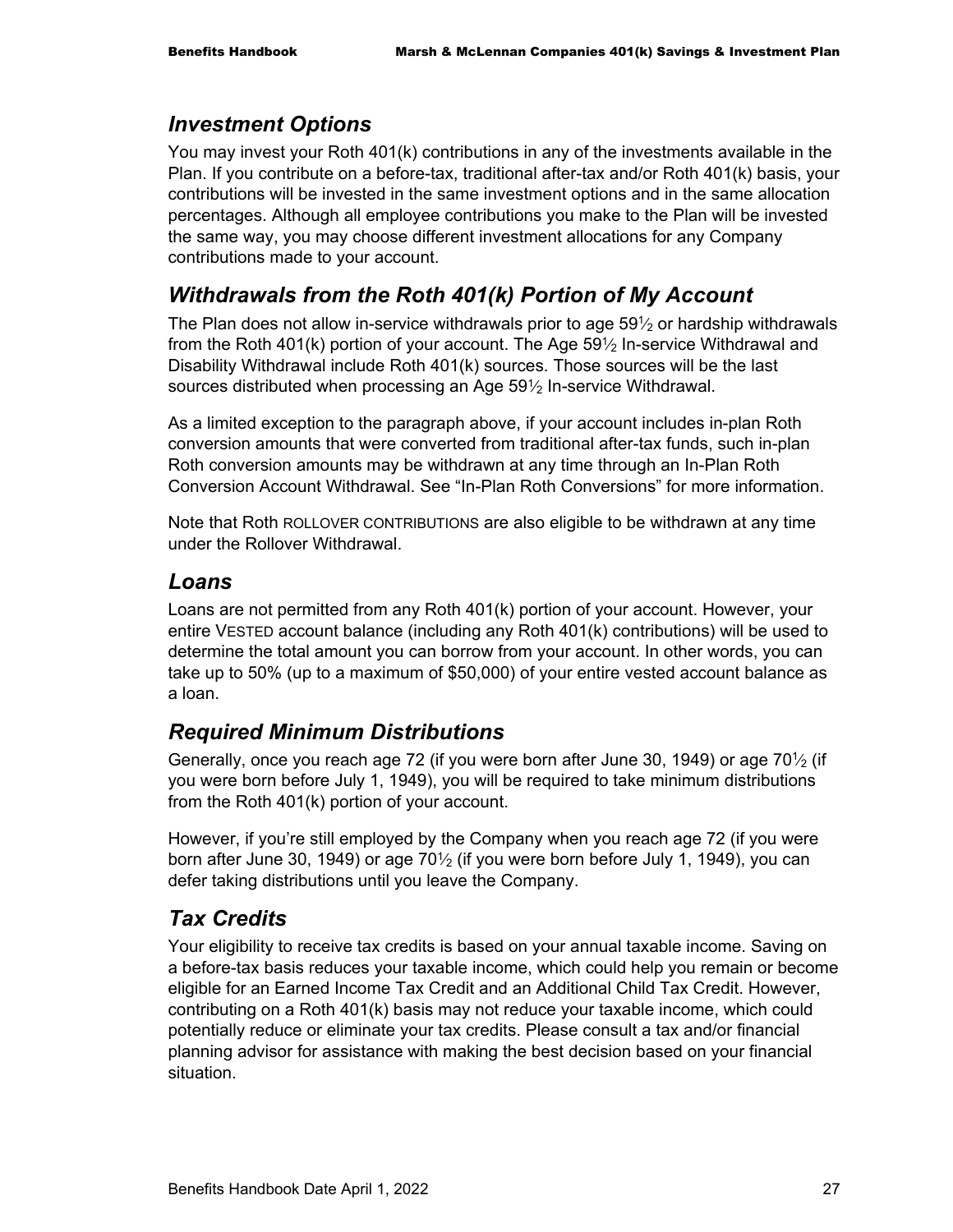#### *Distribution to an Alternate Payee or Beneficiary*

In the case of a distribution under the Plan to an alternate payee or BENEFICIARY, the age, death or disability of the participant are used to determine whether the distribution is qualified. The five taxable year period required for a qualified distribution under the Plan is based on the earliest of the following: (i) the participant's first Roth 401(k) contribution to the Plan, (ii) the participant's first in-plan Roth conversion under the Plan, or (iii) the participant's first Roth contribution to another employer's 401(k), section 403(b) or governmental section 457(b) plan if the participant made a direct rollover of Roth contributions from the other plan to this Plan. This five taxable year period is not recalculated if the participant dies or if a domestic relations order divides the participant's account.

If an alternate payee or beneficiary directly rolls over a distribution from a participant's account to a tax-qualified retirement plan maintained by the alternate payee or beneficiary's own employer (the "recipient plan"), the five year period for a qualified distribution from the alternate payee or beneficiary's account under the recipient plan begins on the earlier of (i) the date of the participant's first Roth contribution or conversion (as described above) or (ii) the date otherwise applicable to the beneficiary or alternate payee's Roth account under the recipient plan.

## *Roth 401(k) Account Options If I Leave the Company*

A qualified distribution from your Roth account is fully excludable from gross income. To be a qualified distribution, the distribution must be made after you reach age 59 $\frac{1}{2}$  or on account of disability or death and you must have satisfied the required five taxable year period for a qualified distribution. The five-year period begins upon the earliest of the following: (i) your first Roth 401(k) contribution to the Plan, (ii) your first in-plan Roth conversion under the Plan, or (iii) your first Roth contribution to another employer's 401(k), section 403(b) or governmental section 457(b) plan if you made a direct rollover of Roth contributions from the other plan to this Plan.

If you leave the Company,

- vou can leave your Roth  $401(k)$  contributions in the Plan until you reach the tax-free distribution qualifications described above (assuming your total balance is at least \$1,000), or
- you can roll your Roth 401(k) contributions into another employer's TAX-QUALIFIED PLAN that allows Roth 401(k) rollovers or into your own Roth IRA.

If the distribution of your Roth  $401(k)$  contributions is not a "qualified distribution" and is not directly rolled over into another employer's tax-qualified plan or into your own Roth IRA, earnings attributed to your Roth 401(k) contributions are subject to mandatory 20% Federal income tax withholding. Furthermore, distributions made before age  $59\frac{1}{2}$  may trigger an additional 10% Federal early withdrawal tax on those earnings. Please consult your tax advisor for further details.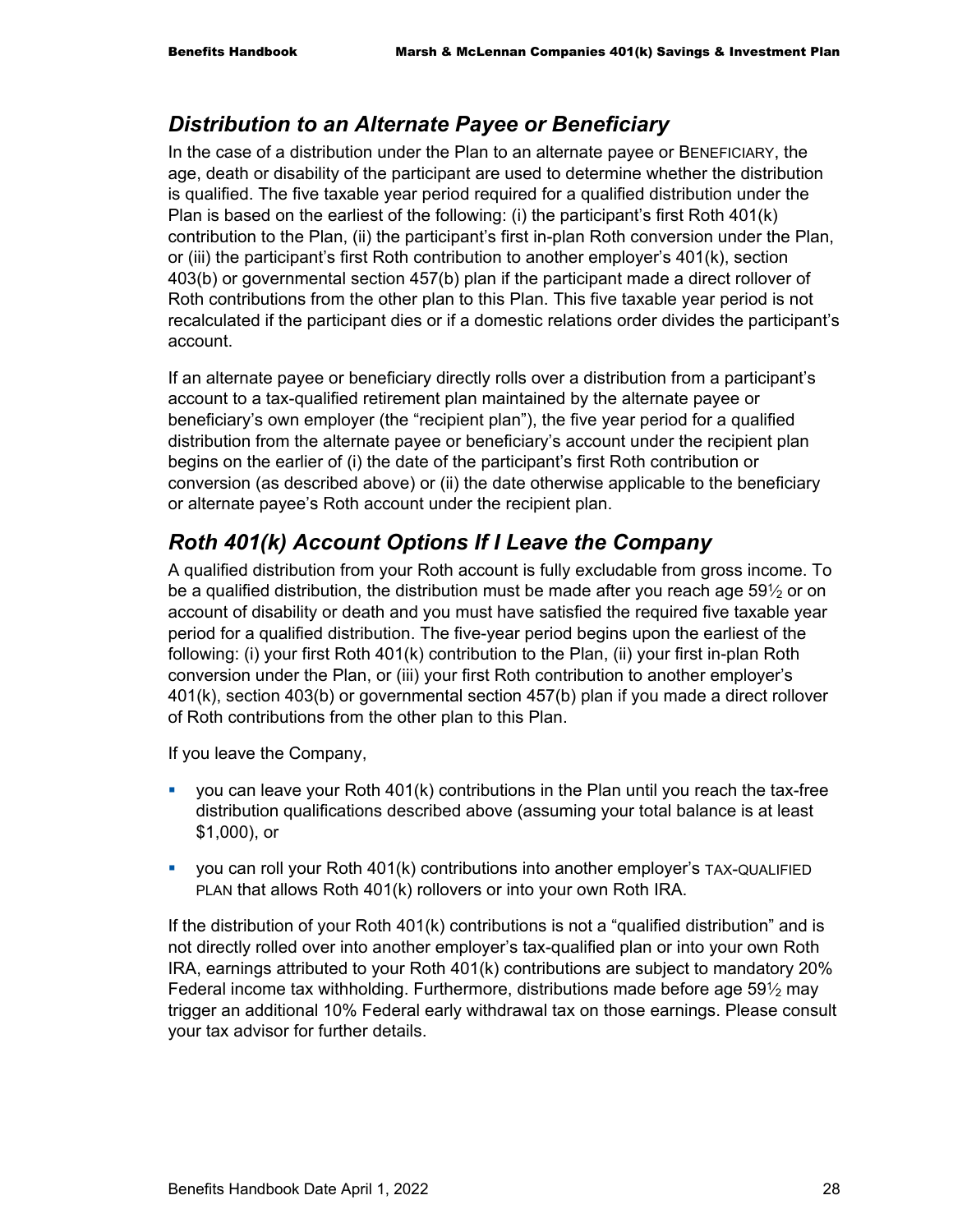### *Taxes on Roth 401(k) Earnings*

To avoid taxation of your Roth 401(k) earnings and possible early withdrawal taxes upon distribution:

- you must have been saving on a Roth basis for at least five taxable years. The five taxable year period begins on the earliest of the following:
	- − January 1 of the first year in which you established a designated Roth account under the Plan, whether through your initial Roth 401(k) contributions or, if earlier, through an in-plan Roth conversion (regardless of when your Roth account was established during such first year and whether you made additional Roth 401(k) contributions or conversions in subsequent years); or
	- − January 1 of the first year in which you made Roth contributions under another employer's 401(k), section 403(b) or governmental section 457(b) plan if you made a direct rollover of Roth contributions from the other plan to this Plan, and
- vou must be at least age  $59\frac{1}{2}$  or the distribution must be on the account of death or total disability.

All Company Matching Contributions are subject to the same tax treatment as before-tax contributions. So, whether you are contributing on a Roth 401(k) or a before-tax or traditional after-tax basis, the Company Matching Contributions and all associated earnings are taxed as ordinary income upon withdrawal.

### *Measuring the Five Year Period Required for Qualified Distributions*

The five-year period required for qualified distributions begins upon the earliest of the following: (i) your first Roth 401(k) contribution to the Plan, (ii) your first in-plan Roth conversion under the Plan, or (iii) your first Roth contribution to another employer's 401(k), section 403(b) or governmental section 457(b) plan if you made a direct rollover of Roth contributions from the other plan to this Plan.

### *For Those on Military Leave*

If you were on a military or other uniformed leave of absence and such leave is covered by the Uniformed Services Employment and Reemployment Rights Act (USERRA), your Roth 401(k) contributions are generally treated as made in the year of qualified military service in which the contributions relate regardless of whether the contribution was made upon your return to full-time employment with the Company. The period for which you are choosing for making contributions for the purposes of the Company match will also be designated as determining the first year of your five year period for a qualified distribution (unless the five year period had previously commenced on account of earlier Roth 401(k) contributions or an in-plan Roth conversion, or the direct rollover of Roth contributions from another employer's 401(k), section 403(b) or governmental section 457(b) plan).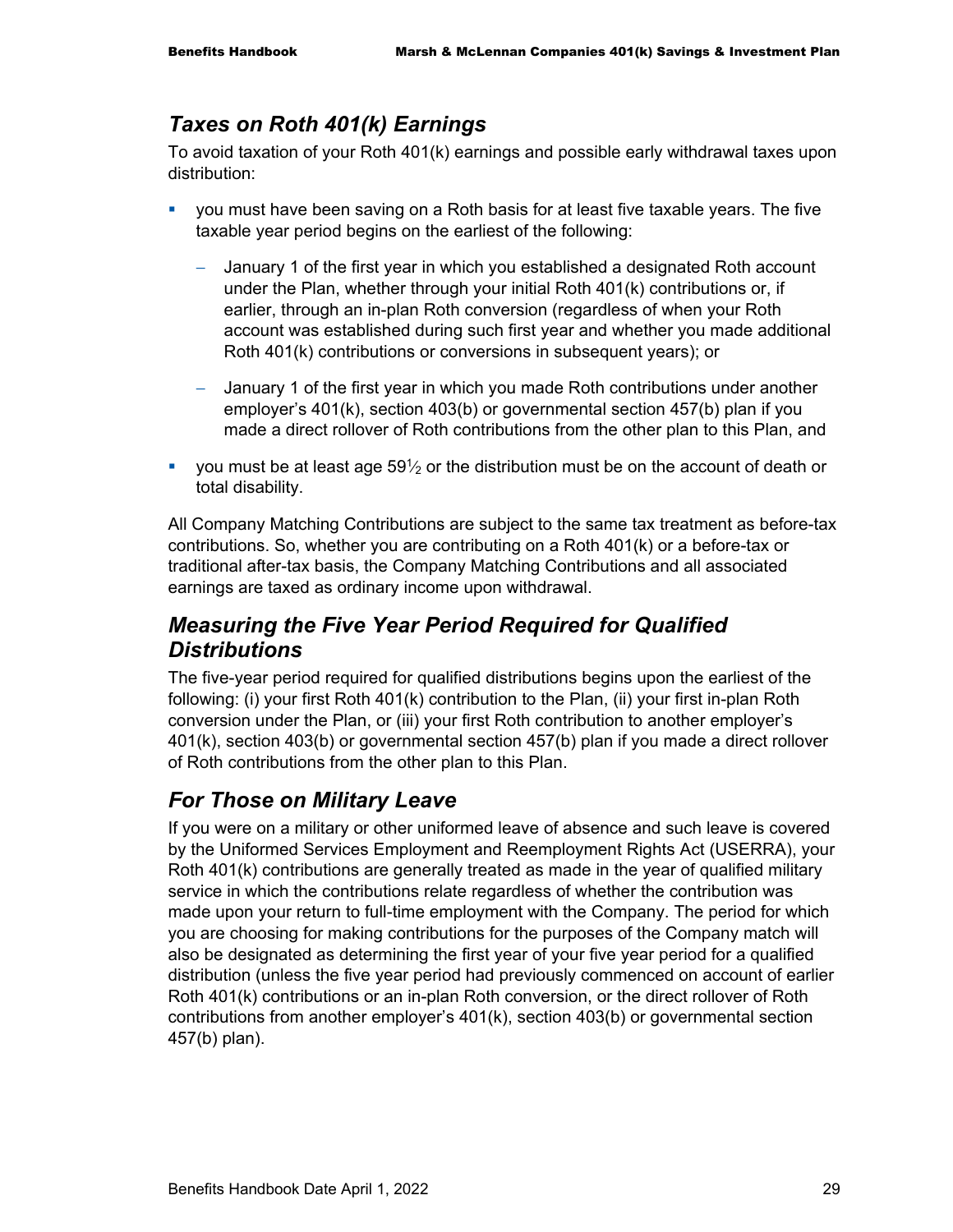If you do not designate a year, by DEFAULT the Roth 401(k) contribution is treated as though it was made in the first year of military service for which you could have made the contribution, or, if later, the first taxable year in which Roth 401(k) contributions could have been made under the Plan.

### *Roth 401(k) Distributions that Include Marsh & McLennan Companies Stock*

If you have made Roth 401(k), Roth rollover and/or Roth catch-up contributions to the Plan, your tax basis for qualified Roth 401(k), Roth rollover and/or Roth catch-up distributions that include Marsh & McLennan Companies Stock is the fair market value of the distributed shares at the time of the distribution. In the case of a non-qualified Roth 401(k), Roth rollover and/or Roth catch-up distribution that includes Marsh & McLennan Companies Stock, the net unrealized appreciation (NUA) is not included in the tax basis of the distributed shares and is treated as a capital gain to the extent realized in a later sale of the stock. The NUA is excludable from your income at the time of the distribution.

# *Roth 401(k) Rollovers*

A distribution from a designated Roth account may only be rolled over to another Roth 401(k) or 403(b) account or to a Roth IRA. Amounts held in a Roth IRA cannot be rolled over to a Roth account in a 401(k) plan or 403(b) plan. This Plan accepts **direct** rollovers of Roth contributions and earnings from other 401(k) plans, section 403(b) plans and governmental section 457(b) plans.

### *For Direct Rollovers*

If you roll over your Roth 401(k) account from this Plan to another employer's taxqualified section 401(k) plan or section 403(b) plan (the recipient plan) by a trustee-totrustee transfer, you will receive credit from the other tax-qualified plan for your period of participation (five taxable year period) in this Plan.

### *For 60-Day Rollovers*

If you do not authorize a direct rollover of your Roth 401(k) account balance to another tax-qualified plan but decide to roll over your distribution within 60-days to another taxqualified plan, you do not receive credit for the period you participated in this Plan. Instead you will be given a new start date for the five taxable year period.

### *How to Make Your Elections*

If you would like to make Roth 401(k) contributions, you can do so at any time. Go to Colleague Connect (**https://mmcglobal.sharepoint.com/sites/Home**)**.** Select **Pay & Benefits**, and click **My Pay & Benefits,** select **Transamerica** under Savings & Financial Planning or call +1 866 374 2662. Your election will take effect with the next available payroll.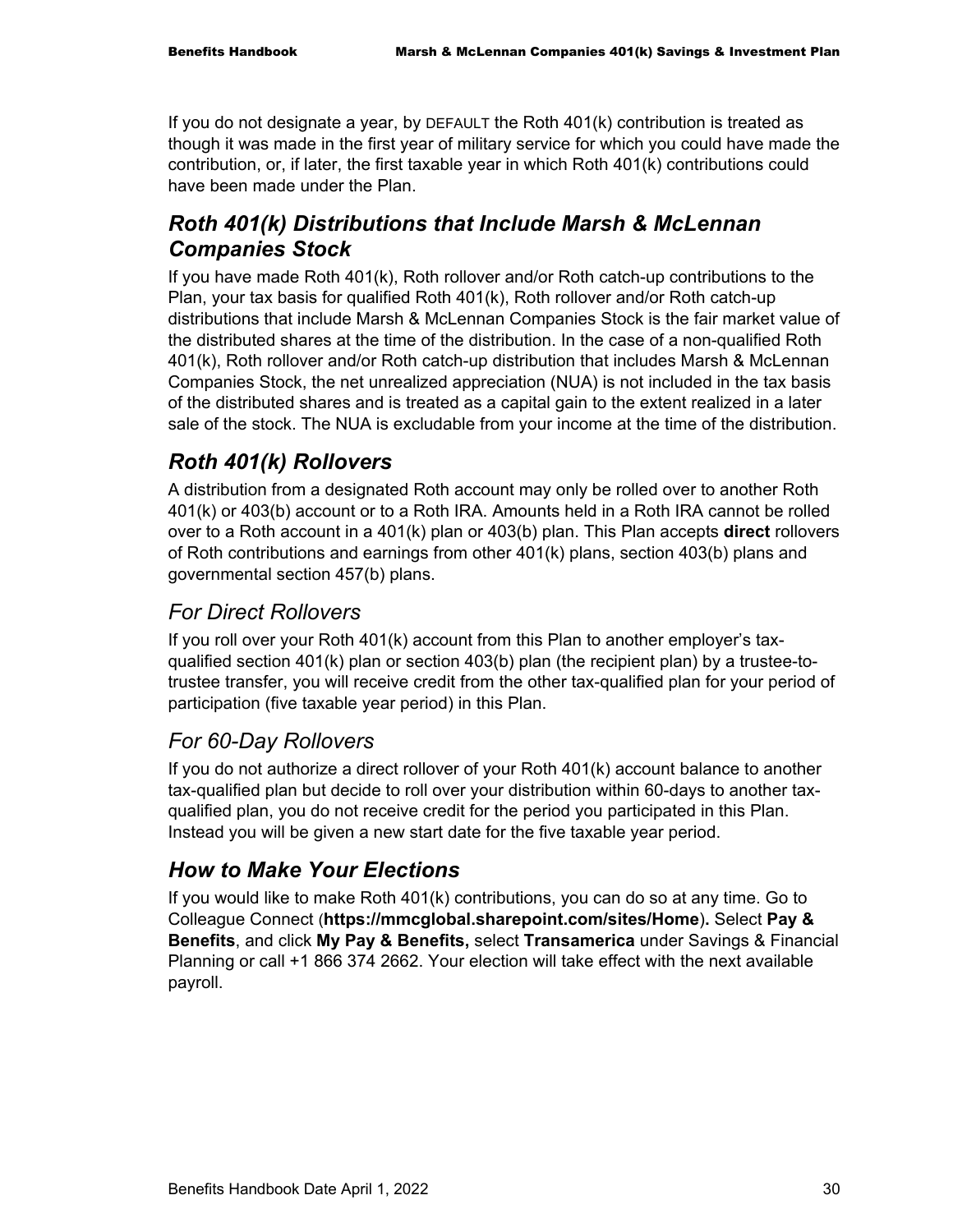### Rollovers into the Plan

You may roll over money from a TAX-QUALIFIED PLAN, like a previous employer's 401(k) savings plan or defined benefit pension plan. The Plan also accepts rollovers from section 403(b) or governmental section 457(b) plans. You may also roll over money from a CONDUIT IRA holding a distribution from a tax-qualified plan section 403(b) plan or governmental section 457(b) plan. ROLLOVER CONTRIBUTIONS are not matched by the Company but may be used for a withdrawal from the Plan or as security for a Plan loan.

To qualify for rollover, the distribution must be directed to you as an employee or surviving spouse (and not a non-spouse BENEFICIARY) and must not be part of a series of periodic payments for 10 or more years. Direct rollovers of Roth contributions and earnings from other 401(k) plans, section 403(b) plans and governmental section 457(b) plans are accepted under this Plan. You can't roll over an outstanding loan from your prior employer's plan into this Plan.

In the case of a Conduit IRA established with a rollover contribution from another plan, you must certify that the rollover to the IRA was made within 60 days of receiving the distribution from your former employer's plan and that no other amount was ever contributed to the Conduit IRA.

The Plan accepts incoming rollovers via check or wire transfer, as further described below.

**Note:** The Plan only accepts rollovers from Conduit IRAs. It does not accept rollovers from any other types of IRAs.

### *After-tax and Roth Contributions*

The Plan accepts traditional after-tax contributions from another employer's plan, but only if (i) the other plan is qualified under section 401(a) of the Internal Revenue Code or is a section 403(b) or governmental section 457(b) plan, and (ii) the rollover is a direct trustee-to-trustee rollover from the other plan. If you want to roll over traditional after-tax contributions that you made to another employer's plan, you cannot have the traditional after-tax contributions paid to you first. Rollovers from Conduit IRAs may not include any after-tax contributions or Roth contributions and earnings.

In addition, this Plan accepts **direct** rollovers of Roth contributions and earnings from other 401(k) plans, section 403(b) plans or governmental section 457(b) plans.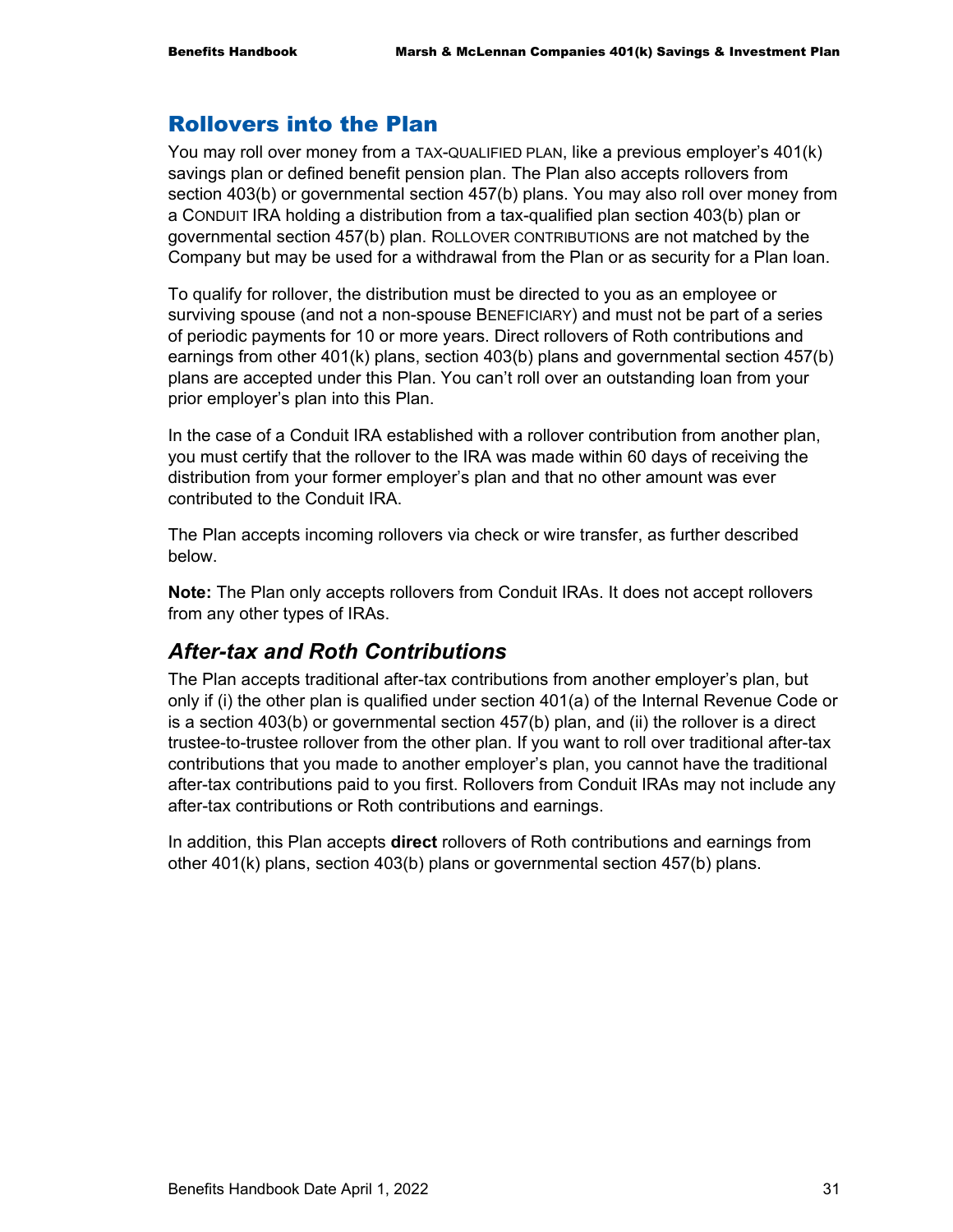#### *How to Roll Over Money*

You can roll over contributions to this Plan as soon as you are eligible to participate, or at any time thereafter. To roll over your contributions, you should complete the Rollover Contribution Form. To obtain a form, go to Colleague Connect

(**https://mmcglobal.sharepoint.com/sites/Home**). Select **Pay & Benefits**, and click **My Pay & Benefits**, select **Transamerica** under Savings & Financial Planning. Under Home, select **Forms** and click **Contribution** or call HR SERVICES at +1 866 374 2662. Your Rollover Contribution Form will be reviewed for approval by the Plan Administrator's designee, and you will be required to provide the supporting documentation specified on the form (See "Required Documentation" on page 33).

The Plan accepts incoming rollovers via check or wire transfer, as follows:

**Rollovers by Check:** The distributing plan or Conduit IRA may issue a check payable to Transamerica RETIREMENT Solutions f/b/o [your name], which is known as a direct trustee-to-trustee rollover. While it benefits you to deliver that check to the Plan as soon as possible so those assets are invested, there is no strict time limit. However, if the distributing plan or Conduit IRA issues a check payable to you, you must provide a check made payable to Transamerica Retirement Solutions f/b/o [your name], within 60 days from the date of the check issued by the distributing Plan or Conduit IRA.

 **Rollovers by Wire Transfer:** The distributing plan or Conduit IRA custodian may wire transfer the funds to Transamerica by following the instructions on the Rollover Contribution Form.

The Plan only accepts checks or wire transfers as rollover contributions. The Plan does not accept shares of stock or mutual funds.

The form and check or wire transfer can be submitted on a daily basis. Approved rollovers are processed on a daily basis. A written confirmation generally will be mailed within two business days of processing.

#### *Investing a Rollover*

You will be asked to select your investments when you roll over your contributions on the Rollover Contribution Form. As part of any incoming rollover request, in one or more of the funds currently offered under the Plan. See "Investing Your Account Balance" on page 44. If you do not provide any investment direction elections, your rollover contribution will be invested 100% in one of the BlackRock LifePath Index Funds (the BlackRock LifePath Index Fund that most closely matches your retirement year—based on the Plan's normal retirement age of 65) automatically. You may transfer or reallocate your account balance to new funds at any time. Remember, under the Plan, you are responsible for the gains and losses resulting from your selection of these funds.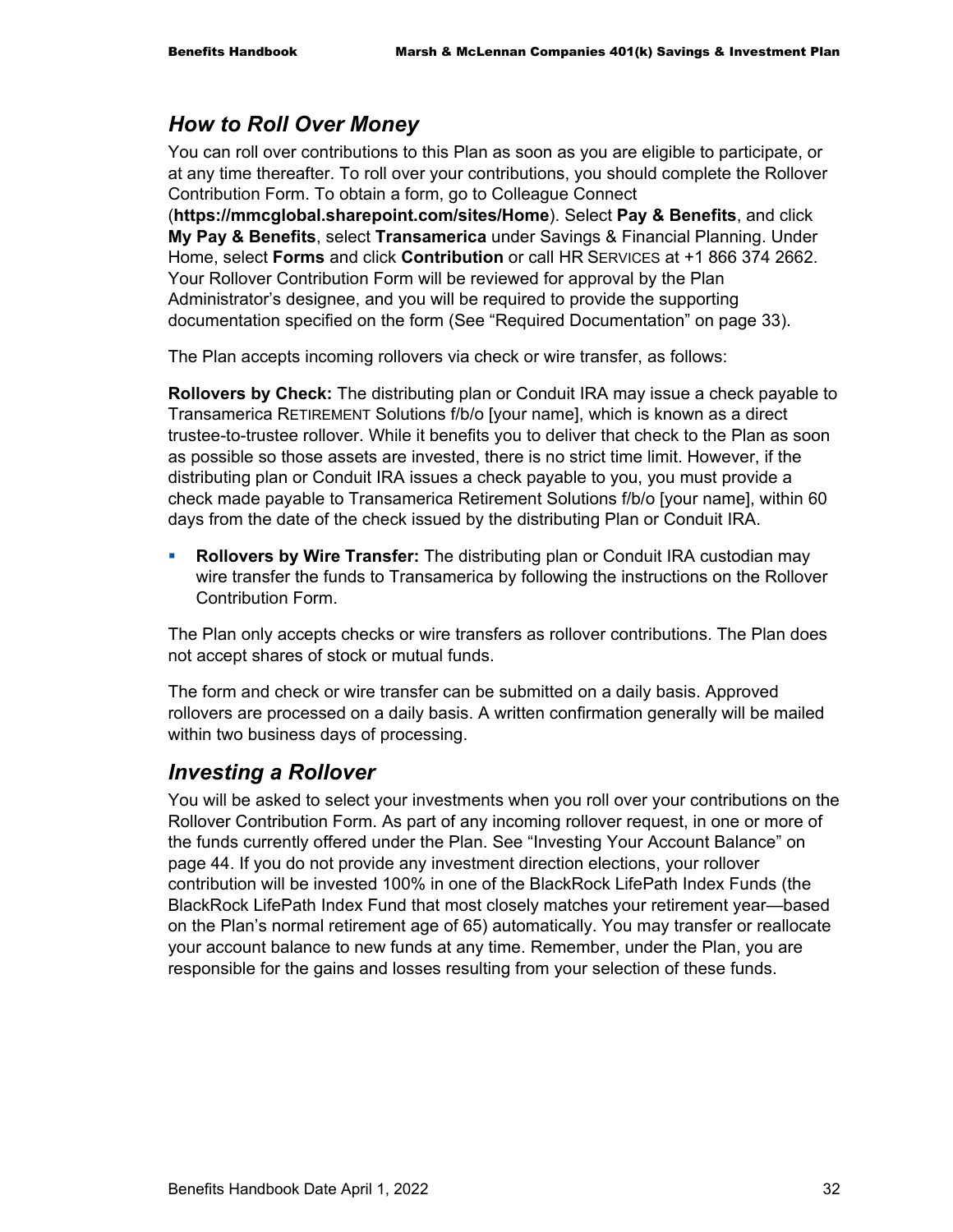### *Required Documentation*

As part of any incoming rollover request, you must include one of the following documents as outlined on the Rollover Contribution Form:

- Distribution Statement from your former employer's plan or your conduit Individual Retirement Account (IRA)
- Advise stub accompanying the rollover check from your former employer's plan
- **Participant Statement for the prior quarter from your former employer's plan**

In addition, when rolling over Roth contributions and earnings from another 401(k), section 403(b) or governmental section 457(b) plan, be sure to include a statement or letter from your prior employer or trustee that includes all the necessary information relating to your Roth contributions and earnings, as outlined on the Rollover Contribution Form.

If any of the information is missing from any required statement or letter, or if any required document is not provided, the funds will be returned to your prior employer or trustee after ten (10) business days from the date Transamerica received the form.

#### *Borrowing from a Rollover*

As an active employee, you may be eligible for a loan from your rollover account. You may also be eligible for a withdrawal from your rollover account.

# In-Plan Roth Conversions

An in-plan Roth conversion allows you to convert after-tax account balances into in-plan Roth conversion accounts. When you make an in-plan Roth conversion, you will immediately pay taxes on the investment earnings on the contributions converted. However, you will pay no taxes when you take a qualified distribution from your in-plan Roth conversion accounts (as described in "Taxes on Distributions from In-Plan Roth Conversion Accounts" on page 37).

The in-plan Roth conversion would consist of your after-tax accounts plus investment earnings on those contributions. For this purpose, your "after-tax accounts" include aftertax contributions, any after-tax rollover account and any Pre-1987 after-tax account, but exclude all other contribution types, including those that may have an after-tax character, such as Roth 401(k), Roth catch-up and Roth ROLLOVER CONTRIBUTIONS.

After the conversion, the converted amounts will be included in up to two in-plan Roth conversion accounts – one account will include any converted after-tax rollover amounts, and the second account will include any other converted after-tax amounts. These accounts will have the same distribution rights but will be displayed separately for recordkeeping purposes.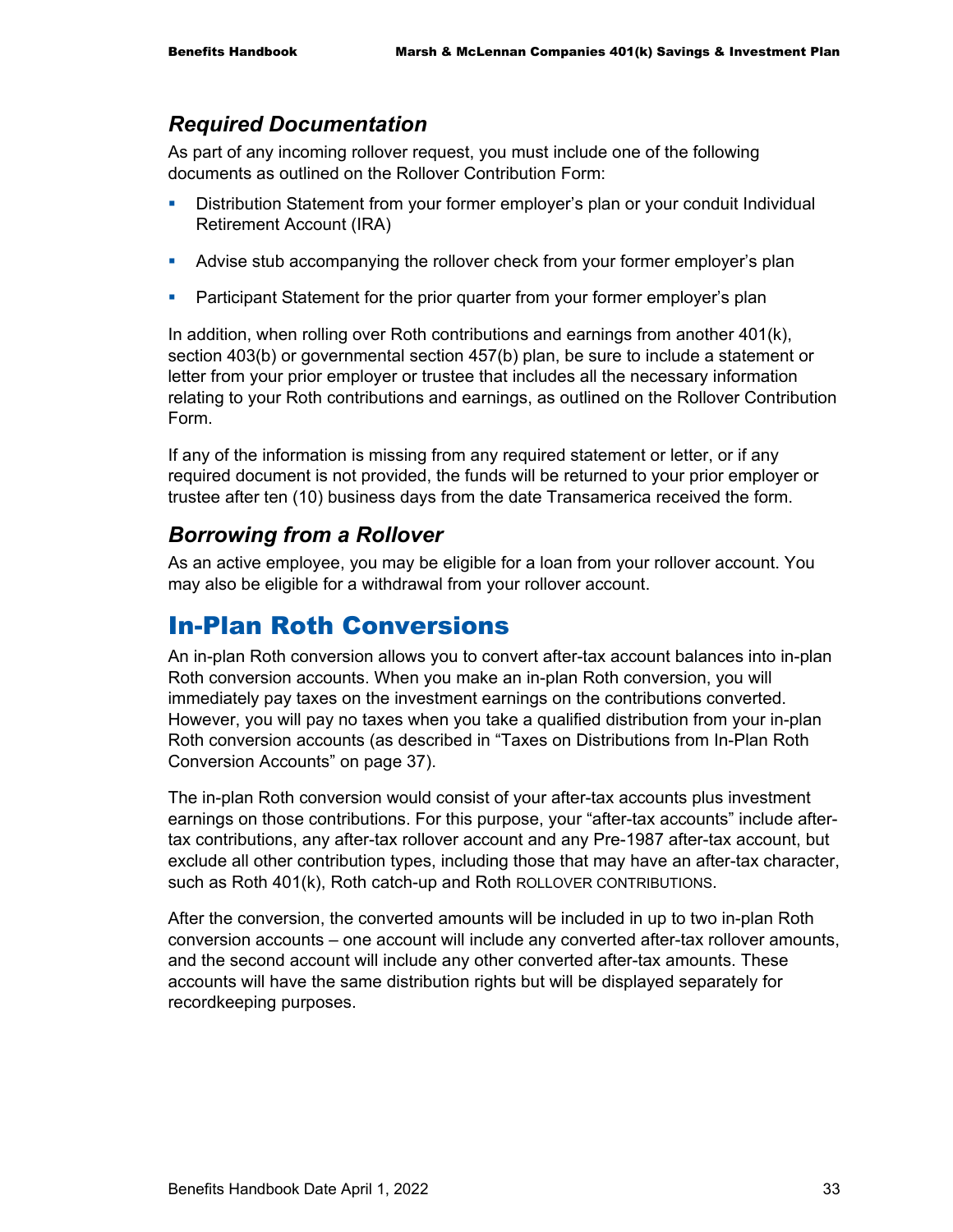# *Eligibility*

You can make an in-plan Roth conversion if you are an active or terminated employee (including if you are on leave of absence or long term disability) with after-tax accounts. Surviving spouses and current and former spouses who are alternate payees under a QUALIFIED DOMESTIC RELATIONS ORDER (QDRO) are also eligible to make an in-plan Roth conversion. However, non-spousal beneficiaries and non-spousal alternate payees are not eligible for an in-plan Roth conversion.

## *Considering In-Plan Roth Conversion*

An in-plan Roth conversion is a personal financial decision that only you can make. Some things to consider include whether you expect to:

- Keep your after-tax savings invested for the long-term. Once converted, your aftertax contributions may only be distributed without adverse tax consequences upon a qualified distribution.
- Be in a higher tax bracket when you retire.

Converting funds held in an after-tax account to in-plan Roth conversion accounts is not appropriate in all situations or all circumstances. You should consult with your tax advisor or financial professional to help you determine if this feature is appropriate for you.

## *Difference Between Roth 401(k) Contributions and In-Plan Roth Conversion*

The difference between an in-plan Roth conversion and Roth 401(k) contributions is Roth 401(k) contributions are contributions you can elect to make with after-tax dollars which are kept in a Roth 401(k) account. An in-plan Roth conversion is an opportunity to convert your other after-tax accounts to Roth contribution status to take advantage of the tax-saving features of in-plan Roth conversion accounts. It's not an initial contribution type like Roth 401(k); it's an election you may make on money that has already been contributed on an after-tax basis.

# *Investment Options*

Each in-plan Roth conversion will be processed pro-rata from the various investment funds in the after-tax accounts. You can elect to include or exclude the portion of your after-tax accounts invested in the Marsh & McLennan Companies Stock Fund from the in-plan Roth conversion. For more information regarding the potential tax consequences of including Marsh & McLennan Companies Stock as part of an in-plan Roth conversion, see "In-Plan Roth Conversions that Include Marsh & McLennan Companies Stock" on page 35.

When you make an in-plan Roth conversion, the converted funds will remain invested in the same funds they were in before the conversion. A request to convert your after-tax accounts to in-plan Roth conversion accounts will not change those funds' underlying investments.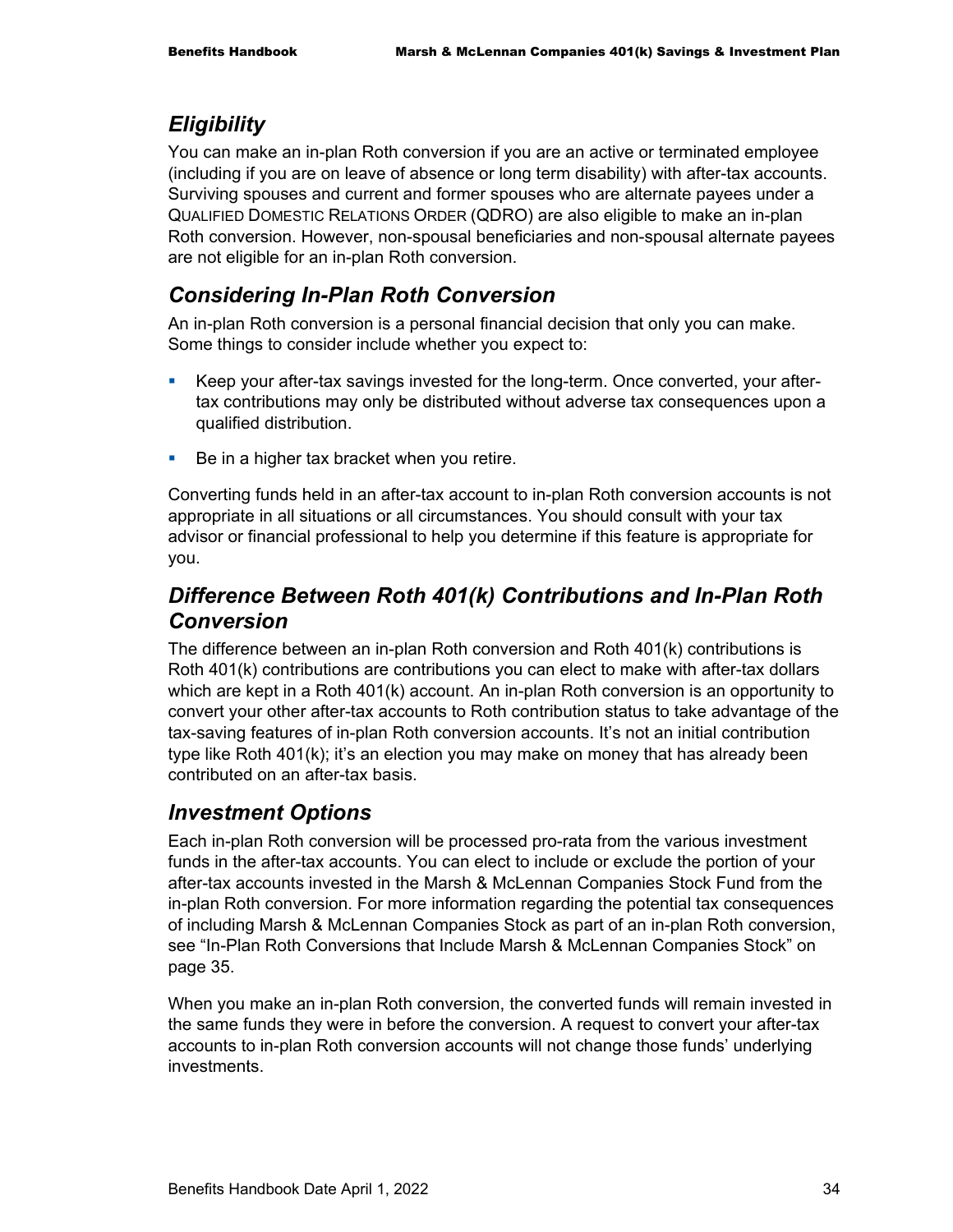#### Maximum Number of In-Plan Roth Conversions

There is no limit on the number of in-plan Roth conversions you may request in a calendar year.

#### *Request an In-Plan Roth Conversion*

You may request an In-Plan Roth Conversion Request Form and Special Tax Notice by calling HR SERVICES at +1 866 374 2662 or go online. If you are an active participant, go to Colleague Connect (**https://mmcglobal.sharepoint.com/sites/Home**)**.** Select **Pay & Benefits**, and click **My Pay & Benefits,** select **Transamerica** under Savings & Financial Planning.

If you are a terminated employee, go to **https://careers.mmc.com/global/en/usbenefits** and select **Transamerica**. Under Home select **Forms** and click **Distribution**.

You will receive your in-plan Roth conversion in accordance with your elections on your In-Plan Roth Conversion Request Form.

Forms received in good order by 4 p.m. Eastern time will be processed on a daily basis during any business day. However, if you submit a request on the last two business days of the calendar year, the conversion will be treated as a tax event for the following year.

If you have a valid email address on file, you will receive a confirmation statement via email; otherwise, it will be mailed to your address on file generally within two business days of processing.

### *Available In-Plan Roth Conversion Amount*

You must convert a minimum of \$1,000 or 100% of your after-tax account balances, if the collective balance is less than \$1,000. You may convert all of your after-tax account balances or any portion that is equal to or greater than the minimum amount.

### *In-Plan Roth Conversion is Irreversible*

An in-plan Roth conversion is irreversible once it has been processed, and the conversion cannot be recharacterized in any way.

### *In-Plan Roth Conversions that Include Marsh & McLennan Companies Stock*

When you make an in-plan Roth conversion, you can elect whether to include any aftertax account balances invested in the Marsh & McLennan Companies Stock Fund as part of the conversion. If you include your after-tax account balances in the Marsh & McLennan Companies Stock Fund, while your stock will be transferred to the in-plan Roth conversion accounts, you must pay taxes based on the fair market value of the shares at the time of the conversion. Please be aware that if you convert after-tax account balances invested in the Marsh & McLennan Companies Stock Fund, the potentially available special tax treatment for any "net unrealized appreciation" (NUA) on employer stock will be lost.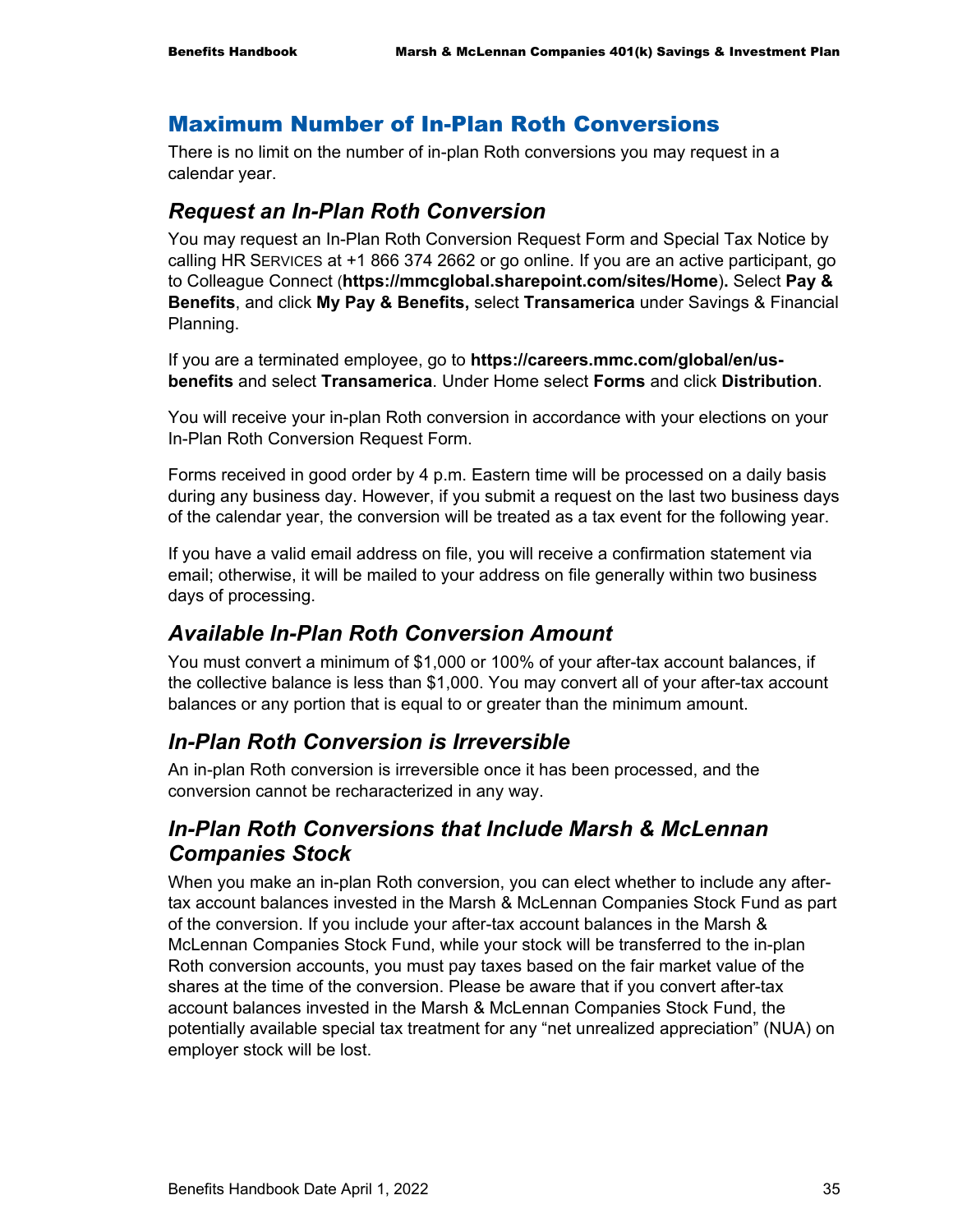Please refer to the "Tax Treatment of an In-Kind Distribution of Marsh & McLennan Companies Stock" on page 91 for additional details about the special tax treatment for NUA on employer stock.

#### *Withdrawals from the In Plan Roth Conversion Accounts*

The Plan does allow a separate in-service withdrawal from the in-plan Roth conversion accounts.

### *Request a Withdrawal*

You can request an in-service withdrawal from the in-plan Roth conversion accounts at any time. The same withdrawal rights that applied to your after-tax contributions prior to the conversion will apply to your in-plan Roth conversion accounts after the conversion. Keep in mind, however, that you may be required to pay income taxes and an additional 10% Federal early withdrawal tax on the investment earnings attributable to your in-plan Roth conversion accounts if certain eligibility requirements are not met. Please review this section for more information on your withdrawal rights as an active or a terminated participant.

### *Loans*

Loans are not permitted from in-plan Roth conversion accounts. However, your entire inplan Roth conversion account will be used to determine the total amount you can borrow from your account. In other words, you can take up to 50% (up to a maximum of \$50,000) of your entire VESTED account balance as a loan.

### *Required Minimum Distributions*

The amounts converted to in-plan Roth conversion accounts are subject to the Internal Revenue Service required minimum distribution rules while held in the Plan. These rules generally require that when you turn age 72 (if you were born after June 30, 1949) or age 70 $\frac{1}{2}$  (if you were born before July 1, 1949) (or retire, if later), you must receive minimum amounts from the in-plan Roth conversion accounts each year. Please refer to the "Required Minimum Distribution" on page 86 for more information about required minimum distributions.

However, if you're still employed by the Company when you reach age 72 (if you were born after June 30, 1949) or age  $70\frac{1}{2}$  (if you were born before July 1, 1949), you can defer taking distributions until you leave the Company.

# *Taxes and Tax Reporting*

You will pay taxes on the money you convert to in-plan Roth conversion accounts. The taxable portion of an in-plan Roth conversion will be treated as taxable income in the calendar year of the conversion. Because the conversion can be made only from aftertax accounts, the taxable portion of the conversion is generally only the investment earnings on the contributions converted.

You will not have to pay the 10% Federal early withdrawal tax at the time after-tax amounts are converted to in-plan Roth conversion accounts.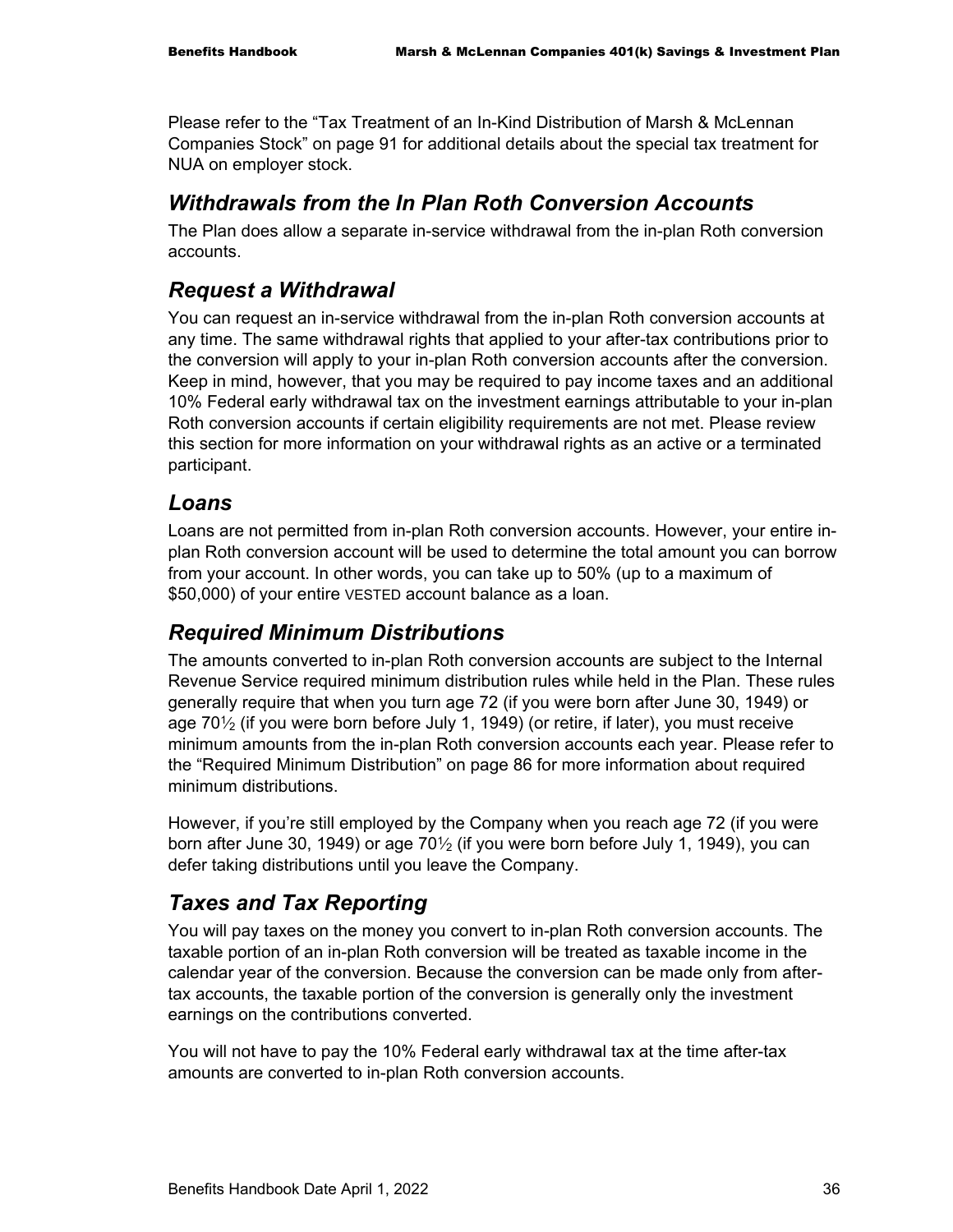There will be no income taxes withheld at the time after-tax amounts are converted to inplan Roth conversion accounts. You will receive a Form 1099-R in January of the year following your in-plan Roth conversion that will show the taxable amount of the conversion as part of your taxable income. Before making an in-plan Roth conversion, you should think about the higher tax liability in the year of the conversion and how you will pay any resulting increased income taxes. For example, you may want to consider making estimated tax payments in advance of the filing deadline or increasing your tax withholding. **Before making your decision, we strongly recommend that you consult with your tax advisor or financial professional to help you determine your potential tax implications.** 

### Taxes on Distributions from In-Plan Roth Conversion **Accounts**

A distribution from in-plan Roth conversion accounts is taxed in the same manner as a distribution from a Roth 401(k) account. You will not pay Federal or state taxes on investment earnings from the time of conversion if you take a "qualified" distribution. A qualified distribution must meet **both** of these conditions:

- You must satisfy the required five taxable year period for a qualified distribution. The five-year period begins upon the earliest of the following: (i) your first Roth 401(k) contribution to the Plan, (ii) your first in-plan Roth conversion under the Plan, or (iii) your first Roth contribution to another employer's 401(k), section 403(b) or governmental section 457(b) plan if you made a direct rollover of Roth contributions from the other plan to this Plan, and
- The distribution is made after you reach age  $59\frac{1}{2}$ , become disabled or die.

If these conditions are not met, taxes on the investment earnings may be due because the distribution is not qualified.

You pay no taxes on your contributions because they were made on an after-tax basis.

If your distribution is not qualified, you will not receive the Roth tax treatment on investment earnings as described above. You will need to pay income taxes on all investment earnings accrued after you made the in-plan Roth conversion. You must also pay the 10% Federal early withdrawal tax on all investment earnings if you are not at least age  $59\frac{1}{2}$ , disabled or deceased. In addition, if you take the distribution less than five years from the date you made the in-plan Roth conversion, you must pay the 10% Federal early withdrawal tax on the investment earnings converted which was waived at the time you made the in-plan Roth conversion.

### *Measuring the Five Year Period Required for Qualified Distributions*

The five-year period begins upon the earliest of the following: (i) your first Roth 401(k) contribution to the Plan, (ii) your first in-plan Roth conversion under the Plan, or (iii) your first Roth contribution to another employer's 401(k), section 403(b) or governmental section 457(b) plan if you made a direct rollover of Roth contributions from the other plan to this Plan.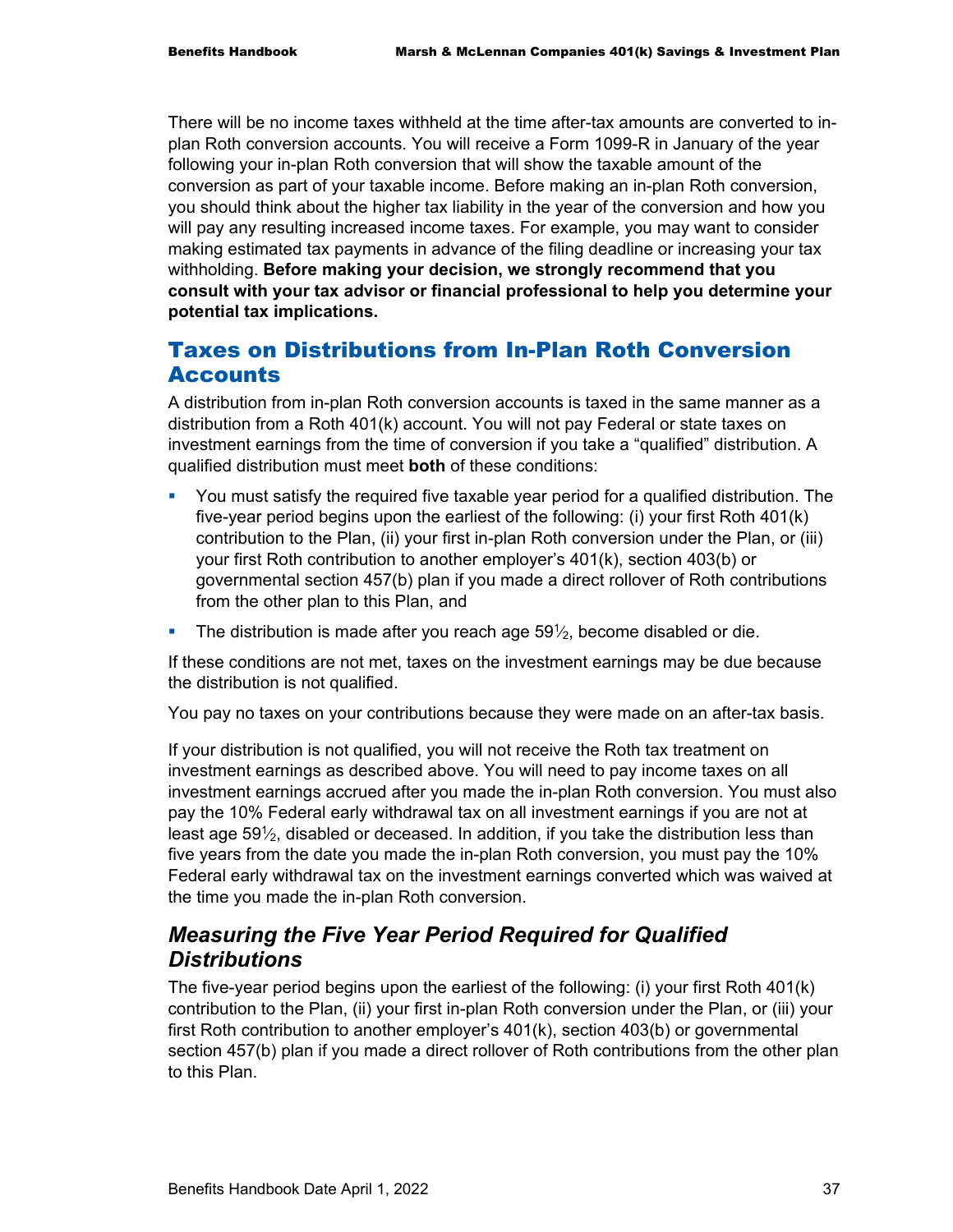So if you started making Roth 401(k) contributions in 2017 and you make an in-plan Roth conversion in 2022, the five-year period ends in 2022 (five years from 2017). If you had not been making Roth 401(k) contributions (or Roth ROLLOVER CONTRIBUTIONS) and you make your first in-plan Roth conversion in 2022, the five-year period would end in 2027 (five years from 2022).

### *Distribution to an Alternate Payee or Beneficiary*

In the case of a distribution under the Plan to an alternate payee or BENEFICIARY, the age, death or disability of the participant are used to determine whether the distribution is qualified. The five taxable year period required for a qualified distribution under the Plan is based on the date of the participant's first Roth contribution or conversion (as described above) and is not recalculated if the participant dies or if a domestic relations order divides the participant's account.

If an alternate payee or beneficiary directly rolls over a distribution from a participant's account to a tax-qualified RETIREMENT plan maintained by the alternate payee or beneficiary's own employer (the "recipient plan"), the five year period for a qualified distribution from the alternate payee or beneficiary's account under the recipient plan begins on the earlier of (i) the date the participant's first Roth contribution or conversion (as described above) or (ii) the date otherwise applicable to the beneficiary or alternate payee's Roth account under the recipient plan.

### *In Plan Roth Conversion Account Options If I Leave the Company*

A qualified distribution from your in-plan Roth conversion accounts is fully excludable from gross income. To be a qualified distribution, (i) the distribution must be made after you reach age 59 $\%$  or on account of disability or death and (ii) you must satisfy the required five taxable year period for a qualified distribution. The five-year period begins upon the earliest of the following: (i) your first Roth 401(k) contribution to the Plan, (ii) your first in-plan Roth conversion under the Plan, or (iii) your first Roth contribution to another employer's 401(k), section 403(b) or governmental section 457(b) plan if you made a direct rollover of Roth contributions from the other plan to this Plan.

If you leave the Company,

- you can leave your in-plan Roth conversion accounts in the Plan until you reach the tax-free distribution qualifications described above (assuming your total balance is at least \$1,000), or
- you can roll your in-plan Roth conversion accounts into another employer's TAX-QUALIFIED PLAN that allows Roth 401(k) rollovers or into your own Roth IRA.

If the distribution of your in-plan Roth conversion accounts is not a "qualified distribution" and is not directly rolled over into another employer's tax-qualified plan or into your own Roth IRA, earnings attributed to your in-plan Roth conversion accounts are subject to mandatory 20% Federal income tax withholding. Furthermore, distributions made before age  $59\frac{1}{2}$  may trigger an additional 10% Federal early withdrawal tax on those earnings.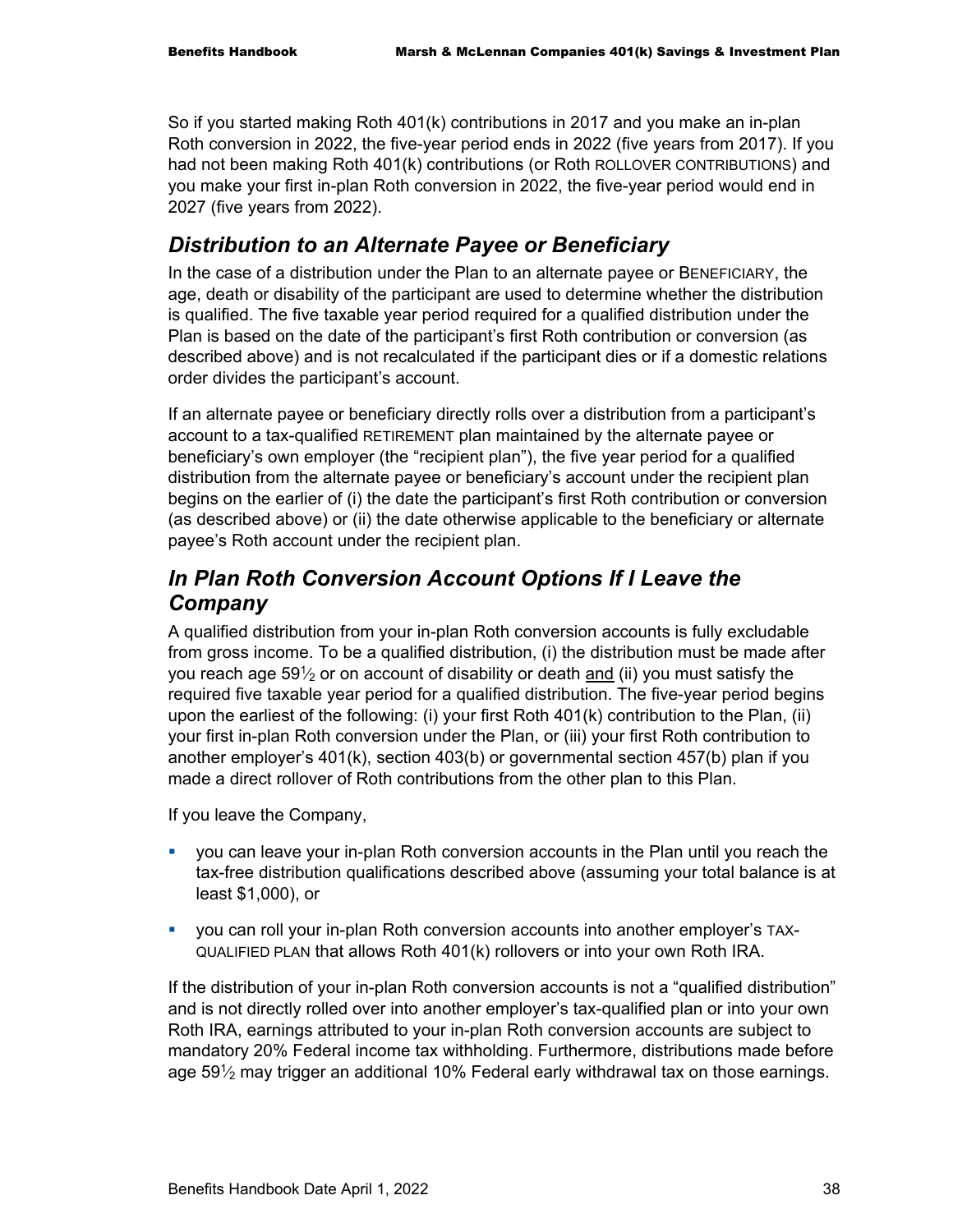In addition, if you take the distribution less than five years from the date you made the inplan Roth conversion, you must pay the 10% Federal early withdrawal tax on the investment earnings converted which was waived at the time you made the in-plan Roth conversion. Please consult your tax advisor for further details.

### Company Matching Contributions

The Company makes matching contributions on before-tax, Roth 401(k), traditional aftertax, and catch-up contributions if you have at least one year of VESTING SERVICE. For this purpose, a "year of vesting service" is a 12-month period of service beginning on the first of the month in which you began working at Marsh McLennan and the 12-month period beginning on each anniversary of that date. This twelve-month period is called your employment year. Generally, two or more periods of service together may add up to 12 months. Also, if you leave regular or temporary employment and are rehired as a regular or temporary employee within 12 months, you will receive credit for your period of absence.

Vesting service generally includes the years of service based on your regular or temporary employment with the Company. Vesting service may also include:

- service with non-participating companies in the Company's controlled group (e.g., a foreign subsidiary).
- credit for service if you were initially hired by Marsh McLennan as a LEASED EMPLOYEE and you subsequently become a regular or temporary employee.
- the vesting earned for a plan account from a predecessor employer that was merged into this Plan.
- credit for pre-acquisition service for certain purposes under the Plan, as determined by Marsh McLennan acting through its representative for employees of acquired businesses whose plans are not merged into this Plan.

After you complete one year of vesting service:

 the Company will contribute a Company matching contribution each pay period of 50% on the first 6% of eligible base pay that you contribute to the Plan in a pay period.

**Note:** The Company contributed core Company matching contributions and annual discretionary performance-based Company matching contributions (paid in the first quarter of the following year) for Plan years 2006, 2007 and 2008. Throughout this document "Company Matching Contributions" refers collectively to the core Company matching contributions and the discretionary performance-based Company matching contributions. On and after January 1, 2009 core Company matching contributions are referred to as Company matching contributions.

On and after January 1, 2017 the Company matching contributions and fixed Company contributions are collectively referred to as "Company contributions."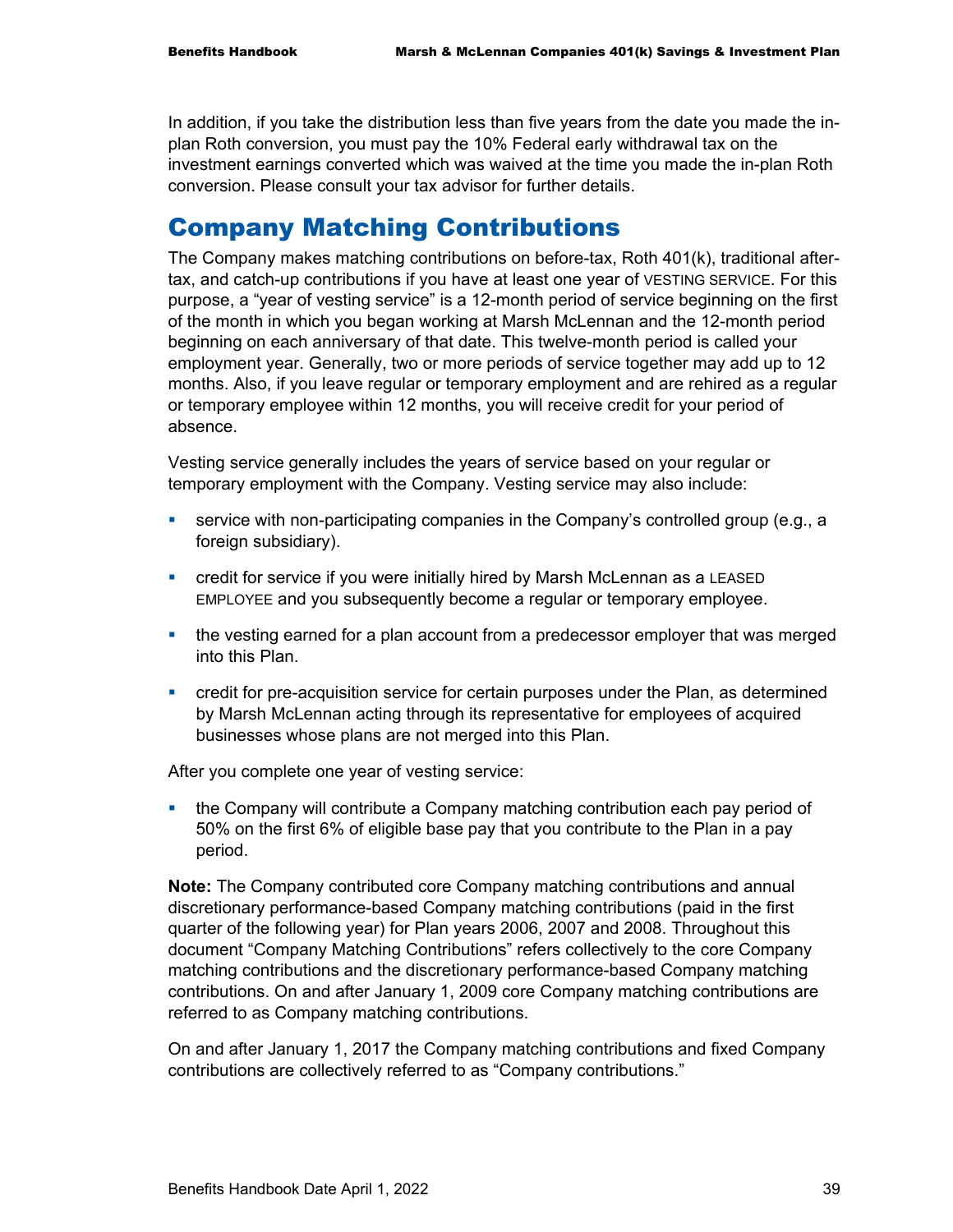You can maximize the amount of Company matching contributions received by contributing at least 6% of your eligible base pay to your account.

If you contribute to this Plan as well as the Supplemental Savings & Investment Plan, during the period (if applicable) in which you make deferrals to both Plans concurrently, only up to 6% in combined salary contributions may be matched.

The Company in its sole discretion may authorize additional contributions in any year if necessary to pass IRS tests. These contributions are sometimes called qualified nonelective contributions ("QNECs") and qualified matching contributions ("QMACs"), but they are also referred to in this description as "Special Company Contributions". You will be fully VESTED in any Special Company Contributions that are allocated to your account and you may invest them in any of the available investment options. However, withdrawal of Special Company Contributions is restricted, as required by law.

#### Breaks in Service

If you terminate employment and are rehired, your prior VESTING SERVICE will be restored to you.

As noted above, if you terminate from Marsh McLennan employment and are rehired as a Marsh McLennan employee within 12 months, you will receive vesting service credit for your period of absence.

If you are absent for military service or other uniformed service covered by the Uniformed Services Employment and Reemployment Rights Act (USERRA), and you return to work within the period required by USERRA, then your period of absence for such military service will be counted as vesting service for all purposes under the Plan. If you are on an approved leave of absence (other than for military service or disability) that is more than 12 months in duration, you will not be credited with vesting service after the first 12 months of the leave.

### Rehires

If you had at least one year of VESTING SERVICE before you terminated employment, Company contributions will resume immediately after you re-enroll.

#### Transfers from Non-Participating Marsh & McLennan **Companies**

If you transfer from a Company that does not participate in the Plan (for example, a company based in another country) to one that does, you are eligible to join the Plan as of the first available pay period after you enroll, provided you otherwise meet the Plan's eligibility requirements. If you have at least one year of service with an affiliated employer at the time of the transfer, you will be eligible to receive Company matching contributions as soon as you start making contributions to the Plan.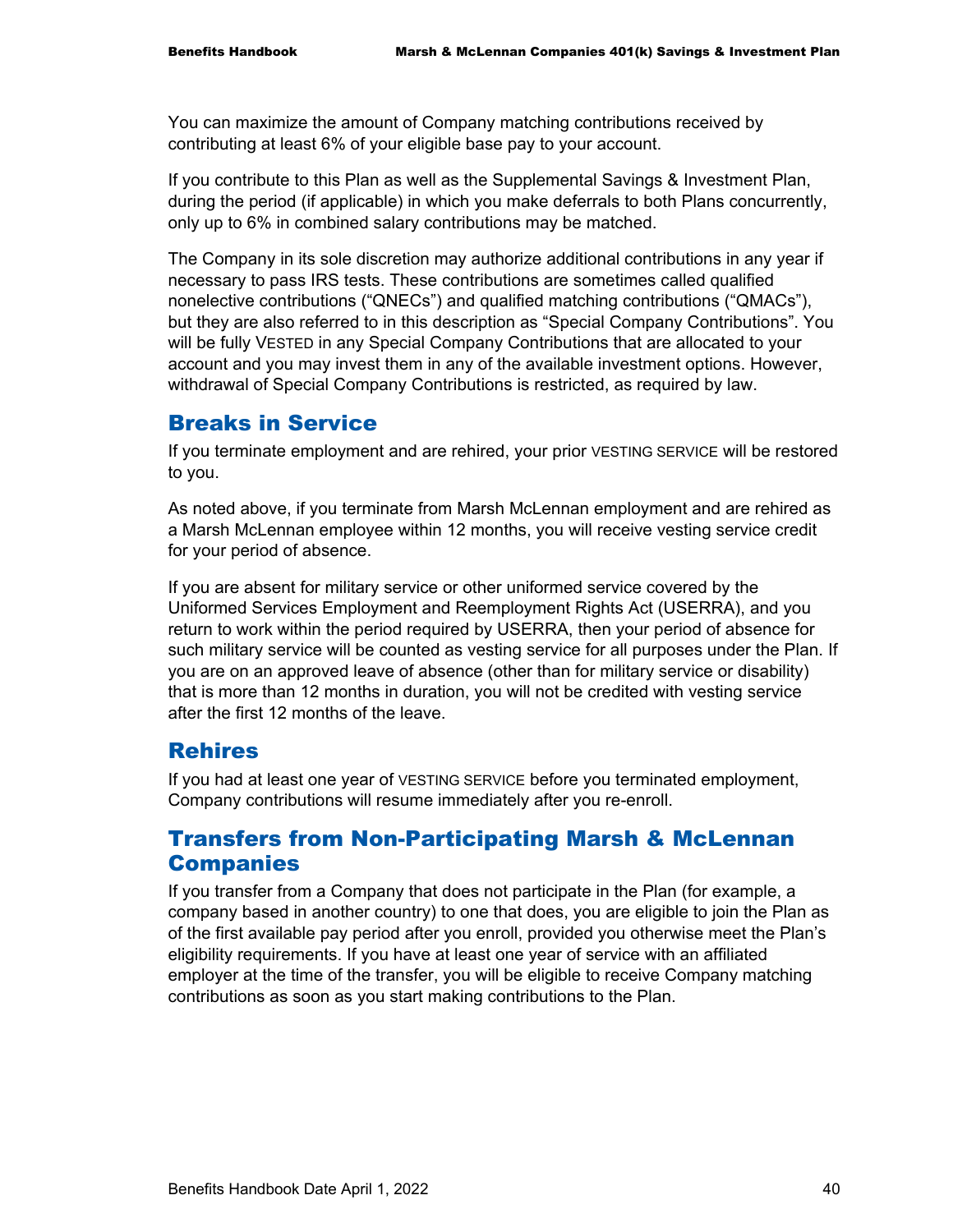#### Leave of Absence

Because Company matching contributions are conditioned on your contributions and are made only when you are contributing to the Plan, they will be suspended when you take an unpaid leave of absence (including long term disability).

Company matching contributions will resume automatically upon your return from a leave of absence when you contribute to the Plan, and there will be no retroactive Company matching contributions for the period of your leave.

If you take a military or other uniformed leave of absence and such leave is covered by the Uniformed Services Employment and Reemployment Rights Act (USERRA), retroactive contributions for all or a period of your leave can be made after you return to active employment with the Company, provided you return within the period required by USERRA. Upon such return, the Company will contribute the Company matching contributions as you make up missed before-tax, Roth 401(k) or traditional after-tax contributions. The amount of the Company matching contributions will be based on the amount of your made up contributions. Retroactive contributions will be made subject to the terms of the Plan in effect during your leave of absence. You may choose the period for which you are making the contributions.

# Fixed Company Contributions

If you have at least one year of VESTING SERVICE and you are employed by an eligible participating company, the Company will contribute a fixed Company contribution equal to 4% of your eligible base pay for each payroll period to the Plan, whether or not you make an employee contribution to the Plan for such payroll period. These contributions are referred to as "fixed Company contributions." Eligible participating companies include all MMC companies except Marsh & McLennan Agency LLC.

For purposes of determining eligibility to receive fixed Company contributions, a "year of vesting service" is a 12-month period of service beginning on the first of the month in which you began working at Marsh McLennan and the 12-month period beginning on each anniversary of that date. This twelve-month period is called your employment year. Generally, two or more periods of service together may add up to 12 months. Also, if you leave regular or temporary employment and are rehired as a regular or temporary employee within 12 months, you will receive credit for your period of absence.

Vesting service generally includes the years of service based on your regular or temporary employment with the Company. Vesting service may also include:

- **service with non-participating companies in the Company's controlled group (e.g., a** foreign subsidiary).
- credit for service if you were initially hired by Marsh McLennan as a LEASED EMPLOYEE and you subsequently become a regular or temporary employee.
- **the vesting earned for a plan account from a predecessor employer that was merged** into this Plan.
- credit for pre-acquisition service for certain purposes under the Plan, as determined by Marsh McLennan acting through its representative for employees of acquired businesses whose plans are not merged into this Plan.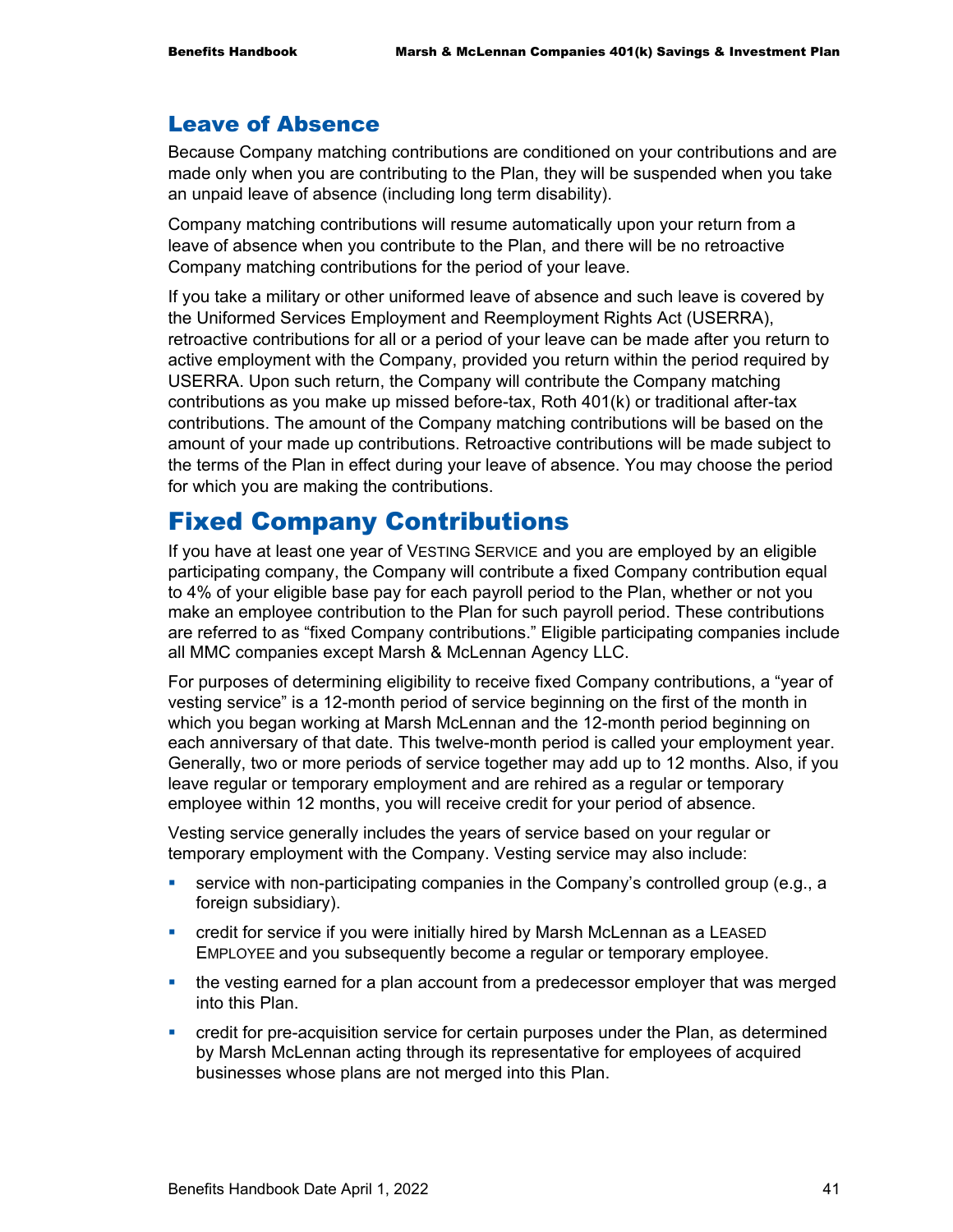On and after January 1, 2017 the Company matching contributions and fixed Company contributions are collectively referred to as "Company contributions."

If you are eligible for the fixed Company contribution in this Plan as well as the Supplemental Savings & Investment Plan, you will begin to receive a fixed Company credit under the Supplemental Savings & Investment Plan once your eligible base pay has exceeded the IRS limit on compensation (\$305,000 in 2022) under this Plan.

#### Breaks in Service

If you terminate employment and are rehired, your prior VESTING SERVICE will be restored to you.

As noted above, if you terminate from Marsh McLennan employment and are rehired as a Marsh McLennan employee within 12 months, you will receive vesting service credit for your period of absence.

If you are absent for military service or other uniformed service covered by the Uniformed Services Employment and Reemployment Rights Act (USERRA), and you return to work within the period required by USERRA, then your period of absence for such military service will be counted as vesting service for all purposes under the Plan. If you are on an approved leave of absence (other than for military service or disability) that is more than 12 months in duration, you will not be credited with vesting service after the first 12 months of the leave.

### Rehires

If you had at least one year of VESTING SERVICE before you terminated employment, fixed Company contributions will resume immediately, if you meet the eligibility requirements.

### Transfers from Non-Participating Marsh & McLennan Companies

If you transfer from a Company that does not participate in the Plan (for example, a company based in another country) to one that does, you are eligible for the fixed Company contribution, provided you otherwise meet the Plan's eligibility requirements. If you have at least one year of service with an affiliated employer at the time of the transfer, you will be eligible to receive fixed Company contributions upon transfer.

### Leave of Absence

Because the fixed Company contributions are conditioned on your eligible base pay, they will be suspended when you take an unpaid leave of absence (including long term disability). Upon your return, fixed Company contributions will resume (to the extent you remain eligible for them), and there will be no retroactive fixed Company contributions for the period of your leave.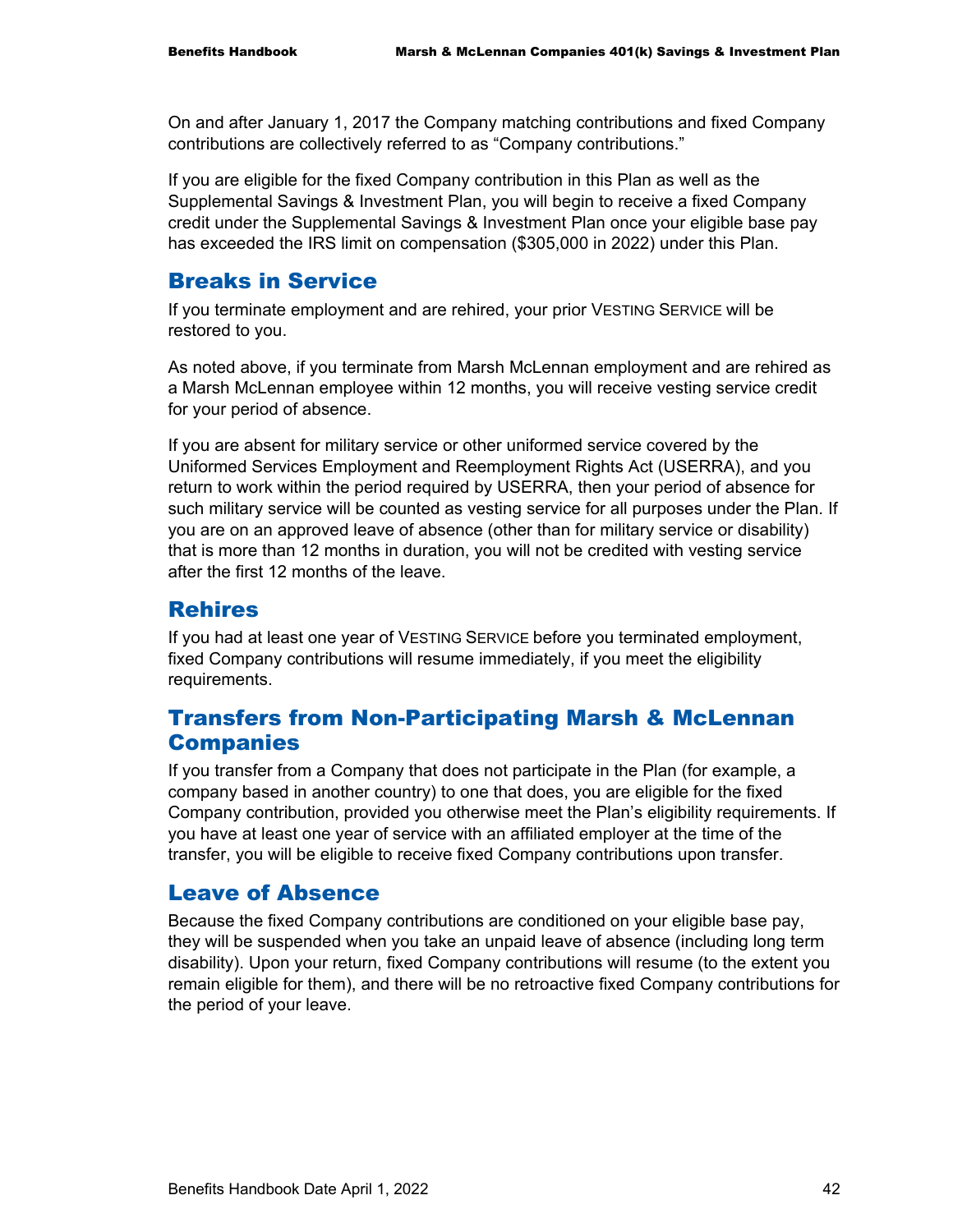If you take a military or other uniformed leave of absence and such leave is covered by the Uniformed Services Employment and Reemployment Rights Act (USERRA), retroactive contributions for all or a period of your leave can generally be made after you return to active employment with the Company, provided you return within the period required by USERRA. Upon such return, retroactive fixed Company contributions will be made subject to the terms of the Plan in effect during your military leave of absence.

# JLT Transition Contributions

#### *General Information*

In connection with the transaction between the Company and Jardine Lloyd Thompson plc (JLT) that closed on April 1, 2019, employees of JLT who otherwise satisfied the Plan's general eligibility requirements became eligible to participate in the Plan on July 1, 2019. These employees were permitted to make employee contributions beginning July 1, 2019 and could receive Company matching contributions and fixed Company contributions (if eligible) upon attainment of one year of VESTING SERVICE (taking into account service with JLT).

In addition, certain employees of JLT were also eligible to receive a separate, one-time employer contribution under the Plan (the "JLT Transition Contribution"), as further described in this section.

### Eligibility & Amount

- To be eligible for the JLT Transition Contribution, you had to be employed by JLT (or certain other acquired affiliates and subsidiaries of JLT) in the US on March 31, 2019 and by Marsh McLennan on July 1, 2019. You also had to be eligible to participate in the JLT (USA) 401(k) Incentive Savings Plan on March 31, 2019 and in this Plan on July 1, 2019.
- You were not required to attain one year of VESTING SERVICE in order to be eligible for the JLT Transition Contribution.
- The amount of the JLT Transition Contribution was 4% of your eligible base pay (up to \$70,000) received between April 1 and June 30, 2019 while on JLT's payroll.

### How You Received the JLT Transition Contribution

- **If you were eligible for the JLT Transition Contribution, your contribution was posted** to your Plan account in August 2019. These contributions were made on a one-time basis and are not provided under the Plan going forward.
- Your JLT Transition Contribution was invested based on your investment election for new Company contributions on the date the contribution was made. If no investment election was on file, your JLT Transition Contribution was invested in the BlackRock LifePath Index Fund that most closely matches your RETIREMENT year, based on the Plan's normal retirement age of 65. The BlackRock LifePath Index Funds are the Plan's qualified DEFAULT investment alternative.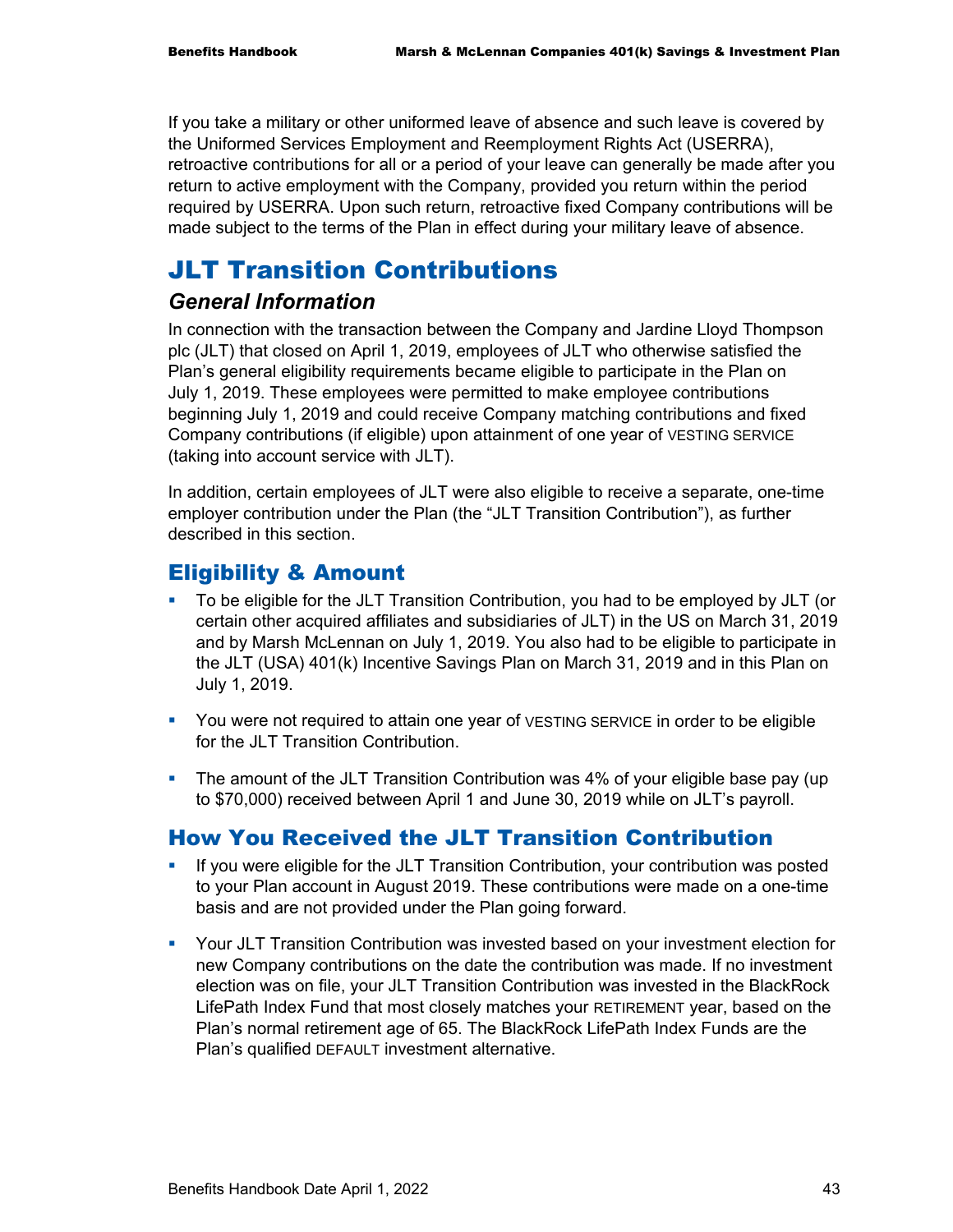### Vesting and Distribution Rules

- The JLT Transition Contribution is subject to the regular vesting schedule for Company contributions in the Plan - for more information, see "Vested Interest in Company Matching and Fixed Company Contributions" on page 8. Your years of VESTING SERVICE under the Plan were determined from the date you started with JLT (or your original hire date if you joined JLT through an acquisition).
- The JLT Transition Contribution is subject to the same withdrawal, distribution and other rules as are applicable to fixed Company contributions under the Plan.

# Investing Your Account Balance

You can direct future contributions (before-tax, Roth 401(k) and traditional after-tax employee contributions, catch-up and Roth catch-up contributions, and Company contributions) into one or more of the investment funds offered under the Plan. Your investment directions for Company contributions can be different from your investment directions for your employee contributions.

If you make a rollover contribution from a previous employer's TAX-QUALIFIED PLAN, you also may invest that portion in one or more of the investment funds offered under the Plan.

To obtain a prospectus, offering statement, if applicable for the fund, fund fact sheet or Investment Return Fact Sheet, as an active employee, go to Colleague Connect (**https://mmcglobal.sharepoint.com/sites/Home**). Select **Pay & Benefits**, and click **My Pay & Benefits,** select **Transamerica** under Savings & Financial Planning; then click **Review** and select **Fund and Fee Information**. You can also call HR SERVICES at +1 866 374 2662. If you make no election, your contributions will be invested in one of the BlackRock LifePath Index Funds (the BlackRock LifePath Index Fund that most closely matches your RETIREMENT year - based on the Plan's normal retirement age of 65). Generally, you may transfer or reallocate your account balance to new funds at any time.

### How Company Contributions Are Invested

You can direct Company contributions into one or more of the investment funds offered under the Plan.

Your investment directions for Company contributions can be different from your investment directions for your employee contributions. If you make no election, Company contributions will be invested in one of the BlackRock LifePath Index Funds (the BlackRock LifePath Index Fund that most closely matches your RETIREMENT year based on the Plan's normal retirement age of 65). You may transfer or reallocate your account balance to new funds at any time.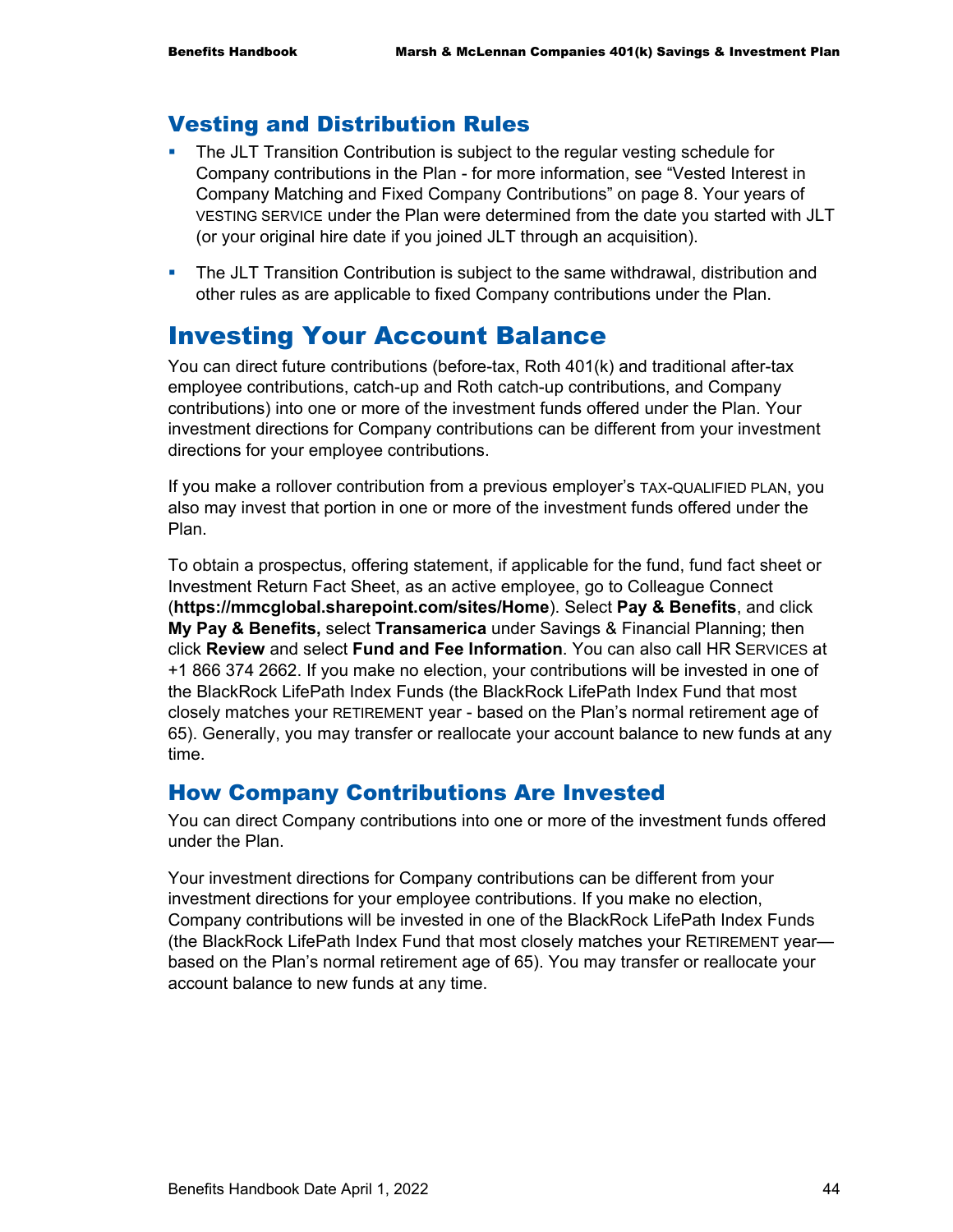### Special Company Contributions

The Company may authorize additional contributions if necessary to satisfy IRS qualification requirements in any year. If these Special Company Contributions (also known as "QNECs" and "QMACs") are allocated to your account, they will be invested in one of the BlackRock LifePath Index Funds (the BlackRock LifePath Index Fund that most closely matches your RETIREMENT year – based on the Plan's normal retirement age of 65). You can transfer or reallocate them to any of the funds in the Plan's investment lineup at any time.

### Changing Investment Direction of Future Contributions

To change the investment directions of future contributions (employee and Company contributions) go to Colleague Connect (**https://mmcglobal.sharepoint .com/sites/Home**). Select **Pay & Benefits**, and click **My Pay & Benefits,** select **Transamerica** under Savings & Financial Planning or call HR SERVICES at +1 866 374 2662. Transactions must be entered by 4 p.m. Eastern time on the pay date; otherwise, they will be effective with the next available paycheck. (The timing of particular transactions may vary in the event of extraordinary circumstances.) If you have a valid email address on file, you will receive a confirmation statement via email; otherwise, it will be mailed to your address on file generally within two business days of processing.

### Moving Money Among Funds

You may move all or portions of your existing account balance in shares, percentages or dollars to any of the funds offered by the Plan.

There are two ways in which you can move your account balance:

- fund reallocation**:** A fund reallocation is a rebalancing of your account. You may request a reallocation of your entire account balance, or you can limit the reallocation to the value of your employer or employee contributions.
- fund-to-fund transfer**:** A fund-to-fund transfer is a transfer from a specific fund into one or more specific replacement fund(s).

Transactions entered by 4 p.m. Eastern time will be effective the same business day. (The timing of particular transactions may vary in the event of extraordinary circumstances.)

A confirmation statement will be mailed to you generally within two business days from the date of your request. However, if you have an email address on file, it will be emailed to you.

Please be aware that excessive exchange activity (inclusive of transactions within personal brokerage accounts and retirement accounts), including any transactions you initiated based on the recommendations you receive from the Edelman Financial Engines Online Advice service or any other advice service, may result in a limitation being placed on your account for exchanges in and exchanges out activity (no new contributions or exchanges allowed for the fund). If it is deemed that any of your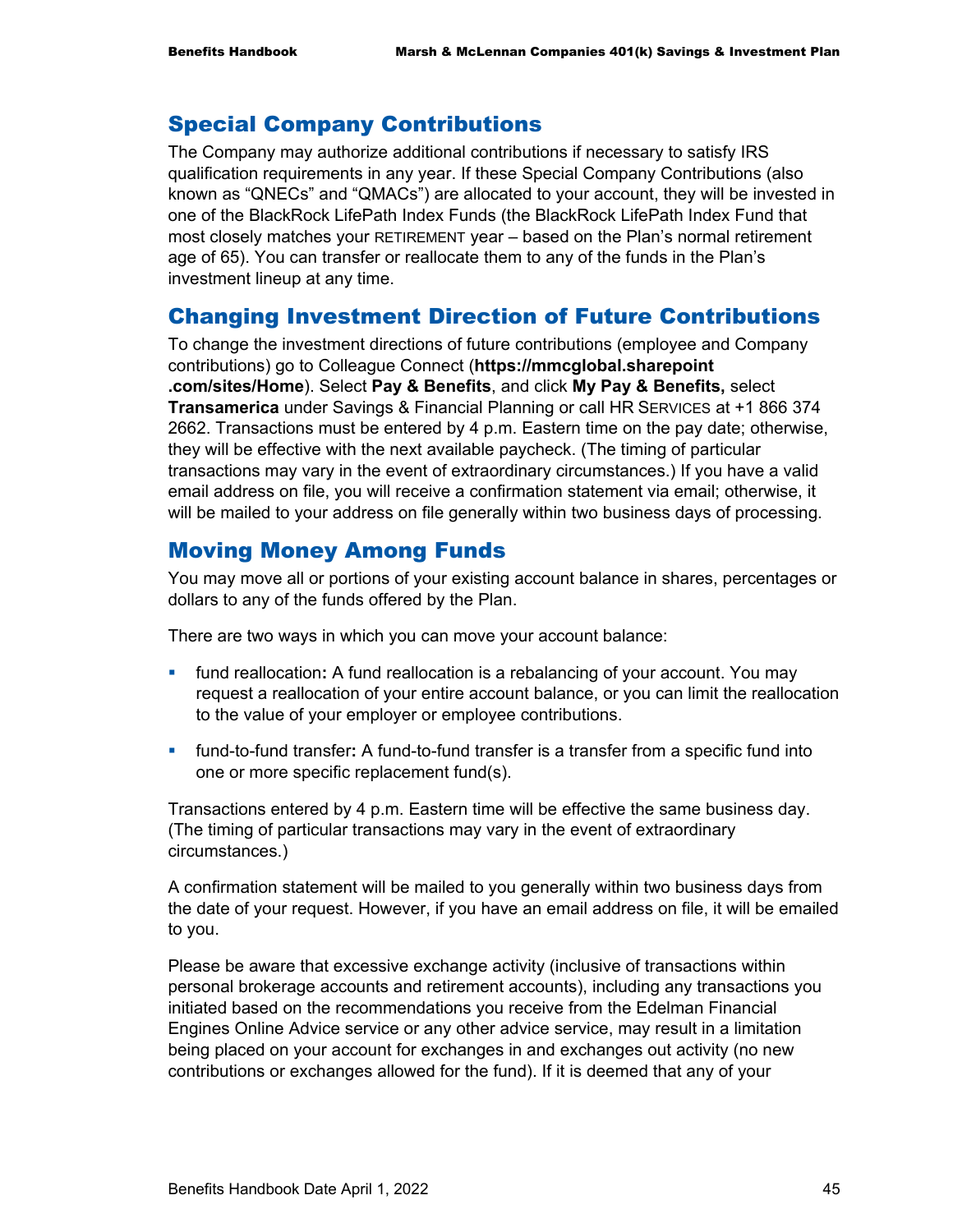transactions within the Marsh & McLennan Companies 401(k) Savings & Investment Plan, Marsh & McLennan Agency 401(k) Savings & Investment Plan, Supplemental Savings & Investment Plan and Cash Bonus Award Voluntary Deferral Plan involve market timing you will receive a communication notifying you of this determination. The recordkeeper is responsible for providing fund managers with aggregate participant trading information (sent via secure transmission and used only for the purpose of monitoring excessive trading) and for enforcing any trading restrictions/suspensions imposed. Please read the fund prospectuses for more information.

#### Your Investment Options

You can invest your account in any fund offered under the Plan (funds are selected by the Marsh McLennan Benefits Investment Committee) or the MMC Stock Fund.

The funds available as of November 23, 2020 are listed below by category of investment. Generally, stable value funds are considered to have the lowest risk and lowest potential returns. The remaining three categories of investment options are generally believed to have increasing risk and potential returns in the following order: bond funds, balanced funds (bonds and stocks) and stock funds. The list below is not meant to suggest any ranking within a particular category of investment. One important element of investment risk is diversification of investments. Concentrated investments, like the MMC Stock Fund, which are invested solely or primarily in one investment, are generally considered to carry greater risk. However, you should remember that investment risk reflects factors in addition to diversification, such as creditworthiness of the issuer and investment term.

### *Understanding Investment Diversification*

To help achieve long-term RETIREMENT security, you should give careful consideration to the benefits of a well-balanced and diversified investment portfolio. Spreading your assets among different types of investments, can help you achieve a favorable rate of return, while minimizing your overall risk of losing money. This is because market or other economic conditions that cause one category of assets, or one particular security, to perform very well often cause another asset category, or another particular security, to perform poorly. If you invest more than 20% of your retirement savings in any one company or industry, your savings may not be properly diversified. Although diversification is not a guarantee against loss, it is an effective strategy to help you manage investment risk.

In deciding how to invest your retirement savings, you should take into account all of your assets, including any retirement savings outside of the Plan. No single approach is right for everyone because, among other factors, individuals have different financial goals, different time horizons for meeting their goals, and different tolerances for risk.

It is also important to periodically review your investment portfolio, your investment objectives, and the investment options under the Plan to help ensure that your retirement savings will meet your retirement goals.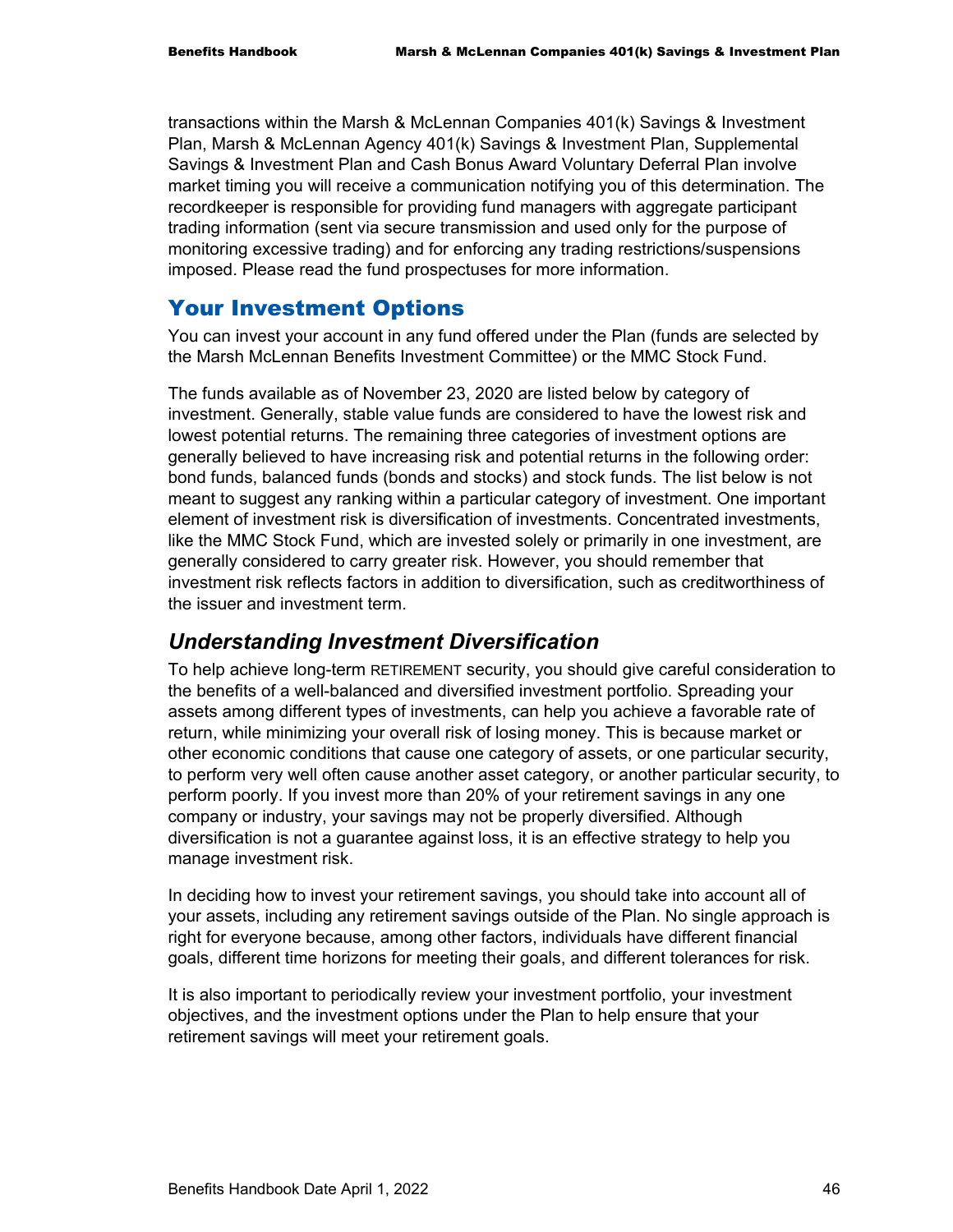For more information on individual investing and diversification, please see the Department of Labor website at https://www.dol.gov/agencies/ebsa/laws-andregulations/laws/pension-protection-act/investing-and-diversification.

| <b>Investment Options</b> |                                                 |  |  |
|---------------------------|-------------------------------------------------|--|--|
| <b>Stocks</b>             | <b>Employer Stock</b>                           |  |  |
|                           | <b>MMC Stock Fund</b><br>a.                     |  |  |
|                           | <b>US Large-Cap Stocks</b>                      |  |  |
|                           | T. Rowe Price Blue Chip Growth Trust<br>×       |  |  |
|                           | Dodge & Cox Stock Fund<br>×                     |  |  |
|                           | Putnam Large Cap Value Trust<br>×               |  |  |
|                           | S&P 500 Index Fund<br>п                         |  |  |
|                           | <b>US Small/Mid-Cap Stocks</b>                  |  |  |
|                           | T. Rowe Price Small & Mid-Cap Core Trust        |  |  |
|                           | US Extended Equity Market Index Fund<br>L,      |  |  |
|                           | <b>International Stocks</b>                     |  |  |
|                           | Capital Group EuroPacific Growth Trust<br>u,    |  |  |
|                           | Non-US Equity Index Fund<br>×                   |  |  |
| <b>Bonds</b>              | <b>US Intermediate-Term Bonds</b>               |  |  |
|                           | PIMCO Total Return Fund<br>u,                   |  |  |
|                           | <b>US Bond Index Fund</b><br>ш                  |  |  |
| <b>Stable Value</b>       | <b>Stable Value</b>                             |  |  |
|                           | <b>Invesco Fixed Income Fund</b><br>u,          |  |  |
| <b>Multi Asset</b>        | <b>Balanced</b>                                 |  |  |
|                           | Vanguard Wellington Fund<br>L.                  |  |  |
| <b>Target Date</b>        | <b>Target Date</b>                              |  |  |
|                           | <b>BlackRock LifePath Index Retirement Fund</b> |  |  |
|                           | BlackRock LifePath Index 2025 Fund<br>×         |  |  |
|                           | BlackRock LifePath Index 2030 Fund<br>×         |  |  |
|                           | BlackRock LifePath Index 2035 Fund<br>×         |  |  |
|                           | BlackRock LifePath Index 2040 Fund<br>×         |  |  |
|                           | BlackRock LifePath Index 2045 Fund<br>п         |  |  |
|                           | BlackRock LifePath Index 2050 Fund<br>u,        |  |  |
|                           | BlackRock LifePath Index 2055 Fund<br>п         |  |  |
|                           | BlackRock LifePath Index 2060 Fund<br>п         |  |  |
|                           | BlackRock LifePath Index 2065 Fund<br>×         |  |  |

**Investors should carefully consider the investment objective, risks, charges, and expenses of an investment option or fund before investing. For a prospectus and, if available a summary prospectus or offering statement, if applicable for the fund or investment option, or for a fund fact sheet containing this and other information about any investment option or fund in the Plan, call the Plan's tollfree number at +1 866 374 2662 or if you are an active employee, go to Colleague**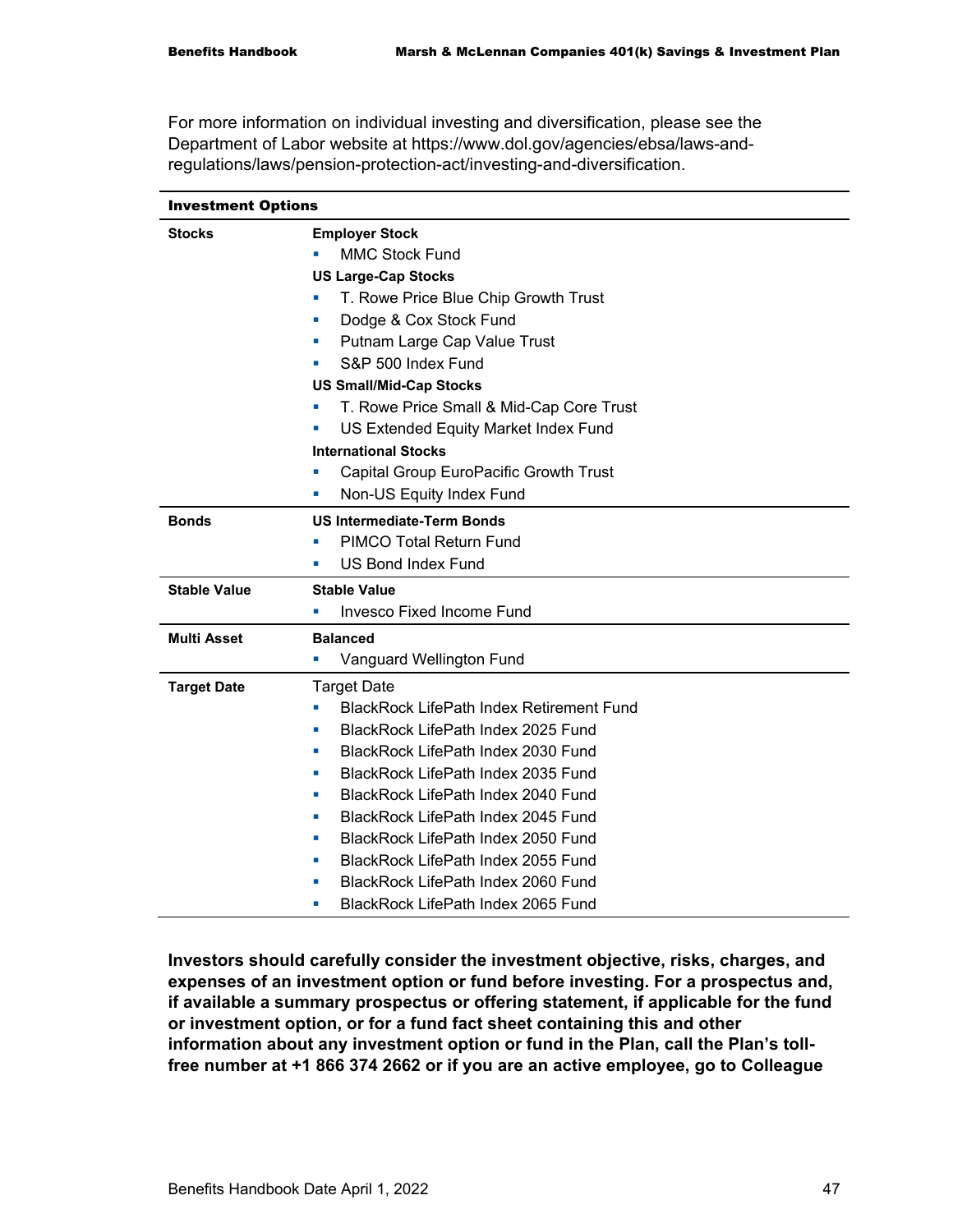**Connect (https://mmcglobal.sharepoint.com/sites/Home). Select Pay & Benefits, and click My Pay & Benefits, select Transamerica under Savings & Financial Planning; then click Review and select Fund and Fee Information. If you are a terminated employee, go to https://careers.mmc.com/global/en/us-benefits and select Transamerica; then click Review and select Fund and Fee Information for Marsh & McLennan Companies 401(k) Savings & Investment Plan fund/investment option information.** 

Be sure to read the fund prospectus and, if available, summary prospectus or offering statement, if applicable for the fund or investment option and fund fact sheet carefully before making your investment decision because you are responsible, under this type of plan, for gains and losses resulting from your investment direction elections. Investing involves risk, including risk of loss.

The investment funds offered in the Plan can be classified a number of ways; the categories reflect the general composition of the funds. Alternative classification systems, such as by style (e.g., value, growth, blend) or market capitalization (e.g., large-cap, mid-cap, small-cap), can highlight different aspects of the funds. The following are investment categories and funds offered under the Plan. Each category has different risk and return characteristics. It is important that you read the fund prospectus and select the fund(s) that meet your investment goals before making your investment decision.

Keep in mind that Plan participation involves investment risk. If the value of the investment options you have elected for your contributions decreases, the value of your account will decrease.

Your investment direction elections under this Plan are independent from those you make under the Supplemental Savings & Investment Plan. The Plan may change the available choices from time to time.

### *Stocks/Employer Stock*

#### *MMC Stock Fund*

Seeks a return, before the assessment of expenses, that closely approximates the return of Marsh & McLennan Companies common stock. The fund consists of shares of Marsh & McLennan Companies common stock and a small amount of cash-equivalent investments to allow daily transactions. Investing in a single-stock fund involves additional risk due to the fund's lack of diversification.

### *Stocks/US Large-Cap Stocks*

### *T. Rowe Price Blue Chip Growth Trust*

Seeks to provide long-term capital growth with income as a secondary objective. The fund invests primarily in common stocks of large blue chip companies that have the potential for above-average earnings growth and are well established in their respective industries. The fund may invest a portion of its assets in mid-size companies; such investments increase the risk of greater price fluctuations.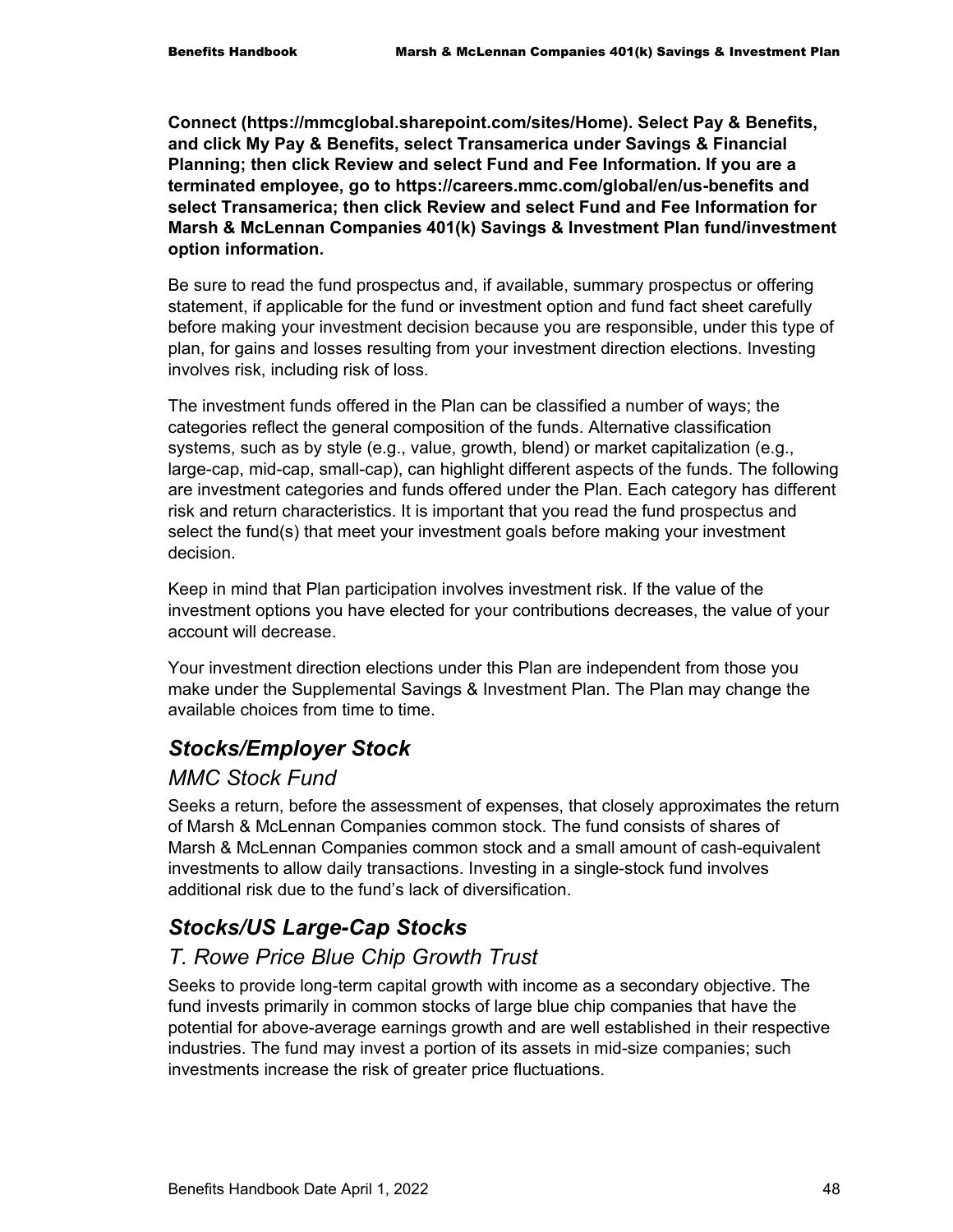### *Dodge & Cox Stock Fund*

Seeks long-term growth of principal and income and, as a secondary objective, seeks to achieve a reasonable current income. The fund invests primarily in a broadly diversified portfolio of common stocks that appear to be temporarily undervalued by the stock market, but have a favorable outlook for long-term growth.

### *Putnam Large Cap Value Trust*

Seeks capital growth and current income by investing mainly in value stocks that have the potential to consistently pay above-average dividends as well as the potential to grow in value over time. The fund favors dividend-paying companies and is broadly diversified across market sectors. The fund may invest a portion of its assets in midsize companies. Such investments increase the risk of greater price fluctuations.

### *S&P 500 Index Fund*

Seeks a return, before the assessment of fees, that closely approximates the return of the S&P 500® Index. The fund invests primarily in publicly traded common stocks of the S&P 500 Index. The fund invests some of its assets in small and/or midsize companies. Such investments increase the risk of greater price fluctuations.

The S&P 500 Index is an unmanaged index of common stocks frequently used as a general measure of US stock market performance. S&P 500 is a registered trademark of the Dow Jones Trademark Holdings LLC ("Dow Jones").

Mercer Investment Management, Inc., as the Marsh McLennan Benefits Investment Committee's appointed investment manager of index funds for the Plan, has selected the State Street Global Advisors S&P 500 Index Fund to be the investment vehicle for this fund.

# *Stocks/US Small/Mid-Cap Stocks*

### *T. Rowe Price Small & Mid-Cap Core Trust*

Seeks the potential to achieve long-term capital growth through its investments in the underlying commingled T. Rowe Price Trusts, which have exposure to small- and midcap stocks. The Trust seeks to maintain an allocation of 45% mid-cap and 55% smallcap stocks, neutral to its benchmark of Russell 2500 Index. Small- and mid-cap companies may offer greater return potential than those of larger firms because they may be able to more quickly respond to competitive challenges and industry changes. Small- and mid-cap stocks may be more volatile because companies of this size often have less experienced management, narrower product lines, more limited financial resources, and less publicly available information than larger companies.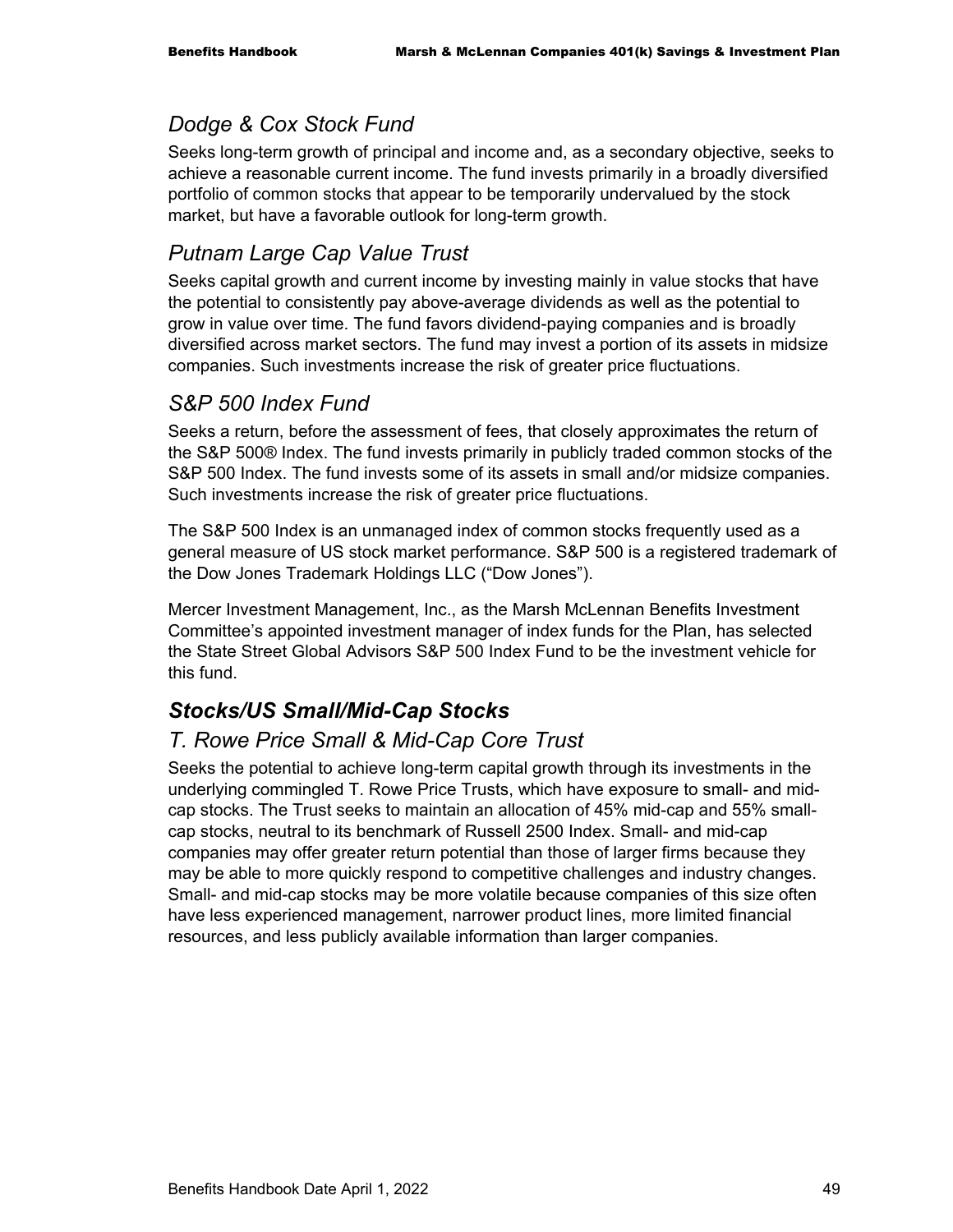### *US Extended Equity Market Index Fund*

Seeks a return, before the assessment of fees, that closely approximates the return of the Russell Small Cap Completeness Index. This index measures the performance of the Russell 3000 Index excluding S&P 500 constituents. The Russell 3000 Index is an index maintained by the Russell Investment Group that seeks to capture the entire US stock market and encompasses the 3,000 largest US-traded stocks of companies incorporated in the US.

Mercer Investment Management, Inc., as the Marsh McLennan Benefits Investment Committee's appointed investment manager of index funds for the Plan, has selected the State Street Global Advisors US Extended Market Equity Index Fund to be the investment vehicle for this fund.

### *Stocks—International Stocks*

#### *Capital Group EuroPacific Growth Trust*

Seeks capital appreciation by investing in common stocks of issuers in Europe and the Pacific Basin that are believed to have the potential for growth. The fund may invest a portion of its assets in common stocks and other securities of companies in emerging markets. The fund may also hold cash or cash equivalents. The percentage of the fund invested in such holdings varies and depends on various factors, including market conditions and purchases and redemptions of fund units. For temporary defensive purposes, the fund may invest without limitation in such instruments. A larger percentage of such holdings could moderate the fund's investment results in a period of rising market prices. Alternatively, a larger percentage of such holdings could reduce the magnitude of the fund's loss in a period of falling market prices and provide liquidity to make additional investments or to meet redemptions.

### *Non-US Equity Index Fund*

Seeks a return, before the assessment of fees, that closely approximates the return of the MSCI All Country World (ACWI) ex-US Index. The MSCI ACWI ex-US Index is a free float-adjusted market capitalization index that is designed to measure equity market performance in the global emerging and developed markets, excluding the United States. The index includes large and mid-cap companies in 22 developed markets countries and 23 emerging markets countries. The index covers approximately 85% of the global equity opportunity set outside the US.

Mercer Investment Management, Inc., as the Marsh McLennan Benefits Investment Committee's appointed investment manager of index funds for the Plan, has selected the State Street Global Advisors Non-US Equity Index Fund to be the investment vehicle for this fund.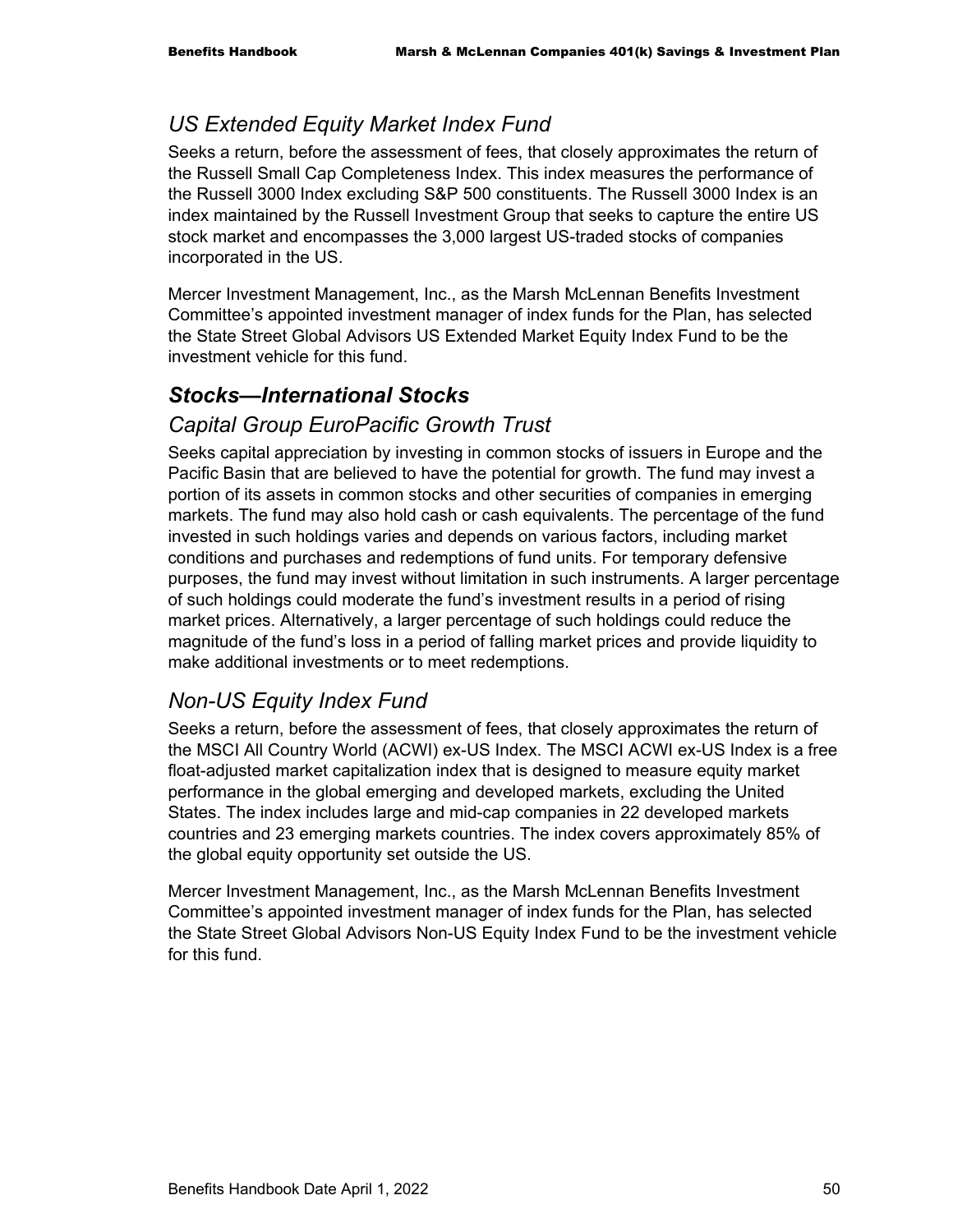# *Bonds/US Intermediate-Term Bonds PIMCO Total Return Fund*

Seeks maximum total return, consistent with preservation of capital and prudent investment management. Investments are made primarily in a diversified portfolio of investment-grade fixed-income securities of varying maturities. The fund may invest in securities denominated in foreign currencies and high-yield securities rated B or higher. Lower-rated bonds may offer higher yields in return for more risk. International investing involves certain risks, such as currency fluctuations, economic instability, and political developments. Additional risks, including illiquidity and greater volatility, may be associated with emerging market securities. Agency securities are not explicitly guaranteed. Mortgage-backed securities are subject to prepayment risk. The fund may invest in derivatives, which can increase performance volatility.

### *US Bond Index Fund*

Seeks a return, before the assessment of fees, that closely approximates the return of the Bloomberg Barclays Capital US Aggregate Bond Index. Investments typically include US Government and agency securities, investment-grade corporate and Yankee bonds, and mortgage-backed and asset-backed securities.

The Bloomberg Barclays Capital US Aggregate Bond Index is an indicator of US investment-grade bond market performance. Bloomberg is a trademark and service mark of Bloomberg Finance L.P. BARCLAYS is a trademark and service mark of Barclays Bank Plc used under license by Bloomberg. Bloomberg Finance L.P. and its affiliates (collectively, "Bloomberg") or Bloomberg's licensors own all proprietary rights in the Bloomberg Barclays Capital US Aggregate Bond Index.

Mercer Investment Management, Inc., as the Marsh McLennan Benefits Investment Committee's appointed investment manager of index funds for the Plan, has selected the State Street Global Advisors US Bond Index Fund to be the investment vehicle for this fund.

### *Stable Value*

#### *Invesco Fixed Income Fund*

Seeks stability of principal (capital preservation) and interest income by investing in a diversified portfolio of marketable fixed income securities that are insulated from interest rate volatility by contracts (wraps) from banks and insurance companies. Also holds contracts issued by insurance companies, banks, or other financial institutions. The contract issuers agree to repay the amount invested plus interest at a specified rate. To provide liquidity, a small portion of the fund's assets is invested in high-quality money market instruments.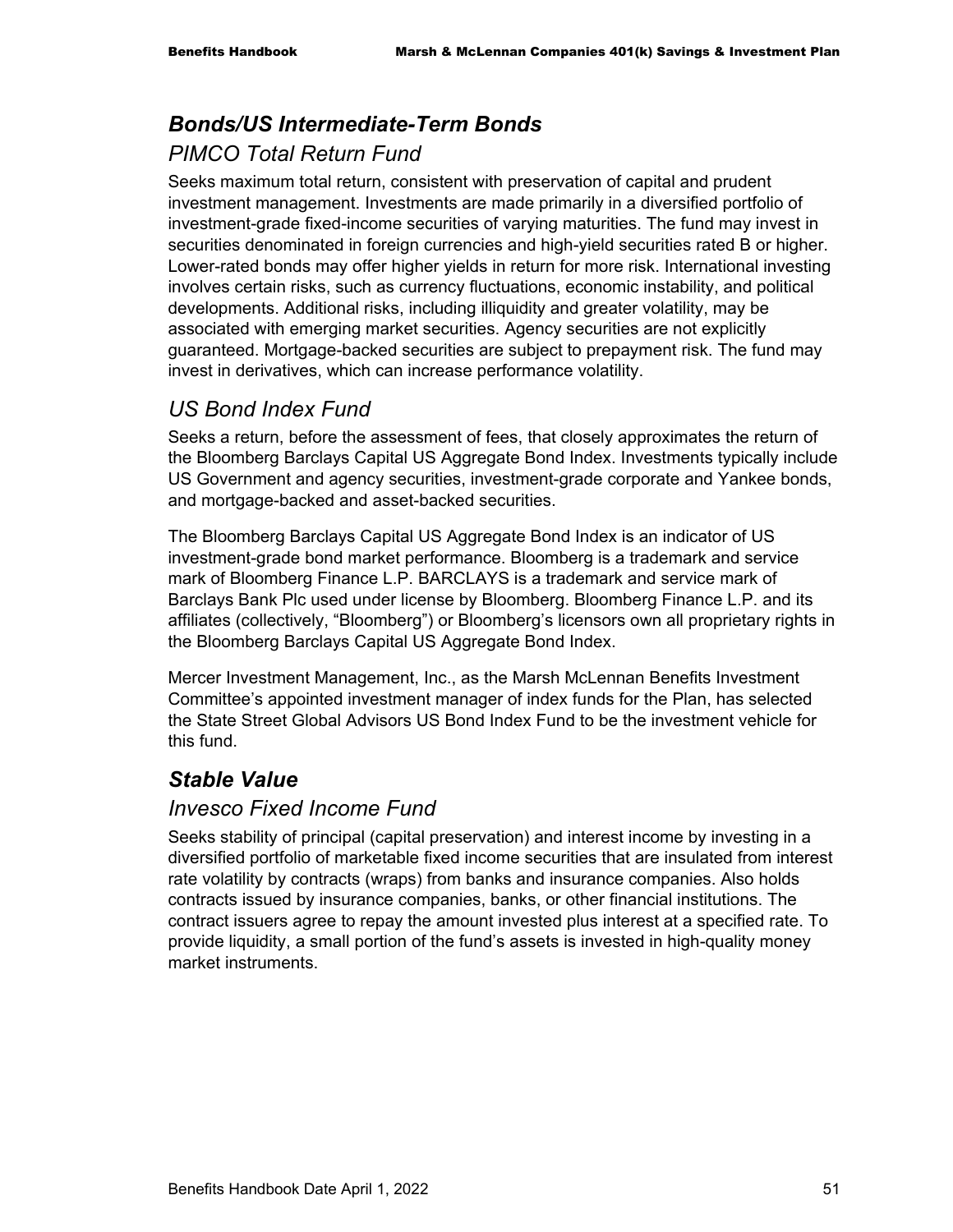### *Multi Asset/Balanced*

### *Vanguard Wellington Fund*

Seeks capital growth and current income by investing in a well-diversified portfolio composed mostly of stocks and bonds. The fund invests 60-70% of its assets in dividend-paying common stocks of established large companies. The manager seeks stocks that appear to be undervalued but have prospects for improvement, commonly referred to as value stocks. The remaining 30-40% of the fund's assets are invested mainly in fixed-income securities, including investment-grade corporate bonds, with some exposure to US Treasury and government agency bonds, and mortgage-backed securities. Agency securities are not explicitly guaranteed. Mortgage-backed securities are subject to prepayment risk. Bond investing is subject to risks such as interest rate, credit, and inflation risk.

## *Target Date*

#### *BlackRock LifePath Index Funds*

Invest in various investment strategies (stocks, bonds, money market instruments, and other asset classes), and link the strategy mix to a target retirement year. Each BlackRock LifePath Index Fund's objective is to maximize total return with a risk level considered appropriate for the particular BlackRock LifePath Index Fund's time horizon. The fund's investment manager changes the strategy mix, making it more conservative, as the target retirement year approaches. Each BlackRock LifePath Index Fund has a different level of risk.

### Learning More About the Funds

You should read the prospectus or offering statement, if applicable for the fund, Investment Return Fact Sheet and the fund fact sheet for each fund. If you are an active employee, go to Colleague Connect (**https://mmcglobal.sharepoint.com/sites/Home**). Select **Pay & Benefits**, and click **My Pay & Benefits,** select **Transamerica** under Savings & Financial Planning; then click **Review** and select **Fund and Fee Information.** If you are a terminated employee, go to **https://careers.mmc.com/global/en/usbenefits** and select **Transamerica;** then click **Review** and select **Fund and Fee Information**. You may also speak directly with a representative of the fund company. The phone number and service hours can be found in the fund's prospectus or offering statement.

### Limit on Number of Funds

Your employee contributions and Company contributions can be invested in as many of the Plan's investment options as you wish. Your investment direction election must be in 1% increments.

#### Outside Investments

You cannot invest in funds that are not offered by the Plan or in outside investments. You must invest in funds offered by the Plan.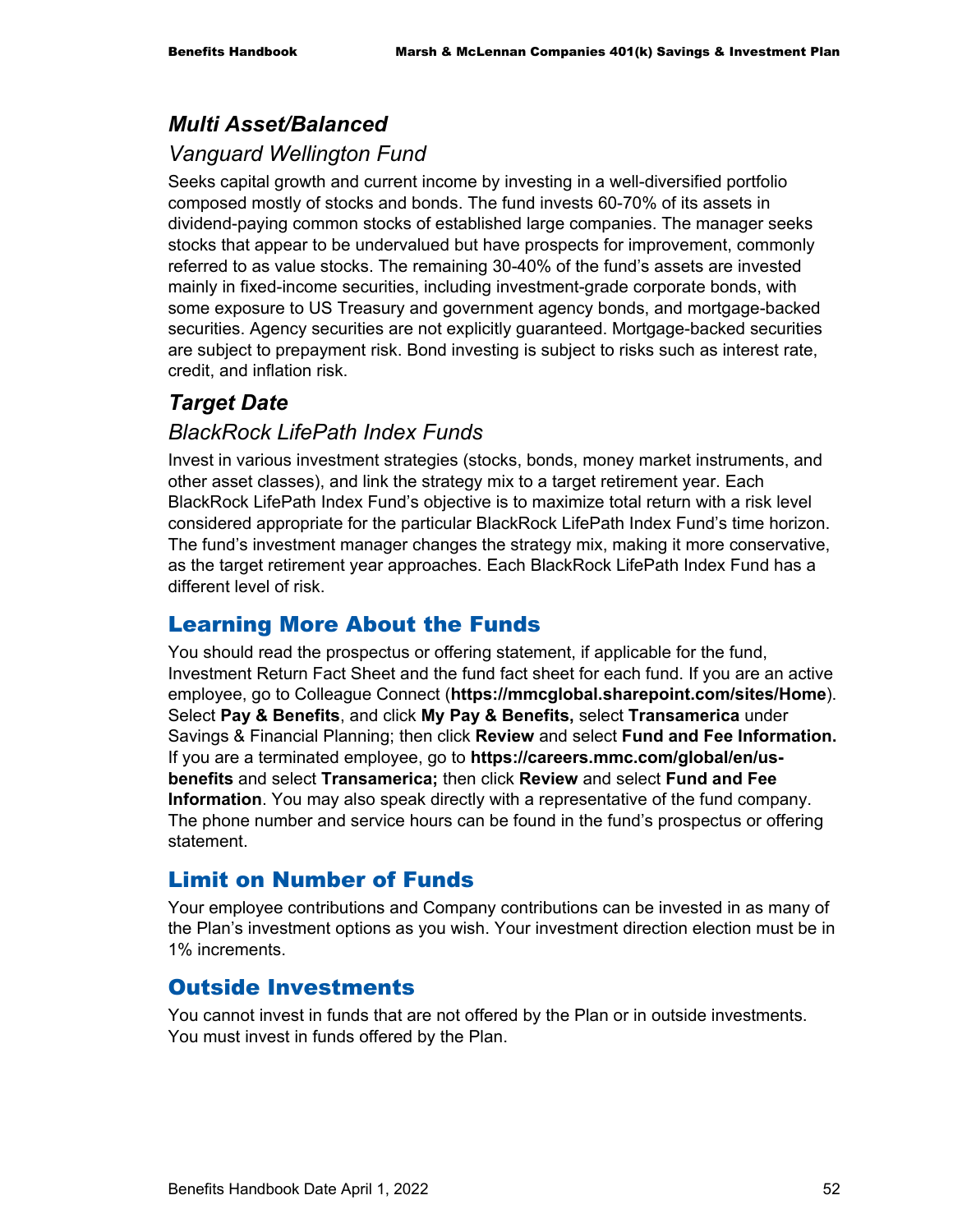### Making Investment Elections

To select your investment direction elections for future contributions, go to Colleague Connect (**https://mmcglobal.sharepoint.com/sites/Home**)**.** Select **Pay & Benefits**, and click **My Pay & Benefits,** select **Transamerica** under Savings & Financial Planning or call HR SERVICES at +1 866 374 2662.

Transactions involving selecting or changing investment directions for future employee contributions and future Company contributions must be entered by 4 p.m. Eastern time on the pay date.

Transactions involving the fund reallocation/transfer of your existing account balances must be submitted by 4 p.m. Eastern time to take effect the same day.

If you are an active employee, go to Colleague Connect (**https://mmcglobal.sharepoint .com/sites/Home**)**.** Select **Pay & Benefits**, and click **My Pay & Benefits,** select **Transamerica** under Savings & Financial Planning.

If you are a terminated employee, go to **https://careers.mmc.com/global/en/usbenefits** and select **Transamerica.**

If you have a valid email address on file, you will receive a confirmation statement via email; otherwise, it will be mailed to your address on file generally within two business days of processing.

While you are a Plan participant:

- you may select the investment directions of your future employee contributions;
- you may select the investment directions of future Company contributions which need not be the same as your directions for future employee contributions; and
- you may select new investments for your existing account (by electing a fund reallocation or a fund-to-fund transfer of your existing balance).

Be sure to read the fund prospectus and, if available, summary prospectus or offering statement, if applicable to the fund or investment option, and fund fact sheet carefully before making your investment decision because you are responsible, under this type of plan, for gains and losses resulting from your investment direction elections.

### No Investment Election

If you enroll for the first time and make no investment direction election (whether through active enrollment or automatic enrollment), your future employee and Company contributions (if you have completed a year of VESTING SERVICE) will be invested automatically in one of the BlackRock LifePath Index Funds (the BlackRock LifePath Index Fund that most closely matches your RETIREMENT year—based on the Plan's normal retirement age of 65). A new investment direction election is required if you would like to direct your future contributions to other funds.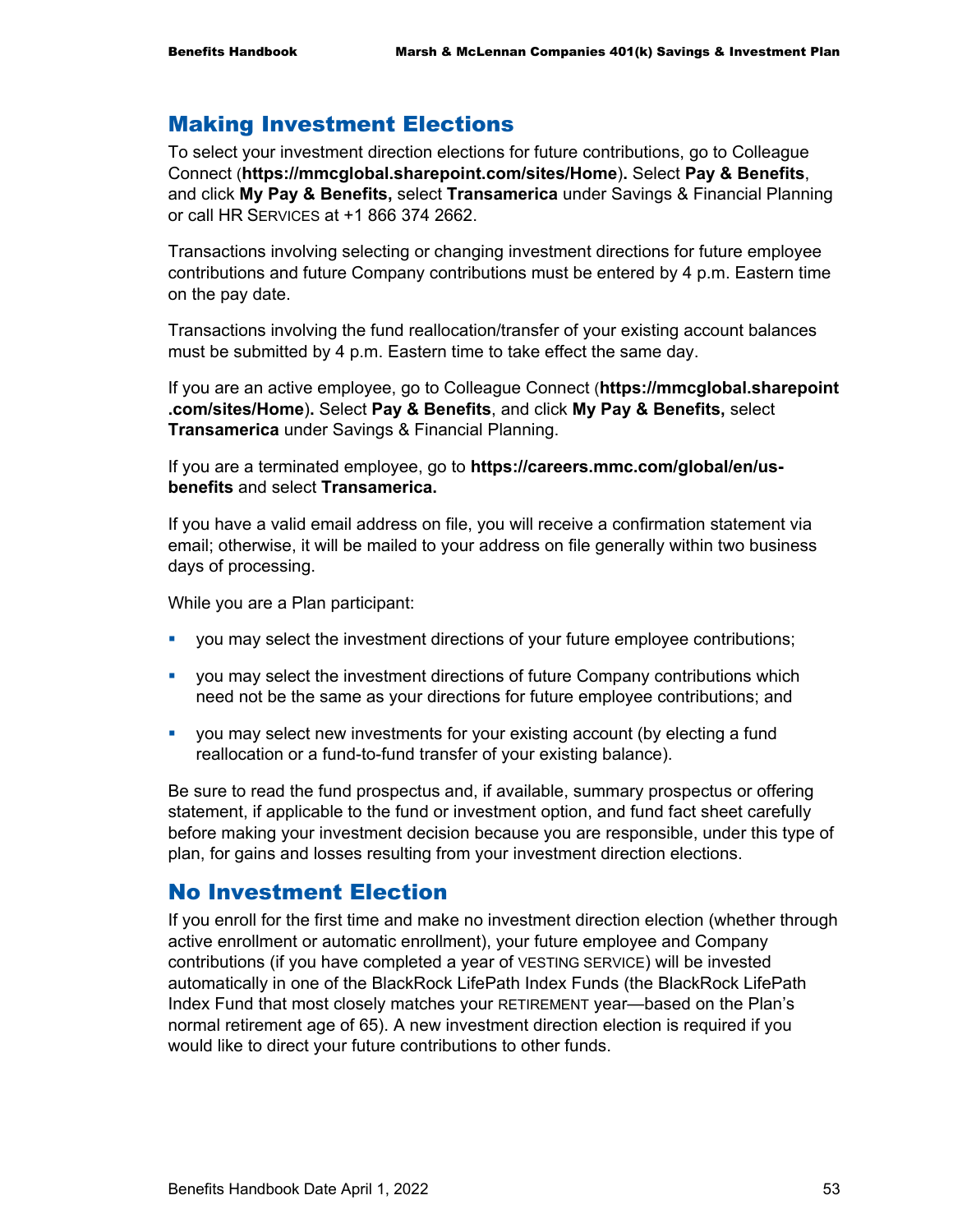You can change the investment directions for future employee contributions and Company contributions at any time.

You may also transfer or reallocate your account balance at any time.

#### *No Investment Direction Upon Rehire*

If you enroll to make contributions to the Plan after you are rehired by the Company and make no investment direction election (whether through active enrollment or automatic enrollment), your future employee and Company contributions (if you have completed a year of vesting service) will be invested automatically in the Plan's DEFAULT fund, the BlackRock LifePath Index Funds (the BlackRock LifePath Index Fund that most closely matches your retirement year—based on the Plan's normal retirement age of 65). A new investment direction election is required if you would like to direct your future contributions to other funds.

You can change the investment direction for future employee contributions and Company contributions at any time.

You may transfer or reallocate the investments in your account on a daily basis, according to the Plan's rules.

#### Responsibility for Investment Decisions and Performance

You are responsible for your investment choices and the investment results of those choices.

The Marsh & McLennan Companies 401(k) Savings & Investment Plan follows Section 404(c) of ERISA and related regulations, which establish guidelines for participants to exercise control over the investment of their accounts. Section 404(c) of ERISA provides that the Plan's fiduciaries (including the Benefits Investment Committee, the Administrative Committee and the Plan Administrator) are not responsible for any losses resulting from your decisions to invest (or not invest) in particular investment funds (including any investments in the MMC Stock Fund), provided that the Plan's fiduciaries have complied with Section 404(c). This means that the Benefits Investment Committee must have selected a broad range of investment funds and that these fiduciaries must provide or make available certain information about the available investment choices. The investment fund fact sheets and the current prospectus (or offering statement) referenced on the fund fact sheet for each fund for which it is available, contain much of that information, including: the investment fund's investment strategy, any annual operating expenses or fees associated with an investment in the fund, unit or share values and past investment performance. Copies of these materials may be obtained from the investment fund's manager as noted on the fund fact sheet. In addition, copies of these materials are maintained online. If you are an active employee, go to Colleague Connect (**https://mmcglobal.sharepoint.com/sites/Home**). Select **Pay & Benefits**, and click **My Pay & Benefits,** select **Transamerica** under Savings & Financial Planning; then click **Review** and select **Fund and Fee Information.** If you are a terminated employee, go to **https://careers.mmc.com/global/en/us-benefits** and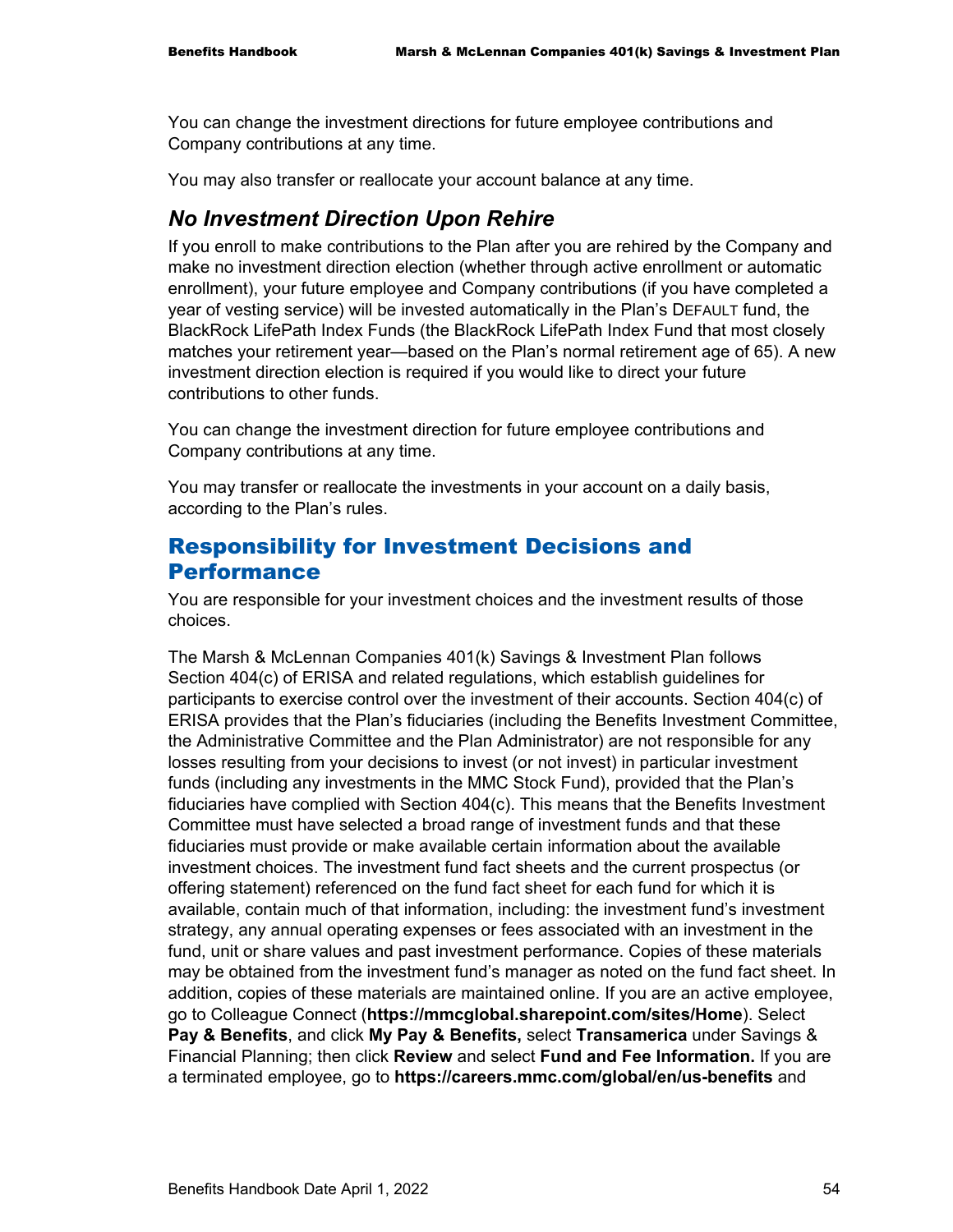select **Transamerica;** then click **Review** and select **Fund and Fee Information**. If you are unable to access the information you need in the preceding manner, you may contact the Plan Administrator for hard copies. Certain additional information is also available on request.

You are not required to participate in the employee contribution portion of the Plan and it is your decision whether or not to save money for long-term goals (such as RETIREMENT) through the Plan or in some other way.

No one investment or mix of investments is appropriate for everyone. Your investment choices may depend on many personal factors such as:

- **vour risk tolerance.**
- the number of years until you plan to retire.
- **vour life expectancy.**
- whether you need to provide for a spouse or other dependents while you are alive and after you die.
- other assets owned by you and/or your spouse and how they are invested.

You may wish to consult a personal investment or financial adviser to help you make your investment decisions. In addition, there are independent services and publications that provide ratings and other asset and return information about stocks and mutual funds that may be helpful to you in making your decisions under the Plan. For example, some periodicals, such as Forbes and Consumer Reports, also rate mutual funds. (Of course, you should never make an investment decision solely in reliance upon these ratings.) You should also remember, in making your investment decisions, that past investment return is no guarantee of future performance. No Plan fiduciary is authorized to provide you with investment advice or recommend the most appropriate investment choice(s) for you. In addition, any investment information furnished to you by the Plan, and any references in this summary to periodicals or other publications, are solely for your convenience and are not intended to constitute investment advice from the Plan or any Plan fiduciary.

### Investing In Marsh & McLennan Companies Stock

Because the Plan has an employee stock ownership feature, you may invest in Marsh & McLennan Companies stock. By investing in the MMC Stock Fund, you are participating in Company ownership. Marsh & McLennan Companies stock is traded on the New York Stock Exchange under the symbol "MMC" and is subject to market price fluctuation.

Should you decide to invest in the Marsh & McLennan Companies stock fund, you should keep in mind that because the MMC Stock Fund holds cash as well as Marsh & McLennan Companies stock and uses unit accounting, the value of a unit in the MMC Stock Fund will never exactly match the share price of a share of Marsh & McLennan Companies stock.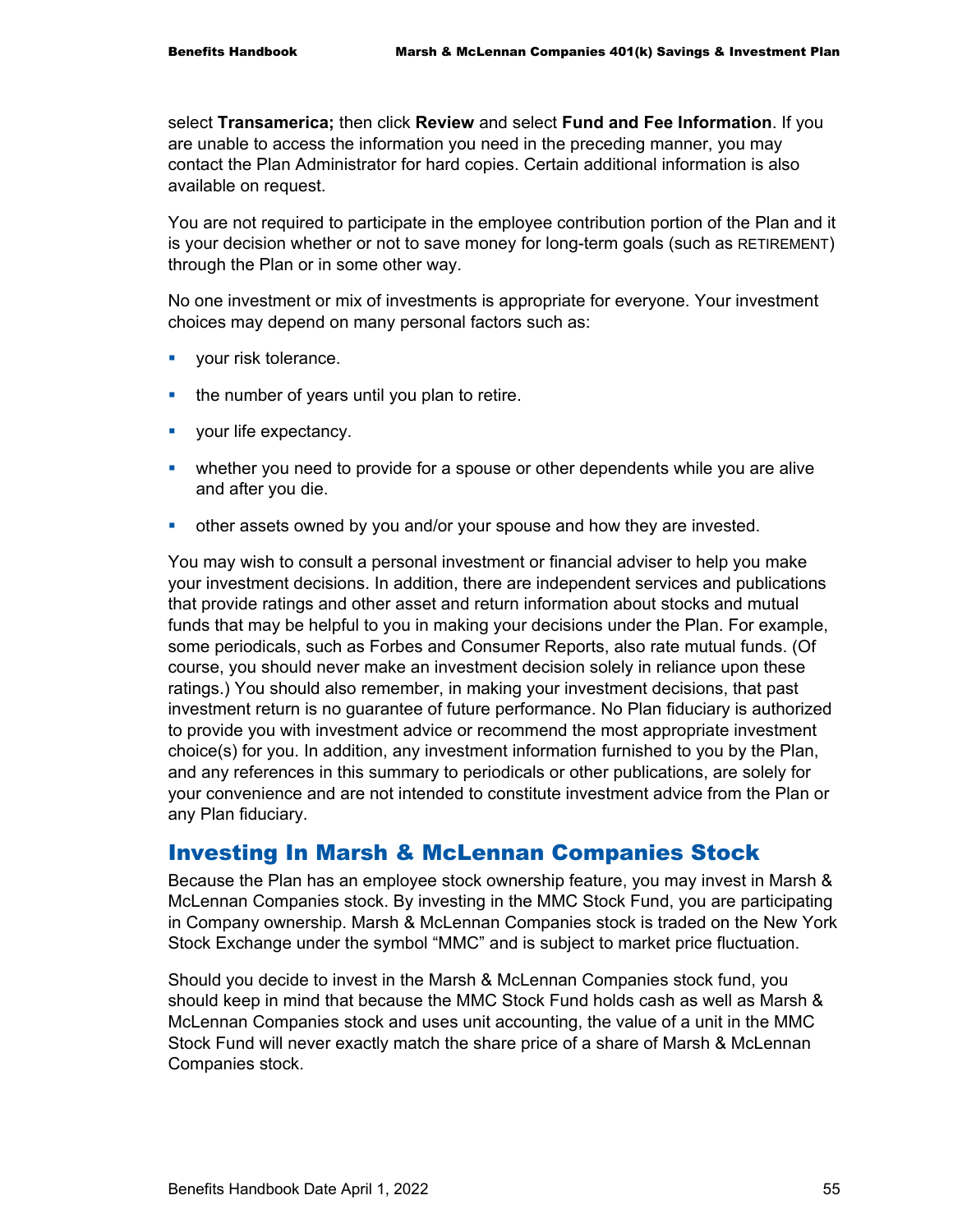#### How Your Account Is Valued

The Plan uses share accounting to value the mutual fund investments and collective investment trusts it offers.

With share accounting, the mutual fund is priced using the daily market price of a mutual fund. This means that you will be able to track the daily price of the mutual funds through newspapers and financial websites.

The BlackRock LifePath Index Funds, Putnam Large Cap Value Trust, T. Rowe Price Blue Chip Growth Trust, Capital Group EuroPacific Growth Trust and T. Rowe Price Small & Mid-Cap Core Trust are collective investment trusts. With share accounting, the collective trust is priced using the daily market price of the collective investment trust. Collective trusts are accessible only to qualified RETIREMENT plans, not retail investors. You will not be able to track the daily prices of the collective investment trusts through newspapers and online financial websites.

Investments in the MMC Stock Fund, Invesco Fixed Income Fund, S&P 500 Index Fund, US Bond Index Fund, US Extended Equity Market Index Fund and Non-US Equity Index Fund are valued using a unit accounting method. Under unit accounting, participants are credited with "units" which represents a proportionate interest in any shares and other assets that are held in the Plan. Because the MMC Stock Fund holds cash as well as Company stock and uses unit accounting, the value of a unit in the MMC Stock Fund will never exactly match the share price of a share of Company stock.

The Plan Trustee retains the right to determine the Plan's cash needs to fund withdrawals and distributions, and, to meet these needs, can sell assets of the MMC Stock Fund. The Plan Trustee is also responsible for buying and selling Marsh & McLennan Companies stock in accordance with Plan requirements and investment direction elections.

Because the number of Marsh & McLennan Companies shares sold on any given day can affect the unit price under certain conditions, Marsh McLennan and the Trustee have established procedures that are to be followed by the Trustee if the amount of stock liquidated in the Plan on any given day is unusually large.

An element of these procedures is to base transactions on a weighted-blended average of the unit price over two or more days. The Trustee will take steps to reduce the likelihood of relying on this measure, including increasing the cash held by the MMC Stock Fund. However, you should be aware that this measure may be implemented but only if the Trustee determines that it serves the best interests of the Plan participants as a whole.

Further, in the unlikely event that it becomes necessary for the Trustee to implement this measure, all investment transactions requested under the Plan for the duration of the event will be affected -- not just transactions involving the MMC Stock Fund. (For example, if the event lasts for two days, fund-to-fund transfers between any of the investment funds requested on days one and two will be settled as of the end of day two. Ordinarily, such a fund transfer would be settled as of the end of the day in which it was requested.) If this happens, your Plan account balance shown on the Marsh &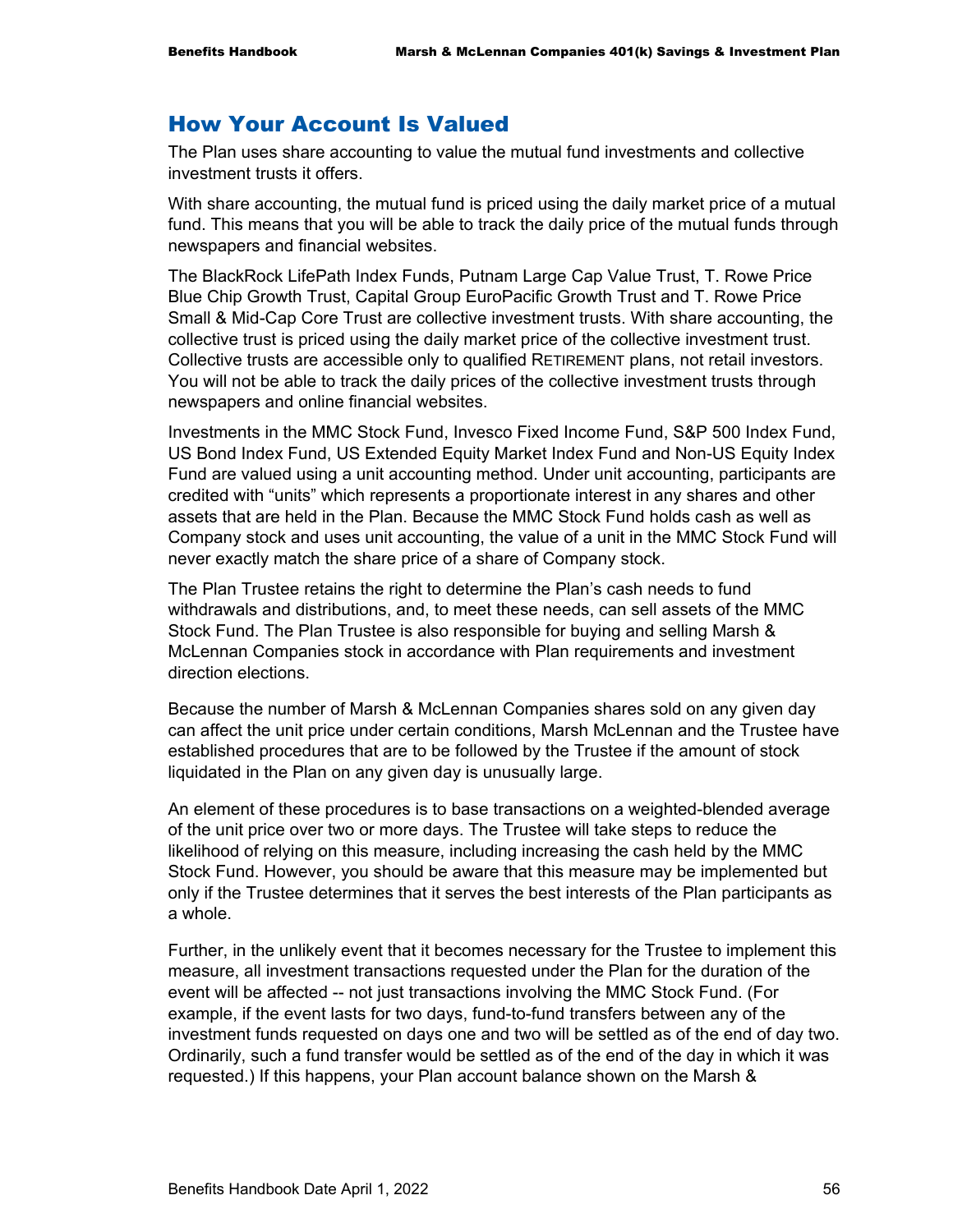McLennan Companies 401(k) Savings & Investment Plan's website, Colleague Connect (**https://mmcglobal.sharepoint.com/sites/home**) for active employees and **https://careers.mmc.com/global/en/us-benefits** for terminated employees, will not reflect final settlement of the transaction until after the event.

In order to meet the Plan's cash needs to fund withdrawals and distributions certain Plan procedures may require selling assets of the MMC Stock Fund. These Plan procedures also require that Marsh & McLennan Companies stock be purchased and sold in accordance with Plan requirements and investment direction elections. Because the number of Marsh & McLennan Companies shares sold on any given day can affect the unit price under certain conditions, Plan procedures must be followed by the Trustee if the amount of stock liquidated in the Plan on any given day is unusually large.

### Prices Used To Value Stock

For valuation of the Marsh & McLennan Companies stock held in the MMC Stock Fund, the closing price on the New York Stock Exchange is used. The Invesco Fixed Income Fund is a unitized fund that is valued daily. The unit is the weighted average of the book value of all the contracts in the fund plus accrued income.

## Fees For Investment Changes

You do not pay any fees if you make an investment direction change. Although Plan rules may permit exchanges on a daily basis, mutual fund companies and investment fund managers reserve the right to limit or prohibit short-term or excessive trading in their funds to protect the long-term interests of all shareholders in the funds. In addition, short-term trading fees and redemption fees may apply to certain exchanges.

# Dividends on Marsh & McLennan Companies Shares and Stock Voting Rights

As a shareholder you are entitled to receive dividends declared, if any, on any Company common stock that you own, including shares acquired through Plan participation, provided that you still own the shares on the record date for that dividend. The record date is the date set by the Company on which you must own shares in order to be eligible to receive a declared dividend. If you have a balance in the MMC Stock Fund, you are entitled to receive current payment of your share of dividends declared, if any, on shares of Marsh & McLennan Companies common stock held in the MMC Stock Fund, on the record date for dividend payments. You are always 100% VESTED in these dividends, even if you are not fully vested in your Company contribution account (this right does not apply to any other Investment Funds).

In no event may dividends for a Plan year be paid later than 90 days following the end of that Plan year.

Notwithstanding the Company's payment of dividends in the past, the existence of a dividend payout schedule, or any other fact or circumstance, the payment of dividends in the future is never guaranteed.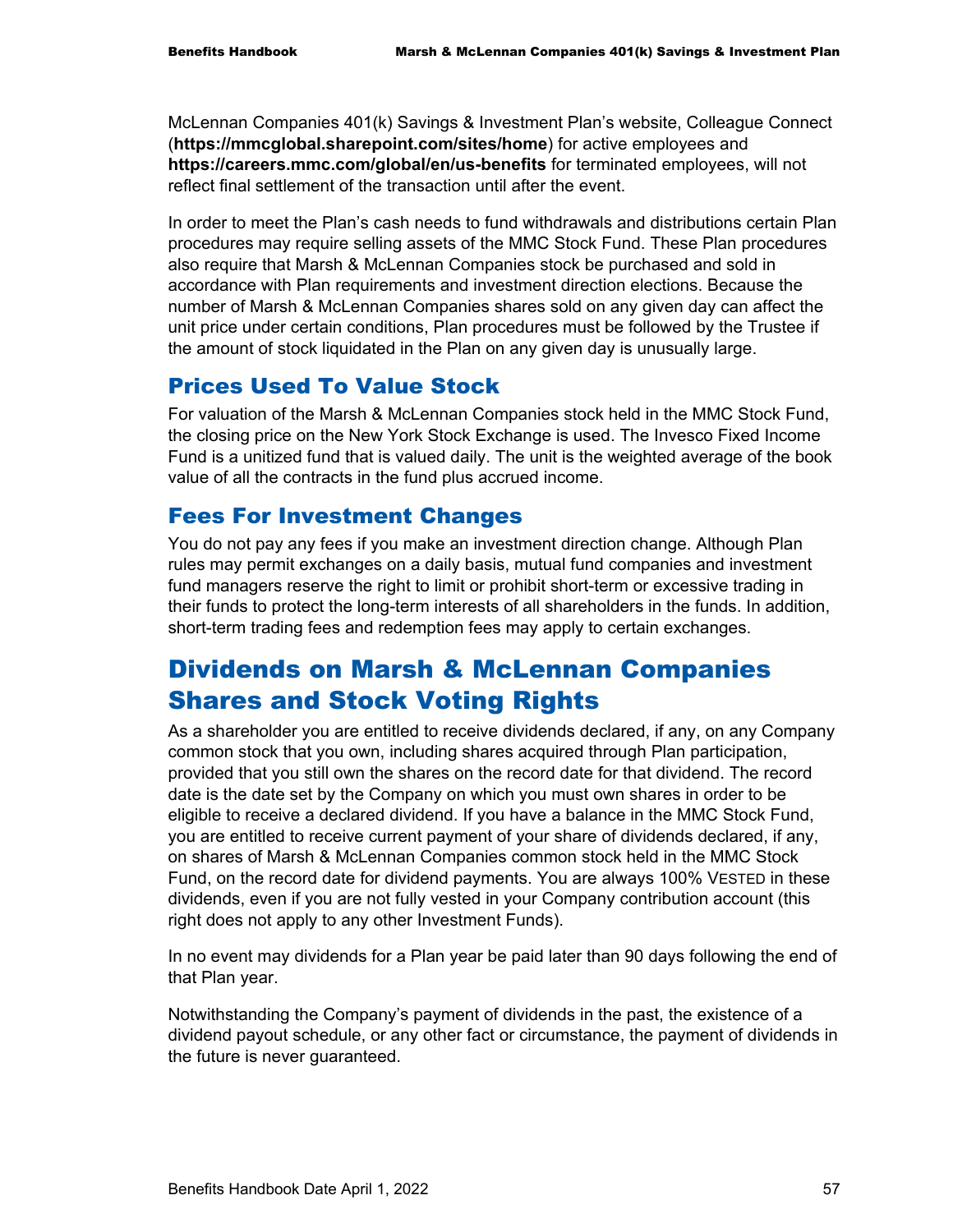Any dividends are determined and declared in the discretion of the Marsh McLennan Board.

# MMC Stock Fund Record and Payout Dates *Dividend Record and Payment Dates for 2022*

|                            | <b>Record Date</b> | <b>Dividend Payout Date</b> |
|----------------------------|--------------------|-----------------------------|
| <b>First Quarter 2022</b>  | January 27, 2022   | February 15, 2022           |
| <b>Second Quarter 2022</b> | April 6, 2022      | May 13, 2022                |
| <b>Third Quarter 2022</b>  | July 28, 2022      | August 15, 2022             |
| <b>Fourth Quarter 2022</b> | October 7, 2022    | November 15, 2022           |

### Dividend Direction Options

The shares of stock held in the MMC Stock Fund may pay dividends from time to time, usually on a quarterly basis (although dividends are never guaranteed). The dividends attributable to the portion of your accounts invested in the MMC Stock Fund will be reinvested in the MMC Stock Fund unless you elect to have them paid out to you. You have the following options with regard to your dividends:

- **for active employees:** 
	- − all dividends paid out via non-payroll check or direct deposit.
	- − all dividends reinvested.
- **for terminated employees:** 
	- − all dividends paid out via check or direct deposit.
	- − all dividends reinvested.

**Note:** dividend payments that are less than \$10 will automatically be reinvested in your account in the Plan.

If you have requested a distribution, there will be no dividend reinvestment with respect to the portion of your account that is being distributed. It will be paid out according to your distribution election on file within the last 180 days. If your form has expired, see distribution options under "How Benefits Are Paid" on page 82 for details.

If you are on an authorized unpaid leave of absence or long-term disability, dividends will be paid according to your most recent election.

If you do not have a dividend election on file for a particular quarter, your share of the dividends in the MMC Stock Fund will be reinvested. Dividend reinvestment will continue until you elect a different option. You must complete your transaction by 4 p.m. Eastern time on the day prior to the pay date.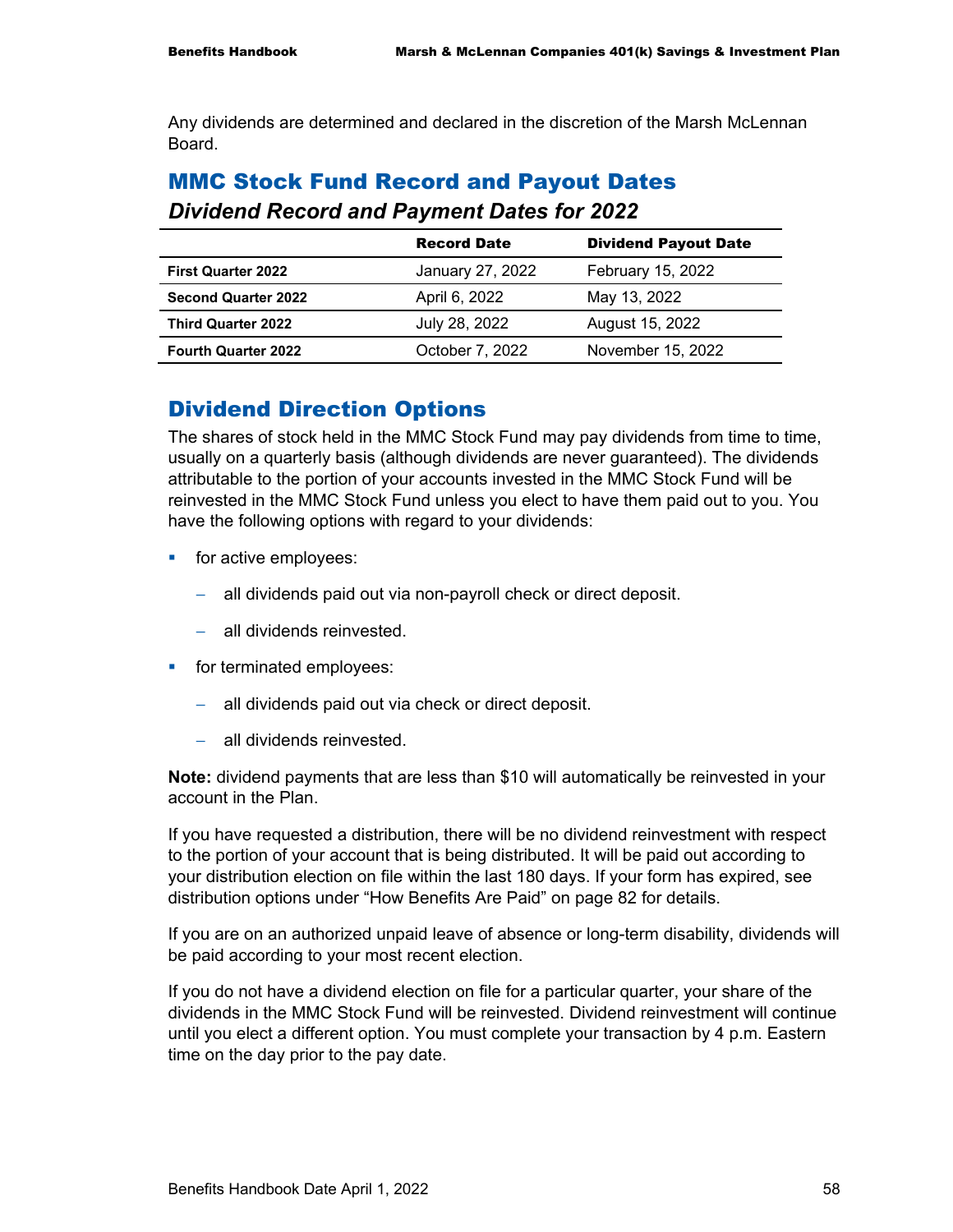### Changing Your Dividend Election

Your dividend election will remain in effect for subsequent quarterly dividends. If you would like to change your dividend election, you must complete your transaction by 4 p.m. Eastern time on the day prior to the pay date. Dividend elections may not be changed retroactively.

To change your future dividend election, go to Colleague Connect (**https://mmcglobal.sharepoint.com/sites/Home**). Select **Pay & Benefits**, and click **My Pay & Benefits,** select **Transamerica** under Savings & Financial Planning. If you are a terminated employee, go to **https://careers.mmc.com/global/en/us-benefits** and select **Transamerica** to complete transactions. If you are active or terminated, you can also call HR SERVICES at +1 866 374 2662. Prior elections may not be changed.

Active employees who elect dividends to be paid out (rather than reinvested) may request direct deposit via Electronic Funds Transfer on the Transamerica website or by submitting a Direct Deposit Form for Payment of Quarterly Dividend. You may request a form by calling HR Services at +1 866 374 2662 or you can obtain a Direct Deposit Form for Payment of Quarterly Dividend online by going to Colleague Connect (**https://mmcglobal.sharepoint.com/sites/Home**). Select **Pay & Benefits**, and click **My Pay & Benefits,** select **Transamerica** under Savings & Financial Planning.

Terminated employees who elect dividends to be paid out (rather than reinvested) may request direct deposit via Electronic Funds Transfer on the Transamerica website or by submitting a Direct Deposit Form for Payment of Quarterly Dividend. You may request a form by calling HR Services at +1 866 374 2662 or you can obtain a Direct Deposit Form for Payment of Quarterly Dividend online by going to **https://careers.mmc .com/global/en/us-benefits** and select **Transamerica.** Under Home select **Forms** and click **Contribution**.

A confirmation number will be provided online.

#### Taxes on Dividends

If you elect to have your dividends paid out, they will be taxable in the year in which they are distributed. Although dividend payouts are taxable, they are not subject to tax withholding. Any dividend payments will be reported on the form prescribed by the IRS which will be mailed to you by January 31 of the year following the year in which the dividend is paid.

Dividend payouts from the employee stock ownership feature of the Plan do not qualify for the special lower tax rate available under the Jobs and Growth Tax Relief Reconciliation Act of 2003 for certain dividends paid on stock held outside the Plan. Therefore, under current law, dividends distributed from the MMC Stock Fund will continue to be taxable at ordinary income rates. (If you request a distribution of Marsh & McLennan Companies stock after you leave the Company, dividends paid on those shares after distribution from the Plan will qualify for capital gains tax treatment.) You may want to consult with a tax professional.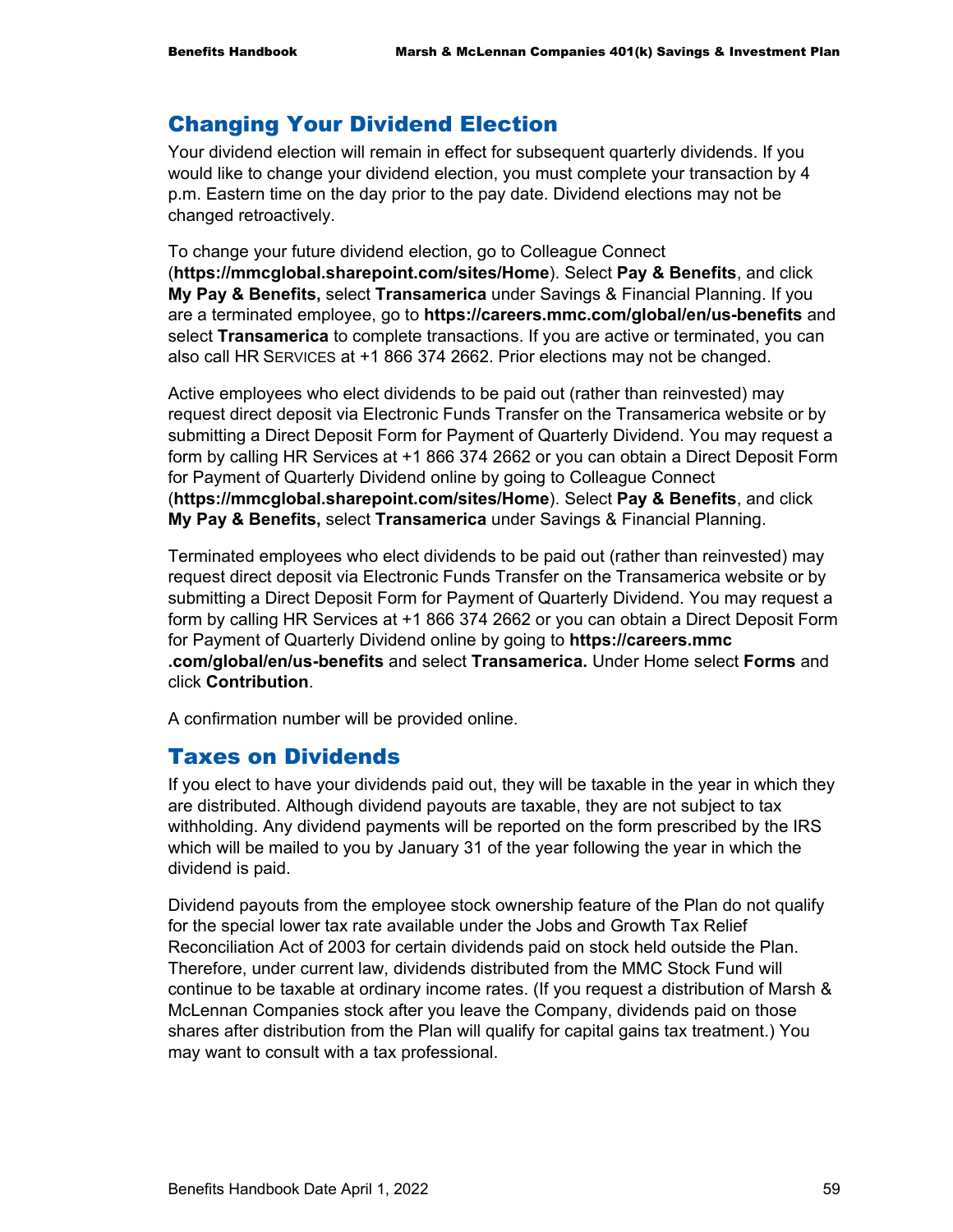You are responsible for paying any taxes due on your dividend payments. The dividend payment is not subject to the additional 10% Federal early withdrawal tax that the IRS imposes on taxable withdrawals or distributions from the Plan before a participant attains age  $59\%$ .

### About Marsh & McLennan Companies Stock

### *Marsh & McLennan Companies Stock Voting Rights*

You have voting rights with respect to the shares of Marsh & McLennan Companies stock held in any portion of your account that is invested in the MMC Stock Fund. You will be sent voting information, accompanied by a proxy statement, for your share of Marsh & McLennan Companies stock held in the MMC Stock Fund under the Plan, when shareholder votes are solicited. For example, shareholders can vote on the election of members of the Company's Board of Directors.

You will receive proxy statements and annual reports given by the Company to its shareholders and if there is ever a tender offer to purchase Marsh & McLennan Companies stock, you will also receive material relating to that offer.

You vote by following the instructions included with the proxy statement. Your vote is kept confidential by the Trustee and will not be revealed to any employee, officer, or director of the Company.

You will be informed of the person at the Company responsible for monitoring confidentiality procedures.

You can also contact the Plan Administrator for this information.

Marsh & McLennan Companies common stock held by the Trustee for which no voting instructions are received will be voted by the Trustee in the same proportions as the Trustee was instructed to vote with respect to shares for which it received instructions.

The Plan Administrator has established similar procedures that it deems appropriate to enable you to timely respond to a tender offer to purchase shares of Marsh & McLennan Companies common stock. These will include "pass through" from the Trustee to you enabling you to instruct the Trustee, on a confidential basis, whether to tender your share of Marsh & McLennan Companies stock held in the MMC Stock Fund.

### *Voting Rights on Other Investment Options*

These special rules apply only to the MMC Stock Fund. You may be permitted to vote proxies issued by other investment options other than the MMC Stock Fund.

# In-Service Withdrawals

There are seven types of in-service withdrawals as well as a financial hardship withdrawal. You may ask to receive shares of Marsh & McLennan Companies stock or a check for these withdrawals.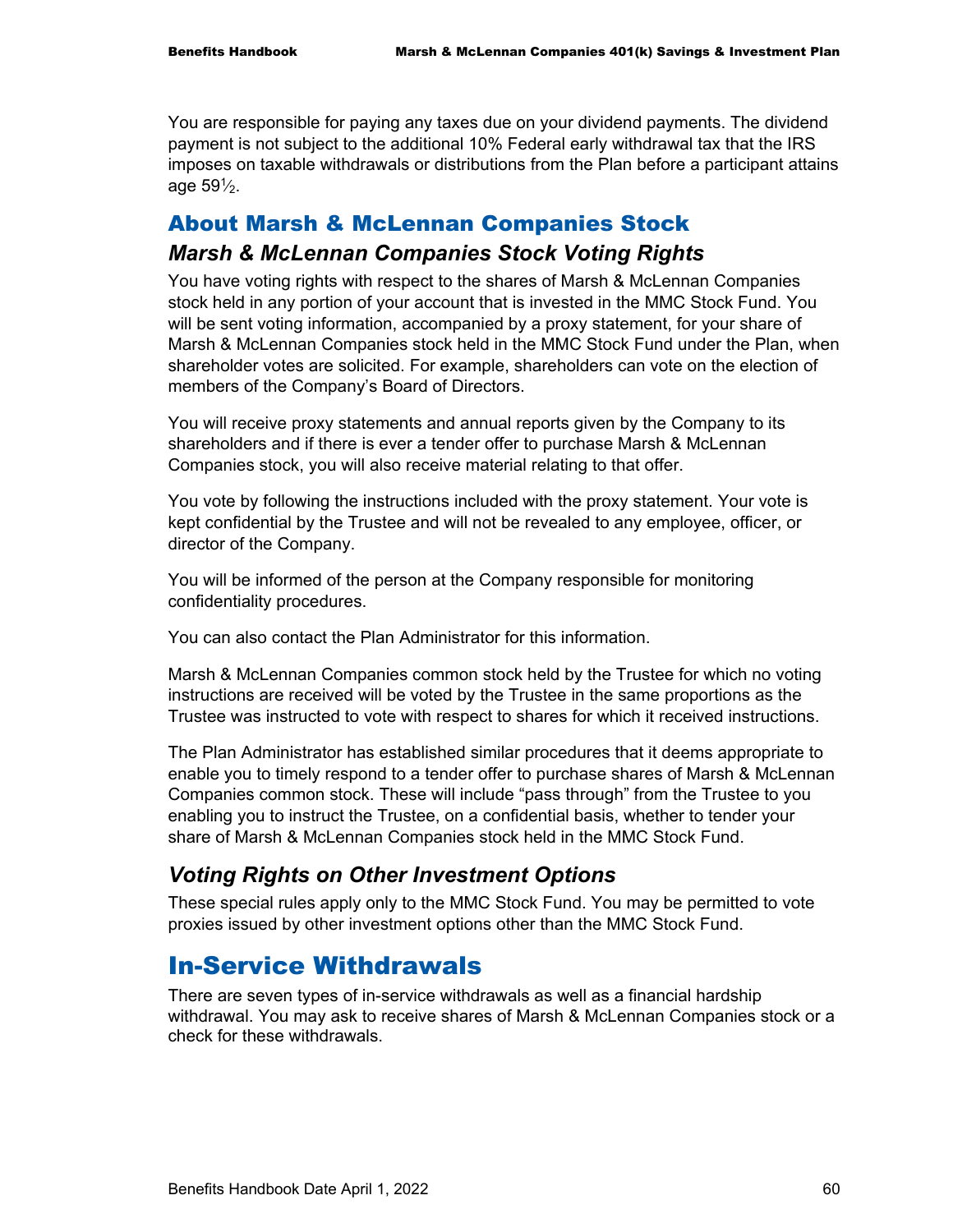Fixed Company contributions are not an eligible source of funds for any in-service withdrawals. Accordingly, if you have not made any employee contributions to the Plan and your account balance consists solely of fixed Company contributions, you are not eligible to take any in-service withdrawals.

The withdrawal options available under the Plan are listed below.

| <b>Withdrawal Options</b>                                                                                                                                                                                         | The Hierarchy for the Withdrawal of Funds<br>is:                                                                                                                                                                                                                                                                                                                                                                                                                                                                                                                                                                                                                                                                                           |  |
|-------------------------------------------------------------------------------------------------------------------------------------------------------------------------------------------------------------------|--------------------------------------------------------------------------------------------------------------------------------------------------------------------------------------------------------------------------------------------------------------------------------------------------------------------------------------------------------------------------------------------------------------------------------------------------------------------------------------------------------------------------------------------------------------------------------------------------------------------------------------------------------------------------------------------------------------------------------------------|--|
| <b>After-tax Withdrawal</b><br>All or a portion of after-tax contributions and<br>any associated earnings on those<br>contributions.                                                                              | Pre-87 after-tax contributions<br>×<br>Post-86 after-tax contributions<br>L.<br>After-tax ROLLOVER CONTRIBUTIONS<br>L.                                                                                                                                                                                                                                                                                                                                                                                                                                                                                                                                                                                                                     |  |
| <b>Rollover Withdrawal*</b><br>All or a portion of rollover contributions and any<br>associated earnings on those contributions.<br><b>MHRS Plan Account Withdrawal</b><br>All or a portion of MHRS Plan Account. | After-tax rollover contributions<br>Ű,<br>Before-tax rollover contributions<br>×<br>Roth rollover contributions<br>u,<br><b>MHRS Plan Account</b><br>$\overline{\phantom{a}}$                                                                                                                                                                                                                                                                                                                                                                                                                                                                                                                                                              |  |
| <b>Employer Withdrawal</b><br>All or a portion of VESTED Company Matching<br>Contributions and any associated earnings on<br>those contributions.                                                                 | Prior plan company matching contributions<br>Ù,<br>Profit sharing prior plan contributions<br>ш<br>Company matching contributions<br>L,<br>Performance-based Company matching<br>×<br>contributions<br><b>Additional Company Matching</b><br>ш<br>Contributions**<br>CSI ER ESOP Merge<br>ш                                                                                                                                                                                                                                                                                                                                                                                                                                                |  |
| Age 591/2 Withdrawal*<br>All or a portion of the vested account balance,<br>provided you are an active employee and at<br>least age $59\frac{1}{2}$ .                                                             | Pre-87 after-tax contributions<br>$\blacksquare$<br>Post-86 after-tax contributions<br>u,<br>Rollover contributions (excluding Roth<br>u,<br>rollover contributions and earnings)<br><b>MHRS Plan Account</b><br>п<br>Prior plan company matching contributions<br>u,<br>Profit sharing prior plan contributions<br>u,<br>Company matching contributions<br>u,<br>Performance-based Company matching<br>u,<br>contributions<br><b>Additional Company Matching</b><br>×<br>Contributions**<br><b>Special Company Contributions</b><br>u,<br>Safe Harbor Match<br>CSI ER ESOP Merge<br>u,<br>Before-tax contributions including catch-up<br>L,<br>Roth rollover contributions<br>п<br>Roth 401(k) contributions including catch-<br>L.<br>up |  |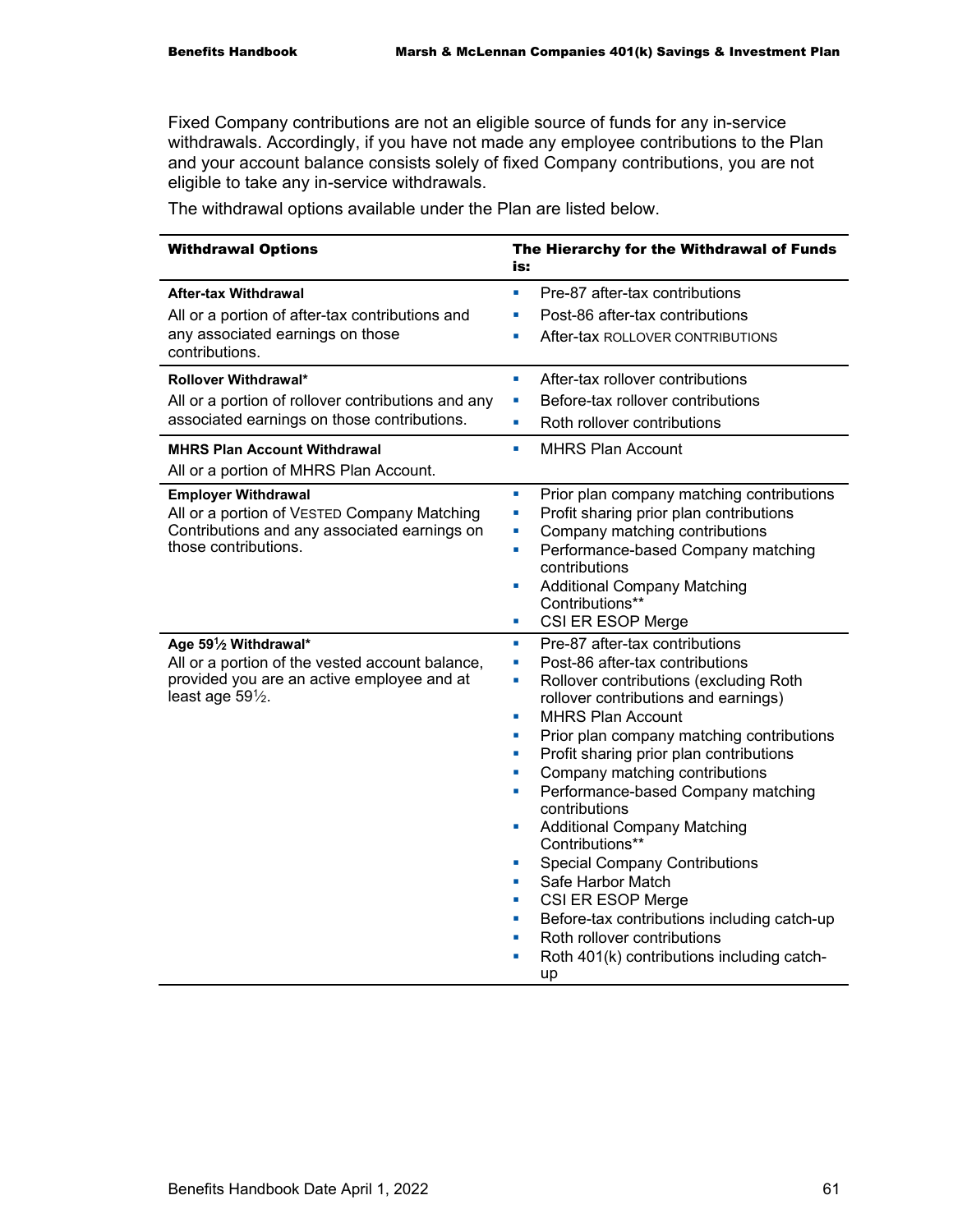| <b>Withdrawal Options</b>                                                                                                                                                                                                             | The Hierarchy for the Withdrawal of Funds<br>is:                                                                                                                                                                                                                                                                                                                                                                                                                                                                                                                                                                                                                                                                   |
|---------------------------------------------------------------------------------------------------------------------------------------------------------------------------------------------------------------------------------------|--------------------------------------------------------------------------------------------------------------------------------------------------------------------------------------------------------------------------------------------------------------------------------------------------------------------------------------------------------------------------------------------------------------------------------------------------------------------------------------------------------------------------------------------------------------------------------------------------------------------------------------------------------------------------------------------------------------------|
| Disability Withdrawal*<br>All or a portion of the vested account balance,<br>provided you have been approved for benefits<br>under the Marsh & McLennan Companies Long<br>Term Disability Plan in accordance with plan<br>provisions. | Pre-87 after-tax contributions<br>ш<br>Post-86 after-tax contributions<br>a.<br>Rollover contributions (excluding Roth<br>×<br>rollover contributions and earnings)<br><b>MHRS Plan Account</b><br>a.<br>Prior plan company matching contributions<br>a.<br>Profit sharing prior plan contributions<br>ш<br>Company matching contributions<br>a.<br>Performance-based Company matching<br>п<br>contributions<br><b>Additional Company Matching</b><br>×<br>Contributions**<br><b>Special Company Contributions</b><br>Safe Harbor Match<br>п<br>CSI ER ESOP Merge<br>Before-tax contributions including catch-up<br>ш<br>Roth rollover contributions<br>п<br>Roth 401(k) contributions including catch-<br>ш<br>up |
| <b>In-Plan Roth Conversion Withdrawal</b><br>All or a portion of In-Plan Roth Conversion<br>Account.                                                                                                                                  | In-Plan Roth Conversion Account (if you<br>ш<br>obtained multiple in-plan Roth conversions,<br>amounts attributable to the earlier<br>conversion(s) will be withdrawn first***)                                                                                                                                                                                                                                                                                                                                                                                                                                                                                                                                    |

If (i) you elect an Age 591/2 In-Service Withdrawal, Disability Withdrawal or Rollover Withdrawal, (ii) you have made Roth 401(k), Roth rollover or Roth catch-up contributions and (iii) you do not satisfy the applicable requirements for a qualified distribution (including satisfying the five taxable year period and either attaining age 591/2 or incurring disability or death), your withdrawal will be considered a nonqualified distribution (and earnings on those contributions will be taxable). The five taxable year period begins upon the earliest of the following: (1) your first Roth 401(k) contribution to the Plan, (2) your first in-plan Roth conversion under the Plan, or (3) your first Roth contribution to another employer's 401(k), section 403(b) or governmental section 457(b) plan if you made a direct rollover of Roth contributions from the other plan to this Plan. The Roth rollover, Roth 401(k) and Roth catch-up money types will be the last in the hierarchy for the withdrawal of funds under the Age  $59\frac{1}{2}$  in-Service Withdrawal or Disability Withdrawal. In addition, the Roth rollover money type will be the last in the hierarchy for the withdrawal of funds under the Rollover Withdrawal.

- \*\* Additional Company Matching Contributions are the 281/3% match made prior to January 1, 2006 on certain contributions made by participants who met certain age and Plan participation requirements.
- \*\*\* As noted in the "Taxes on Withdrawals" section, if you take an In-Plan Roth Conversion Withdrawal less than five years from the date you made the in-plan Roth conversion, you must pay the 10% Federal early withdrawal tax on the investment earnings converted which was waived at the time you made the in-plan Roth conversion.

Within each in-service withdrawal category, withdrawals will be paid from the various investment funds on a pro-rata basis.

You may view the amounts available for withdrawal online. Go to Colleague Connect (**https://mmcglobal.sharepoint.com/sites/home**). Select **Pay & Benefits**, and click **My Pay & Benefits,** select **Transamerica** under Savings & Financial Planning or call HR SERVICES at +1 866 374 2662.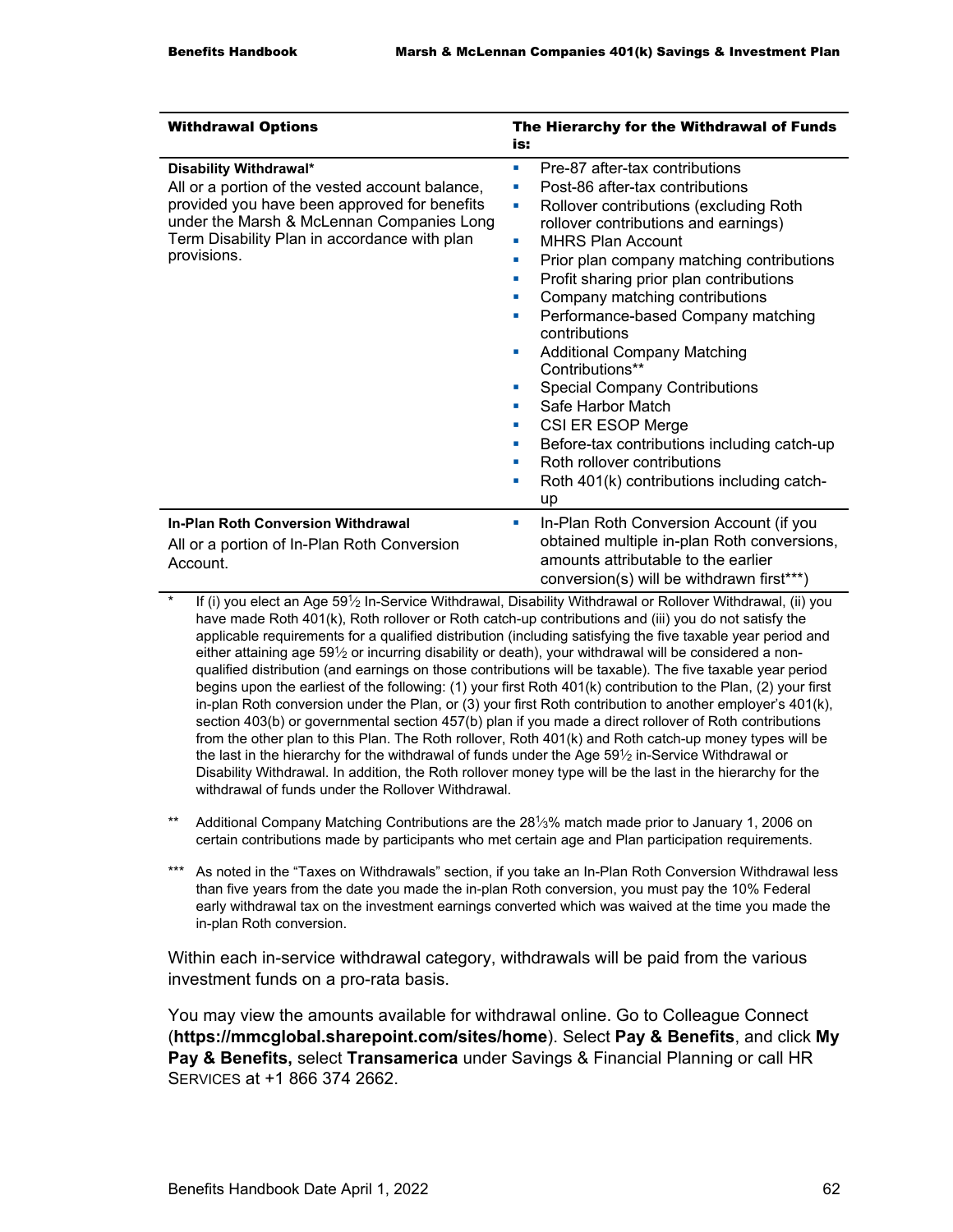#### Qualifying for an In-service Withdrawal

An active participant may withdraw all or a portion of his or her after-tax contributions, VESTED Company Matching Contributions, ROLLOVER CONTRIBUTIONS, and associated earnings on those contributions for any reason. Active participants who are at least age 59 $\frac{1}{2}$  or who qualify for a disability withdrawal may withdraw all or a portion of their vested account balances.

The Plan also allows separate in-service withdrawals from the in-plan Roth conversion accounts and the MHRS Plan Account (if applicable). These two withdrawal types are available at any time.

In-service withdrawals are not subject to a suspension of Company matching contributions.

#### Requesting an In-Service Withdrawal

To request In-service Withdrawals such as: After-tax, Rollover, Employer Match, MHRS Plan Account, In-Plan Roth Conversion Withdrawal and Age 59-1⁄2 Withdrawals, download or request an In-service Withdrawal Form. Go to Colleague Connect (**https://mmcglobal.sharepoint.com/sites/home**). Select **Pay & Benefits**, and click **My Pay & Benefits,** select **Transamerica** under Savings & Financial Planning or call HR SERVICES at +1 866 374 2662 and request an In-Service Withdrawal Kit.

To request a Disability Withdrawal, download a Disability Withdrawal Form. Go to Colleague Connect (**https://mmcglobal.sharepoint.com/sites/Home**). Select **Pay & Benefits**, and click **My Pay & Benefits,** select **Transamerica** under Savings & Financial Planning. Under Home select **Forms** and click **Distribution** or call HR Services at +1 866 374 2662 and request a Disability Withdrawal Kit.

Withdrawals can be paid in cash, in Marsh & McLennan Companies shares or in a combination of cash and Marsh & McLennan Companies shares. You will receive your withdrawal in accordance with your elections on your In-service Withdrawal Form or Disability Withdrawal Form.

Forms received in good order by 4 p.m. Eastern time will be processed on a daily basis.

If you have a valid email address on file, you will receive a confirmation statement via email; otherwise, it will be mailed to your address on file generally within two business days of processing.

### Check Delivery

In-service withdrawals are processed on a daily basis. To be included in the daily transaction cycle, your form must be received in good order by 4 p.m. Eastern time.

You will receive your withdrawal in accordance with your elections on your In-service Withdrawal Form or Disability Withdrawal Form, generally within two business days following processing.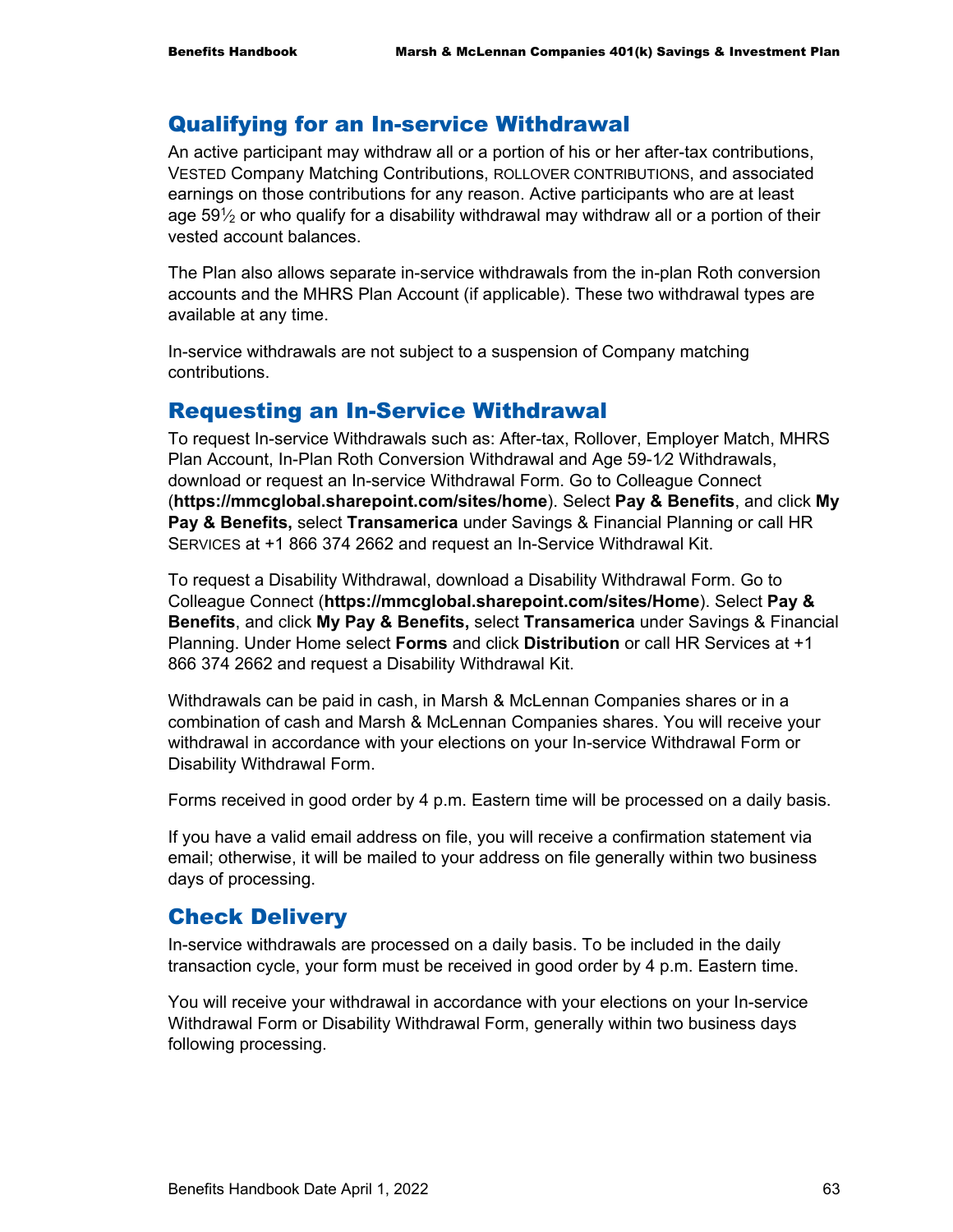### Redepositing My Withdrawals

You may not redeposit withdrawals to the Plan.

#### Taxes on Withdrawals

A portion of your withdrawal may be non-taxable if it consists of traditional after-tax contributions, Roth 401(k) contributions, Roth ROLLOVER CONTRIBUTIONS or in-plan Roth conversion amounts. The remaining portion of your withdrawal is taxable, including:

- Any investment earnings on Roth 401(k) contributions, unless you satisfy the required five taxable year period for a qualified distribution, as described below (note that in-service withdrawals of Roth 401(k) contributions are available only upon disability or attainment of age  $59\frac{1}{2}$ ;
- Any investment earnings on Roth rollover contributions that were directly rolled over from another 401(k) plan, section 403(b) plan or governmental section 457(b) plan, unless (i) the withdrawal is made after you reach age  $59\frac{1}{2}$  (or after you die or become disabled) and (ii) you satisfy the required five taxable year period for a qualified distribution;
- Any investment earnings on in-plan Roth conversion amounts, in the case of an In-Plan Roth Conversion Withdrawal, unless (i) the withdrawal is made after you reach age 59 $\frac{1}{2}$  (or after you die or become disabled) and (ii) satisfy the required five taxable year period for a qualified distribution; and
- Any investment earnings on traditional after-tax contributions.

For purposes of the above, the required five taxable year period for a qualified distribution begins upon the earliest of the following: (i) your first Roth 401(k) contribution to the Plan, (ii) your first in-plan Roth conversion under the Plan, or (iii) your first Roth contribution to another employer's 401(k), section 403(b) or governmental section 457(b) plan if you made a direct rollover of Roth contributions from the other plan to this Plan.

If your distribution includes traditional after-tax contributions made before 1987, they are deemed to be returned before any earnings. Otherwise, any distribution of traditional after-tax contributions will be deemed to include a proportionate share of any taxable earnings.

You may delay paying taxes by electing to roll over an in-service withdrawal to another employer's plan or IRA (financial hardship withdrawal distributions may not be rolled over). If you do not elect a direct rollover of your eligible amounts, the taxable portion is subject to 20% mandatory Federal income tax withholding. Also, the taxable portion may be subject to an additional 10% Federal early withdrawal tax if you have not reached age 591⁄2. In addition, if you take an In-Plan Roth Conversion Withdrawal less than five years from the date you made the in-plan Roth conversion, you must pay the 10% Federal early withdrawal tax on the investment earnings converted which was waived at the time you made the in-plan Roth conversion. If applicable, state taxes will be withheld for your withdrawal. Consult with a tax professional to find out exactly what taxes you have to pay.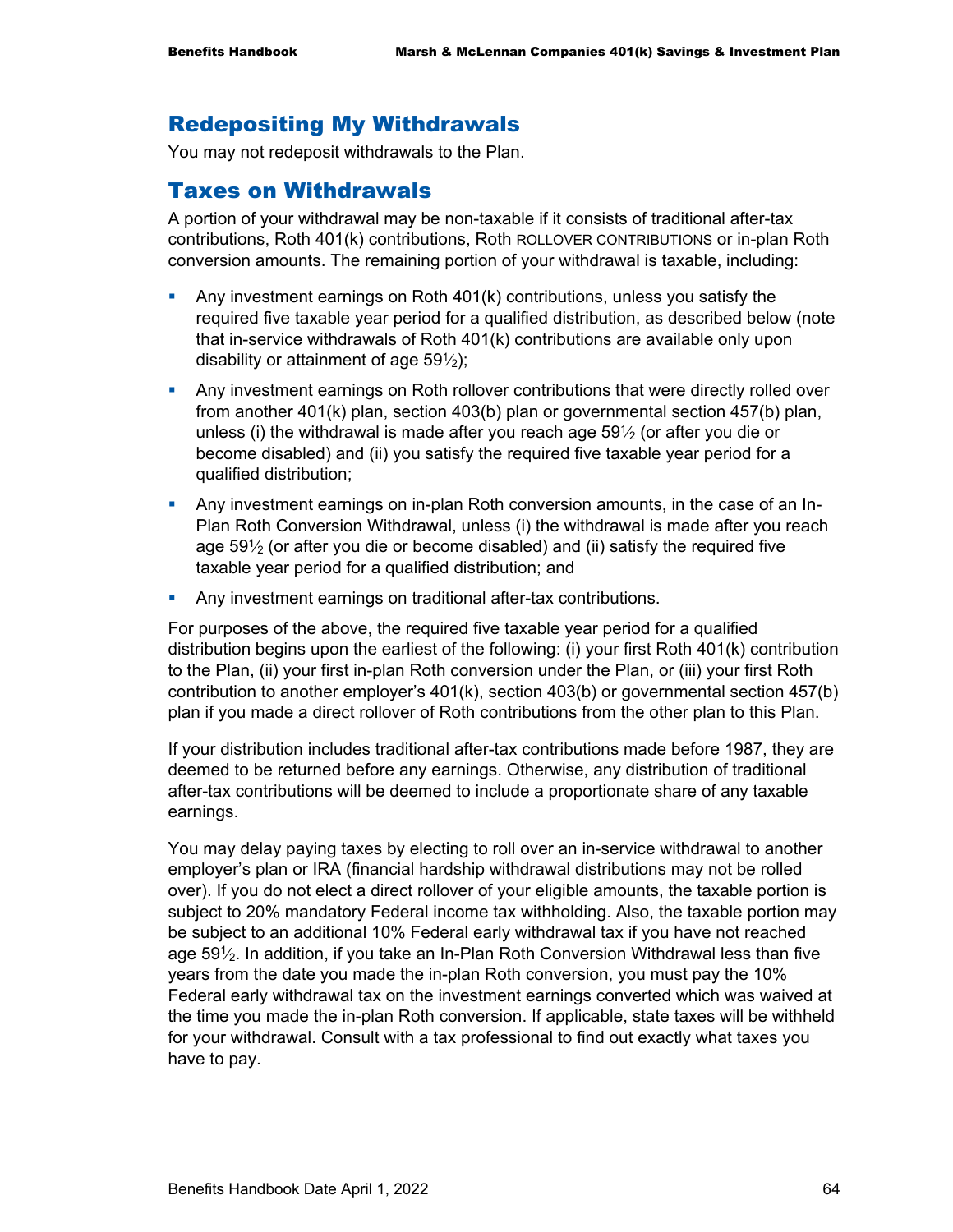# Financial Hardship Withdrawals

If you have already made or applied for the maximum in-service withdrawals, you may request a financial hardship withdrawal, subject to the conditions described below:

| <b>Type of withdrawal</b>                                                                                                                                                                                                                                                                                                                                                                                                                                            | <b>Reason for</b><br>withdrawal                                                                                         | How to<br>request/documentation<br>required                                                                                                                                                                                                                                                                                                                                                                                                                                                                                                                                                                                                                                            |
|----------------------------------------------------------------------------------------------------------------------------------------------------------------------------------------------------------------------------------------------------------------------------------------------------------------------------------------------------------------------------------------------------------------------------------------------------------------------|-------------------------------------------------------------------------------------------------------------------------|----------------------------------------------------------------------------------------------------------------------------------------------------------------------------------------------------------------------------------------------------------------------------------------------------------------------------------------------------------------------------------------------------------------------------------------------------------------------------------------------------------------------------------------------------------------------------------------------------------------------------------------------------------------------------------------|
| <b>Financial Hardship</b><br>If you have already withdrawn all<br>amounts available from all plans<br>within the Marsh McLennan<br>controlled group, you may apply to<br>withdraw your before-tax<br>contributions transferred elective<br>deferral contributions and<br>associated earnings.<br>The Internal Revenue Code<br>requires that all other available<br>withdrawals from TAX-QUALIFIED<br>PLANS of the Marsh McLennan<br>controlled group be taken first. | You must meet one of<br>the conditions below:                                                                           | Complete the Financial Hardship<br>Withdrawal Form and attach one<br>of the items listed below as<br>appropriate. As instructed on the<br>form, you must complete the<br>"Reason for Withdrawal" section<br>of the request form, showing that<br>you cannot obtain the money you<br>are requesting from other<br>sources, including dividends as<br>cash.<br>The Financial Hardship<br>withdrawal will be limited to the<br>amount you need to alleviate the<br>hardship, plus Federal and state<br>income tax withholding.<br>The Financial Hardship<br>withdrawal may not exceed the<br>portion of your VESTED account<br>balance which is not being used<br>as security for a loan. |
|                                                                                                                                                                                                                                                                                                                                                                                                                                                                      | Unreimbursed<br>u,<br>medical expenses<br>for you or your<br>spouse or<br>dependents.                                   | Copies of the medical bill(s),<br>ш<br>and your explanation of<br>benefits statement(s)                                                                                                                                                                                                                                                                                                                                                                                                                                                                                                                                                                                                |
|                                                                                                                                                                                                                                                                                                                                                                                                                                                                      | Purchase of your<br>ш<br>primary residence.                                                                             | A signed copy of a purchase<br>ш<br>and sale agreement. If you<br>need the withdrawal to cover<br>closing costs, you must also<br>provide a Loan Estimate (an<br>estimate of the charges that<br>you will be required to pay on<br>the closing of your loan) from<br>a lender.                                                                                                                                                                                                                                                                                                                                                                                                         |
|                                                                                                                                                                                                                                                                                                                                                                                                                                                                      | Payment for Post-<br>L.<br>secondary<br>education for you<br>or your spouse or<br>dependents for the<br>next 12 months. | A copy of tuition bill(s) from<br>ш<br>the Bursar's office showing<br>all credits (e.g., scholarships,<br>financial aid, student loans,<br>etc.) and other school-related<br>expenses.                                                                                                                                                                                                                                                                                                                                                                                                                                                                                                 |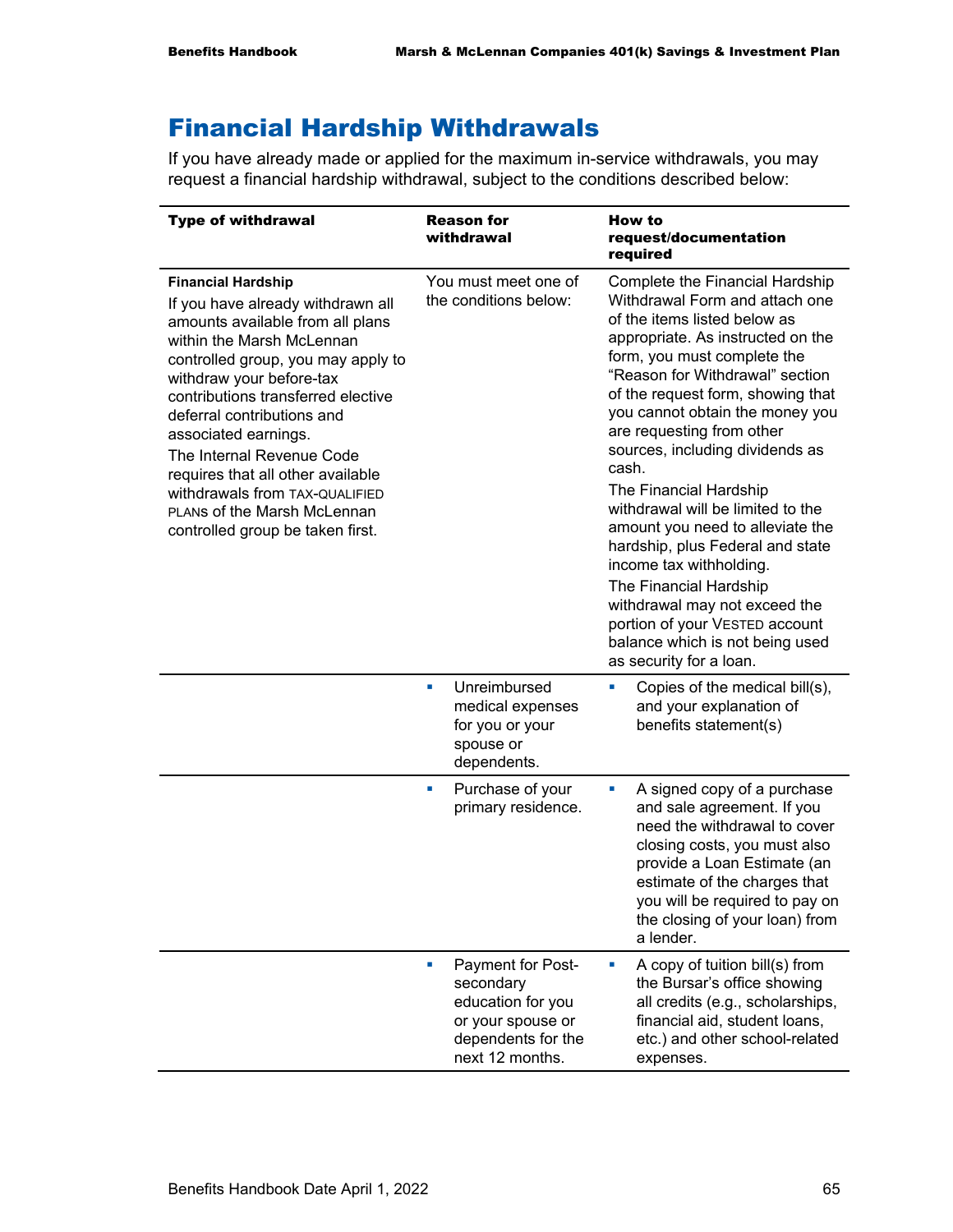| <b>Type of withdrawal</b> | <b>Reason for</b><br>withdrawal                                                                                                                                                                                                                                                                                                                                                                                        | <b>How to</b><br>request/documentation<br>required                                                                                                                                                                                                                                                                                                    |
|---------------------------|------------------------------------------------------------------------------------------------------------------------------------------------------------------------------------------------------------------------------------------------------------------------------------------------------------------------------------------------------------------------------------------------------------------------|-------------------------------------------------------------------------------------------------------------------------------------------------------------------------------------------------------------------------------------------------------------------------------------------------------------------------------------------------------|
|                           | Need to prevent<br>a.<br>eviction from or<br>foreclosure on your<br>principal residence.                                                                                                                                                                                                                                                                                                                               | A copy of the eviction or<br>a.<br>foreclosure notice, or a letter<br>from your landlord. The<br>notice or letter must state the<br>amount that you owe. A<br>notice to collect unpaid taxes<br>will only qualify if you have<br>documentation of the local<br>tax authority threatening to<br>commence a foreclosure<br>proceeding on your property. |
|                           | Payment for burial<br>ш<br>or funeral<br>expenses for<br>deceased parent,<br>spouse, child, or<br>dependent.                                                                                                                                                                                                                                                                                                           | A copy of the death<br>ш<br>certificate and mortuary bill.                                                                                                                                                                                                                                                                                            |
|                           | Payment of<br>ш<br>expenses for the<br>repair of damage to<br>your principal<br>residence caused<br>by fire, storm or<br>other casualty.                                                                                                                                                                                                                                                                               | A copy of the repair bill,<br>L.<br>estimate or signed work<br>order for the repair, or a copy<br>of IRS Form 4684.                                                                                                                                                                                                                                   |
|                           | Payment of<br>a.<br>expenses or other<br>losses (including<br>loss of income)<br>incurred by you on<br>account of a<br>disaster declared<br>by the Federal<br>⊨mergency<br>Management<br>Agency (FEMA),<br>provided that your<br>principal residence<br>or principal place of<br>employment was<br>located in an area<br>designated by<br><b>FEMA</b> for individual<br>assistance with<br>respect to the<br>disaster. | You will be required to<br>ш<br>complete a FEMA Disaster<br>Certification in the Financial<br>Hardship Withdrawal Form.                                                                                                                                                                                                                               |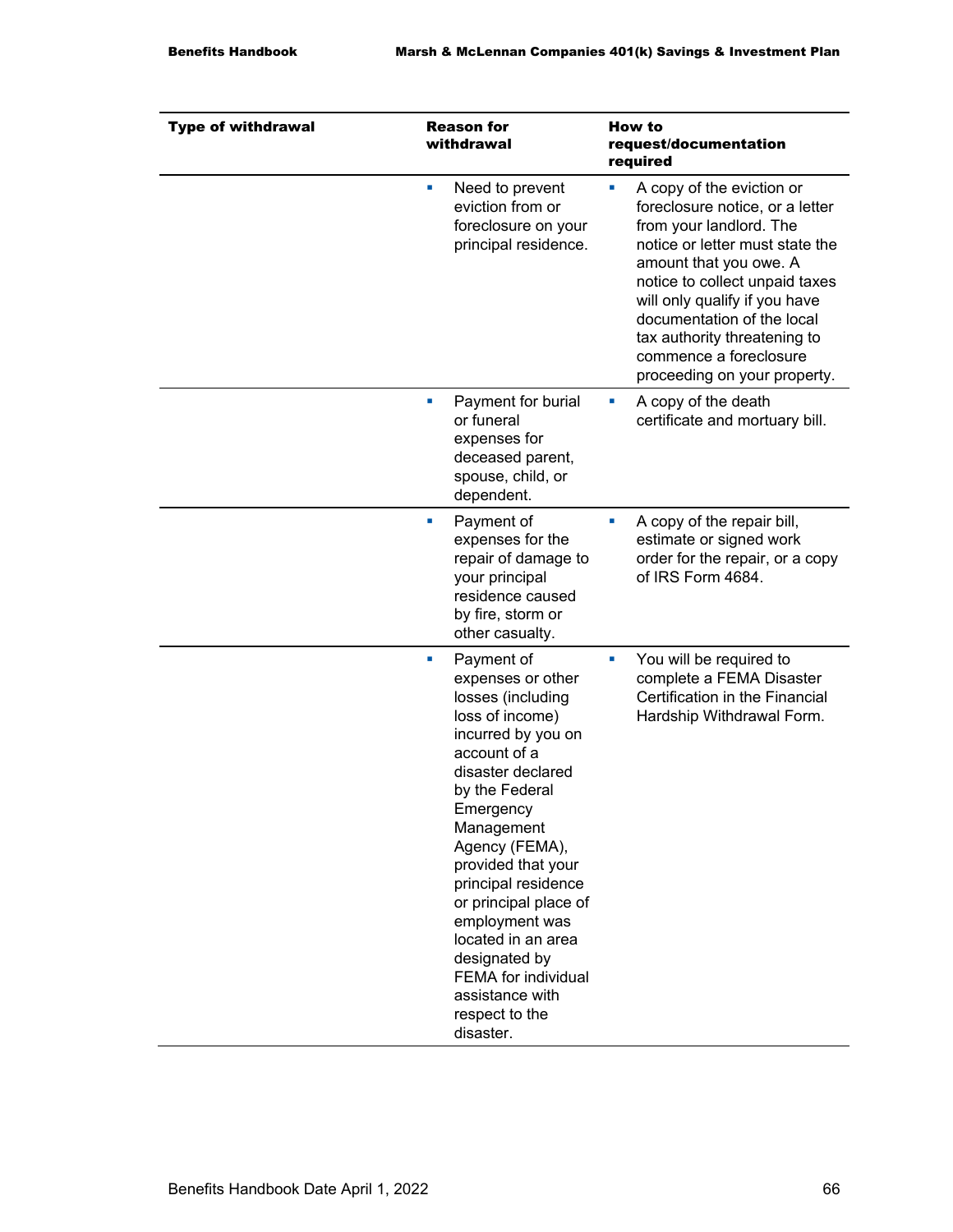You cannot use a Financial Hardship Withdrawal to repay a loan or purchase luxury items.

The hierarchy of money types for Financial Hardship Withdrawals is as follows:

- post-86 after-tax contributions<sup>\*</sup>.
- **Company matching contributions\*.**
- **Special Company Contributions.**
- **before-tax contributions including catch-up.**
- Note that you must obtain all available in-service withdrawals (including, but not limited to, the Employer Withdrawal and After-tax Withdrawal) prior to requesting a Financial Hardship Withdrawal. If, as a result of the timing of payroll processing, new Company matching contributions and/or after-tax contributions are remitted to your Plan account immediately prior to the payment of your Financial Hardship Withdrawal, such contributions will be included in Financial Hardship Withdrawal based on the hierarchy above.

Effective January 1, 2019, the amounts available for your Financial Hardship Withdrawal will include any earnings on your pre-tax contributions, including post-1988 earnings. In contrast, for any Financial Hardship Withdrawals obtained prior to January 1, 2019, the amounts available for the withdrawal did not include any post-1988 earnings on your pre-tax contributions.

To obtain the vested amounts available for Financial Hardship Withdrawals go to Colleague Connect (**https://mmcglobal.sharepoint.com/sites/Home**)**.** Select **Pay & Benefits**, and click **My Pay & Benefits,** select **Transamerica** under Savings & Financial Planning or call HR SERVICES at +1 866 374 2662 to hear the amount available for withdrawal.

Within each in-service withdrawal category, withdrawals will be paid from the various investment funds on a pro-rata basis.

#### Approval

Your financial hardship withdrawal request is reviewed for approval by the Plan Administrator's designee. You will need to submit the Financial Hardship Withdrawal Form as well as the supporting documentation specified on the form.

#### Taxes on Financial Hardship Withdrawals

The taxable portion of your financial hardship withdrawal is subject to tax withholding at a rate of 10% unless you elect another amount or no withholding. Financial hardship withdrawals cannot be rolled over to another employer's TAX-QUALIFIED PLAN or IRA.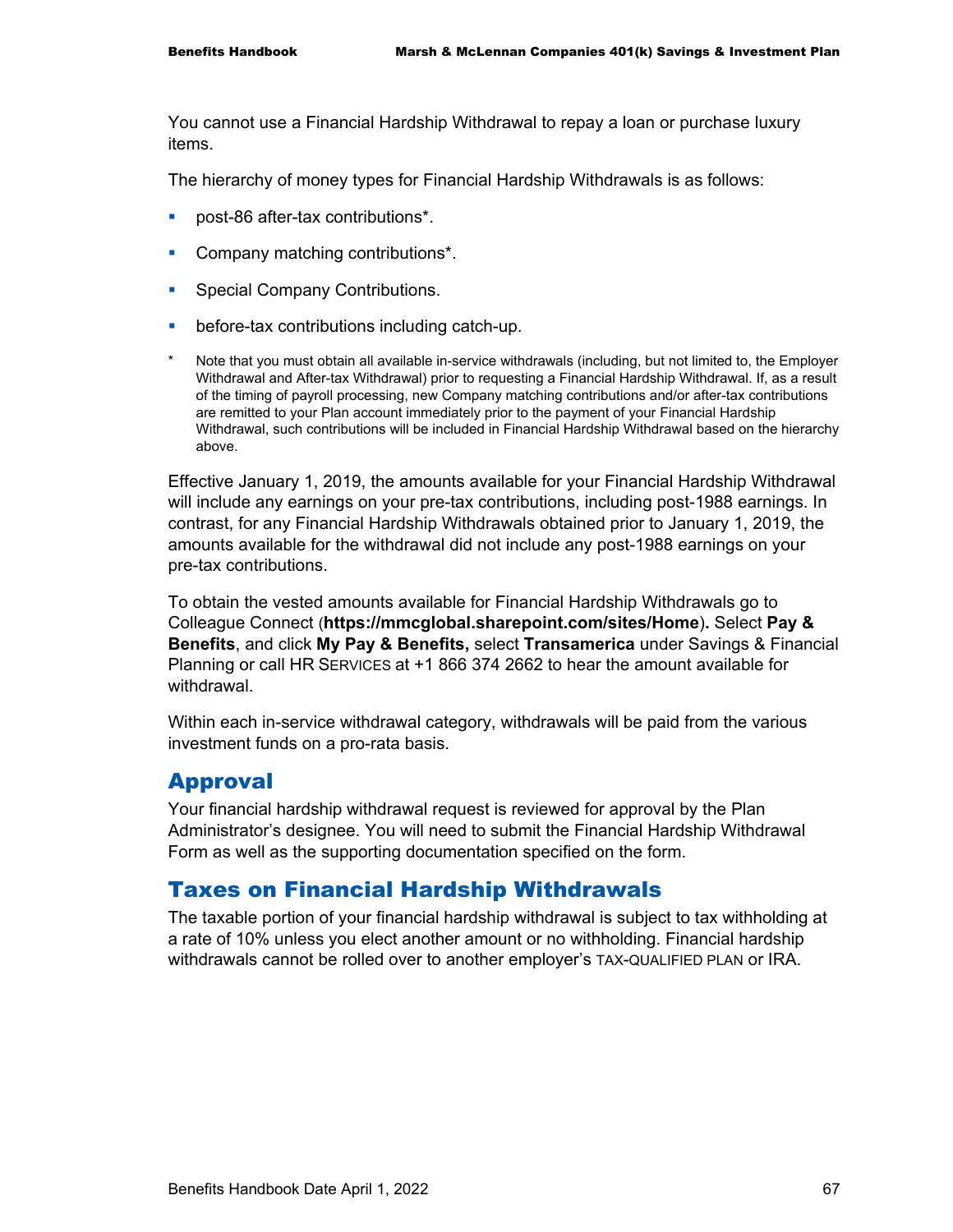Also, taxable distributions may be subject to an additional 10% Federal early withdrawal tax unless you:

- **•** receive the distribution on or after you reach age  $59\frac{1}{2}$ , or
- use the distribution for a tax deductible medical expense, or
- **EXT** are disabled (as defined by the Internal Revenue Code).

You should consult with a tax professional to find out exactly what taxes you will have to pay.

## How to Apply

You may request a Financial Hardship Withdrawal Kit by calling HR SERVICES at +1 866 374 2662 or you can obtain a Financial Hardship Withdrawal Form and Special Tax Notice online. Go to Colleague Connect (**https://mmcglobal.sharepoint .com/sites/Home**). Select **Pay & Benefits**, and click **My Pay & Benefits,** select **Transamerica** under Savings & Financial Planning. Under Home select **Forms** and click **Distribution**. You will be asked to provide documentation to support the hardship when you apply for your financial hardship withdrawal. Return the completed form and supporting documentation in accordance with the form's instructions.

Before you take a financial hardship withdrawal, you must have exhausted all other forms of withdrawals available under all TAX-QUALIFIED PLANs of companies in the Marsh McLennan controlled group such as:

- **dividends paid in cash.**
- **•** other types of withdrawals.

#### Check Delivery

A Financial Hardship Withdrawal Form (and supporting documentation) must be received in good order by 4 p.m. Eastern time for daily processing.

You will receive your withdrawal in accordance with your elections on your Financial Hardship Withdrawal Form, generally within two business days following processing.

## Loans

This section explains how you can borrow money from your Plan account.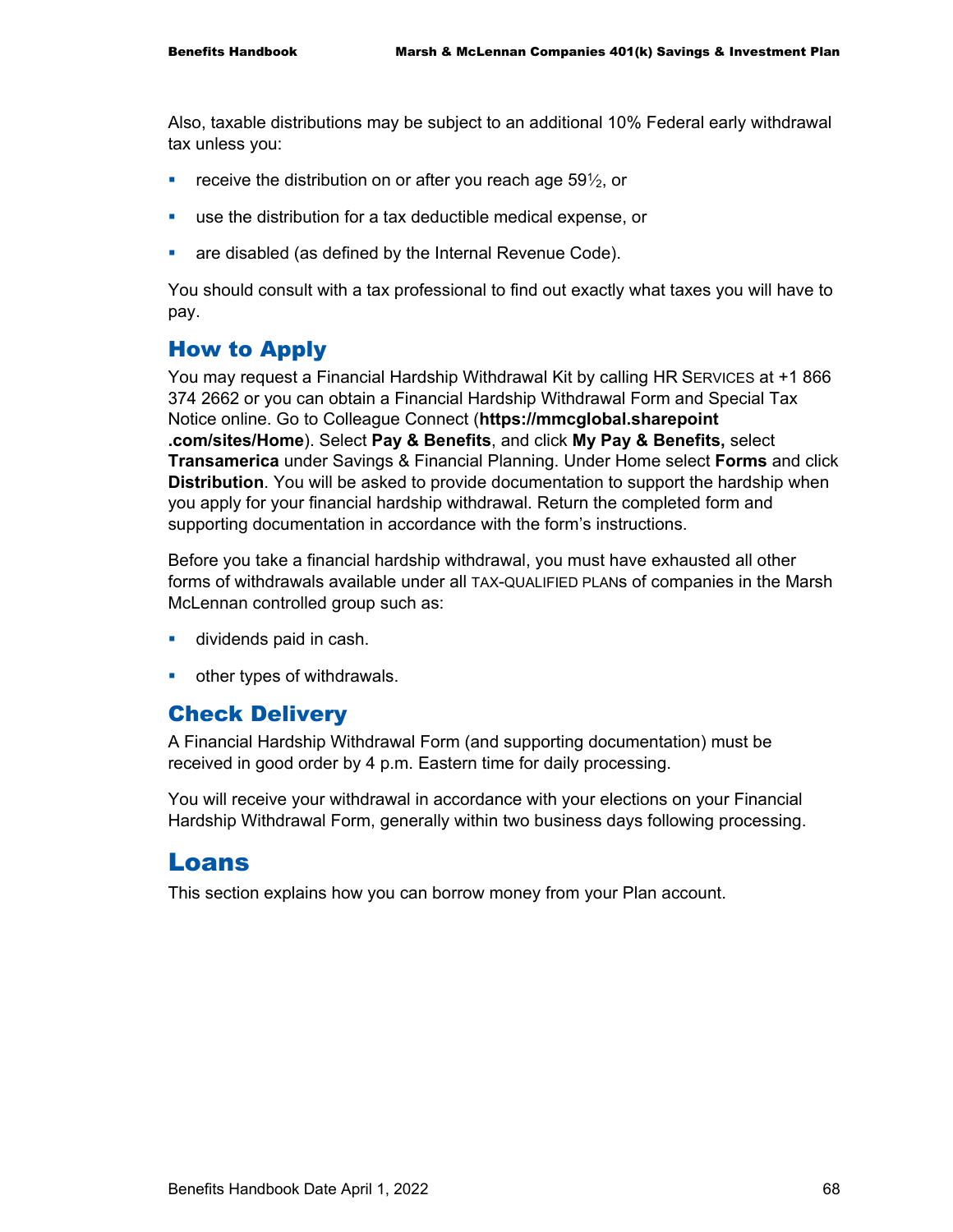### Comparison with Withdrawals

The consequences of borrowing from your Marsh & McLennan Companies 401(k) Savings & Investment Plan account differ from withdrawals in the ways listed below.

- You pay no income taxes on the amount you receive as a loan.
- You pay no additional taxes on the loan, regardless of your age if you continue your repayments on time. In contrast, if you make a withdrawal from the Plan when you are under age  $59\frac{1}{2}$ , you usually must pay a 10% Federal early withdrawal tax on the taxable amount withdrawn in addition to ordinary income taxes.
- When you repay the loan, both the principal and interest are returned to your Plan account.
- A loan deemed distributed will be treated as an outstanding loan when determining the number of loans you have outstanding and amount available for a loan.
- **Taking a loan may affect your tax treatment when you leave the Company if you are** planning to take an in-kind distribution of Marsh & McLennan Companies stock.
- Plan loan interest that you pay is not tax deductible.
- **Loan proceeds are not eligible for rollover.**
- Loans may not exceed \$50,000 (loans outstanding over the prior 12 months will be added back to determine whether this limit has been exceeded) or 50% of the VESTED value of your Plan account, whichever is less.
- You can only repay your loan on an after-tax basis. The amount of the loan and interest that you pay on your loan (and that is credited to your account) may not be tax-deductible and will be taxable to you when it is later distributed from the Plan; except to the extent the distribution includes your after-tax contributions. (You may want to consult with a tax professional.)
- You must continue to make loan repayments during a leave of absence, although special rules apply if you are on military leave.
- **The loan must be repaid within 90 days if you terminate employment and if it is not,** your outstanding loan balance will be treated as a distribution, your vested account balance will be reduced by the amount of the outstanding loan, and you will owe Federal income taxes on the unpaid balance of your loan (including interest) plus an additional 10% Federal early withdrawal tax if you are under age  $59\frac{1}{2}$  and one of the IRS exceptions does not apply to you.
- If your loan is deemed distributed due to non-payment, you will be liable for all taxes when you file your tax return. (You may want to consult with a tax professional.)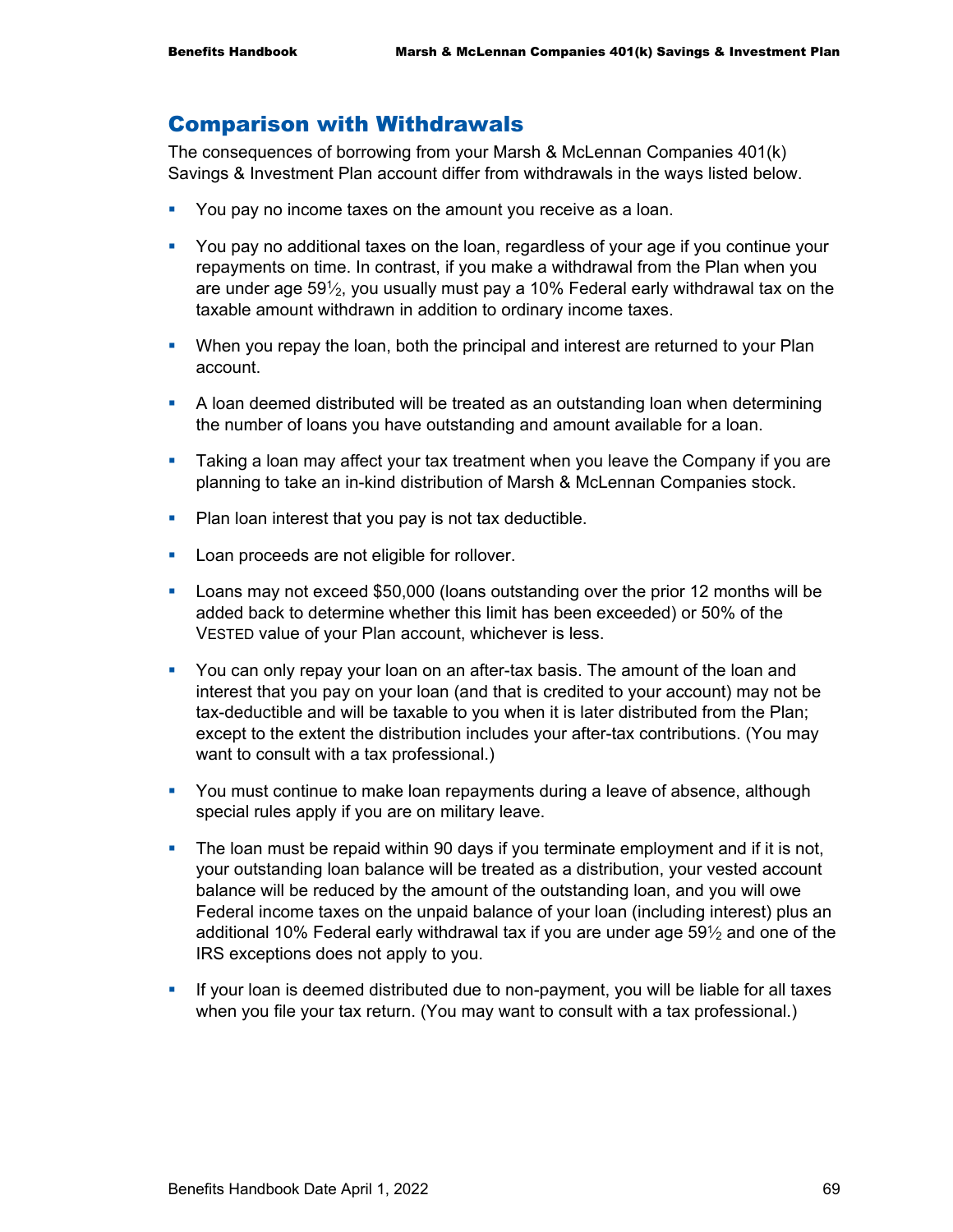#### Loan Terms

The Loan Administrator establishes rules for the loan program. Subject to those rules:

- **v** you can take a loan for any reason.
- generally, the maximum length of your loan is 5 years; if the loan is for the purchase of a primary residence, the maximum length of the loan is 15 years.
- **-** loan repayments are made by payroll deduction.
- **EXED** interest rate is prime rate plus 1% based on the prime rate in effect at the time your loan is processed.
- **there are no fees for taking a loan.**

Your VESTED account balance is security (serves as collateral) for the loan. If you have any fixed Company contributions, Roth 401(k) contributions and Roth ROLLOVER CONTRIBUTIONS and earnings, Roth catch-up contributions and earnings, and in-plan Roth conversion amounts in the Plan, these amounts will be applied as collateral for a loan but will not be a source of funds for the loan. Accordingly, if you have not made any employee contributions to the Plan and your account balance consists solely of fixed Company contributions, you are not eligible to take a loan under the Plan.

When you authorize the loan request online, it binds you to the terms and conditions of the loan, the Loan Program and the loan disclosure statement.

#### Maximum Number of Loans

The number of loans that may be outstanding from the Plan at any one time is two loans. You are not eligible to apply for a loan from the Plan if you have an outstanding loan(s) under a defined contribution plan of an acquired company or are eligible to receive loan(s) under a defined contribution plan of an acquired company plan that has not been merged into this Plan.

A loan deemed distributed will be treated as an outstanding loan when determining the number of loans you have outstanding and the amount available for a new loan.

#### Available Loan Amount

The minimum amount you may borrow is \$1,000; the most you may borrow, by law, is the lesser of:

- $\bullet$  \$50,000; or
- 50% of the VESTED value of your Plan account (including, for this purpose, the value of fixed Company contributions, Roth 401(k) contributions, Roth catch-up contributions, rollovers of Roth contributions and earnings, and in-plan Roth conversion accounts).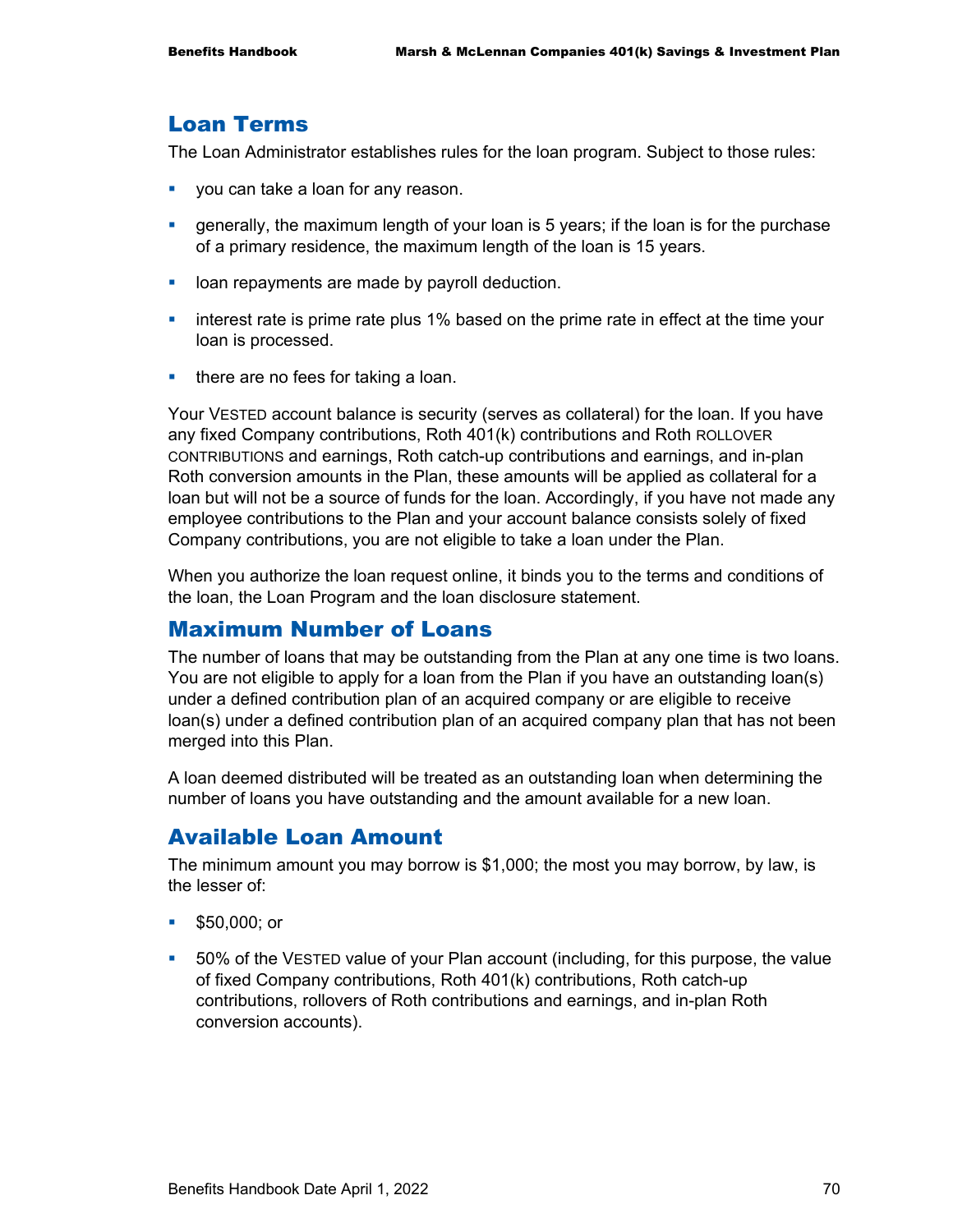If you have an outstanding Plan loan, the 50% maximum will be reduced by your current outstanding loan balance and the \$50,000 maximum will be reduced by the amount of your highest outstanding loan balance in the prior 12-month period.

You may have up to two loans outstanding that, in combination, do not exceed the maximum loan amount. If you request a loan amount that exceeds the amount available, your requested amount will be reduced to the maximum amount available as of the processing date.

#### Loan Repayment Summary

The repayment terms for paying a loan from your Marsh & McLennan Companies 401(k) Savings & Investment Plan account are listed below.

- Loan repayments, including principal and interest, begin on the next available payroll period depending upon when you applied for the loan.
- You repay your loan through payroll deductions. Your loan repayments, including principal and interest, are credited directly to your Plan account.
- If you are on an unpaid leave of absence, on Long Term Disability, or transfer to a non-participating company, you must repay the loan during the period of your absence or with a non-participating company with a certified check or money order or via direct debit from a checking or savings account. (Special rules may apply if you go on military leave). Once you are on an unpaid leave of absence, Long Term Disability or transfer to a non-participating Company, you will receive a loan coupon book for the life of the loan. You will need to submit a repayment each month along with the loan coupon. However, you can sign up on Transamerica's website for repayments to be made via Automated Clearing House (ACH).
- **You can repay your entire outstanding loan balance in full without penalty at any time** via Automated Clearing House (ACH) or with a single certified check, or money order.
- **You cannot make partial payments toward paying off your loan.**
- If you terminate employment with the Company and all affiliated employers, you must repay the outstanding loan balance by single certified check or money order within 90 days of your termination date to avoid a loan DEFAULT.

To view your loan payments, go to Colleague Connect (**https://mmcglobal.sharepoint .com/sites/Home**)**.** Select **Pay & Benefits**, and click **My Pay & Benefits,** select **Transamerica** under Savings & Financial Planning.

## Applying for a Loan

You should review the Loan Program document in conjunction with requesting a loan. The Loan Program document can be found at Colleague Connect (**https://mmcglobal.sharepoint.com/sites/Home**)**.** Select **Pay & Benefits**, and click **My Pay & Benefits,** select **Transamerica** under Savings & Financial Planning.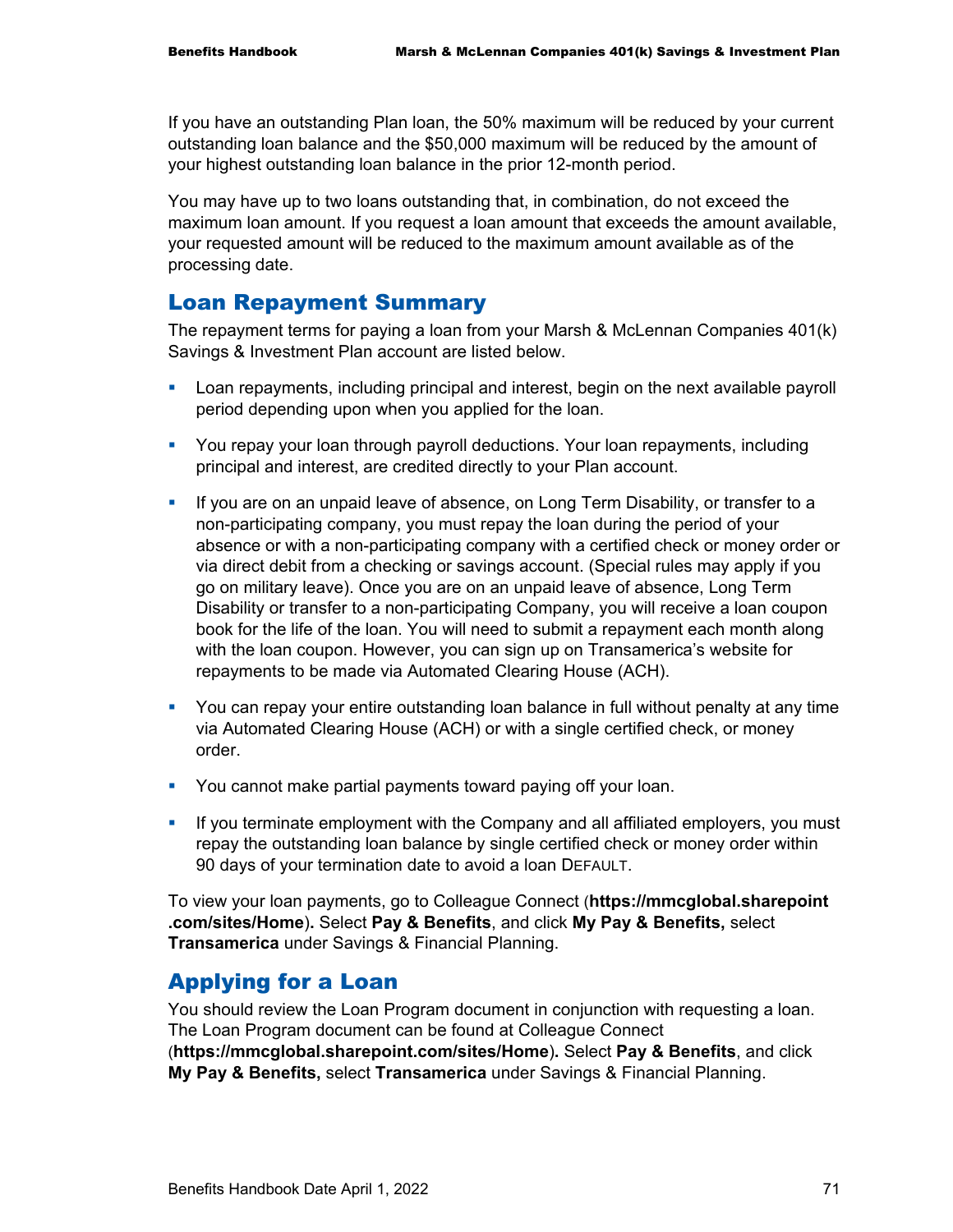To apply for a loan any time, go to Colleague Connect (**https://mmcglobal.sharepoint .com/sites/Home**)**.** Select **Pay & Benefits**, and click **My Pay & Benefits,** select **Transamerica** under Savings & Financial Planning or call HR SERVICES at +1 866 374 2662.

Loan requests submitted by 4 p.m. Eastern time will be processed the same day.

The loan check and loan disclosure statement generally will be mailed within two business days after processing.

#### Loan Defaults

Your outstanding loan balance will be considered to be in DEFAULT if:

- you breach a representation in the Loan Note and Security Agreement or make any false or misleading statement when you apply for the loan, or
- you fail to timely make the loan repayments, or
- **v** you file for bankruptcy, or
- **•** it is determined by the Loan Administrator that your ability to repay the loan is substantially impaired.

#### Consequences of Loan Default

If you DEFAULT on your loan and do not make up the missed payments within 90 days, your outstanding loan balance will be a deemed distribution, your VESTED account balance will be reduced by the amount of the outstanding loan as soon as permitted under the tax laws, and you will owe Federal income taxes on the unpaid balance of your loan (including interest) plus an additional 10% Federal early withdrawal tax if you are under age  $59\frac{1}{2}$  and no IRS exception applies to you.

In addition, the outstanding loan balance will be treated as a distribution and continue to be taken into account when determining the number of loans you have outstanding and the amount available for a new loan. This can restrict your ability to take another loan in the future.

#### Requesting a Loan

#### *Modeling a Loan*

To model a loan, go to Colleague Connect (**https://mmcglobal.sharepoint .com/sites/Home**)**.** Select **Pay & Benefits**, and click **My Pay & Benefits,** select **Transamerica** under Savings & Financial Planning or call HR SERVICES at +1 866 374 2662.

When you model a loan, you provide certain information and get back the complete details on the modeled loans. For example, by entering the amount you want to borrow and the term of the loan, you find out what the resulting repayment amount will be per pay period for that particular loan.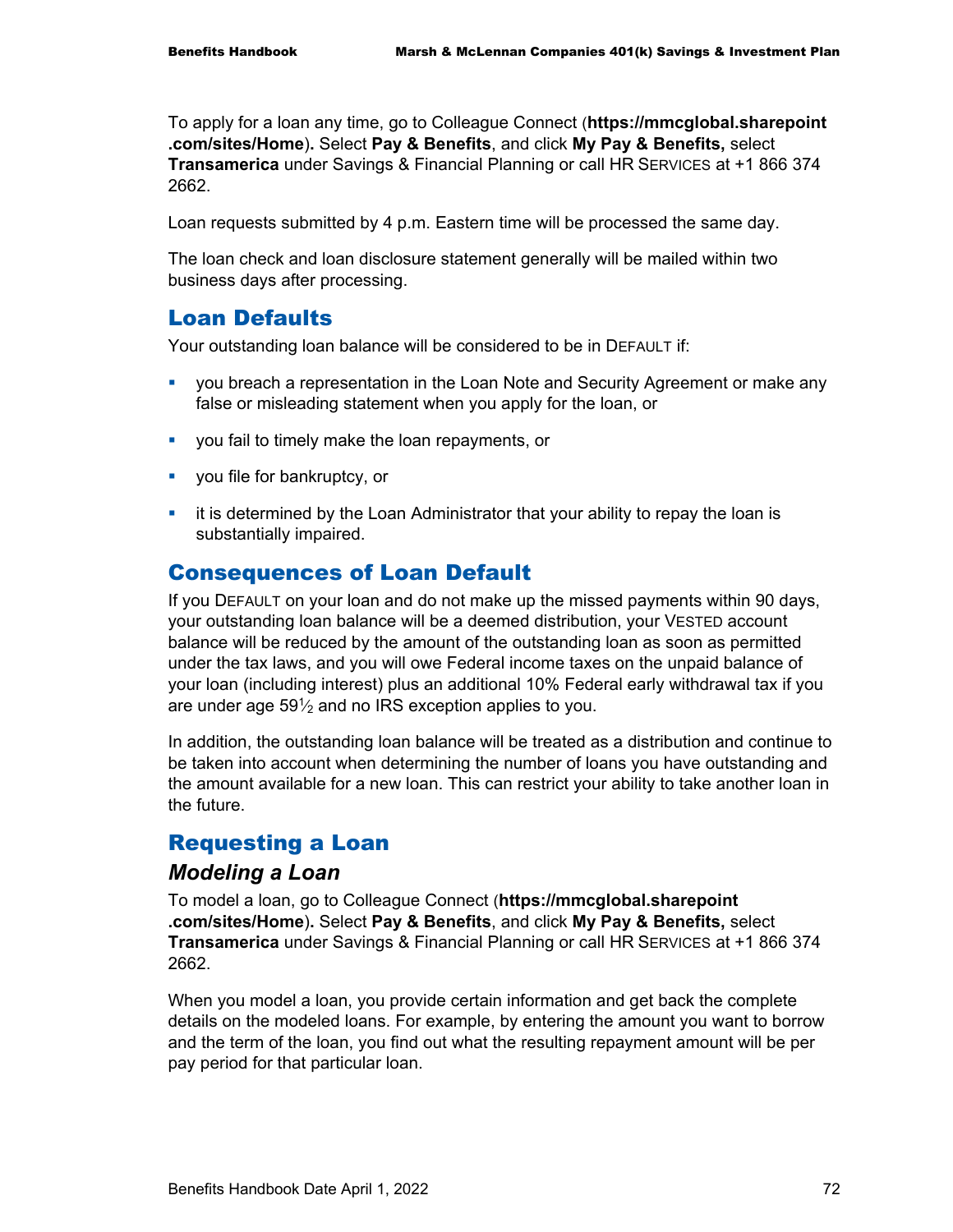## *How to Apply*

To request a loan, go to Colleague Connect (**https://mmcglobal.sharepoint .com/sites/Home**)**.** Select **Pay & Benefits**, and click **My Pay & Benefits,** select **Transamerica** under Savings & Financial Planning. You can also request a loan by calling HR Services at +1 866 374 2662.

You will not have to complete a form to request your general purpose loan. In other words, this is a paperless loan application. If you are requesting a primary residence loan, you request the loan online; however, a loan application will be mailed to your address on file. You will need to submit the completed loan application along with the requested documentation for review and approval. You must read the Loan Program document prior to receiving a loan and by requesting the loan you are affirming that you have done so. The Loan Program document can be found at Colleague Connect (**https://mmcglobal.sharepoint.com/sites/Home**). Select **Pay & Benefits**, and click **My Pay & Benefits,** select **Transamerica** under Savings & Financial Planning. Under Home select **e-documents** and click **Plan Documents**.

You may apply for a loan if you are an active participant who has a VESTED account balance in the Plan and are receiving regular paychecks from Marsh & McLennan Companies, Inc. or its affiliates or are on an approved unpaid leave of absence from the Company. By applying for a loan, you are certifying that the proposed borrowing is for your own purposes and not for the benefit of any other party-in-interest to the Plan (such as an employer or a Plan fiduciary). The number of loans that may be outstanding from the Plan at any one time is two loans. You are not eligible to apply for a loan from the Plan if you have an outstanding loan(s) under a defined contribution plan of an acquired company or are eligible to receive loan(s) under a defined contribution plan of an acquired company plan that has not been merged into this Plan.

Loans are processed daily. Loan requests must be received by 4 p.m. Eastern time to be processed the same day. To request a loan, go to Colleague Connect (**https://mmcglobal.sharepoint.com/sites/Home**)**.** Select **Pay & Benefits**, and click **My Pay & Benefits,** select **Transamerica** under Savings & Financial Planning or call HR Services at +1 866 374 2662.

If you change your mind about a loan requested prior to 4 p.m., you must cancel the loan transaction by 4 p.m. Eastern time the same day you requested the loan. If you submitted the loan request after 4 p.m., you have until 4 p.m. the next business day to cancel the transaction. You may cancel the loan transaction by calling HR Services at +1 866 374 2662. If you do not timely cancel the loan transaction, the loan will be processed and you must begin loan repayments (note that you may repay the loan in full at any time).

The available loan amount is based on your vested account balance as of the day the loan is processed.

The loan check and loan disclosure statement generally will be mailed to your address of record two business days after your loan is processed. Once you have authorized the loan online, you are agreeing to the terms of the loan disclosure statement and the Loan Program.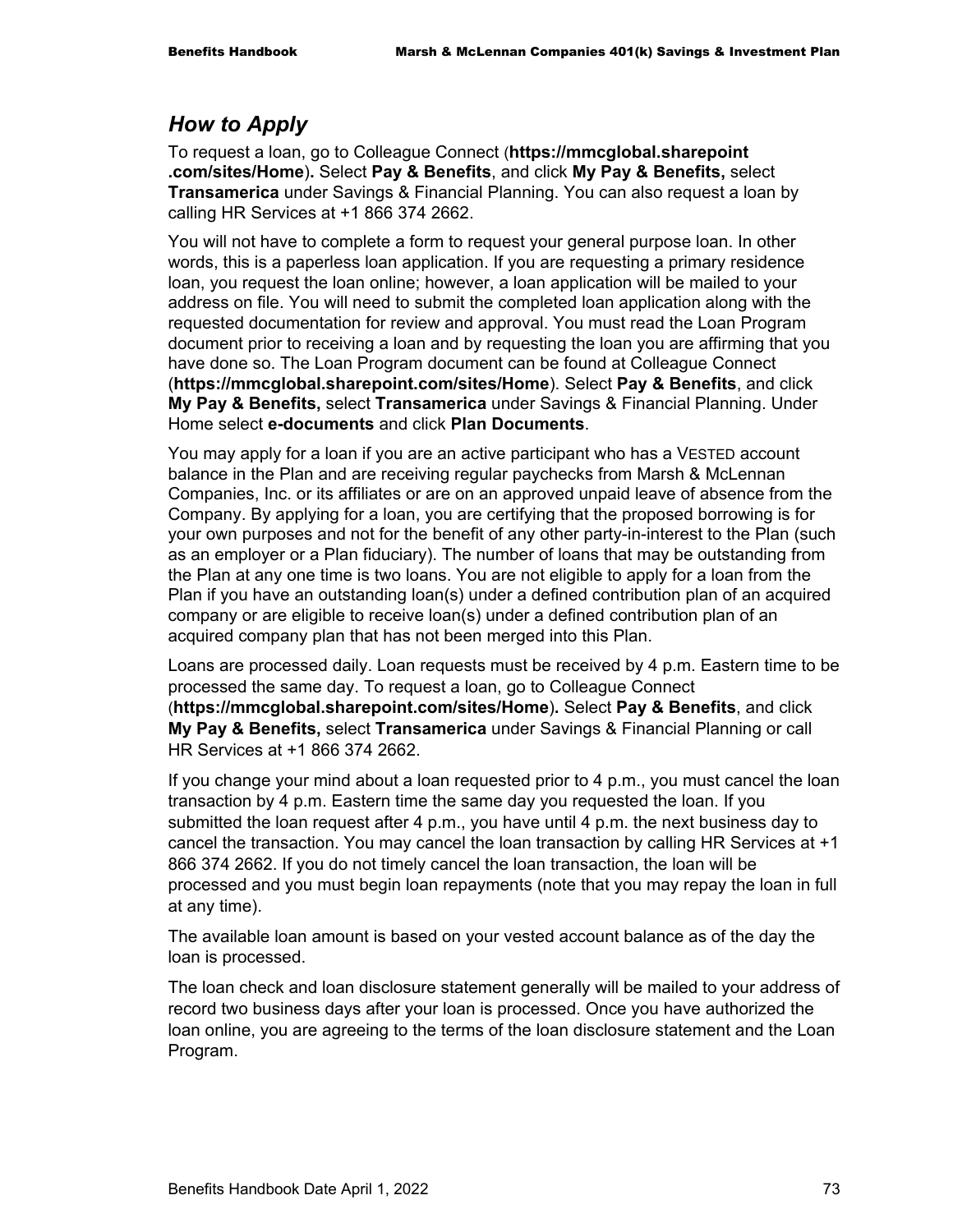## *Loan Check Delivery*

The loan check and loan disclosure statement generally will be mailed to your address of record two business days after your loan is processed. Once you have authorized the loan online, you are agreeing to the terms of the loan disclosure statement and the Loan Program.

## Home Purchase Loan

#### *Home Loan Interest Not Deductible*

The interest portion of repayments on a home loan from the Plan is not tax deductible, since loans from the Plan are not mortgage loans. In fact, you may not have a deduction available for interest payments on other types of Plan loans. (You may want to consult with a tax professional.)

## *Proof of Home Purchase*

A home purchase loan will not be approved unless you submit documentation in accordance with the Home Loan Instructions. Such documentation will be reviewed for approval by the Plan Administrator's designee.

To request a home loan, go to Colleague Connect (**https://mmcglobal.sharepoint .com/sites/Home**)**.** Select **Pay & Benefits**, and click **My Pay & Benefits,** select **Transamerica** under Savings & Financial Planning or call HR SERVICES at +1 866 374 2662.

#### Loan Taxes

When you take a loan from the Plan, it is not taxed. However, if your loan goes into DEFAULT and you do not make up the payments within 90 days, your outstanding loan balance will be a deemed distribution, your VESTED account balance will be reduced by the amount of the outstanding loan as soon as permitted under the tax laws, and you owe Federal income taxes on the unpaid balance of your loan (including interest). Plus, you may owe an additional 10% Federal early withdrawal tax if you are under age  $59\frac{1}{2}$ and no IRS exceptions apply to you.

## *Loan Repayment on an After-tax Basis*

You can only repay your loan on a traditional after-tax basis. The amount of the loan and interest that you pay on your loan (and that is credited to your account) may not be taxdeductible and will be taxable to you when it is later distributed from the Plan, except to the extent the distribution includes your after-tax contributions. (You may want to consult with a tax professional.)

## Available Loan Amounts

There are legal limits, plan limits and restrictions that apply to the amount you may borrow from your account and the number of loans you may have as outstanding. You can borrow only up to 50% of your VESTED account balance but no more than \$50,000. Loans outstanding over the prior 12 months will be added back to determine if the \$50,000 limit is exceeded. A participant can have a maximum of two loans from all TAX-QUALIFIED PLANs of companies in the Marsh McLennan's controlled group outstanding at the same time.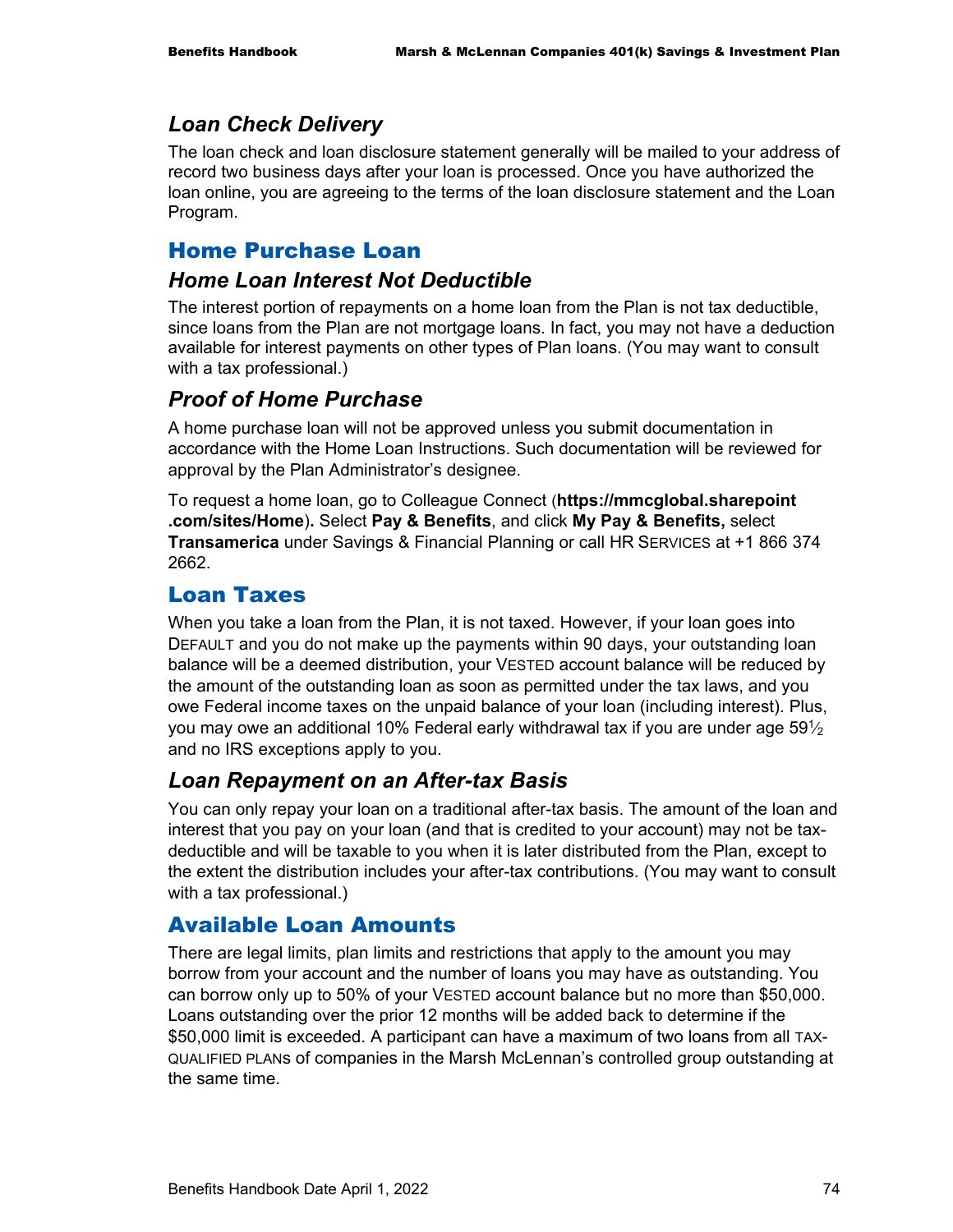A loan that is deemed distributed due to the failure to meet the loan repayment schedule will be treated as an outstanding loan when determining the number of loans outstanding and the amount available for a loan. This can restrict your ability to take another loan in the future.

#### *How Loan Is Taken from Account*

Distribution of proceeds of your loan will be charged pro rata from funds in which your available vested account balance are invested under the Plan. The basic hierarchy for money types used to take a loan is as follows:

- **before-tax contributions**
- ROLLOVER CONTRIBUTIONS(excluding Roth rollover contributions and earnings).
- **MHRS Plan Account.**
- **Special Company Contributions.**
- **Safe Harbor Match.**
- **CSI ER ESOP Merge.**
- **•** profit sharing prior plan contributions.
- Company matching contributions.
- **•** prior plan company matching contributions.
- **PERFOLE PERITM FIGHTER COMPANY MATCHING CONTROLLY FIGHTER**
- **after-tax contributions.**
- Additional Company Matching Contributions (if any)\*.
- \* Additional Company Matching Contributions are the 281⁄3% match made prior to January 1, 2006 to participants who met certain age and Plan participation requirements.

If you have any Roth 401(k) contributions and earnings, Roth rollover contributions and earnings, Roth catch-up contributions and earnings, fixed Company contributions, and in-plan Roth conversion accounts in the Plan, these amounts will be applied as collateral for a loan but will not be a source of funds for the loan.

#### *Minimum Loan Amount*

The minimum loan amount is \$1,000.

#### Loan Repayments

You repay your loan through payroll deductions. Your loan repayments, including principal and interest, are credited directly to your Plan account.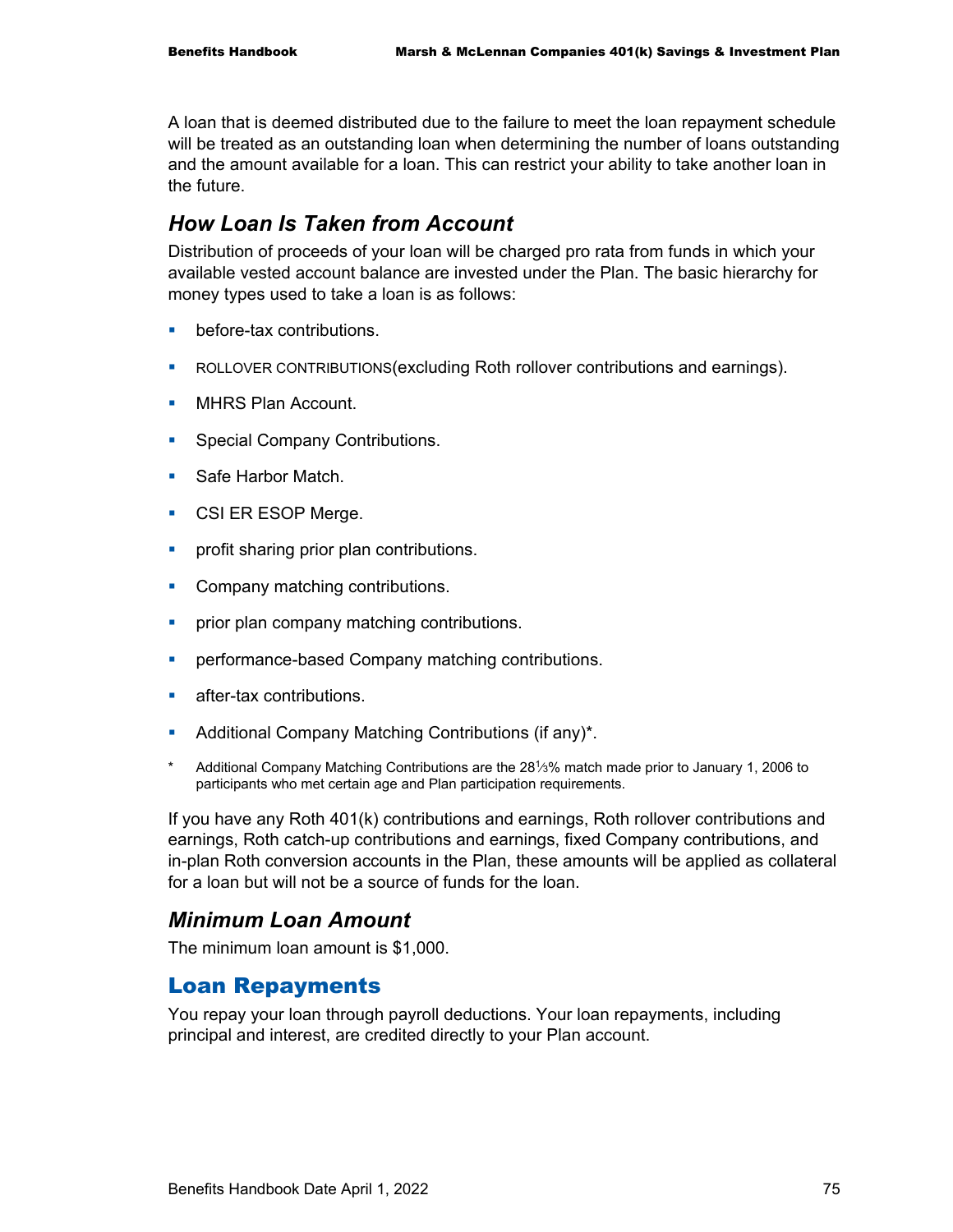## *Start of Loan Repayments*

Your loan repayments will usually begin in the next available pay period, depending upon when you applied for the loan.

## *Investment of Repayments*

Loan repayments are reinvested in the same manner as your current contributions to the Plan. If you are not currently contributing, your loan repayments are reinvested based on your last contribution investment direction elections.

## *Crediting Repayments to Accounts*

Your loan repayments are credited to your account in the same source proration in which the loan was issued.

## *Partial Loan Payments*

Each payment must be for the full amount due for that payroll period. If a full payment can't be taken from your paycheck, you will be notified and will be required to remit a single certified check, or money order for the balance.

## *Additional Loan Payments*

You cannot make additional payments toward paying off your loan, but you can repay your loan in full at any time.

## *Paying Off a Loan*

You can repay your entire loan balance at any time via Automated Clearing House (ACH) on Transamerica or with a single certified check or money order. When you pay off your loan, you have to wait until the loan payoff has been posted to the account before you can apply for another. Payments received by 4 p.m. Eastern time will be processed the same day. There is no penalty if you repay your entire outstanding loan early.

## *Loan Pay-off Amount*

You must contact HR SERVICES at +1 866 374 2662 to learn your loan pay-off amount.

## Repaying Loan When Not Working

#### *While on Vacation/Paid Leave of Absence*

Loan repayments will continue to be taken from your paycheck while you are on vacation/paid leave of absence.

## *While on Unpaid Leave of Absence*

While you are on an unpaid leave of absence, you have to make loan repayments. You can continue to make loan repayments by:

- **E** certified check.
- **money order.**
- **direct debit from checking or savings account.**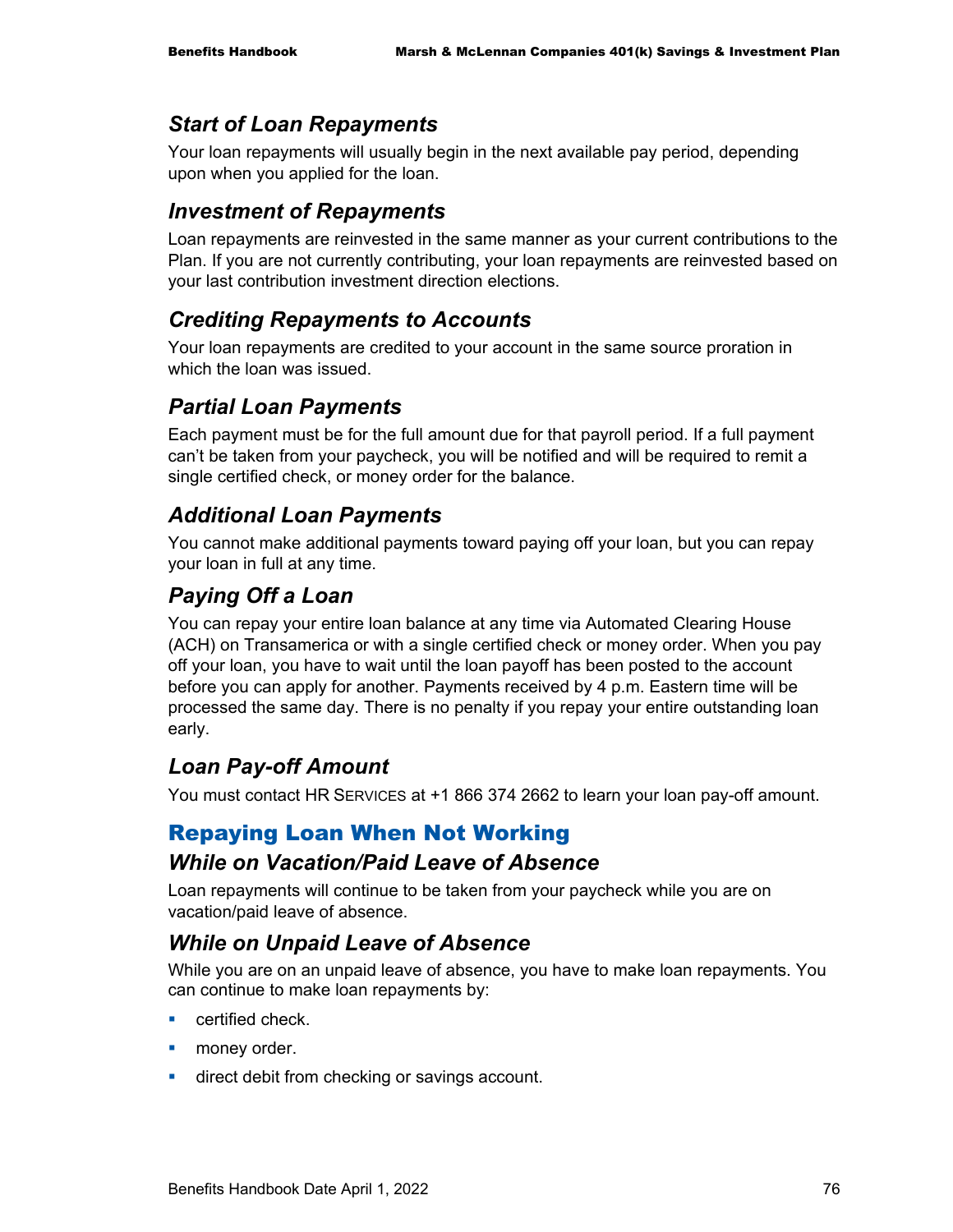If you do not make loan repayments as scheduled or otherwise are in DEFAULT, your outstanding loan balance will be deemed a distribution, your VESTED account balance will be reduced by the amount of the outstanding loan as soon as permitted under the tax laws, and you will owe Federal income taxes on the unpaid balance of your loan (including interest) plus an additional 10% Federal early withdrawal tax if you are under age  $59\frac{1}{2}$  and no IRS exception applies to you.

## *While on Military Leave of Absence*

While you are on a military leave of absence, you can continue to make loan repayments by:

- certified check.
- **money order.**
- **direct debit from checking or savings account.**

Alternatively, you can suspend payments for the duration of your leave. If you suspend payments, interest continues to accrue during the leave. A maximum interest rate cap imposed under Federal law could apply if you are on a military leave of absence.

## *While on Long Term Disability*

While you are on long term disability, you have to make loan repayments if you retain a Plan balance. You can make monthly loan repayments by certified check, money order or via direct debit from a checking or savings account. If you don't make loan payments as scheduled or repay the entire loan within 90 days of qualifying for long term disability, your outstanding loan balance will be a deemed distribution, your vested account balance will be reduced by the amount of the outstanding loan as soon as permitted under the tax laws, and you will owe Federal income taxes on the unpaid balance of your loan (including interest) plus an additional 10% Federal early withdrawal tax if you are under age  $59\frac{1}{2}$  and no IRS exception applies to you. There is a disability exception which may apply. You may want to consult with a tax professional.

## *When You Leave the Company*

If you terminate employment with the Company and all affiliated employers, including by RETIREMENT, you are eligible for a final distribution or you may elect to leave your balance in the Plan. Either way, you must repay the outstanding loan balance by single certified check or money order within 90 days of your termination (including retirement) date.

If you leave your balance in the Plan and do not repay the loan within 90 days of your termination date, your outstanding loan balance will be treated as a distribution, your vested account balance will be reduced by the amount of the outstanding loan, and you will incur Federal taxes on the unpaid balance of your loan (including interest) plus an additional 10% Federal early withdrawal tax if you are under age  $59\frac{1}{2}$  unless an IRS exception applies to you.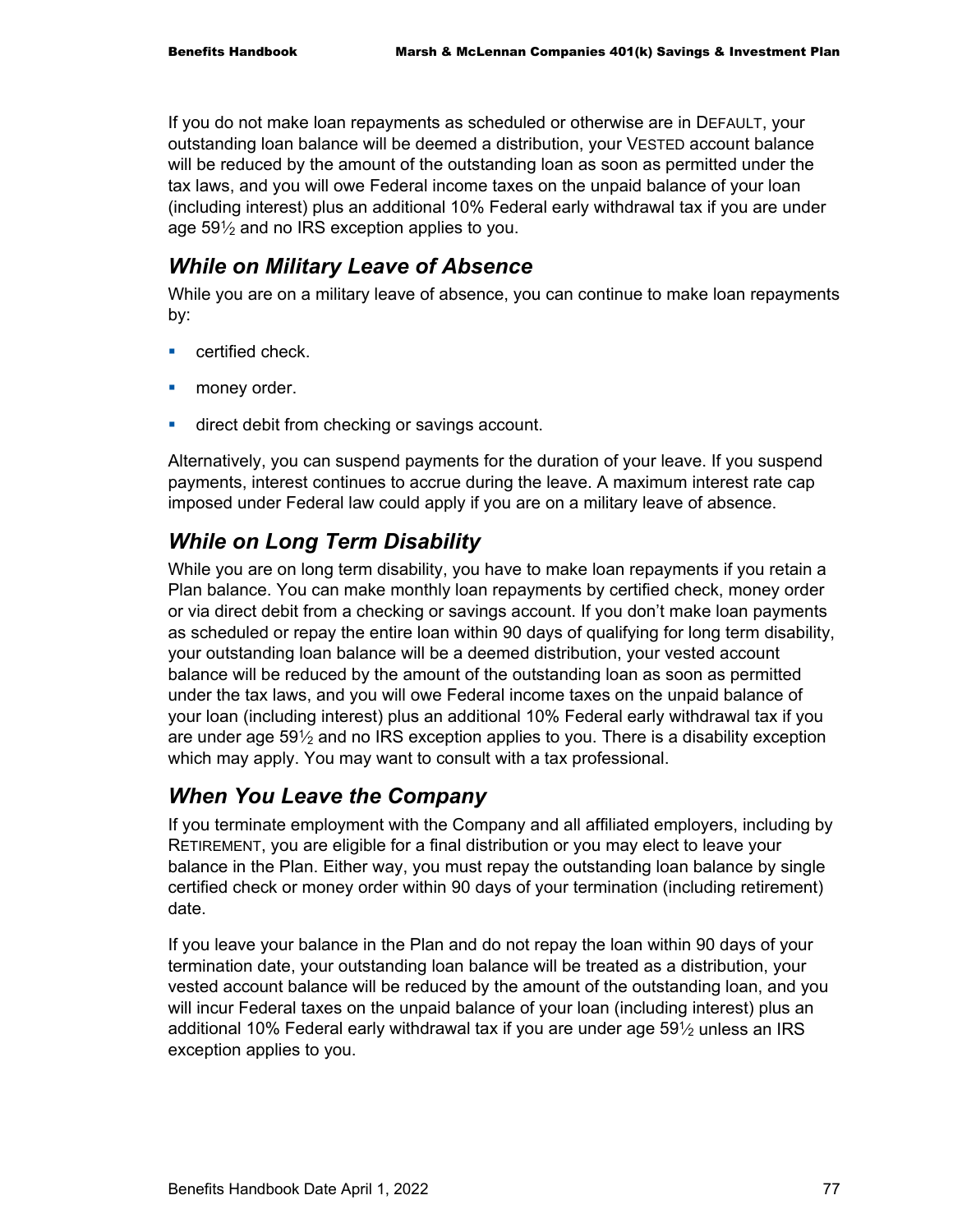If you request a final distribution of your account, Federal tax will be withheld based on the unpaid balance of your loan unless you repay the loan within 90 days of your termination and elect a direct rollover.

If you would like to pay off your outstanding loan, call HR SERVICES at +1 866 374 2662 for the pay off amount.

#### *When You Die*

If you die with an outstanding loan, the loan is immediately due and payable. Your BENEFICIARY must repay the outstanding balance in full within 90 days from your date of death. If there are multiple beneficiaries, each beneficiary will be responsible for his or her share of the outstanding loan. If the beneficiary fails to repay the loan, the outstanding loan balance will reduce the distribution otherwise payable from the Plan. Beneficiaries should consult with a tax professional about their individual situations.

# Transfers to a Non-Participating Company

#### *How does transferring to a non-participating company affect my account in the Plan?*

If you have an account balance in the Plan prior to the date you transfer to a nonparticipating company, you will have access to your account, while you remain employed, to:

- reallocate the balance of your account among different investment options
- substitute one investment option for another (a "fund-to-fund" transfer)
- **•** request an in-service withdrawal (taxable as US income). As long you have a valid US Social Security Number. If you submit an in-service withdrawal form and have a foreign address, Transamerica RETIREMENT Solutions will need a W-9 or W-8Ben to determine tax status withholding.
- **•** request a loan (repayments made via loan coupon issued by Transamerica Retirement Solutions)
- **•** change your dividend direction.

Your account balance will continue to be affected by the investment performance of the investment options you elect.

You will not be able to take a full distribution of your account balance until you terminate employment from all companies within the Marsh McLennan controlled group.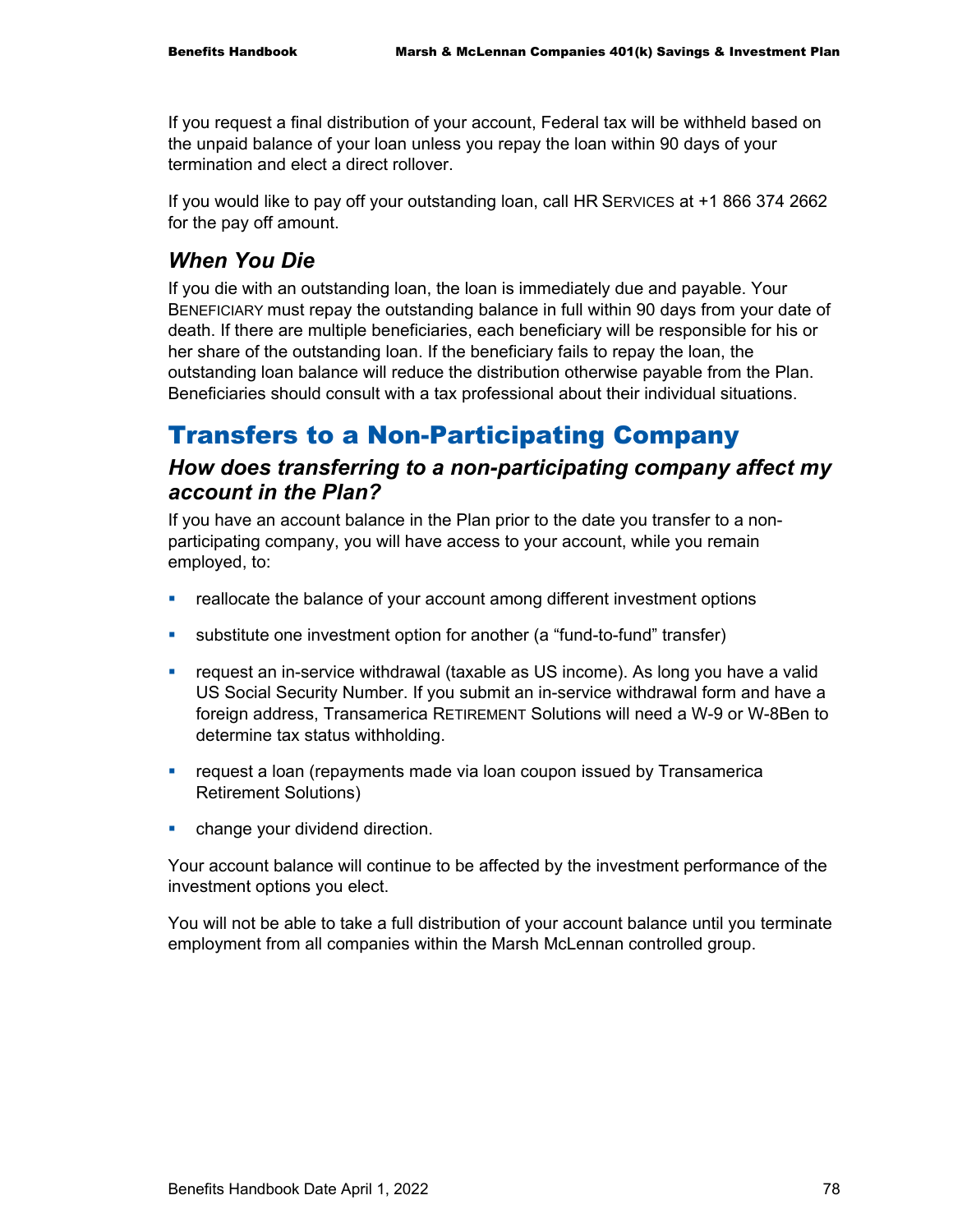## Leaving the Company

### *Distribution Eligibility*

You are entitled to the VESTED value of your Plan account, less any outstanding loan balance when you:

- $\blacksquare$  retire.
- **EXECTE:** terminate employment with Marsh McLennan.
- **have been approved for benefits under the Marsh & McLennan Companies Long** Term Disability Plan in accordance with that plan's provisions.
- die (your BENEFICIARY will receive your account).

You are always 100% vested in the value of your employee contributions.

Your Company contribution account is subject to a vesting schedule. However, regardless of your years of VESTING SERVICE, you are 100% vested in the value of Company contributions when:

- you attain age 65 (reach normal RETIREMENT age) while employed by Marsh McLennan.
- you are approved for benefits under the Marsh & McLennan Companies Long Term Disability Plan in accordance with plan provisions.
- **vou die (while employed by Marsh McLennan).**
- the Plan is terminated in full or there is a partial termination that affects you. (You will be notified if this occurs.)

#### Leaving Your Money in the Plan

If you leave the Company and your VESTED account balance is greater than \$1,000, you may leave your money in the Plan until April  $1<sup>st</sup>$  of the year following the calendar year in which you attain age 72 (if you were born after June 30, 1949) or age 70 $\frac{1}{2}$  (if you were born before July 1, 1949) or, if later, the April 1<sup>st</sup> of the calendar year following the calendar year in which you terminated employment at which time distributions must begin.

As a terminated employee, go to **https://careers.mmc.com/global/en/us-benefits** and select **Transamerica** to complete Plan transactions and obtain forms.

While your money remains in the Plan, you can:

- **•** reallocate the balance of your account among different investment options.
- substitute one investment option for another (a "fund-to-fund" transfer).
- **F** request a partial distribution.
- **•** change dividend direction.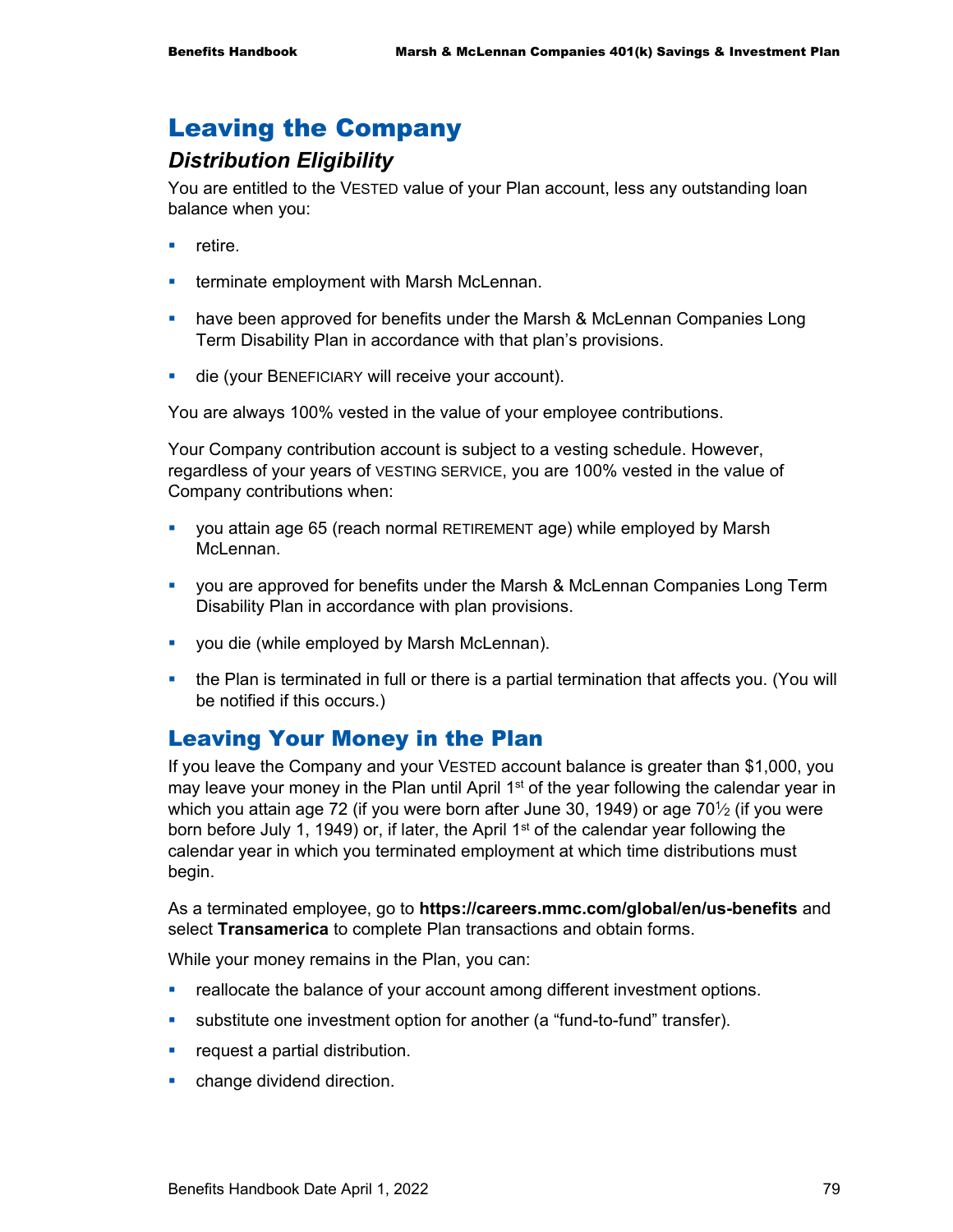While your money remains in your account, your account balance will continue to be affected by the investment performance of the investment options you elected for your account.

If your money remains in the Plan, you cannot take a new loan from your account. If you have a loan outstanding when you leave the Company and you choose to leave your money in the Plan, your loan will be considered payable in full and taxable unless you repay it within 90 days from your date of termination.

#### Taxes When Taking a Distribution

In general, the taxable money you receive from the Plan (including payments of dividends from the MMC Stock Fund) is subject to ordinary income taxes when received. If you made traditional after-tax contributions, that portion of a distribution representing a return of those contributions (exclusive of earnings) is non-taxable. Generally, the remainder of the distribution is taxable, including any investment earnings on traditional after-tax contributions included in the distribution.

However, special tax treatment is available for a lump sum that includes Marsh & McLennan Companies stock.

If you have made Roth 401(k) and/or Roth catch-up contributions to the Plan, a qualified distribution from your Roth account is fully excludable from gross income. The same tax rule applies to Roth ROLLOVER CONTRIBUTIONS and in-plan Roth conversion accounts. To be a qualified distribution, (i) the distribution must be made after you reach age  $59\frac{1}{2}$  or on account of disability or death AND (ii) you must satisfy the required five taxable year period for a qualified distribution. The five-year period begins upon the earliest of the following: (i) your first Roth 401(k) contribution to the Plan, (ii) your first in-plan Roth conversion under the Plan, or (iii) your first Roth contribution to another employer's 401(k), section 403(b) or governmental section 457(b) plan if you made a direct rollover of Roth contributions from the other plan to this Plan.

You should read the IRS Special Tax Notice Regarding Plan Payments before making your distribution decision. It explains rollover rules, withholding rules and other important tax rules. You will receive this notice at the time you qualify for a distribution.

If your distribution is eligible for rollover to a traditional IRA, Roth IRA or another employer's TAX-QUALIFIED PLAN, you may request a direct trustee-to-trustee rollover to that plan. Otherwise, the taxable portion of your distribution will be subject to mandatory 20% Federal income tax withholding and may be subject to other state and local taxes.

There is a special withholding exception for distributions made entirely in shares of Marsh & McLennan Companies stock: no tax will be withheld even if you choose not to roll the shares over and no shares of Marsh & McLennan Companies stock will be required to be sold to pay withholding. If your distribution is part shares of Marsh & McLennan Companies stock and part cash, and you choose not to roll it over, the 20% withholding will be determined on the taxable portion of the distribution (taking into account deferral of tax on unrealized appreciation) and taken only from the cash portion paid to you.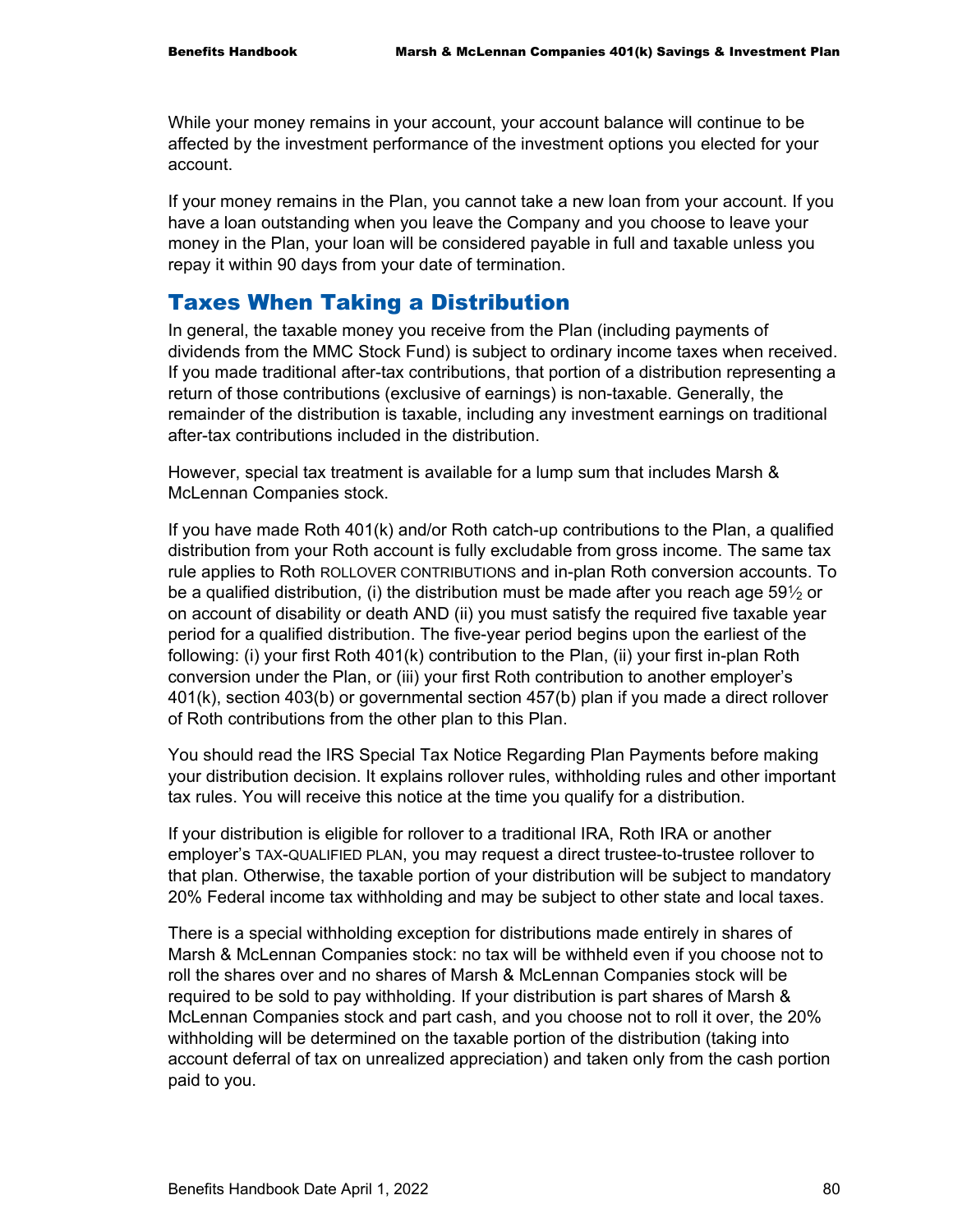If your distribution is not eligible for rollover to a traditional IRA, Roth IRA or another employer's tax-qualified plan (e.g., if you take a hardship distribution), the distribution will be subject to voluntary Federal income tax withholding. If you do not make an election, 10% Federal income tax withholding will apply.

Taxable distributions may be subject to an additional 10% Federal early withdrawal tax unless you:

- receive the distribution on or after you reach age  $59\frac{1}{2}$ .
- **EXECOM** Leave the Company and receive the distribution on or after reaching age 55.
- use the distribution for a tax deductible medical expense.
- are totally and permanently disabled (as defined by the Internal Revenue Code).
- are an alternate payee and receive a distribution pursuant to a QUALIFIED DOMESTIC RELATIONS ORDER (QDRO).
- **F** receive a distribution as a BENEFICIARY.
- are paid in substantially equal installments over your lifetime or over your and your beneficiary's lifetimes.

As long as you maintain a balance in the Plan, you will need to let the Company know of address changes so that dividend payments and account statements are properly directed.

This is only a summary of current law and not personal tax advice. Tax laws change frequently. You should consult with a tax professional to find out exactly what taxes you will have to pay.

#### Reporting a Change in Address

If you currently work for the Company, you must report your address change to HR SERVICES at +1 866 374 2662.

If you no longer work for the Company, you must call and report your address change to HR Services at +1 866 374 2662 or update your account on the Transamerica website.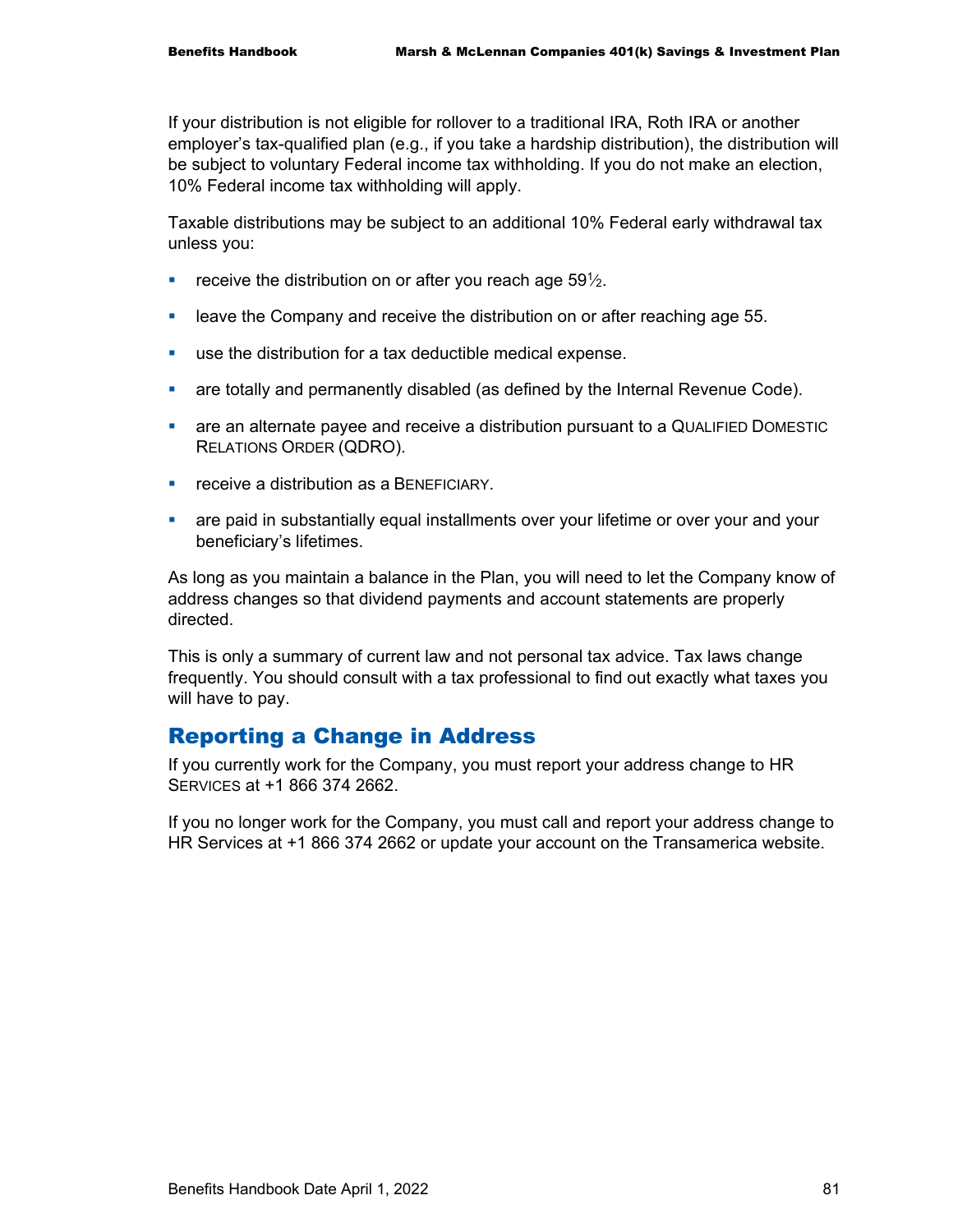# How Benefits Are Paid

## *Distribution Options*

If your VESTED account balance exceeds \$1,000, the following forms are available:

| <b>Reason for leaving</b>                                                                                                                                                                          | <b>Payment forms</b>                                                                                                                                                                                                                                                                                                                                                                                                                                                                                                                                                                                                                                                                                                                                                                                                                                                                                                                                                                                                                                                                                                                                                                                                                                                                          |  |
|----------------------------------------------------------------------------------------------------------------------------------------------------------------------------------------------------|-----------------------------------------------------------------------------------------------------------------------------------------------------------------------------------------------------------------------------------------------------------------------------------------------------------------------------------------------------------------------------------------------------------------------------------------------------------------------------------------------------------------------------------------------------------------------------------------------------------------------------------------------------------------------------------------------------------------------------------------------------------------------------------------------------------------------------------------------------------------------------------------------------------------------------------------------------------------------------------------------------------------------------------------------------------------------------------------------------------------------------------------------------------------------------------------------------------------------------------------------------------------------------------------------|--|
| <b>Retirement or termination</b><br>of employment with the<br><b>Company and all affiliated</b><br>employers on or after<br>age 55 with five or more<br>years of vesting service                   | You may elect:<br>distribution of your current balance in Marsh & McLennan<br>Companies stock for investments in the MMC Stock Fund<br>and/or in cash for other investments.<br>distribution of the value of your current balance in a one-time<br>$\overline{\phantom{a}}$<br>lump sum cash payment.<br>distribution of the value of a specified whole percentage of any<br>ш<br>MMC Stock Fund balance in Marsh & McLennan Companies<br>stock and simultaneous distribution of the remainder of your<br>MMC Stock Fund and current mutual fund balances in cash.<br>distribution of the value of your after-tax contributions in a one-<br>ш<br>time lump sum cash payment and simultaneous distribution of<br>the remainder of your current balance in Marsh & McLennan<br>Companies stock for investments in the MMC Stock Fund and<br>cash for other investments.<br>distribution in periodic cash installments.<br>a percentage of your current balance as a one-time lump sum<br>u,<br>payment and the remainder in installments (cash installments<br>will be suspended if you are rehired).<br>a percentage or specific dollar amount of your current balance.<br>ш<br>INSTALLMENT payments are monthly, quarterly, semi-annual or<br>annual and cannot exceed your life expectancy. |  |
| <b>Disability / Termination</b><br>before age 55 with 5 or<br>more years of vesting<br>service or;<br>Disability/Termination on<br>or after age 55 with less<br>than 5 years of vesting<br>service | Lump sum is the only permissible distribution form.<br>Lump sum distributions over \$1,000 are made in Marsh &<br>McLennan Companies stock for investments in the MMC Stock<br>Fund, unless you elect cash, and cash for other investments.<br>Lump sum distributions up to \$1,000 will be made in cash<br>ш<br>unless you elect distribution in Marsh & McLennan Companies<br>stock for investments in the MMC Stock Fund.                                                                                                                                                                                                                                                                                                                                                                                                                                                                                                                                                                                                                                                                                                                                                                                                                                                                  |  |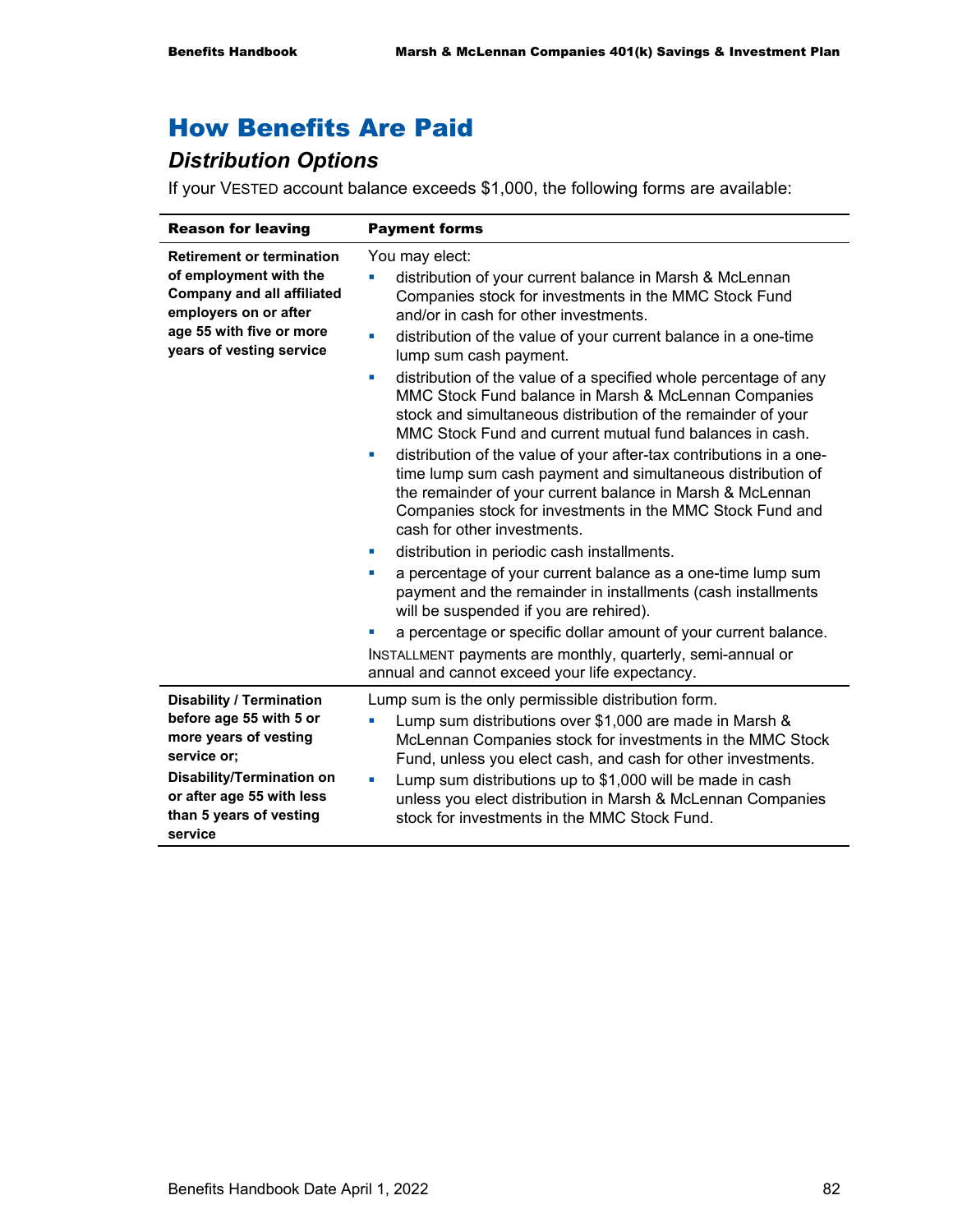| <b>Reason for leaving</b> | <b>Payment forms</b>                                                                                                                                                                                                                                                                                                                                                                                                                                                                                                                                                                                                                                                                                                                                                                                                                                                                                                                                                                                                                              |
|---------------------------|---------------------------------------------------------------------------------------------------------------------------------------------------------------------------------------------------------------------------------------------------------------------------------------------------------------------------------------------------------------------------------------------------------------------------------------------------------------------------------------------------------------------------------------------------------------------------------------------------------------------------------------------------------------------------------------------------------------------------------------------------------------------------------------------------------------------------------------------------------------------------------------------------------------------------------------------------------------------------------------------------------------------------------------------------|
| <b>Death</b>              | If your account balance is more than \$1,000, your BENEFICIARY may<br>take an immediate distribution or leave the account in the Plan. The<br>maximum period your beneficiary may leave the account in the Plan<br>depends on whether or not your beneficiary is your surviving<br>spouse.                                                                                                                                                                                                                                                                                                                                                                                                                                                                                                                                                                                                                                                                                                                                                        |
|                           | If your beneficiary is your surviving spouse, he or she may:<br>elect a lump sum distribution, which he or she may direct as a<br>rollover into his or her own traditional IRA, Roth IRA or<br>employer's TAX-QUALIFIED PLAN, at any time up until the April 1st<br>following the calendar year in which you (not your spousal<br>BENEFICIARY) would have attained age 72 (if you were born after<br>June 30, 1949) or age $70\frac{1}{2}$ (if you were born before July 1,<br>1949).                                                                                                                                                                                                                                                                                                                                                                                                                                                                                                                                                             |
|                           | elect installment distributions over a period of years, not to<br>L.<br>exceed the life expectancy of your spousal beneficiary,<br>beginning no later than the April 1 <sup>st</sup> following the calendar year<br>in which you (not your spousal beneficiary) would have attained<br>age 72 (if you were born after June 30, 1949) or age 70 $\frac{1}{2}$ (if you<br>were born before July 1, 1949), which are eligible for direct<br>rollover into your spouse's IRA or employer's tax-qualified plan.<br>elect a lump sum distribution on a percentage of the account<br>balance and installment distributions on the remainder over a<br>period of years, not to exceed your spouse's life expectancy,<br>beginning no later than the April 1 <sup>st</sup> following the calendar<br>year in which you (not your spousal beneficiary) would have<br>attained age 72 (if you were born after June 30, 1949) or<br>age $70\frac{1}{2}$ (if you were born before July 1, 1949) (the<br>immediate payment in cash; installments in cash).      |
|                           | If your beneficiary is not your surviving spouse, he or she may:<br>elect a lump sum distribution, which is eligible for direct rollover<br>into a traditional IRA or Roth IRA, at any time within (i) five years<br>of your death, if the date of death was prior to January 1, 2020<br>or if the beneficiary is a NON-INDIVIDUAL BENEFICIARY, or (ii) within<br>ten years of your death, if the date of death was after<br>December 31, 2019 (for individual beneficiaries).<br>elect installment distributions, beginning no later than 11 months<br>ш<br>after the election has been filed and ending (i) within five years<br>of your death, if the date of death was prior to January 1, 2020<br>or if the beneficiary is a non-individual beneficiary or (ii) within<br>ten years following your death, if the date of death was after<br>December 31, 2019 (for individual beneficiaries).<br>If your account balance is \$1,000 or less, your account balance will<br>be distributed automatically and applicable taxes withheld, unless |
|                           | your beneficiary is eligible for and makes a direct rollover or another<br>distribution election.                                                                                                                                                                                                                                                                                                                                                                                                                                                                                                                                                                                                                                                                                                                                                                                                                                                                                                                                                 |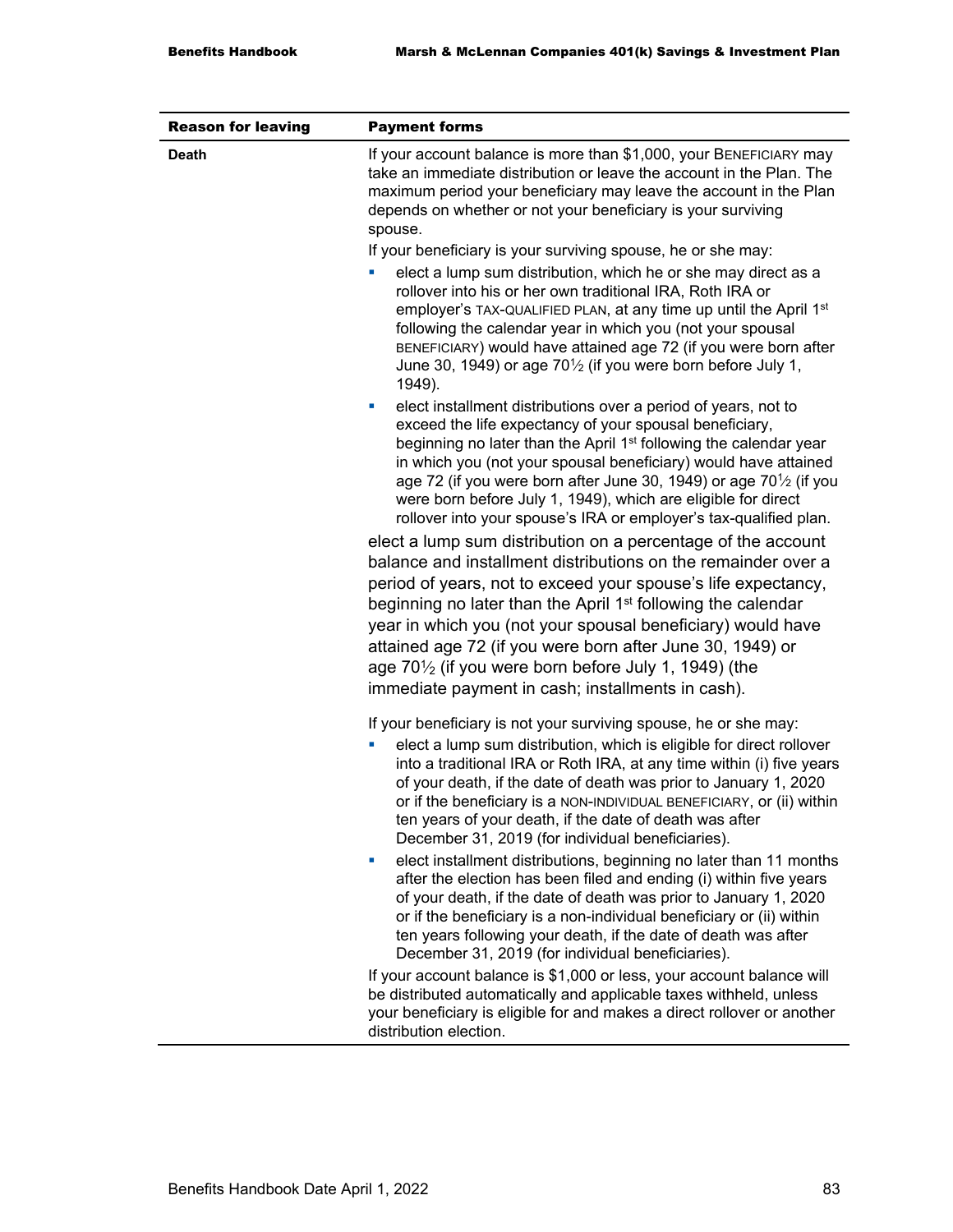If you were already receiving installments before your death, BENEFICIARY may elect any of the following payment options upon your death:

- **Lump sum payment payable to your beneficiary;**
- Lump sum payment payable to your beneficiary's inherited IRA with a rollover institution; or
- **Installment distributions as follows:** 
	- If your date of death was after December 31, 2019, an individual beneficiary can elect installments at any frequency (monthly, quarterly, semi-annual or annual) ending no later than 10 years following the date of your death. The beneficiary would make a separate installment election rather than continuing your original installments.
	- − If your date of death was before January 1, 2020, an individual beneficiary can continue installments over the period you originally elected. New installment elections would not be permitted.
	- If you have a non-individual beneficiary, the beneficiary can continue installments over the period that you originally elected. However, if you died before April 1<sup>st</sup> of the calendar year following the calendar year in which you would have attained age 72 (if you were born after June 30, 1949) or age  $70\frac{1}{2}$  (if you were born before July 1, 1949), these installments will end no later than 5 years following the date of your death. New installment elections would not be permitted.

Participants who previously elected installments may elect a lump sum distribution at any time by submitting a Benefit Distribution Form.

#### Direct Deposit

Retired participants and beneficiaries can elect to have installments directly deposited into a personal bank account (checking or savings). There is no direct deposit for a lump sum payment. If you have a change to your financial institution to where your installments should be directly deposited, you will need to complete and submit the *Electronic Funds Transfer Authorization Change Form*. You can obtain a form online by going to **https://careers.mmc.com/global/en/us-benefits** and select **Transamerica**.

#### Distribution Delivery

A completed form that is received in good order by 4 p.m. Eastern time will be processed the same day. As a terminated employee, you may obtain Benefit Distribution Forms by going to **https://careers.mmc.com/global/en/us-benefits** and select **Transamerica**. You can also call HR SERVICES at +1 866 374 2662 to request a form.

Your distribution will be made in accordance with your elections on your Benefit Distribution Form.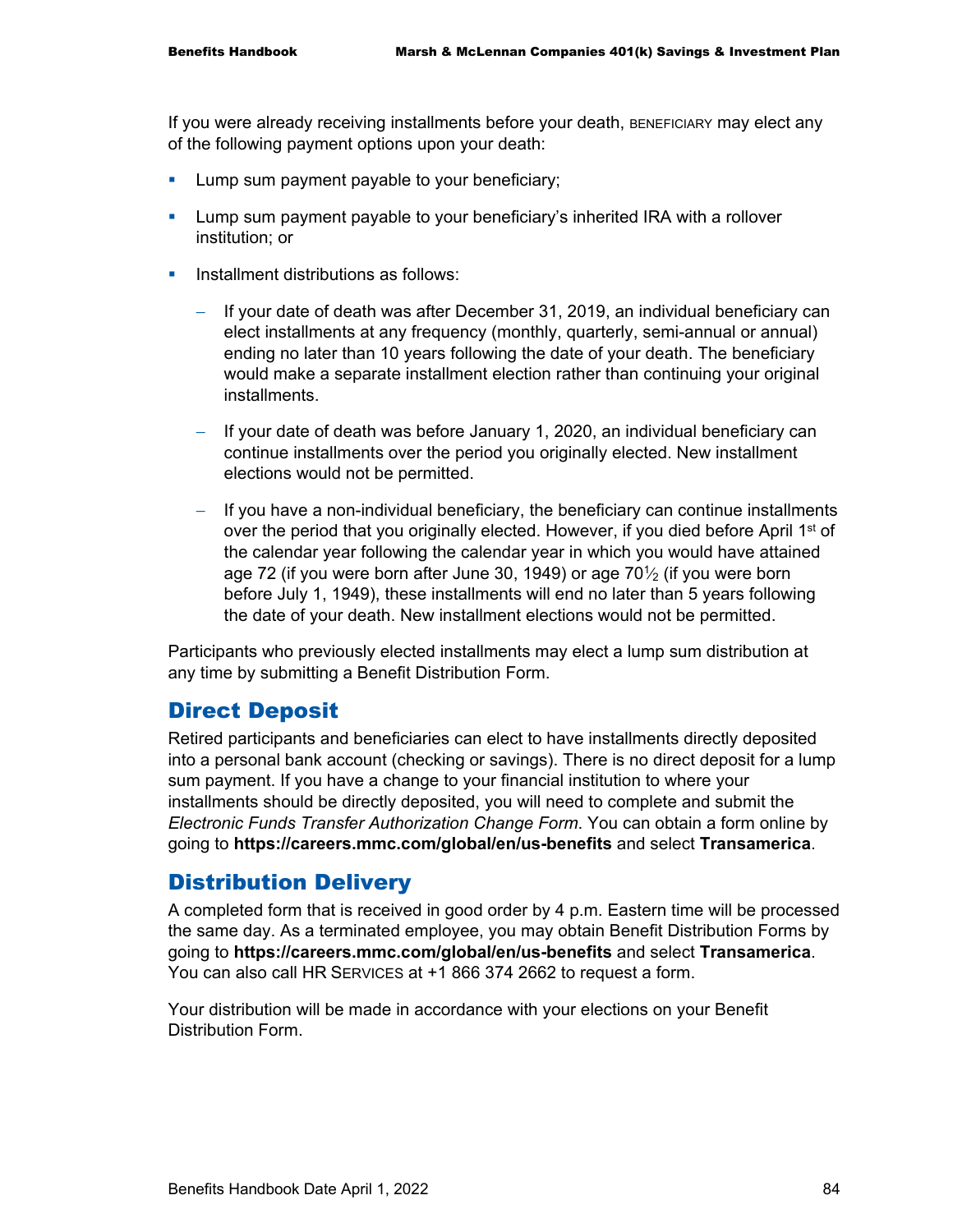## Stock Distributions

The NORMAL FORM of payment under the Marsh & McLennan Companies 401(k) Savings & Investment Plan for VESTED accounts over \$1,000 is:

- **EXEDEE** in-kind distribution of whole shares from the MMC Stock Fund, and
- **EXEC** cash representing the value of other investments.

This means that you would receive whole shares of Marsh & McLennan Companies stock from the MMC Stock Fund, and a check for the value of other investments, as well as a check for any fractional shares of Marsh & McLennan Companies stock.

If your vested account does not exceed \$1,000, even if you are invested in the MMC Stock Fund, your distribution will be made by check unless you request a distribution in Marsh & McLennan Companies stock.

## Resale Restrictions

If you are an "affiliate" of Marsh McLennan at the time you receive a distribution under the Plan in the form of shares of Marsh & McLennan Companies stock, your ability to resell those shares may be restricted. In order to resell such shares, you will be required either to observe the resale limitations of Rule 144 of the Securities Act of 1933, as amended (the Securities Act) or offer your shares for resale in compliance with another applicable exemption from the registration requirements of the Securities Act.

An "affiliate" is defined, for purposes of the Securities Act, as a person who directly, or indirectly through one or more intermediaries, controls, or is controlled by, or is under common control with, Marsh McLennan. A "person" is defined to include any relative or spouse of the person and any relative of the person's spouse who has the same home as the person, any trust, estate, corporation or other organization in which the person or any of the foregoing persons has collectively more than a 10 percent beneficial interest, and any trust or estate for which the person or any of the foregoing persons serves as trustee, executor or in any similar capacity.

A person "controls, is controlled by, or is under common control with" Marsh McLennan when that person directly or indirectly possesses the power to direct or cause the direction of the management and policies of Marsh McLennan whether through the ownership of voting securities, by contract or otherwise.

# When Benefits Are Paid

## *Disabled*

If you are approved for benefits under the Marsh & McLennan Companies Long Term Disability Plan in accordance with that plan's provisions, you can elect to receive a distribution of your account by completing a Disability Withdrawal Form.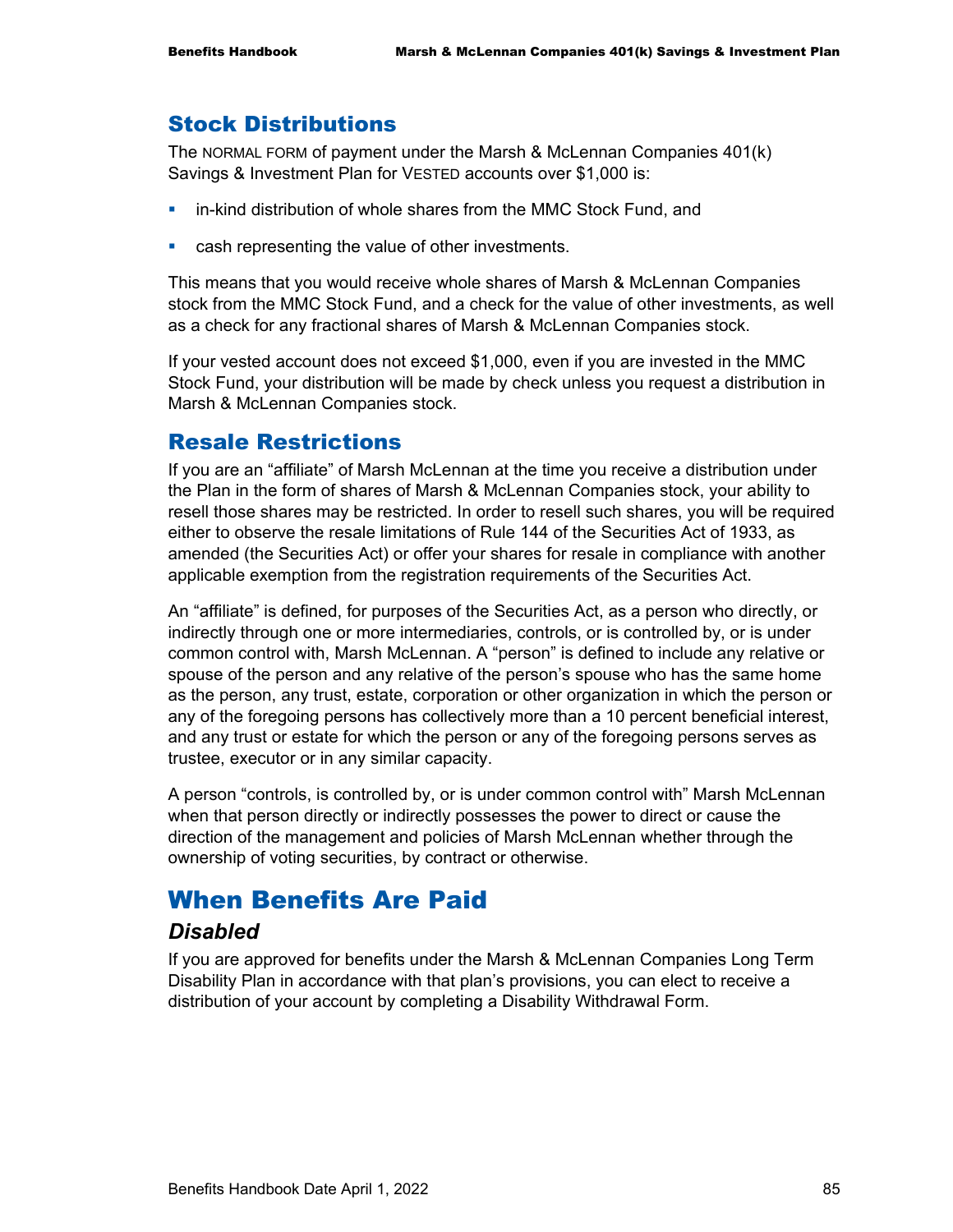Disability Withdrawal Forms may be obtained online at Colleague Connect (**https://mmcglobal.sharepoint.com/sites/Home**). Select **Pay & Benefits**, and click **My Pay & Benefits,** select **Transamerica** under Savings & Financial Planning. Under Home select **Forms** and click **Distribution**. You can also call HR SERVICES at +1 866 374 2662 to request a form.

You will be 100% VESTED in your Company contribution account when you are approved for benefits under the Marsh & McLennan Companies Long Term Disability Plan in accordance with that plan's provisions.

#### Automatic Distributions

If your VESTED account balance is \$1,000 or less when you leave Marsh McLennan, you will automatically receive a distribution. Lump sum distributions of \$1,000 or less are generally made by check, but you may request an in-kind distribution in Marsh & McLennan Companies stock instead of a check, to the extent your account is invested in the MMC Stock Fund. If no election is made, the distribution will be made by check.

Accounts with vested balances that are \$1,000 or less will be automatically paid out 90 days following the date of your Termination Kit. If you want to roll over the distribution to a traditional IRA, Roth IRA or another employer's TAX-QUALIFIED PLAN, a Benefit Distribution Form must be returned within 90 days from the date of the Termination Kit. Otherwise, if the vested account balance is still \$1,000 or less, it will be paid out by check and taxes will be withheld, 90 days from the date of your Termination Kit. If no form is received within 90 days from the date of the Termination Kit and your account balance exceeds \$1,000, your account will not be paid out automatically. You may request a distribution at any time. If you do not request a distribution and, due to a decline in your account balance at a later date, such balance no longer exceeds the \$1,000 threshold, you will be notified again of your options with respect to your account during the following calendar quarter. If no response is received within 30 days from the date of that notification, your account will be automatically distributed.

If your vested account balance is greater than \$1,000, you may elect to take a distribution or leave your balance in the Plan. However, you may not leave your balance in the Plan beyond the April 1<sup>st</sup> of the calendar year following the calendar year in which you attain age 72 (if you were born after June 30, 1949) or age 70 $\frac{1}{2}$  (if you were born before July 1, 1949) or in which you terminate employment, if later, at which time distributions must begin. If you leave your balance in the Plan, your account balance will continue to be affected by the investment performance of the investment options you select.

## Required Minimum Distribution

A Required Minimum Distribution ("RMD") is a minimum annual distribution from the Plan. The Internal Revenue Code requires that retired or terminated participants that attain age 72 (if you were born after June 30, 1949) or age  $70\frac{1}{2}$  (if you were born before July 1, 1949) must receive an RMD from the Plan each year. The first RMD must be received no later than the April  $1<sup>st</sup>$  following the calendar year in which you attain age 72 (if you were born after June 30, 1949) or age  $70\frac{1}{2}$  (if you were born before July 1, 1949) or if later, the calendar year following your RETIREMENT or termination of employment.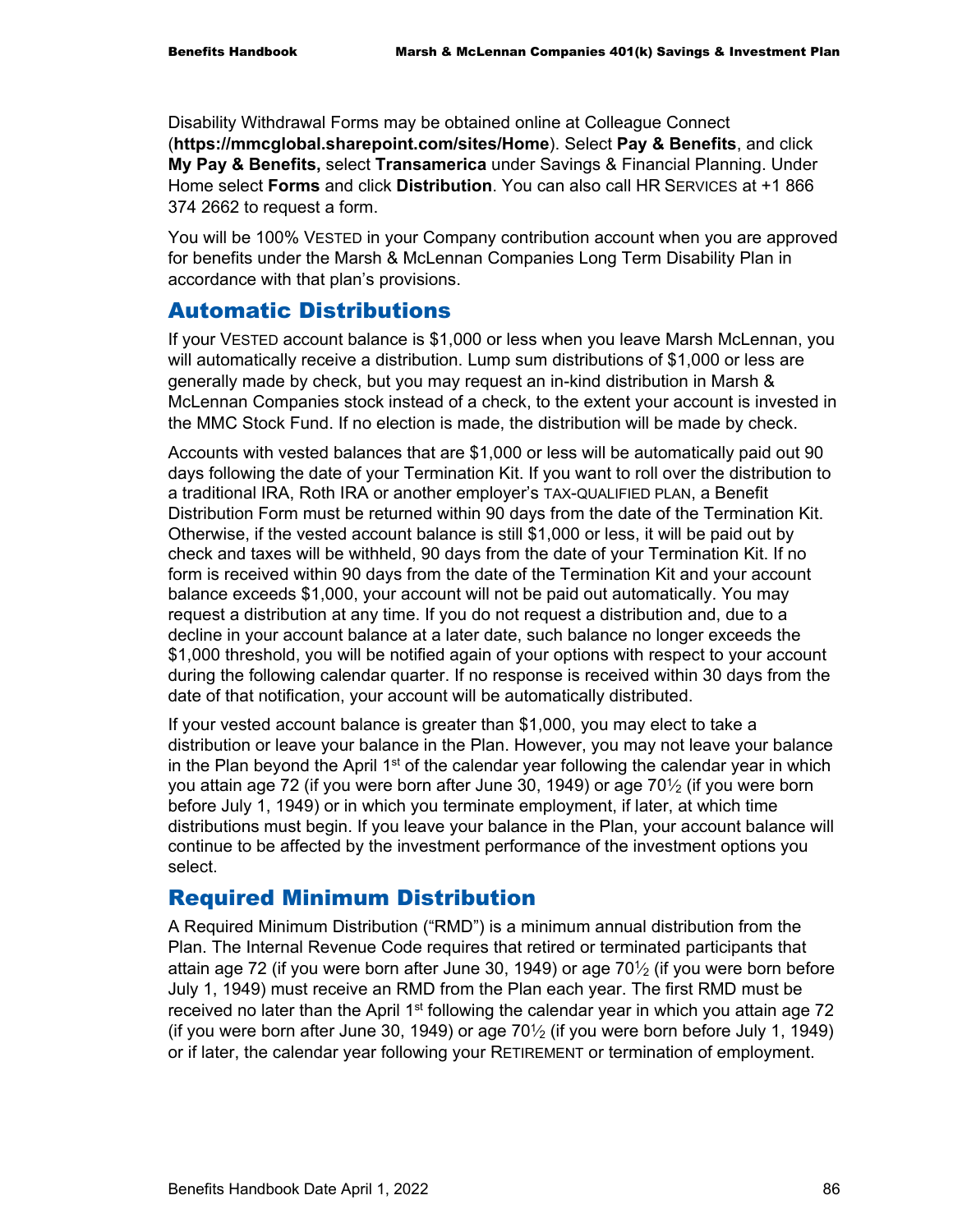If you do not complete and return the Required Minimum Distributions Form and Benefit Distribution Form as instructed, the balance in your account under the Plan, including any amount invested in the MMC Stock Fund, will be distributed to you by check and taxes will be withheld.

#### Requesting a Required Minimum Distribution

Following the attainment of age 72 (if you were born after June 30, 1949) or age 70 $\frac{1}{2}$  (if you were born before July 1, 1949) and your termination of employment/RETIREMENT with Marsh McLennan, you will be sent a letter along with a Required Minimum Distribution Form. Once this letter is received you must complete the Required Minimum Distribution Form and return it as instructed.

To request a full or partial distribution of your account under the Plan, in a lump sum or installments (if applicable), you need to complete a Benefit Distribution Form.

#### Taxes on Required Minimum Distributions

An RMD is not an eligible rollover distribution. Federal income tax will be withheld as if the distribution was a payment of wages to you and you were married claiming three withholding allowances unless you make a different withholding election.

If you elect not to have withholdings apply, you are still liable for any Federal income taxes due on the taxable portion of your distribution, and you could incur penalties if your withholding or estimated tax payments for the year are not enough.

# Applying for Benefit

#### *How to Apply for Distributions*

Your distribution will be processed after you complete a Benefit Distribution Form. You can obtain a form online. If you are an active employee, go to Colleague Connect (**https://mmcglobal.sharepoint.com/sites/Home**). Select **Pay & Benefits**, and click **My Pay & Benefits,** select **Transamerica** under Savings & Financial Planning. Under Home select **Forms** and click **Distribution.** If you are a terminated employee, go to **https://careers.mmc.com/global/en/us-benefits** and select **Transamerica**.

You may elect to receive a distribution of your account in any of the applicable forms specified in "Distribution options." Forms received in good order by 4 p.m. Eastern time will be processed the same day.

If you are an active employee and you want to reallocate your account balance before requesting a final distribution of your account; go to Colleague Connect (**https://mmcglobal.sharepoint.com/sites/Home**). Select **Pay & Benefits**, and click **My Pay & Benefits,** select **Transamerica** under Savings & Financial Planning or call HR SERVICES at +1 866 374 2662.

If you are a terminated employee and you want to reallocate your account balance before requesting a final distribution of your account; go to **https://careers.mmc .com/global/en/us-benefits** and select **Transamerica**.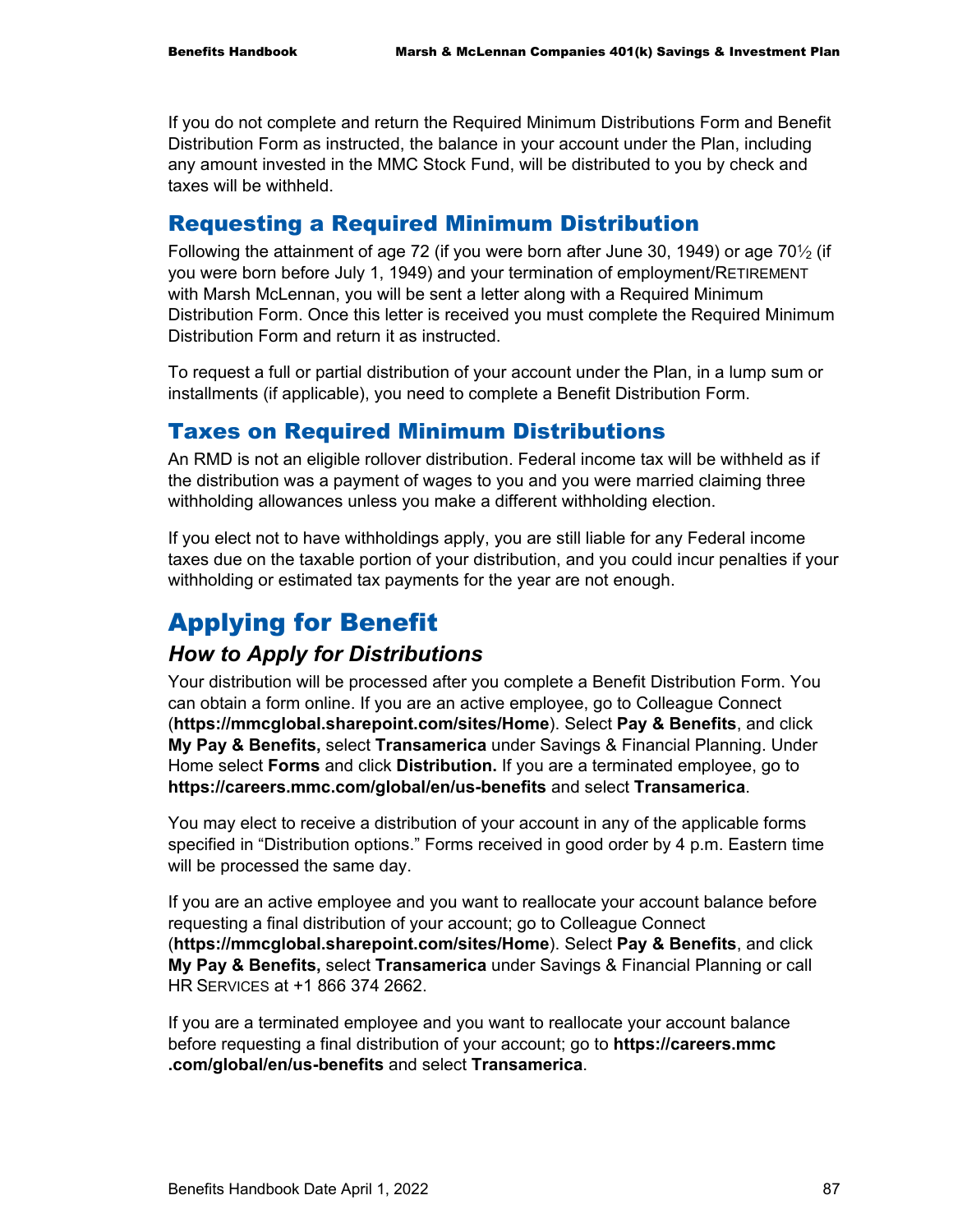## Spouse Consent

You do not need your spouse's consent to get your benefit. However, if you are married, you will need your spouse's written, notarized consent in order to designate someone other than your spouse as your primary BENEFICIARY.

# Rollovers Out of the Plan

In general, you can roll over all or a portion of your withdrawal or distribution except for:

- **•** required minimum distributions (RMDs).
- **installments paid over 10 years or more.**
- **Financial Hardship Withdrawals.**
- corrective distributions of amounts in excess of legal limits.
- cash dividends on Marsh & McLennan Companies shares.

#### How to Apply for a Rollover

When you request a distribution, you can request a "direct rollover" - a trustee-to-trustee transfer from this Plan to a traditional IRA, Roth IRA or another eligible employer TAX-QUALIFIED PLAN.

You can request a rollover by completing a Benefit Distribution Form. The forms can be obtained online. If you are an active employee, go to Colleague Connect (**https://mmcglobal.sharepoint.com/sites/Home**). Select **Pay & Benefits**, and click **My Pay & Benefits,** select **Transamerica** under Savings & Financial Planning. Under Home select **Forms** and click **Distribution**. If you are a terminated employee, go to **https://careers.mmc.com/global/en/us-benefits** and select **Transamerica**. Under Home select **Forms** and click **Distribution**. Complete and return the form in accordance with the form's instructions.

Your rollover check will be mailed to your address on file. You are responsible for submitting the check to the rollover institution.

## *Wire Transfers Out*

This Plan does not allow wire transfers. If any portion of your account is invested in the MMC Stock Fund and you chose an in-kind distribution, you can have the shares of stock electronically transferred via the Depository Trust Corporation.

#### *Stock Distributions*

You can roll over a Marsh & McLennan Companies stock distribution to a self-directed traditional IRA, Roth IRA or another employer's tax-qualified plan; although you should first confirm that the traditional IRA, Roth IRA or other plan will accept shares of Marsh & McLennan Companies common stock.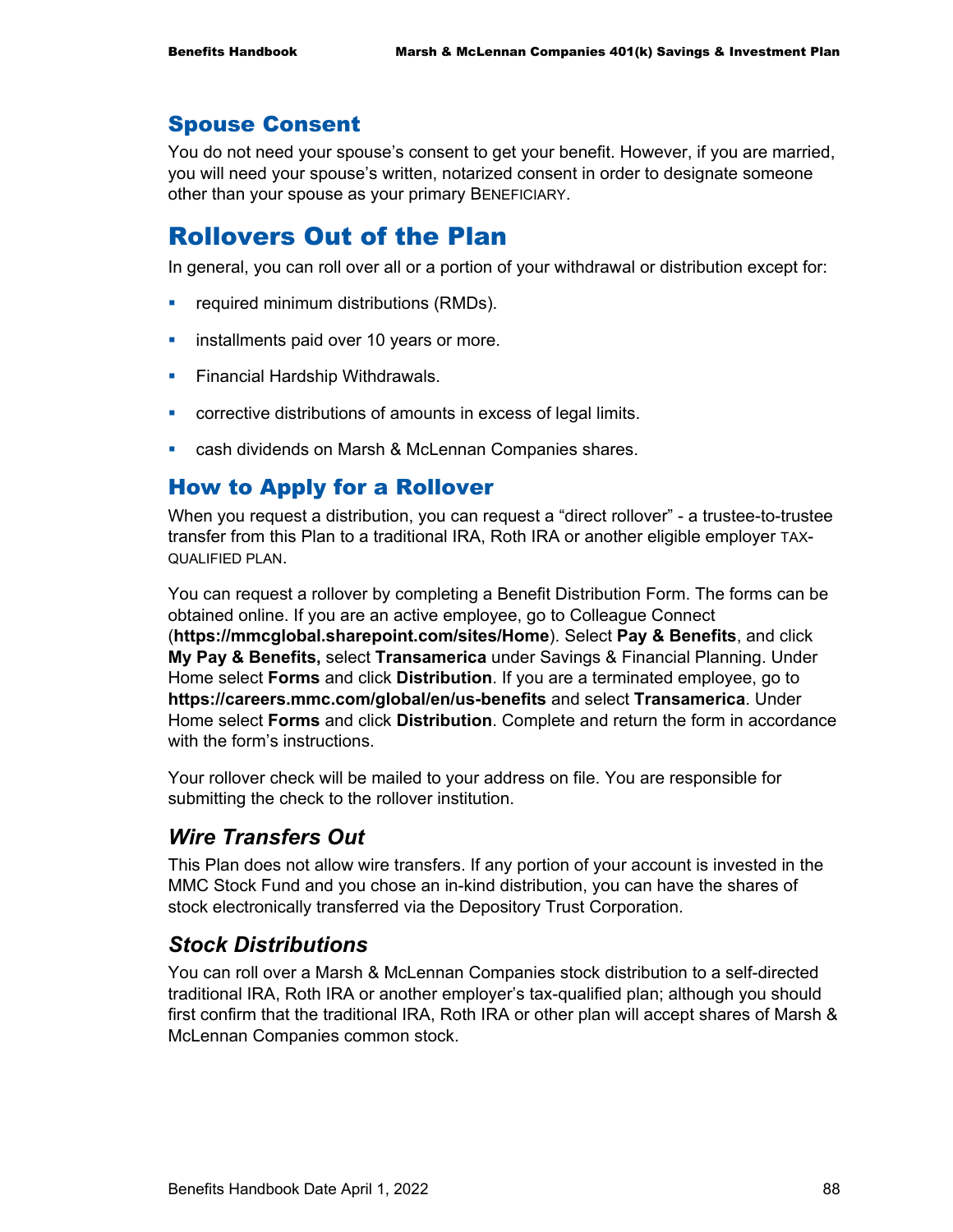Note that, by rolling your stock distribution to a traditional IRA, Roth IRA or another plan, you may lose special tax treatment available for Marsh & McLennan Companies stock.

## Distributions Including Outstanding Loans

If your distribution includes an outstanding loan balance, your outstanding loan balance will be a deemed distribution, your VESTED account balance will be reduced by the amount of the outstanding loan and you will be subject to applicable taxes and penalties.

You can avoid owing taxes on the taxable portion of your distributed loan balance if you repay it and then roll over the entire amount.

# How Benefits Are Taxed

#### *Taxes on Contributions*

You can contribute to this Plan on a before-tax, Roth 401(k) and/or a traditional after-tax basis. Both before-tax and after-tax contributions are subject to Social Security and Medicare taxes.

#### Effect on Your Paycheck

The amount you contribute to the Plan on a before-tax basis comes out of your paycheck before withholding for Federal income taxes, so your Federal income tax withholding is calculated based on a lower amount. For that reason, your take-home pay is higher when you save on a before-tax basis than it would be if you saved on a traditional after-tax basis.

#### Taxes When Taking a Distribution

In general, the taxable money you receive from the Plan (including payments of dividends from the MMC Stock Fund) is subject to ordinary income taxes when received. If you made traditional after-tax contributions, that portion of a distribution representing a return of those contributions (exclusive of earnings) is non-taxable. Generally, the remainder of the distribution is taxable, including any investment earnings on after-tax contributions included in the distribution.

However, special tax treatment is available for a lump sum that includes Marsh & McLennan Companies stock.

If you have made Roth 401(k) and/or Roth catch-up contributions to the Plan, a qualified distribution from your Roth account is fully excludable from gross income. The same tax rule applies to Roth ROLLOVER CONTRIBUTIONS and in-plan Roth conversion accounts. To be a qualified distribution, (i) the distribution must be made after you reach age  $59\frac{1}{2}$  or on account of disability or death AND (ii) you must satisfy the required five taxable year period for a qualified distribution. The five-year period begins upon the earliest of the following: (i) your first Roth 401(k) contribution to the Plan, (ii) your first in-plan Roth conversion under the Plan, or (iii) your first Roth contribution to another employer's 401(k), section 403(b) or governmental section 457(b) plan if you made a direct rollover of Roth contributions from the other plan to this Plan.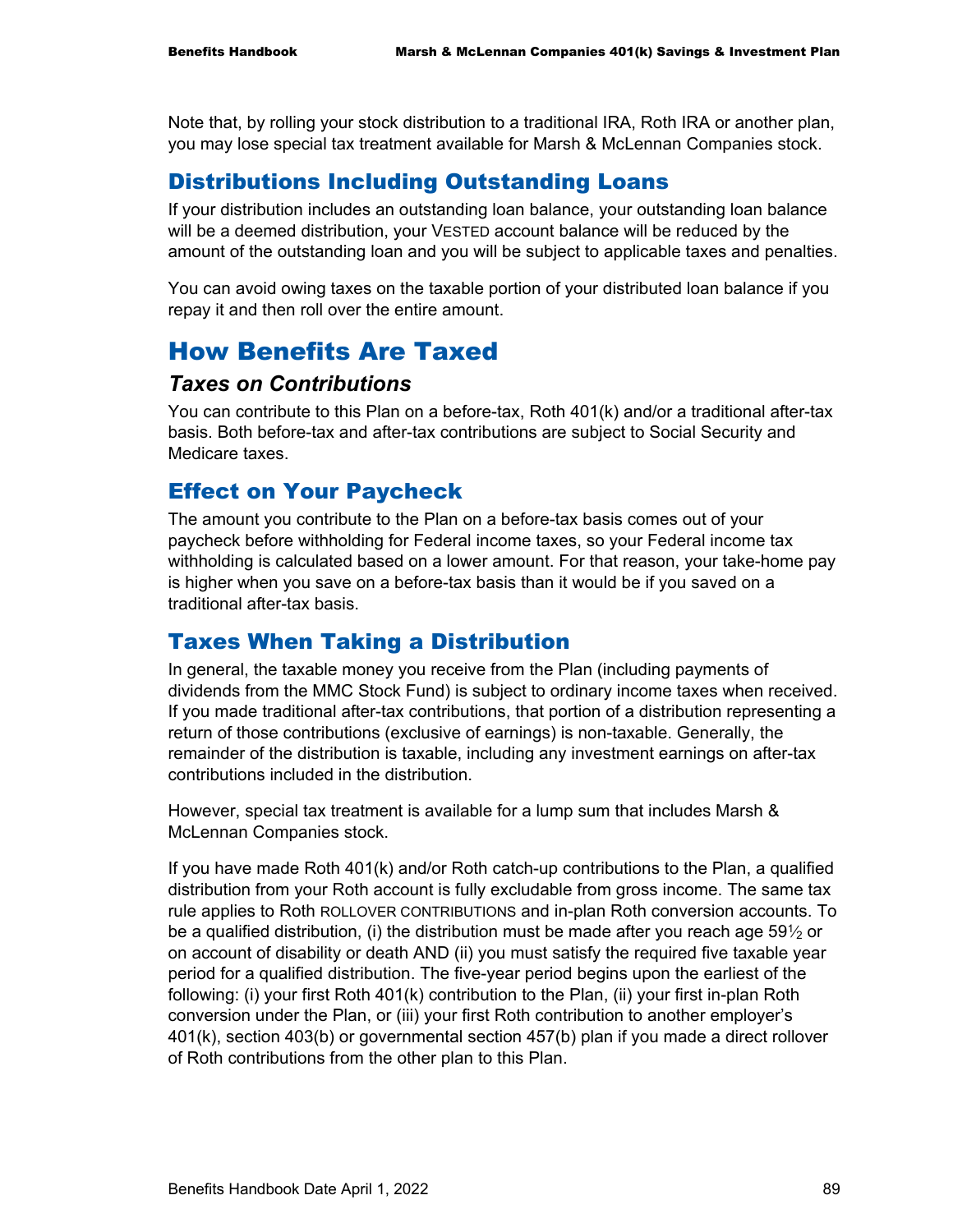You should read the IRS Special Tax Notice Regarding Plan Payments before making your distribution decision. It explains rollover rules, withholding rules and other important tax rules. You will receive this notice at the time you qualify for a distribution.

If your distribution is eligible for rollover to a traditional IRA, Roth IRA or another employer's TAX-QUALIFIED PLAN, you may request a direct trustee-to-trustee rollover to that plan. Otherwise, the taxable portion of your distribution will be subject to mandatory 20% Federal income tax withholding and may be subject to other state and local taxes.

There is a special withholding exception for distributions made entirely in shares of Marsh & McLennan Companies stock: no tax will be withheld even if you choose not to roll the shares over and no shares of Marsh & McLennan Companies stock will be required to be sold to pay withholding. If your distribution is part shares of Marsh & McLennan Companies stock and part cash, and you choose not to roll it over, the 20% withholding will be determined on the taxable portion of the distribution (taking into account deferral of tax on unrealized appreciation) and taken only from the cash portion paid to you.

If you have made Roth 401(k), Roth rollover and/or Roth catch-up contributions to the Plan, your tax basis for qualified Roth 401(k), Roth rollover and/or Roth catch-up distributions that include Marsh & McLennan Companies Stock is the fair market value of the distributed shares at the time of the distribution. In the case of a non-qualified Roth 401(k), Roth rollover and/or Roth catch-up distribution that includes Marsh & McLennan Companies Stock, the net unrealized appreciation (NUA) is not included in the tax basis of the distributed shares and is treated as a capital gain to the extent realized in a later sale of the stock. The NUA is excludable from your income at the time of the distribution.

If your distribution is not eligible for rollover to a traditional IRA, Roth IRA or another employer's tax-qualified plan (e.g., if you take a hardship distribution), the distribution will be subject to voluntary Federal income tax withholding. If you do not make an election, 10% Federal income tax withholding will apply.

Taxable distributions may be subject to an additional 10% Federal early withdrawal tax unless you:

- **•** receive the distribution after you reach age  $59\frac{1}{2}$ .
- **EXED EXEDENT IS 20 IS 20 IS 20 IS 20 IS 20 IS 20 IS 20 IS 20 IS 20 IS 20 IS 20 IS 20 IS 20 IS 20 IS 20 IS 20 IS 20 IS 20 IS 20 IS 20 IS 20 IS 20 IS 20 IS 20 IS 20 IS 20 IS 20 IS 20 IS 20 IS 20 IS 20 IS 20 IS 20 IS 20 IS 2** after reaching age 55.
- use the distribution for a tax deductible medical expense.
- are totally and permanently disabled (as defined by the Internal Revenue Code).
- **EXT** are an alternate payee and receive a distribution pursuant to a QUALIFIED DOMESTIC RELATIONS ORDER (QDRO).
- **EXT** are paid in substantially equal installments over your lifetime or over your and your BENEFICIARY's lifetimes.
- **are a surviving spouse or other BENEFICIARY.**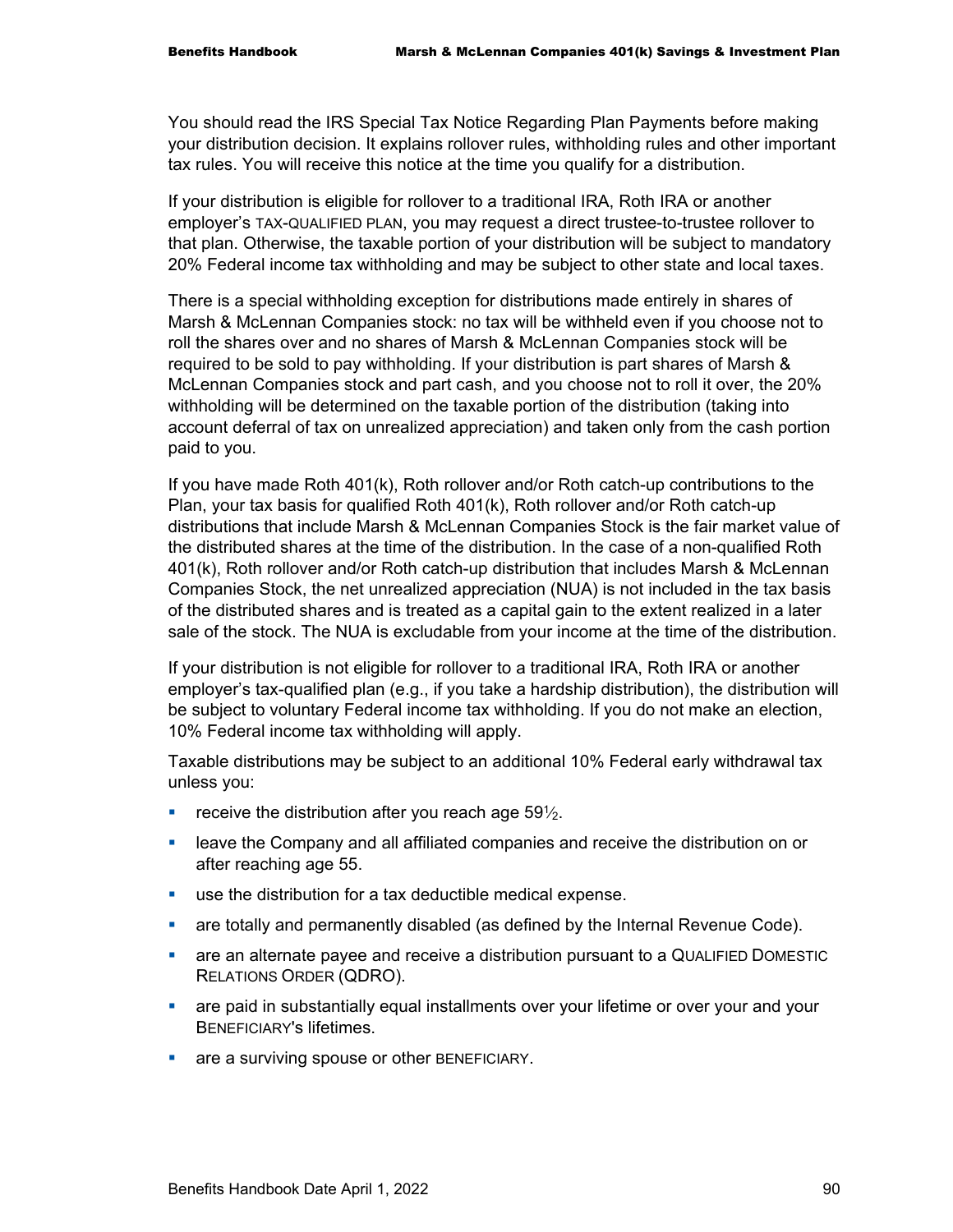As long as you maintain a balance in the Plan, you will need to let HR SERVICES at +1 866 374 2662 know of address changes so that dividend payments and account statements are properly directed.

This is only a summary of current law and not personal tax advice. Tax laws change frequently. You should consult with a tax professional to find out exactly what taxes you will have to pay.

# Tax Treatment of an In-Kind Distribution of Marsh & McLennan Companies Stock

#### *Special Tax Treatment of In-Kind Distributions*

You can choose to receive all or part of the value of your MMC Stock Fund investment in the form of shares of Marsh & McLennan Companies stock or in cash. A distribution in shares, called an in-kind distribution, offers Federal tax treatment that could be more favorable, in certain circumstances, than the tax treatment generally available for other distributions.

To qualify for this special tax treatment, you must receive a lump sum distribution of your entire account balance, either entirely in Marsh & McLennan Companies stock or in a combination of Marsh & McLennan Companies stock and cash (partial distributions and INSTALLMENT payments do not qualify for this special tax treatment). Also, the distribution must be made because you have terminated employment with the Company and its affiliates, attained the age  $59\frac{1}{2}$  or died. The special tax treatment for in-kind distributions applies only to the Marsh & McLennan Companies stock portion of the distribution and only if you don't roll over that portion to a traditional IRA, Roth IRA or another employer's TAX-QUALIFIED PLAN.

In the year you receive an in-kind distribution, you pay tax only on the portion of the distribution representing the cost of the Marsh & McLennan Companies shares, which is known as your "cost basis". You can obtain your aggregate cost basis in Marsh & McLennan Companies shares by calling HR SERVICES.

You may postpone paying tax on any increase in the value of Marsh & McLennan Companies shares above your cost basis, called "net unrealized appreciation". When you sell the Marsh & McLennan Companies shares—either immediately after distribution or sometime later—you pay tax on the net unrealized appreciation at long-term capital gains rates which are lower than ordinary income tax rates.

For example, if Marsh & McLennan Companies common stock was allocated to your Marsh & McLennan Companies 401(k) Savings & Investment Plan account when the stock was worth \$50,000 (your cost basis), and the stock is worth \$80,000 (market value) when you take your distribution, you would not be liable for tax on the \$30,000 increase in value (the net unrealized appreciation) until you sell the stock at which time it would be taxed at long-term capital gains rates. Any post-distribution gains (e.g., if the stock value increases above \$80,000 after the distribution date) may or may not qualify as long-term capital gains, depending on how long you hold the stock after the distribution date.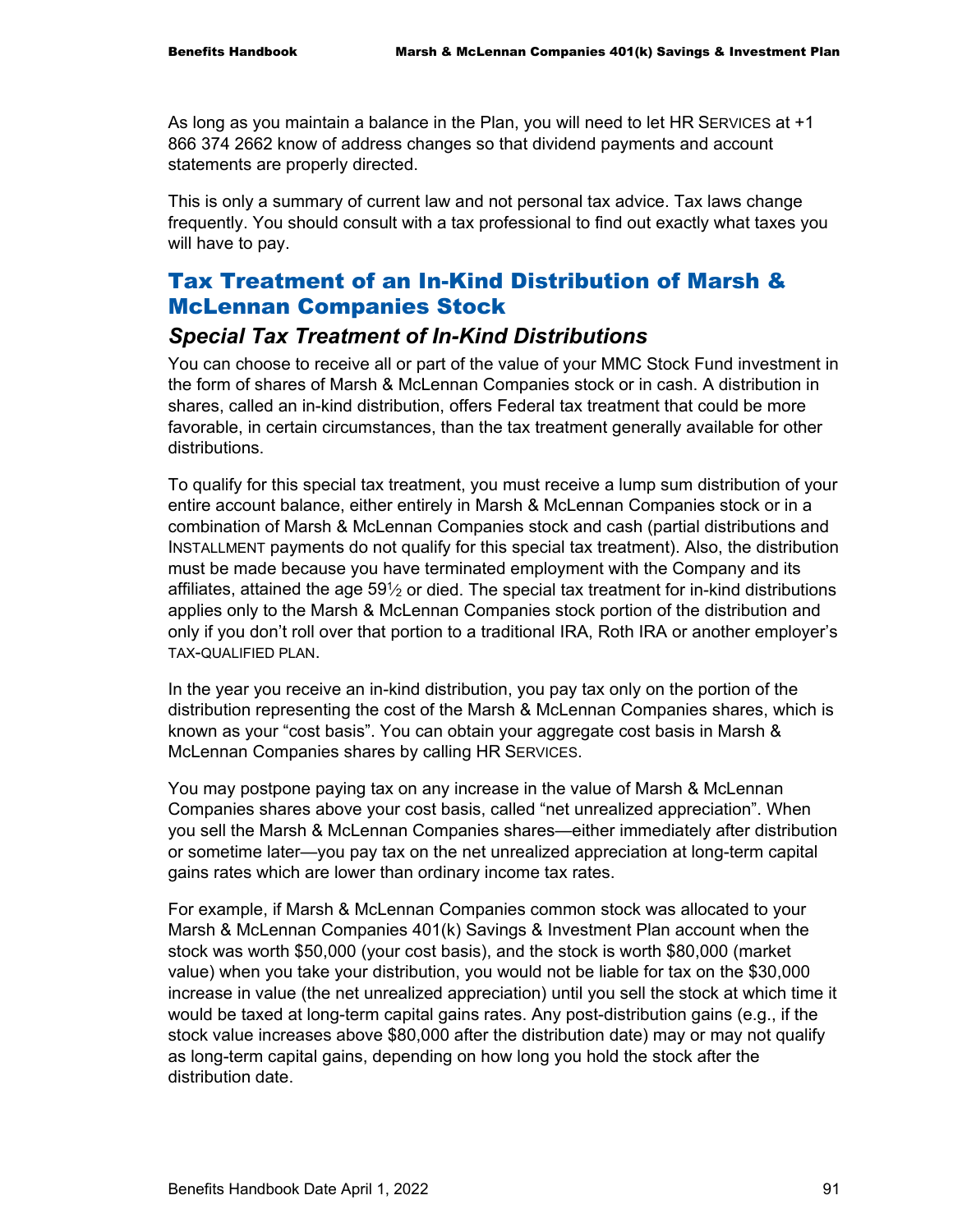If you have made Roth 401(k), Roth rollover and/or Roth catch-up contributions to the Plan, your tax basis for qualified Roth 401(k), Roth rollover and/or Roth catch-up distributions that include Company Stock is the fair market value of the distributed shares at the time of the distribution. In the case of a non-qualified Roth 401(k), Roth rollover and/or Roth catch-up distribution that includes Marsh & McLennan Companies Stock, the net unrealized appreciation (NUA) is not included in the tax basis of the distributed shares and is treated as a capital gain to the extent realized in a later sale of the stock. The NUA is excludable from your income at the time of the distribution.

If the Marsh & McLennan Companies shares decline in value between the date you receive them and the date you sell them, the loss reduces the amount of net unrealized appreciation that is taxed at long-term capital gains rates. If the shares decline below your cost basis, you will have a capital loss when you sell them (either long-term or short-term, depending on whether you have held the shares for at least 12 months).

Note that the special rules apply to withdrawals or distributions of Marsh & McLennan Companies stock purchased with after-tax contributions; these amounts may qualify for the special treatment described above, even if you do not receive a lump sum distribution of your entire balance. However, please be aware that if you converted aftertax account balances invested in the Marsh & McLennan Companies Stock Fund as part of an in-plan Roth conversion, the potentially available special tax treatment for NUA will be lost.

#### *Take Time to Consider*

Taking an in-kind distribution is a personal decision and many variables can affect your tax liability. For more information about Plan distributions generally, you may want to read the IRS Special Tax Notice Regarding Plan Payments. In any event, since this tax information is not, nor is it intended to be, tax advice tailored for any individual employee, you may want to consult a tax professional.

# CARES Act Distribution and Loan Provisions

To provide Plan participants with increased flexibility following the coronavirus pandemic, certain temporary changes were made to the distribution and loan provisions under the Plan, as permitted by the 2020 Coronavirus Aid, Relief and Economic Security Act (CARES Act). These changes included the following:

- **Availability of Coronavirus-Related Distributions**
- **Suspension of Loan Repayments**
- **Waiver of Required Minimum Distributions**

See the sections below for specific information regarding each of these changes.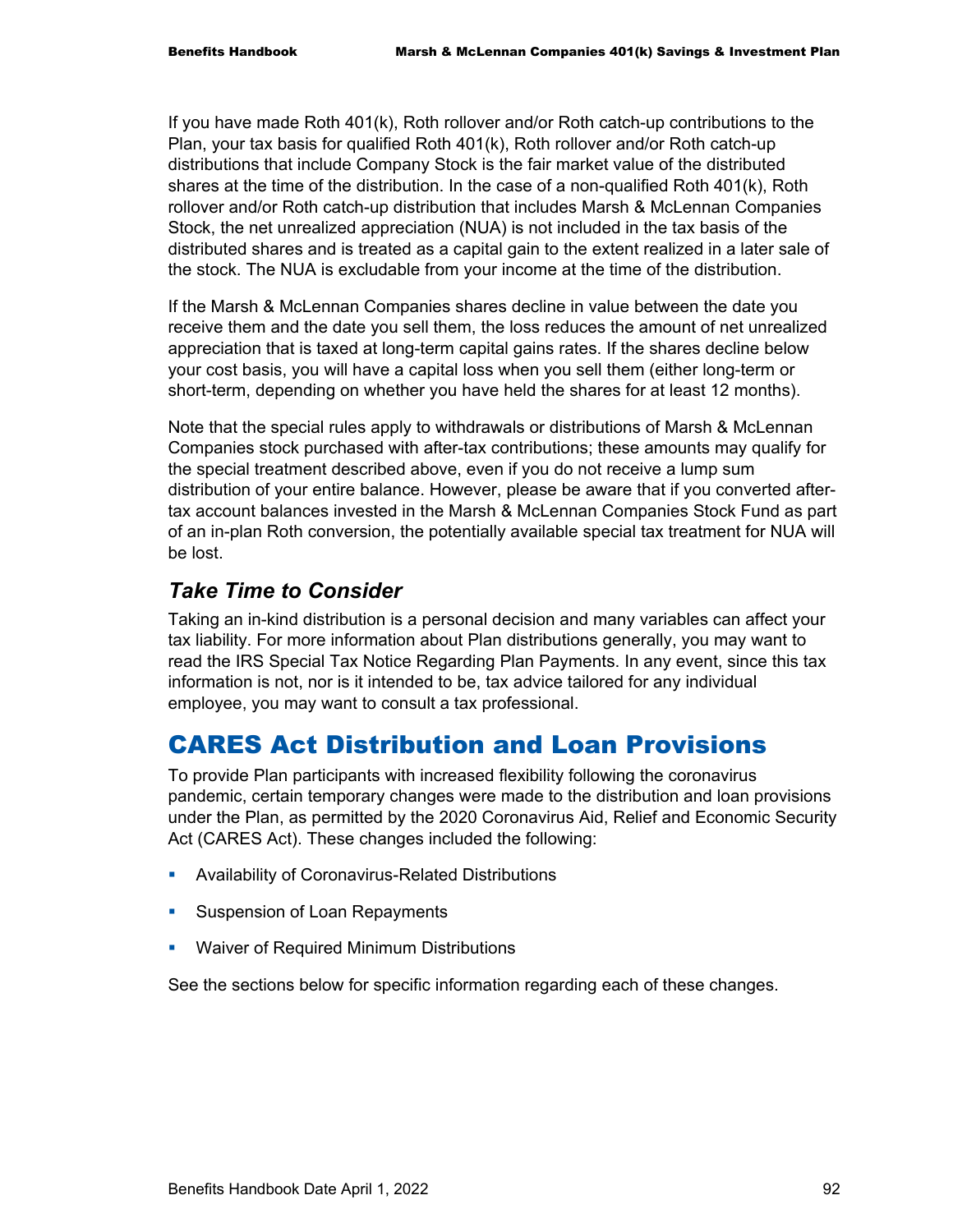### *Coronavirus-Related Distributions*

Under the CARES Act, if you were a "qualified individual" under IRS rules (as defined below), you were permitted to request a Coronavirus-Related Distribution (CRD) to be paid prior to December 30, 2020 from your VESTED account balance under the Plan. CRDs were not subject to the same tax consequences as other distributions. Below is further information on CRDs.

The CRDs were available to both active and terminated colleagues. The CRDs were:

- **EXED** Limited to \$100,000 for the 2020 calendar year. You are responsible for limiting your aggregated withdrawals across all 401(k) plans (with current and former employers) and personal IRAs to \$100,000.
- Not subject to the 20% mandatory federal tax withholding upon distribution.
- Not subject to the 10% early withdrawal penalty.

Note that if you requested a CRD, the hierarchy for the withdrawal of funds under the CRD was pro rata across all funds and money types.

In addition:

- Subject to the repayment option below, you must include the CRD in gross taxable income, ratably, over three tax years (beginning with the tax year of the distribution), unless you elect to include all amounts in the tax year of the distribution. You may want to consult a tax advisor.
- If you obtain a CRD from the Plan, you can repay the CRD to an IRA or eligible employer plan (including this Plan) within three years of the distribution. If timely repaid, the CRD amount would not be included in gross income for federal income tax purposes, and you may file amended tax returns if applicable.
	- Similarly, if you obtained a CRD from another eligible employer plan (such as a tax-qualified 401(k) or defined benefit plan, a section 403(b) plan or a governmental section 457(b) plan) or a CONDUIT IRA, you may repay that CRD to this Plan as a CRD rollover contribution. This rollover contribution would also need to be made within three years of the distribution, and you must satisfy the applicable documentation requirements listed on the Plan's rollover contribution form.
- **Even if you do not request a CRD from the Plan, if you (i) otherwise take a** withdrawal from the Plan on or after January 1, 2020 and before December 31, 2020 and (ii) satisfy the relevant eligibility criteria for a CRD, you may be able to treat your Plan withdrawal as though it is a CRD. However, you should carefully consult with your personal tax adviser to determine if this type of withdrawal may be treated as a CRD for tax purposes.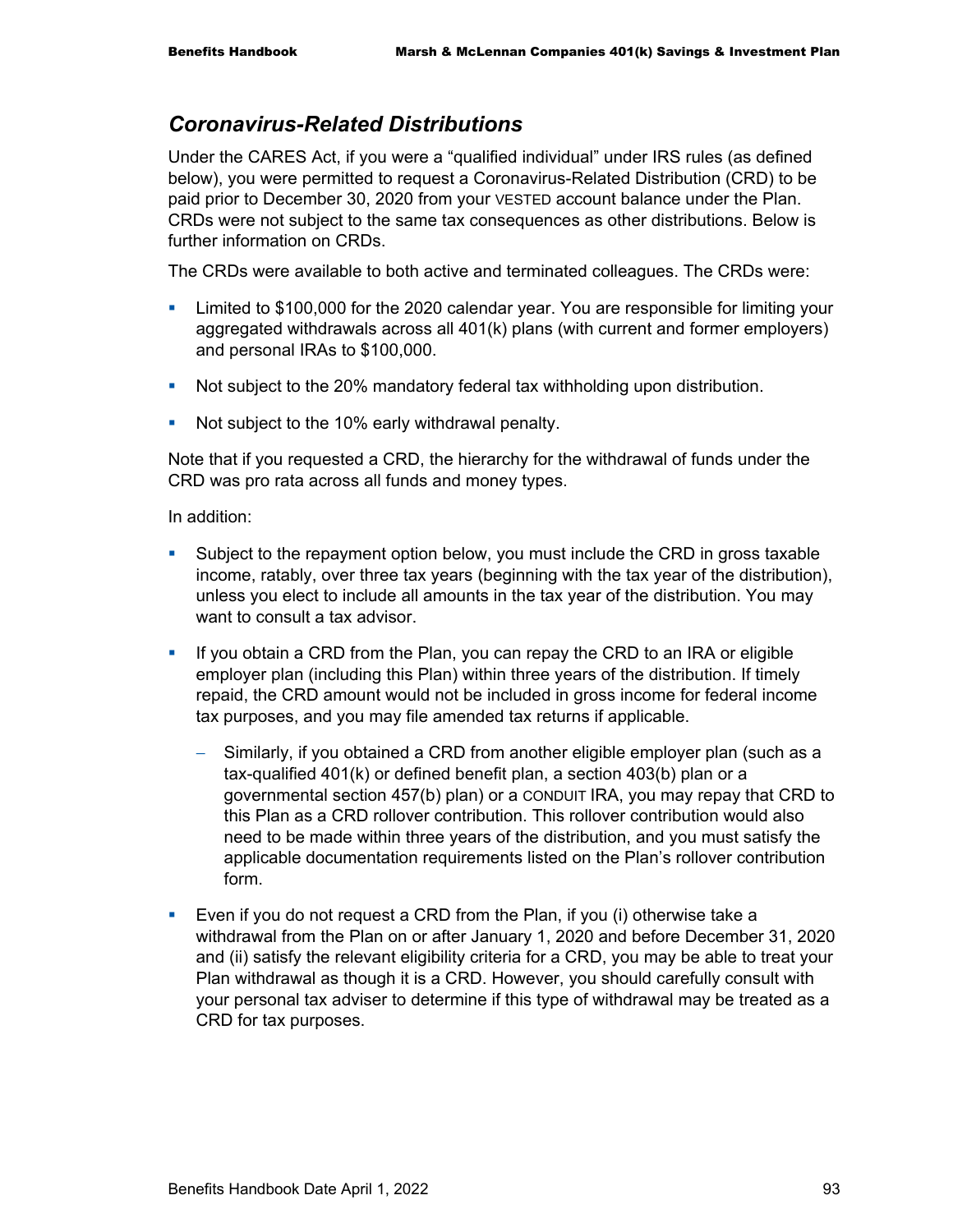### *Suspension of Loan Repayments*

If you were a "qualified individual" under IRS rules (as defined below) and you had an outstanding loan under the Plan, you were permitted to temporarily suspend all of your Plan loan repayments due between June 9, 2020 and December 31, 2020.

If you requested a suspension of your loan repayments, your loan payments were reamortized and restarted as of January 1, 2021. Interest accrued between the date of the last loan repayment and December 31, 2020 was added to the outstanding loan balance.

Regardless of the date when your loan was first suspended, the loan's term was generally extended by approximately 9 months from the original expiration date of the term. For example, if your loan term was originally scheduled to expire in March 2021 but you elected to suspend repayments from June 9, 2020 through December 31, 2020, your loan repayments restarted on or around your first payroll in 2021 in the reamortized amount, and the loan term will now expire in December 2021. However, please note that the length of the extension could be shorter for loans taken out after March 27, 2020, where the length of the extension is based on the number of days between the date the loan was issued and December 31, 2020.

If you elected to suspend your loan repayments, you may still repay your loan in full at any time.

#### *Waiver of Required Minimum Distributions*

The CARES Act also provided for the waiver of required minimum distributions (RMDs) that were otherwise due to be paid from the Plan in 2020. (For general information about RMDs, please refer to the "Required Minimum Distribution" section on page 86.) Unlike the other CARES Act provisions described above, the 2020 RMD waiver applied regardless of whether the participant satisfied the IRS definition of a "qualified individual."

In connection with this RMD relief, effective June 9, 2020, the Plan did not automatically process RMDs that were otherwise due to be paid in 2020. However, participants (including participants who are currently receiving INSTALLMENT payments) had the opportunity to voluntarily elect to receive these RMDs.

If you already received an RMD in 2020 (including ongoing 2020 RMDs that were originally due on December 31, 2020 or first-year RMDs that were originally due on April 1, 2020), you were permitted to roll over the amount of the RMD to an IRA or back into the Plan, thereby retaining the tax deferred status of the distribution, as long as the rollover was completed by August 31, 2020. This rollover option did not apply to any first-year RMDs that were distributed in 2019. Note that if you elected to roll over your RMD back into the Plan by the August 31, 2020 deadline, the amounts rolled over will remain subject to the distribution rules otherwise applicable to amounts held under the Plan.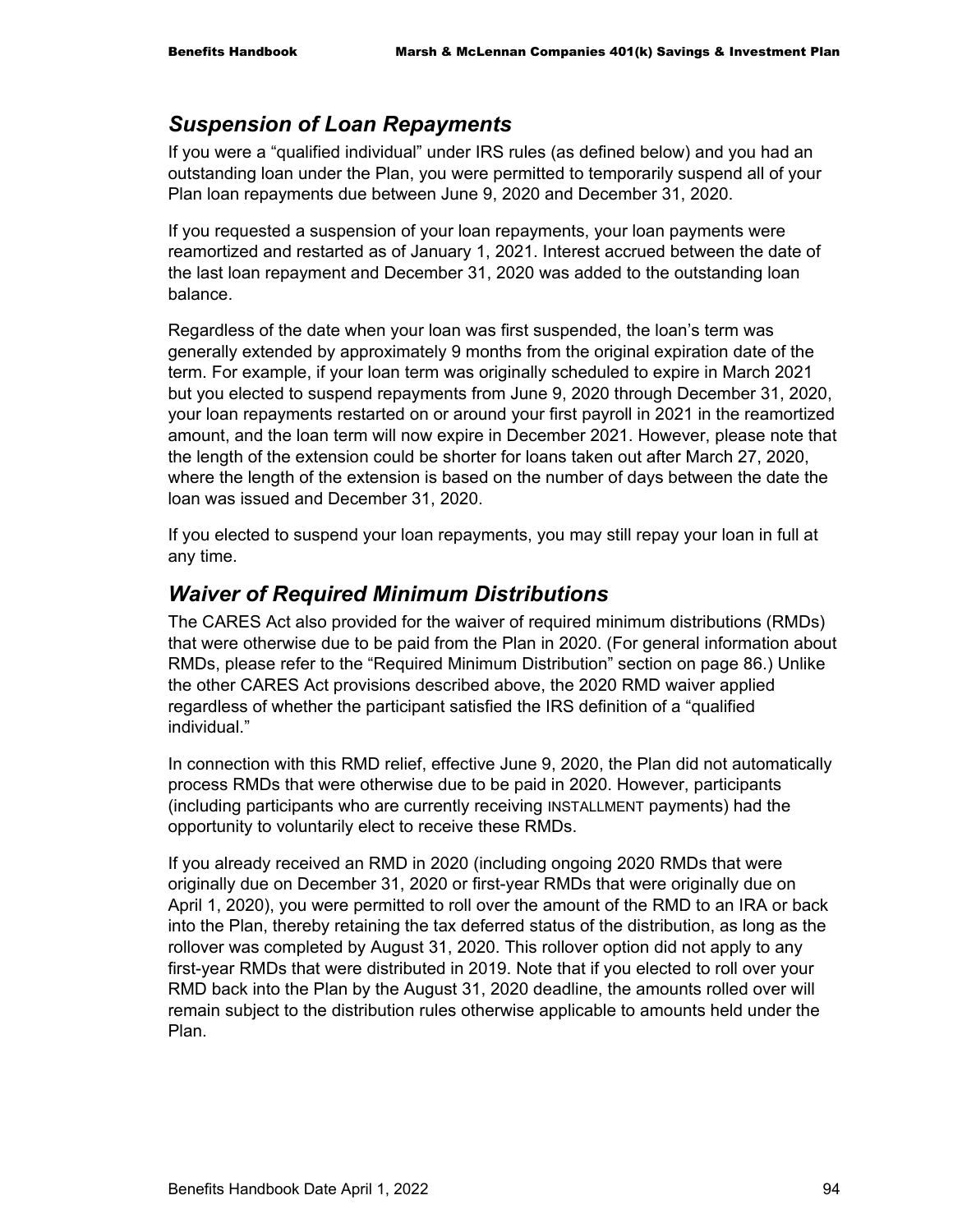In addition, pursuant to the CARES Act, for participants who died before January 1, 2020, the 2020 calendar year is disregarded in calculating the 5-year deadline for a nonspouse BENEFICIARY to receive payment of a participant's account balance following the participant's death.

## *Eligibility for CARES Act Provisions*

You were eligible to receive a CRD or have your loan repayments suspended if you satisfied the definition of a "qualified individual" under IRS rules. This means you must have met any of the following conditions:

- You were diagnosed with the virus SARS-CoV-2 or with coronavirus disease 2019 (referred to collectively as COVID-19) by a test approved by the Centers for Disease Control and Prevention (CDC);
- your spouse or your dependent was diagnosed with COVID-19 by a test approved by the CDC; or
- you have experienced adverse financial consequences because:
	- − you, your spouse, or a member of your household was quarantined, furloughed or laid off, or had work hours reduced due to COVID-19;
	- − you, your spouse, or a member of your household was unable to work due to lack of childcare due to COVID-19;
	- − a business owned or operated by you, your spouse, or a member of your household closed or reduced hours due to COVID-19; or
	- − you, your spouse, or a member of your household had a reduction in pay (or selfemployment income) due to COVID-19 or had a job offer rescinded or start date for a job delayed due to COVID-19.

You were required to certify that you satisfied at least one of these conditions when you applied for a CRD or a suspension of your loan repayments.

As noted above, the waiver of 2020 RMDs was available regardless of whether you, your spouse, your dependents or the members of your household were impacted by COVID-19.

## In Case of Divorce

#### *Qualified Domestic Relations Order*

A "qualified domestic relation order" (QDRO) is a "domestic relations order" (DRO) that creates, or recognizes the existence of, the right of an "alternate payee" (former spouse, child(ren) or other dependent(s)) to receive all or a part of your VESTED account balance under the Plan.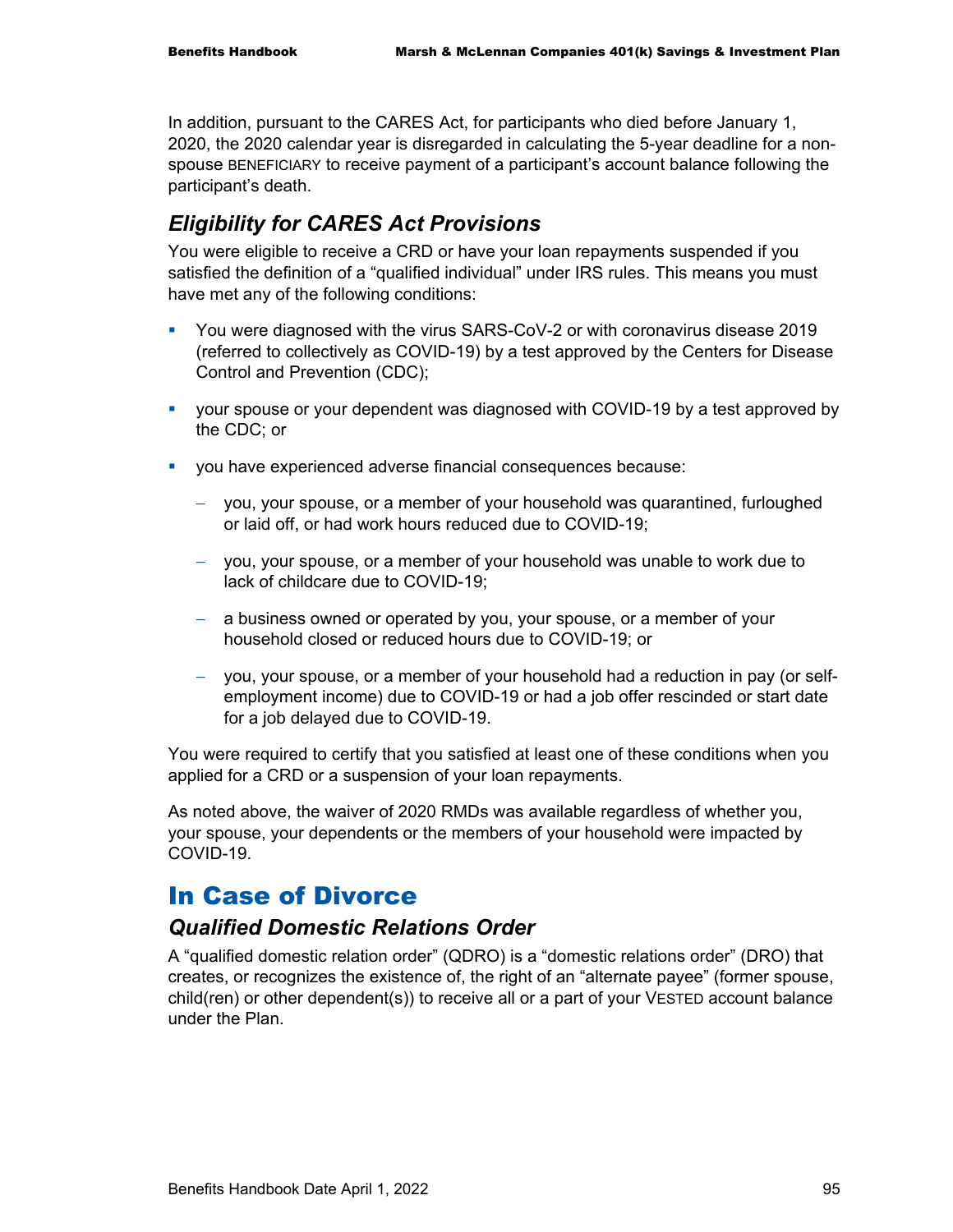A DRO is a judgment (generally issued by the court to be recognized as a DRO under ERISA), decree, or order that relates to the provision of child support, alimony payments, or marital property rights for the benefit of a spouse, former spouse, child, or other dependent.

The Plan has to honor any DRO relating to your Plan benefit as long as it complies with the QDRO Guidelines of the Plan and applicable legal requirements. A DRO must contain the following information to qualify as a QDRO acceptable under the Plan and ERISA.

- the name, Social Security Number, and last known mailing address of the participant and each alternate payee.
- the full name of the Plan (Marsh & McLennan Companies 401(k) Savings & Investment Plan).
- the full name and address of the Plan Administrator (Plan Administrator Marsh & McLennan Companies 401(k) Savings & Investment Plan, c/o Global Benefits Department, Marsh McLennan, Waterfront Corporate Center, 121 River Street, 3rd Floor, Hoboken, NJ 07030).
- the dollar amount or percentage of the participant's account to be awarded to the alternate payee.
- the date upon which the participant's account is to be divided. The alternate payee's separate account will be adjusted for its allocable share of income, gains, losses and expenses from the date until the date the alternate payee's account is distributed.

A draft DRO should be sent to QDRO Consultants Co. for approval prior to being sent to the court for signature. Generally, this order should provide for a prompt lump sum payout to the alternate payee. (If you submit a DRO to the court without prior approval by QDRO Consultants Co. and the DRO does not comply with the Plan's guidelines, you will be required to resubmit it to the court). All expenses in connection with obtaining a QDRO are your or your alternate payee's responsibility.

After your divorce, your former spouse will no longer be your automatic BENEFICIARY unless required by a QDRO.

## *What Happens to Your Account*

If you get divorced, your former spouse will immediately cease to be your automatic beneficiary unless required by a QUALIFIED DOMESTIC RELATIONS ORDER (QDRO).

Depending on the terms of QDRO, a portion of your account may be payable to another person known as an alternate payee. An alternate payee can be your spouse, exspouse, child or other qualified dependent.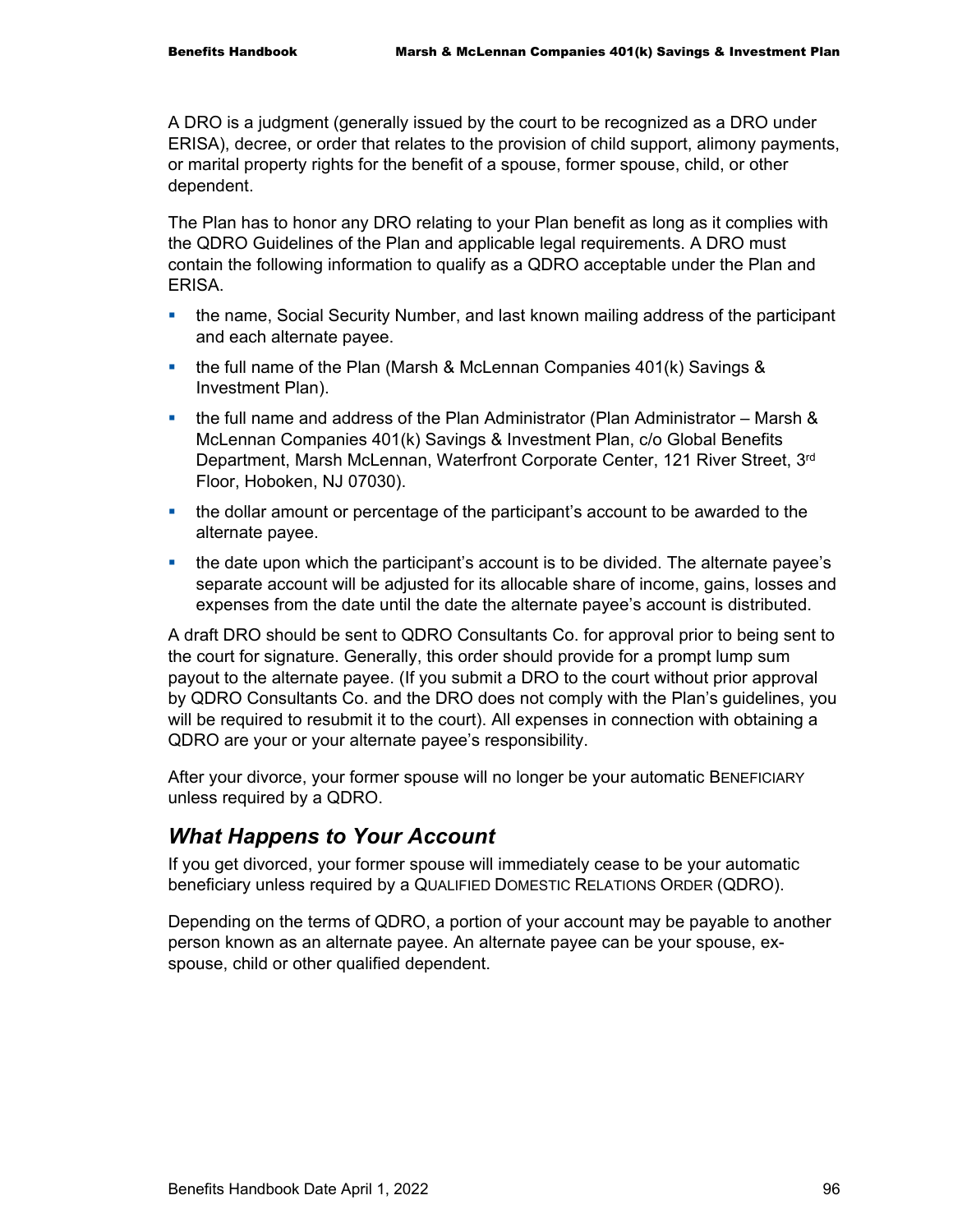If a portion of your account is determined to be payable to an alternate payee under the terms of your QDRO, then your account will be divided into two accounts:

- a new account that will contain the amount payable to the alternate payee, and
- your original account, which is reduced by the amount payable to the alternate payee.

Different rules may apply if you are receiving INSTALLMENT payments.

Until the alternate payee's account balance is distributed, it will continue to be affected by the investment performance of the investment options elected for the account.

Your account under the Plan may be split only if you have a Qualified Domestic Relations Order.

**Note:** All reasonable costs and expenses incurred by the Plan in connection with determination as to whether a domestic relations order is a Qualified Domestic Relations Order may be charged to your account.

When the Plan receives a Domestic Relations Order, distributions, loans, hardship and in-service withdrawals are not allowed until the rights under the order are finally determined. QDRO Consultants Co. will notify you that a hold has been placed on your account.

#### *Distributions to Alternate Payees*

If a portion of your account balance has been awarded to an alternate payee, it will be distributed promptly to the alternate payee when an approved Qualified Domestic Relations Order becomes effective. The alternate payee has 45 days from the date of the segregation of the account letter to request a distribution via an Alternate Payee Distribution Form. If no form is received, it will be distributed. If the alternate payee is your former spouse or spouse, he or she may direct the rollover of the amount distributable under the QDRO to his or her own traditional IRA, Roth IRA or to his or her employer's TAX-QUALIFIED PLAN.

To obtain a form, go to **https://careers.mmc.com/global/en/us-benefits** and select **Transamerica**. Once the form is completed, return as instructed.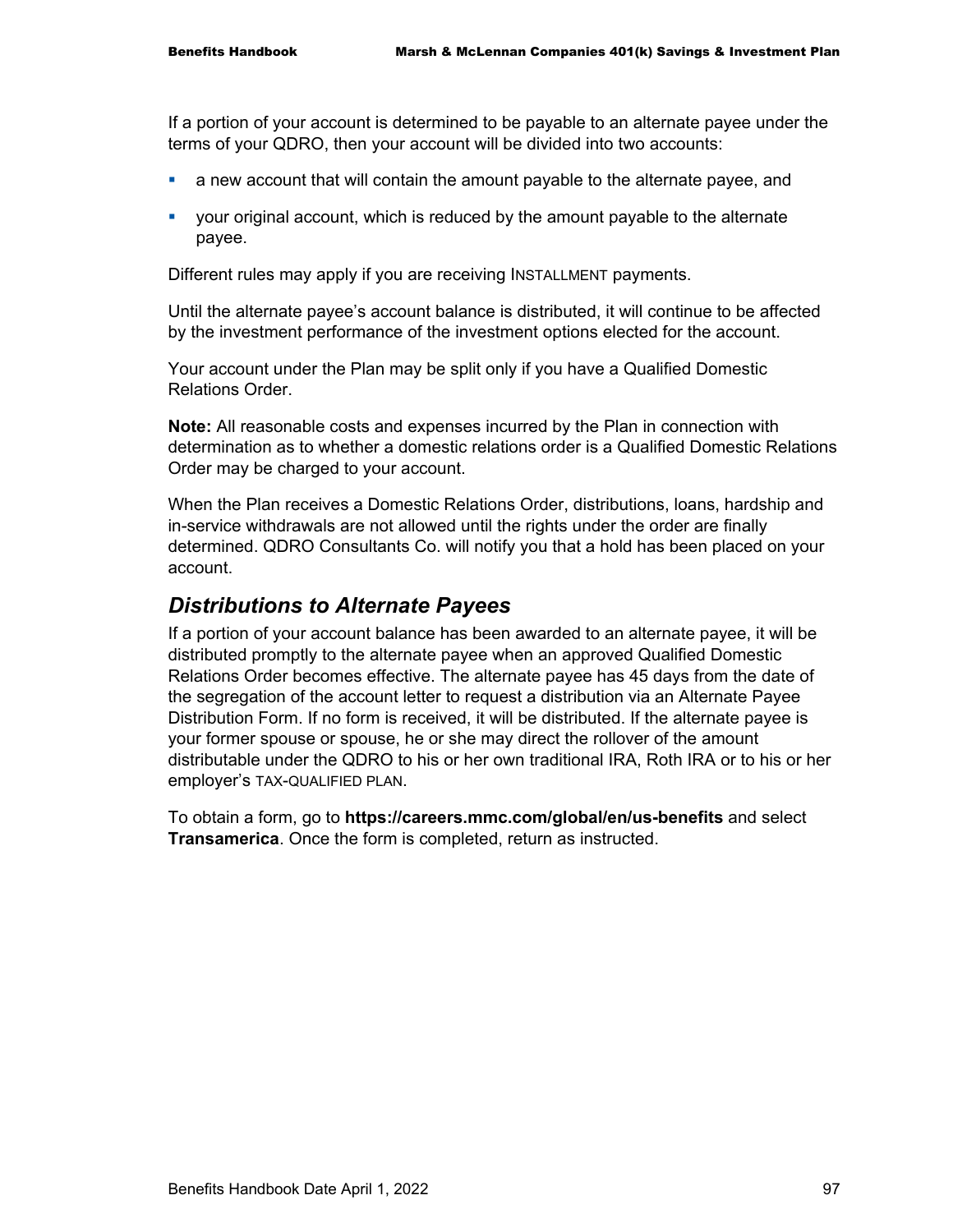#### *Contact*

In order to give your spouse an interest in your account, a Domestic Relations Order must be submitted to QDRO Consultants Co. at the following address:

QDRO Consultants Co. Attention: Marsh McLennan QDRO Compliance Team 3071 Pearl Road Medina, Ohio 44256

You can also call QDRO Consultants Co. at +1 800 527 8481 with any questions or fax inquiries to them at +1 330 722 2735.

#### *Beneficiary Designation*

Your beneficiary designation will remain in effect for the portion of your account that is not awarded to your former spouse or dependent child under the Qualified Domestic Relations Order (QDRO) until you change it or remarry.

**Note:** Unless specified in the QDRO, your former spouse is no longer automatically eligible for any death benefits. If you remarry, your new spouse is automatically your BENEFICIARY. You must submit a new BENEFICIARY form if you remarry with your new spouse's written, notarized consent if your new spouse is not designated as your primary BENEFICIARY.

## In Case of Your Death

You should choose a BENEFICIARY under the Plan. If you are unmarried, you may designate anyone you wish (and under certain circumstances, a trust or charitable organization may be a beneficiary). If you are not married and do not name a beneficiary, your estate is your beneficiary. If you are married, your spouse is automatically your beneficiary. You must obtain your spouse's written, notarized consent to designate someone other than your spouse as a beneficiary.

## Choosing a Beneficiary

You may designate a BENEFICIARY online. If you are an active employee, go to Colleague Connect (**https://mmcglobal.sharepoint.com/sites/Home**). Select **Pay & Benefits**, and click **My Pay & Benefits,** select **Transamerica** under Savings & Financial Planning. If you are a terminated employee, go to **https://careers.mmc .com/global/en/us-benefits** and select **Transamerica**. You may also designate a beneficiary by completing a Beneficiary Designation Form and returning it in accordance with the form's instructions. Forms may be obtained online.

If you are married, your spouse is automatically your beneficiary. You must obtain your spouse's written, notarized consent to designate someone other than your spouse as a beneficiary.

You were not required to renew your beneficiary designation due to the transition to Transamerica as the Plan's recordkeeper on September 1, 2017. If you had a completed Beneficiary Designation Form on file prior to September 1, 2017, it will continue to be in effect until you make a change to your beneficiary designation (or you become married).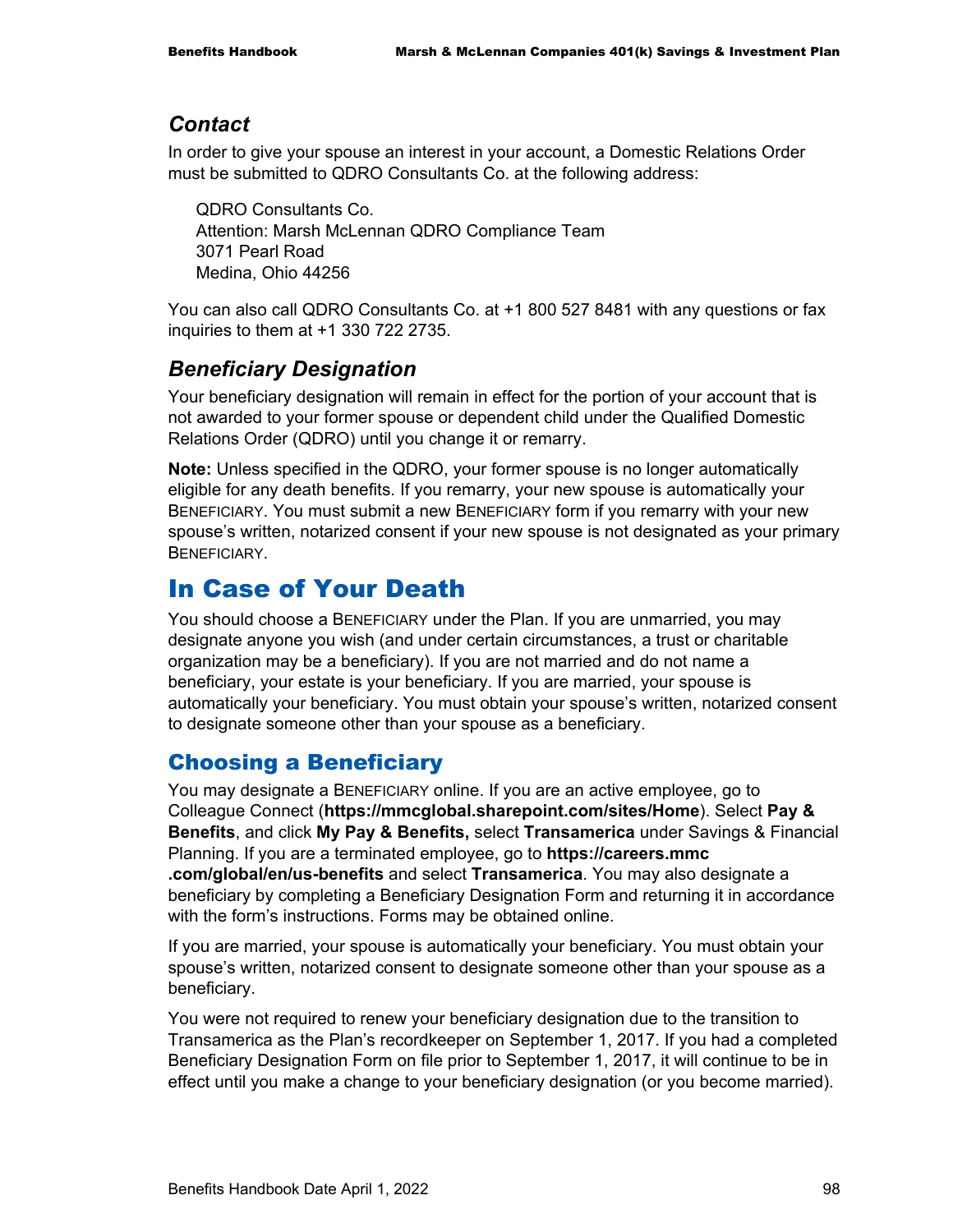## Changing a Beneficiary

You can change your BENEFICIARY at any time online. If you are an active employee, go to Colleague Connect (**https://mmcglobal.sharepoint.com/sites/Home**). Select **Pay & Benefits**, and click **My Pay & Benefits,** select **Transamerica** under Savings & Financial Planning. If you are a terminated employee, go to **https://careers.mmc .com/global/en/us-benefits** and select **Transamerica**. If you prefer, you may complete a Beneficiary Designation Form and return it in accordance with the form's instructions. Forms may be obtained online.

If you are married, you must obtain your spouse's written, notarized consent to designate someone other than your spouse as a beneficiary.

Be sure to keep your beneficiary designation up to date. The last completed Beneficiary designation election on file with the Plan is the exclusive basis upon which the Plan will make a distribution to a beneficiary.

## *No Beneficiary Named*

If you are married and die before you receive your account, your surviving spouse is automatically your sole beneficiary. If you have no spouse at the time of your death, and no other BENEFICIARY has been designated, then the Plan payments will be made to your estate and will be distributed according to the settlement of your estate.

## Who Gets Your Benefit

If you die before you begin receiving your account balance, your BENEFICIARY will automatically receive your account balance. If you did not choose a beneficiary and you are not married or your beneficiary dies before you, your estate is automatically your sole beneficiary and will be distributed according to the settlement of your estate. If you are married, your spouse will receive your account balance unless you designated another beneficiary with your spouse's written, notarized consent on the Plan's Beneficiary Designation Form.

## How the Benefit Is Paid

If your account balance is \$1,000 (includes your Roth 401(k) balance) or less, your account balance will be distributed to your BENEFICIARY automatically, and applicable taxes will be withheld.

If your account balance is more than \$1,000 (includes your Roth 401(k) balance), your beneficiary may request a distribution or leave the account in the Plan. The maximum period over which your beneficiary may defer depends on whether or not your beneficiary is your surviving spouse.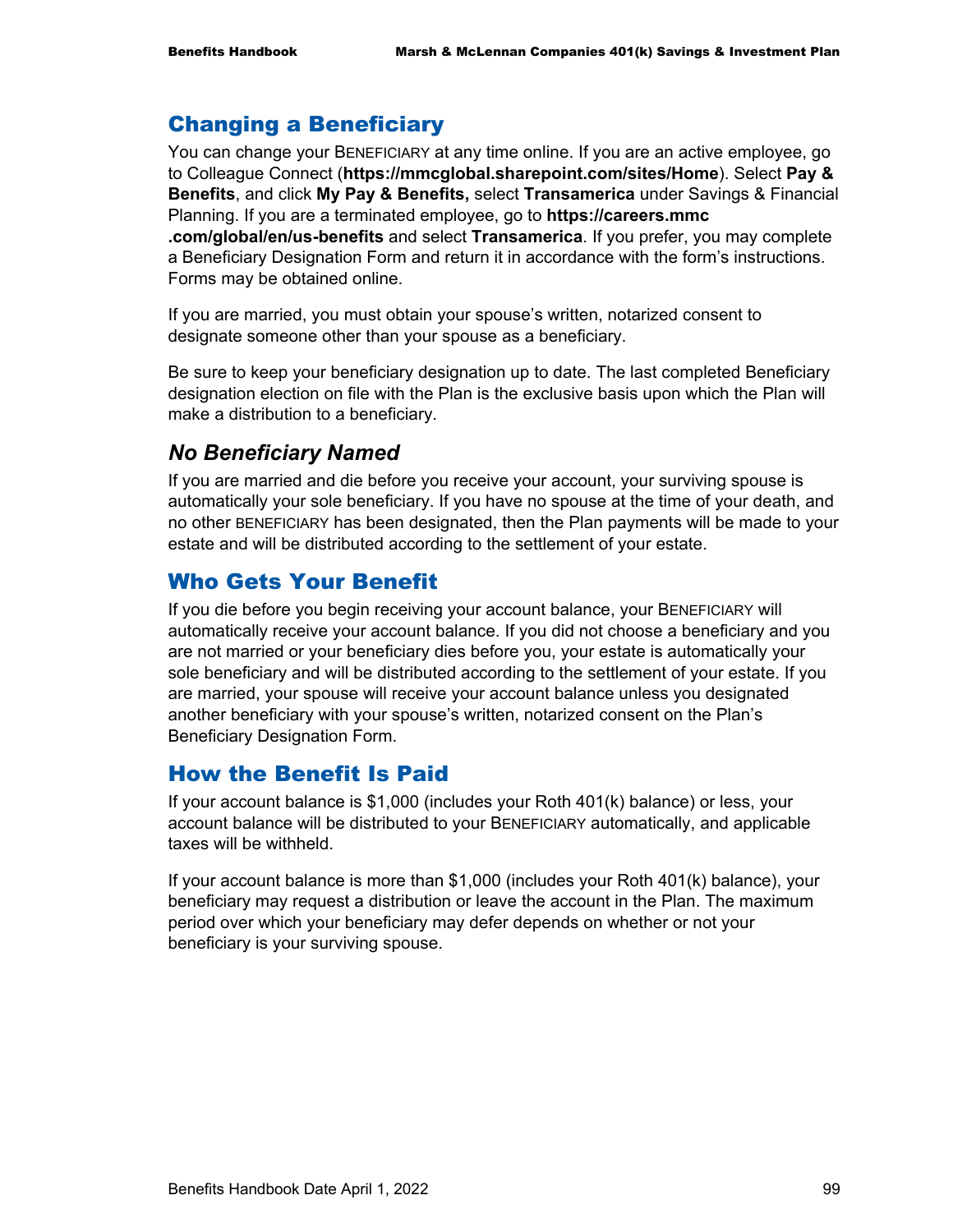If your beneficiary is your surviving spouse, he or she may:

 elect a lump sum distribution, which he or she may direct as a rollover into his or her own traditional IRA, Roth IRA or employer's TAX-QUALIFIED PLAN, at any time up until April 1<sup>st</sup> following the calendar year in which you (not your spousal beneficiary) would have attained age 72 (if you were born after June 30, 1949) or age 70 $\frac{1}{2}$  (if you were born before July 1, 1949).

elect INSTALLMENT distributions over a period of years not to exceed your spouse's life expectancy, beginning no later than April 1st following the calendar year in which *you* (not your spousal beneficiary) would have attained age 72 (if you were born after June 30, 1949) or age  $70\frac{1}{2}$  (if you were born before July 1, 1949).

 elect a lump sum distribution, which he or she may direct as a rollover into his or her own traditional IRA, Roth IRA or employer's tax-qualified plan, on a percentage of the account balance and installment distributions on the remainder, subject to the time frames above.

If your beneficiary is not your surviving spouse, he or she may:

- elect a lump sum distribution, which he or she may direct as a rollover into a traditional IRA or Roth IRA at any time (i) within five years of your death, if the date of death was prior to January 1, 2020 or if the beneficiary is a NON-INDIVIDUAL BENEFICIARY, or (ii) within ten years of your death, if the date of death was after December 31, 2019 (for individual beneficiaries), or
- elect installment distributions, beginning no later than 11 months after the election has been filed, and ending within (i) five years of your death if the date of death was prior to January 1, 2020 or if the beneficiary is a non-individual beneficiary or (ii) within ten years following your death, if the date of death was after December 31, 2019 (for individual beneficiaries).

If you were already receiving installments before your death, your beneficiary may elect any of the following payment options upon your death:

- **Lump sum payment payable to your beneficiary;**
- Lump sum payment payable to your beneficiary's inherited IRA with a rollover institution; or
- **Installment distributions as follows:** 
	- − If your date of death was after December 31, 2019, an individual beneficiary can elect installments at any frequency (monthly, quarterly, semi-annual or annual) ending no later than 10 years following the date of your death. The beneficiary would make a separate installment election rather than continuing your original installments.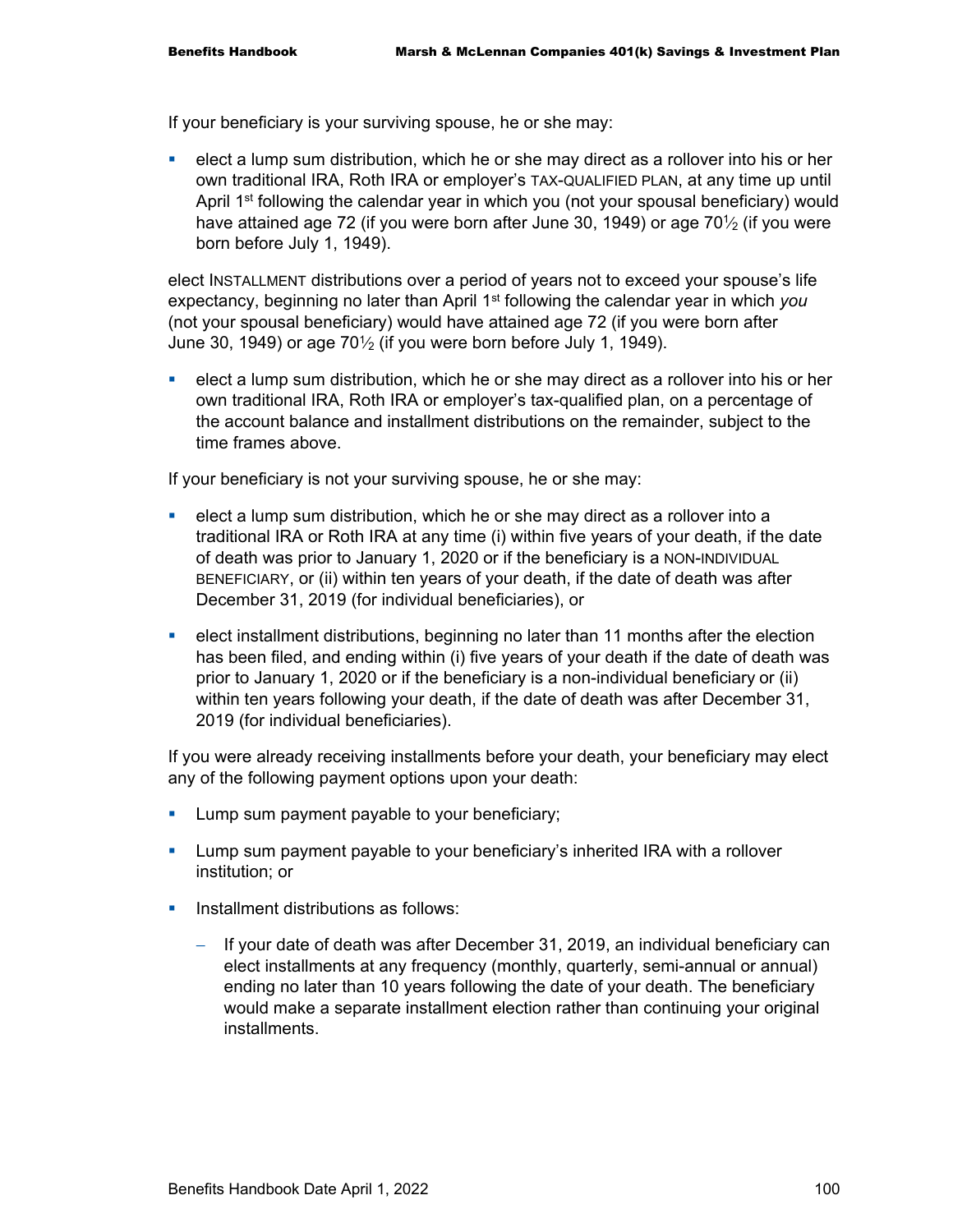If your date of death was before January 1, 2020, an individual beneficiary can continue installments over the period you originally elected. New installment elections would not be permitted.

If you have a non-individual beneficiary, the beneficiary can continue installments over the period that you originally elected. However, if you died before April 1<sup>st</sup> of the calendar year following the calendar year in which you would have attained age 72 (if you were born after June 30, 1949) or age  $70\frac{1}{2}$  (if you were born before July 1, 1949), these installments will end no later than 5 years following the date of your death. New installment elections would not be permitted.

If your beneficiary does not request an immediate distribution of your account, the account balance will continue to be affected by the investment performance of the investment options elected for the account.

While your account remains in the Plan, your beneficiary can:

- reallocate the balance of your account among different investment options.
- substitute one investment option for another (a "fund-to-fund" transfer).
- **•** request a distribution.
- **•** change dividend election.

As long as your beneficiary maintains a balance in the Plan, your beneficiary will need to call HR SERVICES at +1 866 374 2662 to report any address changes so the account statements are properly directed.

# How to Apply for a Benefit

Your BENEFICIARY should contact HR SERVICES at +1 866 374 2662. Before a benefit can be paid, your beneficiary has to provide:

- **a** certified death certificate, and
- a copy of your marriage certificate, if the beneficiary is your surviving spouse, and
- **a** copy of his or her birth certificate if the beneficiary is a minor, and
- **•** proof of his or her own identity.

## When a Benefit Is Paid

Once a distribution has been requested, your BENEFICIARY will usually be paid within 30 days of being confirmed as the beneficiary.

## Taxes

If your BENEFICIARY is your surviving spouse, your spouse may choose to have a direct rollover of your account to a traditional IRA, Roth IRA to an eligible tax-qualified employer plan, or paid to him or her. If the distribution is paid to a traditional IRA, Roth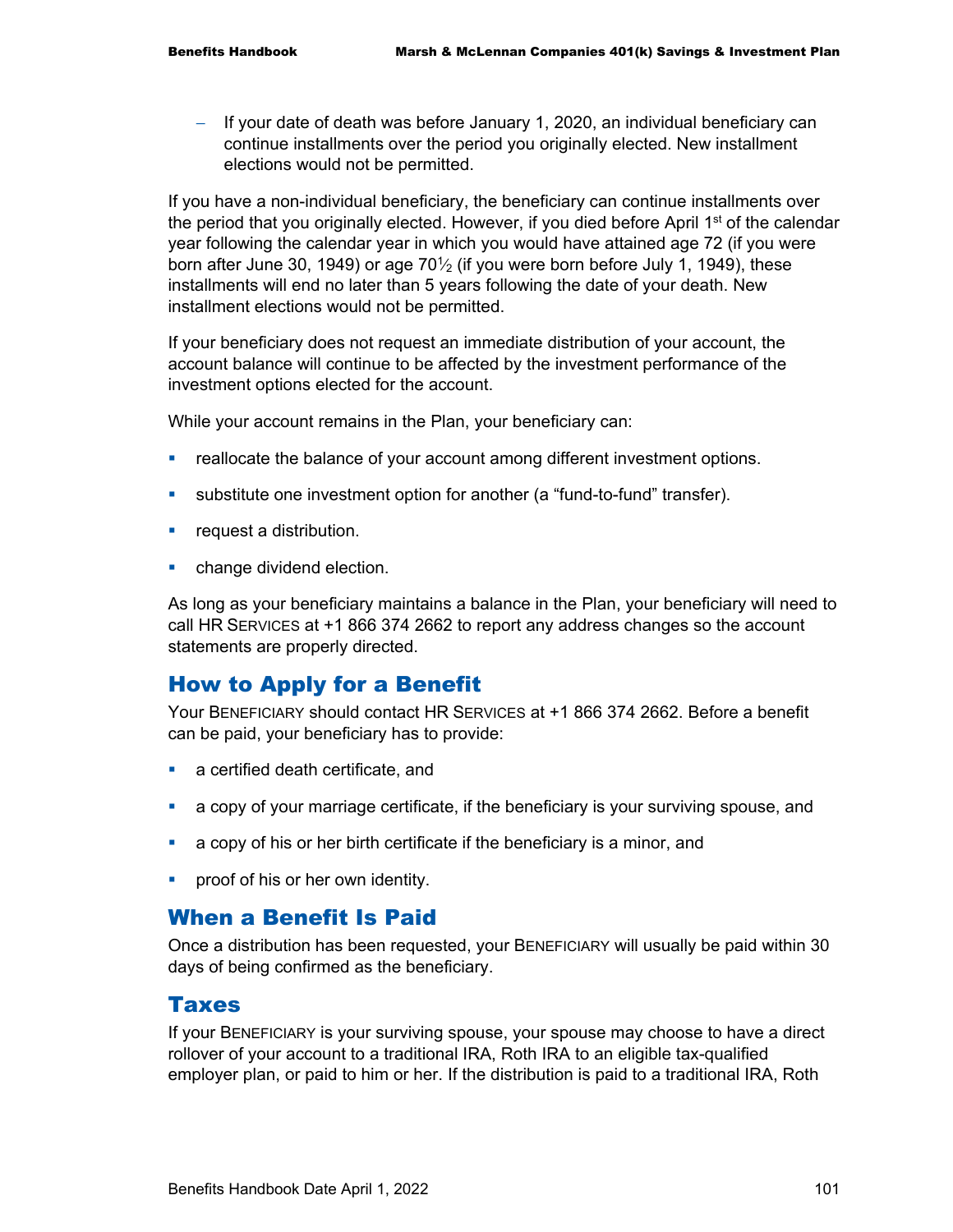IRA or to an eligible employer's TAX-QUALIFIED PLAN, taxes will not be withheld. If the distribution is paid to your surviving spouse directly, 20% of the taxable amount will be withheld for mandatory Federal income tax withholding.

If your beneficiary is someone other than a surviving spouse, your non-spousal beneficiary can request a direct rollover to a traditional IRA or Roth IRA. The traditional IRA that receives a direct rollover is considered an "inherited" IRA. The required minimum distributions from an "inherited" IRA are not based on the age of the beneficiary. Instead, complex rules apply that take into account the participant's age at death. Any distribution of amounts that are eligible for rollover but are paid directly to your non-spousal beneficiary will be subject to 20% mandatory Federal income tax withholding on the taxable amount.

The distribution made on account of your death is generally not subject to the additional 10% Federal early withdrawal tax.

A tax professional should be consulted to find out exactly what taxes your beneficiary will have to pay.

# Merged Plans

You will cease to be eligible to make contributions or receive Company matching contributions if you no longer work for a participating employer. Similarly, if you are receiving fixed Company contributions and cease to be employed by an eligible participating company (eligible participating companies include all MMC companies except Marsh & McLennan Agency LLC), you will cease to receive fixed Company contributions. If your account is transferred to the plan of a new employer in a spin-off or trust-to-trust transfer, you will not be entitled to receive a distribution solely as a result of the sale. You will be entitled to receive a distribution under the terms of the new plan to which your account has been transferred. If your account is not directly transferred in a spin-off or a trust-to-trust transfer to the new employer's plan, you generally will be entitled to receive a distribution from this Plan if you cease to work for the Company and any affiliated employers and satisfy any additional tax law requirements.

# Plan Spin-off or Merger

In the event of any Plan merger or spin-off, the value of your account immediately following its transfer to the new plan (calculated as if the Plan had terminated) may not be less than the value immediately prior to the transfer (calculated as if the Plan had terminated). In addition, any portion of your account representing before-tax contributions will remain subject to distribution restrictions and generally will not be eligible for withdrawal while you are employed unless you attain age 59 $\frac{1}{2}$  or have a financial hardship, as defined under the tax law.

The transfers described above are not eligible rollover distributions or treated as taxable distributions. You will have no income tax or withholding liability as a result of such transfer.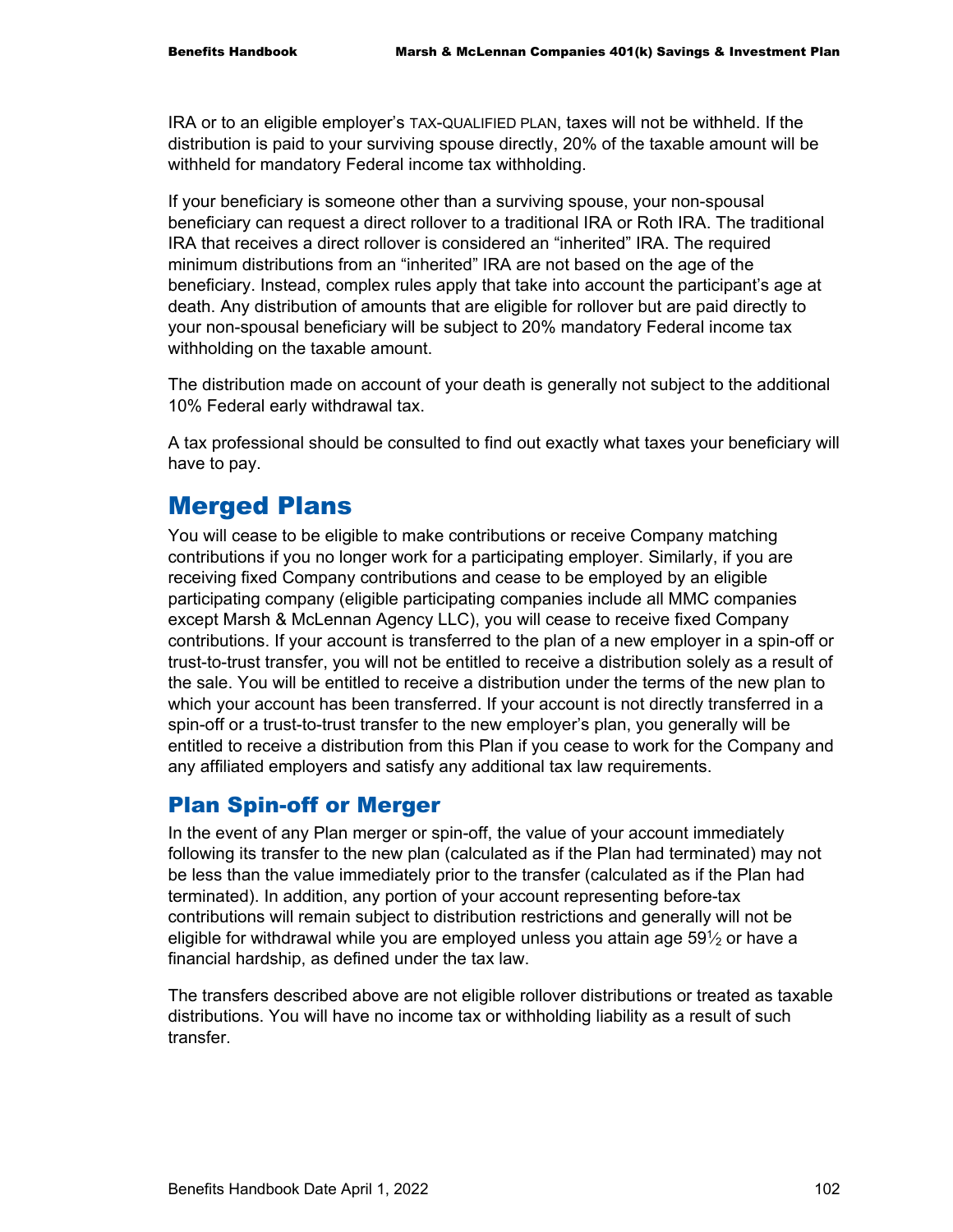# Account Information

The Plan Administrator provides information through the Marsh & McLennan Companies 401(k) Savings & Investment Plan's website and HR SERVICES. You can access information and conduct Plan transactions by going online to the Marsh & McLennan Companies 401(k) Savings & Investment Plan's website, via Colleague Connect (**https://mmcglobal.sharepoint.com/sites/Home)** for active employees and **https://careers.mmc.com/global/en/us-benefits** for terminated employees, or by calling HR Services at +1 866 374 2662.

| Online Systems and HR Services (+1 866 374 2662)                                                      |                                                                                                                                                                                                                                                                                                                                                                                                                                                           |  |
|-------------------------------------------------------------------------------------------------------|-----------------------------------------------------------------------------------------------------------------------------------------------------------------------------------------------------------------------------------------------------------------------------------------------------------------------------------------------------------------------------------------------------------------------------------------------------------|--|
| <b>Transactions available</b><br>through the Voice<br><b>Response System or</b><br><b>HR Services</b> | account balances<br>ш<br>account balance by investment option<br>ш<br>account balance by money type<br>u,<br>amounts available for withdrawal<br>Ľ,<br>contribution rate<br>×<br>dividend election<br><b>CONTRACTOR</b><br>investment direction<br>ш<br>loan information including outstanding loan balances, amounts<br>a.<br>available for loans, interest rates and loan modeling<br>investment performance<br>×<br>investment price information<br>u, |  |
| <b>Transactions available</b><br>through the Plan's<br><b>Website or HR</b><br><b>Services</b>        | investment directions for future contributions<br>×<br>contribution rate changes<br>×<br>catch-up contribution election<br>×<br>dividend election<br>×<br>fund-to-fund transfer<br>Ľ,<br>fund reallocation<br>u,<br>loans<br>×                                                                                                                                                                                                                            |  |
| <b>Voice Response</b><br><b>System</b>                                                                | Set up voice biometrics authentication when you call the<br>×.<br>Transamerica voice response system. The Voice Pass system will<br>identify you based on your stored voiceprint. If you choose not to set<br>up voice biometrics, you will need to provide authentication each<br>time you call the system.                                                                                                                                              |  |
| How to reach                                                                                          | Call HR Services at +1 866 374 2662 or visit the Plan's website online.<br>If you are an active employee, go to Colleague Connect<br>ш<br>(https://mmcglobal.sharepoint.com/sites/Home). Select Pay &<br>Benefits, and click My Pay & Benefits, select Transamerica under<br>Savings & Financial Planning.<br>If you are a terminated employee, go to https://careers.mmc<br>u,<br>.com/global/en/us-benefits and select Transamerica.                    |  |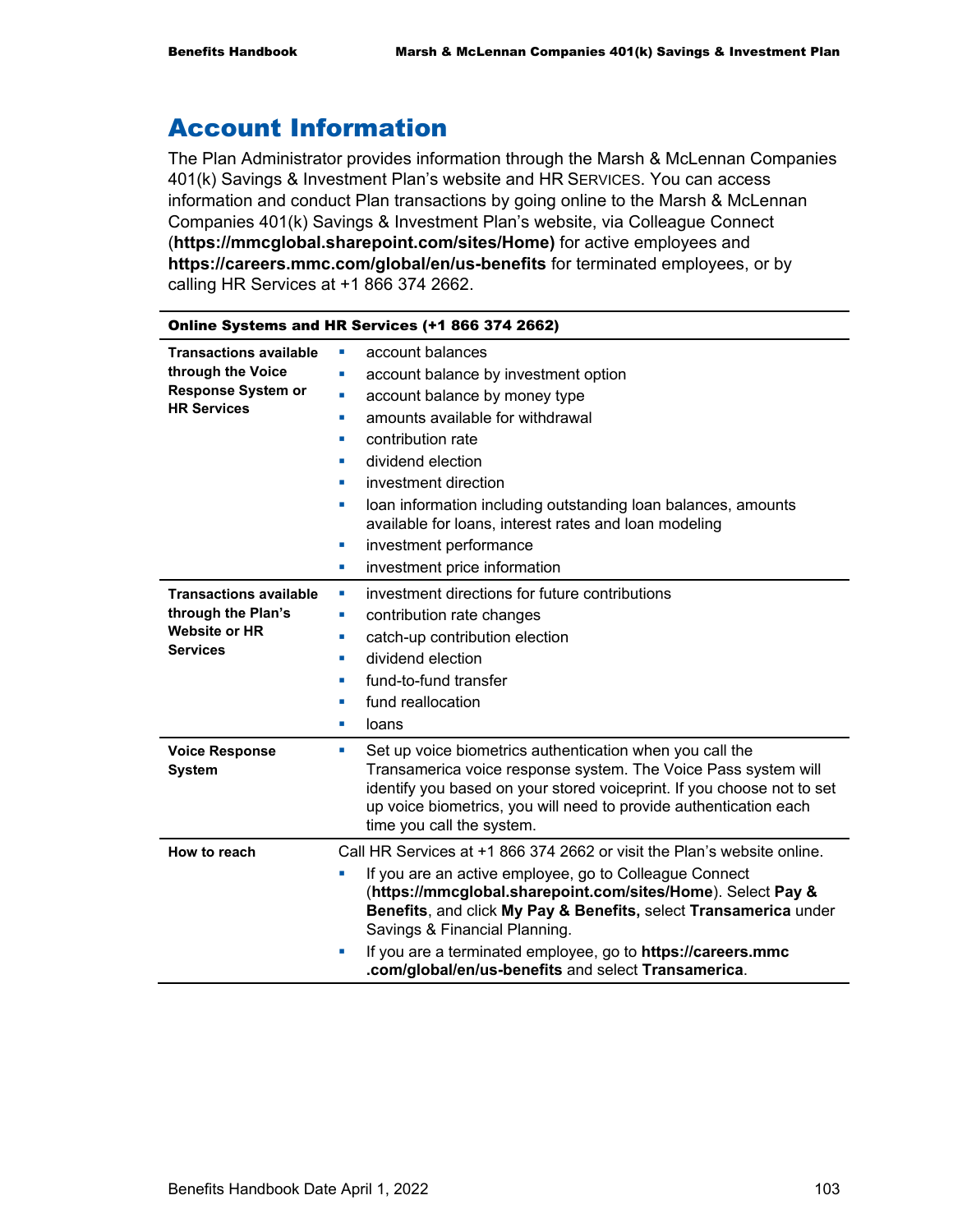| Online Systems and HR Services (+1 866 374 2662) |                                                                                                                                                                                                                                                                                                                                                          |
|--------------------------------------------------|----------------------------------------------------------------------------------------------------------------------------------------------------------------------------------------------------------------------------------------------------------------------------------------------------------------------------------------------------------|
| <b>Hours of operation</b>                        | <b>Plan's Website:</b> 24 hours a day, seven days a week                                                                                                                                                                                                                                                                                                 |
|                                                  | HR Services: $8$ a.m. $-8$ p.m. Eastern time, any business day                                                                                                                                                                                                                                                                                           |
| <b>Accessing your</b>                            | If you are an active employee:                                                                                                                                                                                                                                                                                                                           |
| account                                          | Online Colleague Connect (https://mmcglobal.sharepoint<br>.com/sites/Home).                                                                                                                                                                                                                                                                              |
|                                                  | If you do not have access to Colleague Connect:                                                                                                                                                                                                                                                                                                          |
|                                                  | Online at https://my.trsretire.com                                                                                                                                                                                                                                                                                                                       |
|                                                  | The first time you visit the website, you will need to click <b>New user?</b> Get<br>started to set-up your user name and password. If you have an account<br>balance in another qualified plan for which Transamerica is the<br>recordkeeper, you will see the account balance for that plan as well as<br>the Marsh McLennan plans you participate in. |
|                                                  | By phone:<br>+1 866 374 2662                                                                                                                                                                                                                                                                                                                             |

#### Online Systems and HR Services (+1 866 374 2662)

# Account Updating

Your account is valued each business day that the New York Stock Exchange is open.

"Valued" means that your account is updated to reflect account activity and investment gains, losses, dividends and other earnings.

## Account Statements

You will receive a quarterly account statement showing all activity. Each January, you will automatically be mailed a paper version of your fourth quarter account statement. All other quarterly account statements can be viewed online by following the directions below.

If you are an active participant you can access your quarterly account statement online. Go to Colleague Connect (**https://mmcglobal.sharepoint.com/sites/Home**). Select **Pay & Benefits**, and click **My Pay & Benefits,** select **Transamerica** under Savings & Financial Planning; then click the applicable plan and select **e-documents** under Home.

If you are a terminated participant, you can access your quarterly account statement online. Go to **https://careers.mmc.com/global/en/us-benefits** and select **Transamerica**; then click the applicable plan and select **e-documents** under Home.

If you have an email address on file, you will receive an email notification when your quarterly account statement is available online. You may also elect to receive paper delivery of your quarterly account statement.

# Miscellaneous

## *Trustee*

The Northern Trust Company is the Trustee for the Plan.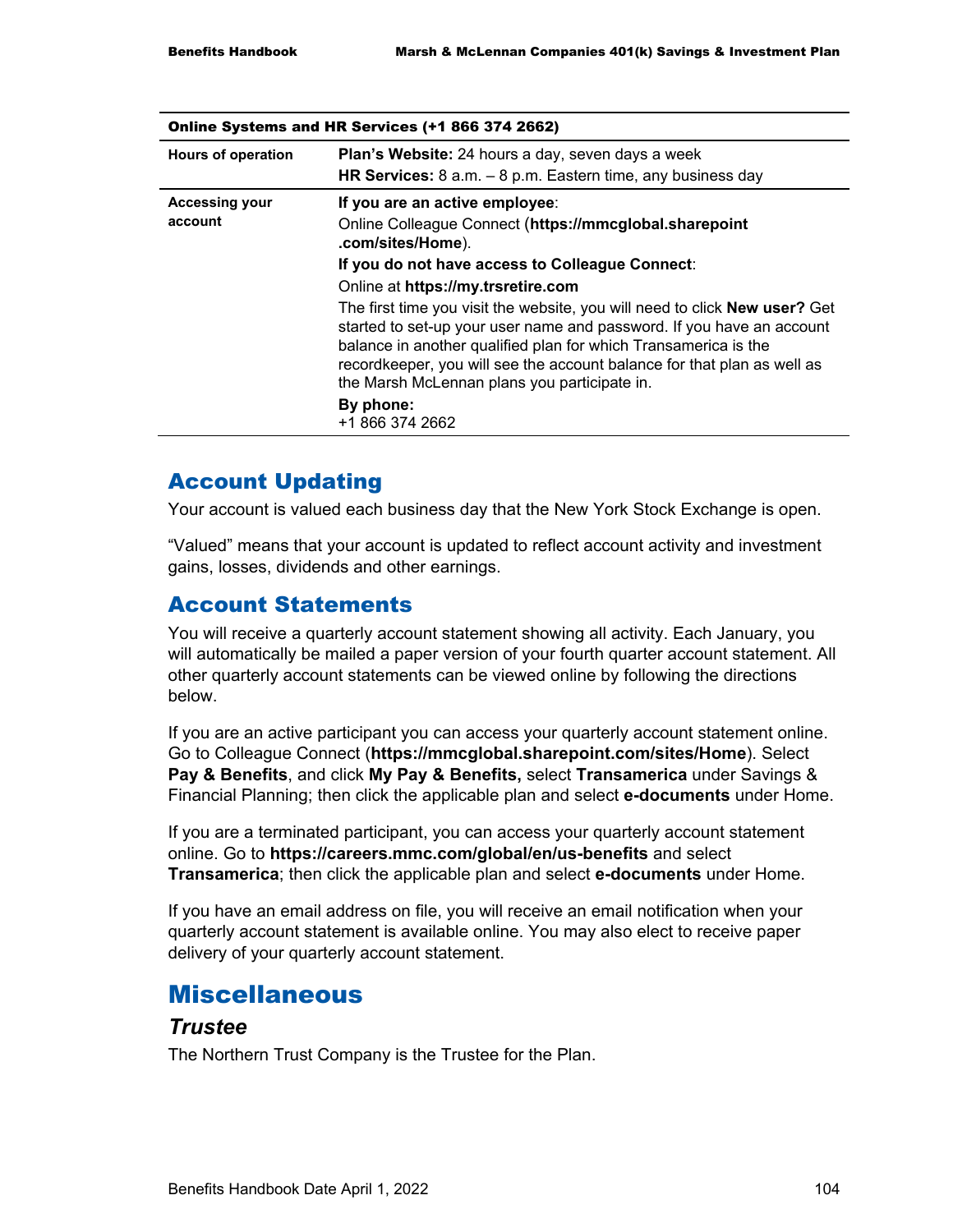# Account and Investment Management Fees

Generally, the Company pays the administrative expenses related to operating the Plan and the participants pay the investment management fees. However, you indirectly bear certain administrative costs that are paid from the investment management fees charged by certain funds offered in the Plan. In addition, certain expenses may be charged directly to your account based on certain account transactions.

When you invest in a fund other than the MMC Stock Fund, there is a fee charged as a percentage of assets invested. That fee is reflected as an offset to the fund's investment returns. The fees charged by each fund are shown in the fund's Fund Fact Sheet. That fee covers the fund's investment management expenses, and for some funds, a portion of that fee may also be used to cover certain administrative costs of the Plan. Since the fee offsets the investment returns you receive, this fee commensurately lowers your investment returns and thus your total account value.

If the portion of the investment management fee set aside to cover administrative costs exceeds those administrative costs for a particular year, participants with existing account balances will receive an allocation of the excess amount. Any such excess amount will be reflected in your account at the time the allocation is made, if applicable.

The Plan Administrator determines how to reasonably charge expenses to accounts, including accounts of terminated participants, beneficiaries and alternate payees. If the Company ceases to pay Plan expenses, Plan expenses will be charged to Plan accounts in a reasonable manner to be determined by the Plan Administrator.

The Department of Labor advises participants in plans like this Plan to carefully review and assess the fees charged. In certain cases, the cumulative effect of fees and expenses for each investment option can substantially reduce the growth of your RETIREMENT savings. Visit the Department of Labor's website at https://www.dol .gov/agencies/ebsa/about-ebsa/our-activities/resource-

center/publications/understanding-your-retirement-plan-fees for an example showing the long-term effect of fees and expenses. Fees and expenses are only one of the many factors to consider when you decide to invest in a particular fund within the Plan. You may also want to think about whether an investment in a particular fund, along with your other investments, will help you achieve your financial goals.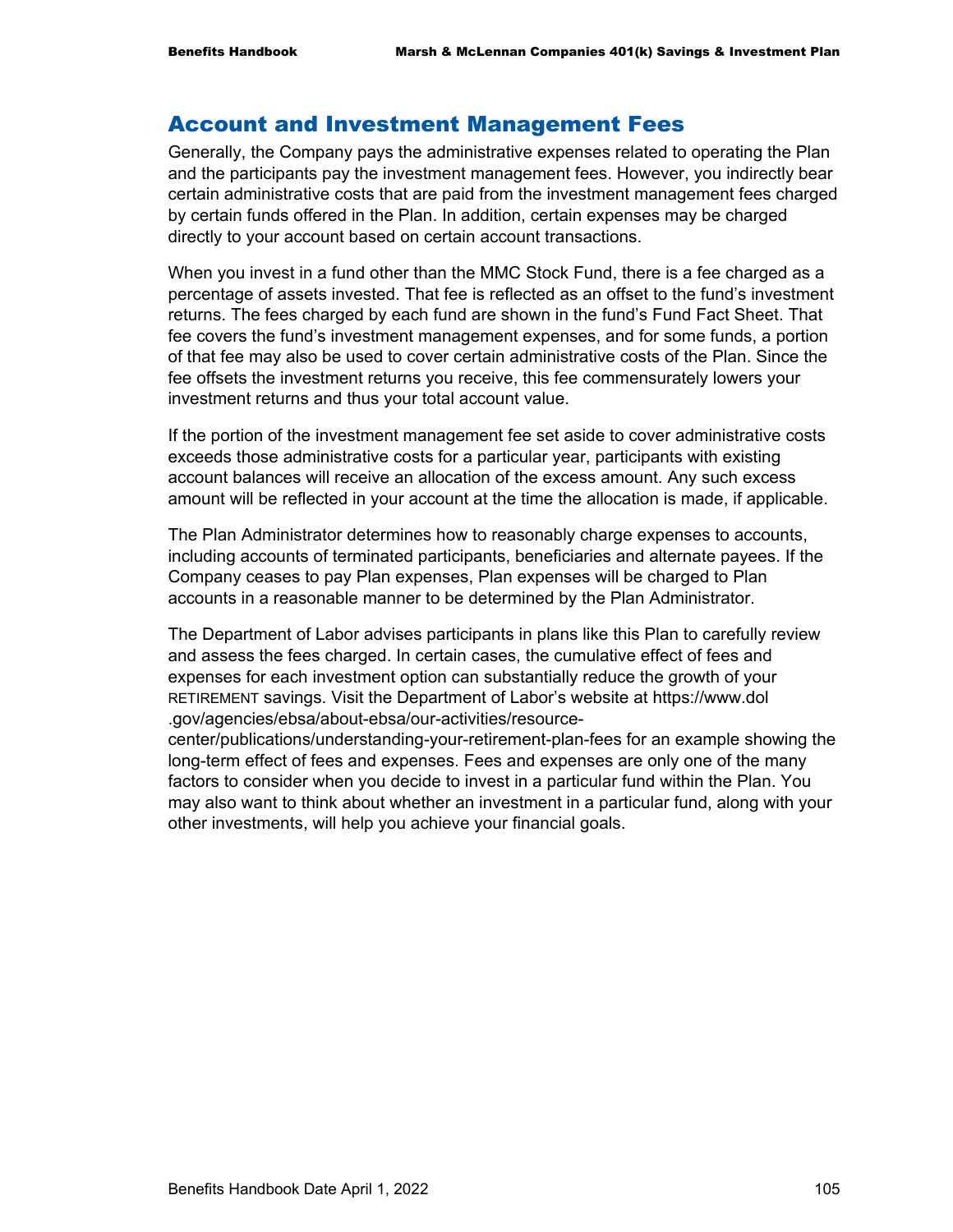# **Glossary**

### **BENEFICIARY**

The person or entity you designate or who, under the terms of the plan will receive your remaining account balance after you die.

### CONDUIT IRA

An IRA that:

- was established with a distribution from (i) another employer tax-qualified plan under Section 401(a) of the Internal Revenue Code, (ii) a retirement plan under Section 403(b) of the Internal Revenue Code or (iii) a governmental plan under Section 457(b) of the Internal Revenue Code; and
- has no other IRA contributions commingled with it.

### **DEFAULT**

A loan will be considered to be in default if:

- you breach a representation in the promissory note or make any false or misleading statement when you apply for the loan,
- **vou file for bankruptcy or,**
- it is determined by the loan administrator that your ability to repay the loan is substantially impaired.

### HR SERVICES

Marsh McLennan HR Services Phone: +1 866 374 2662

#### INSTALLMENT

Monthly, quarterly, semi-annual or annual income that continues for a specified period of time, like for a number of years or number of payments.

#### LEASED EMPLOYEE

An individual is considered to be a Leased Employee of Marsh McLennan, if such individual is not an actual employee of Marsh McLennan, but nevertheless performs services for Marsh McLennan where such services are performed pursuant to any sort of formal or informal agreement between the Marsh McLennan and an unrelated agency or other unrelated employer.

### NON-INDIVIDUAL BENEFICIARY

"Non-individual beneficiaries" include charities, estates, and trusts where individual beneficiaries are not identifiable under the trust document.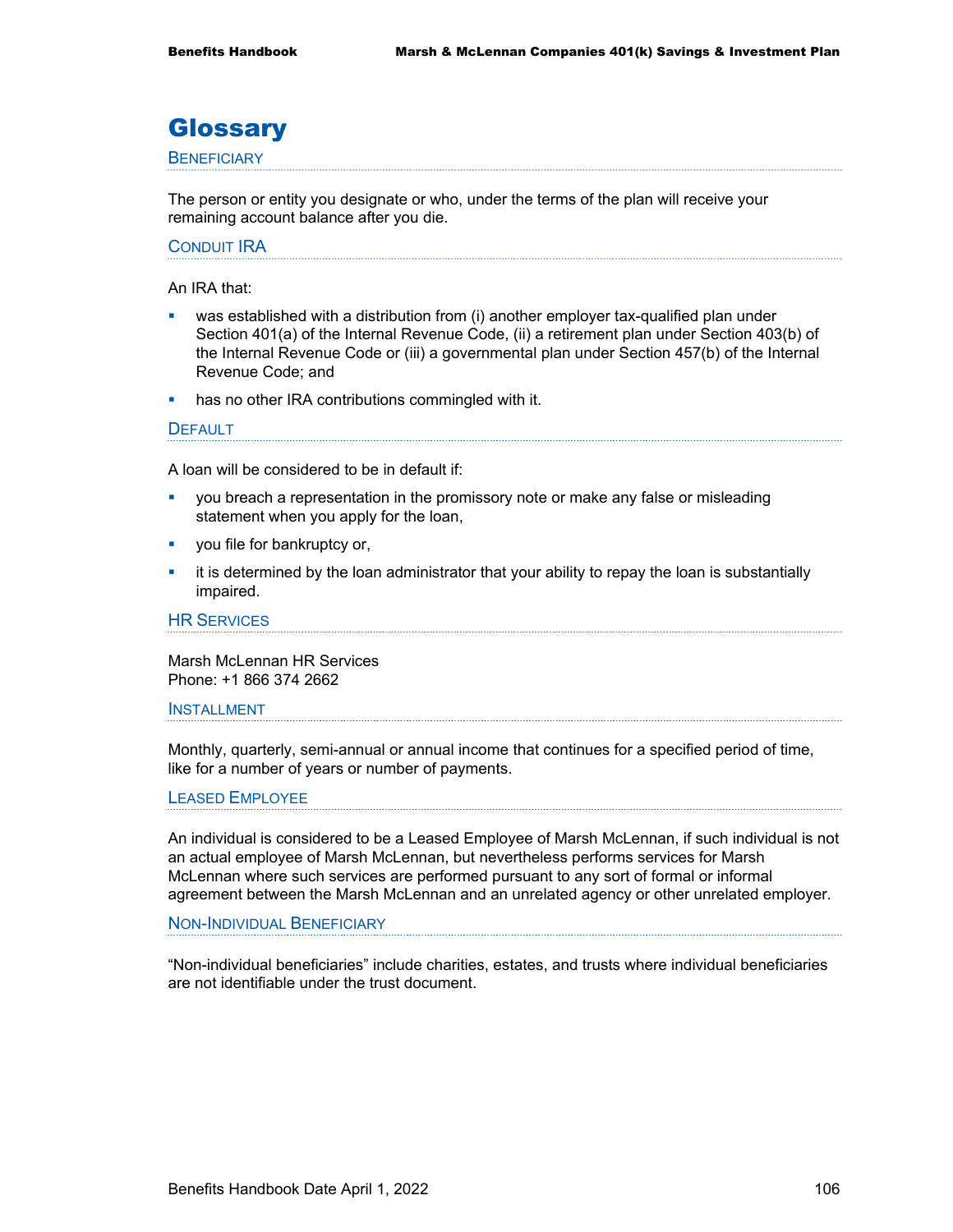#### NORMAL FORM

The Normal Forms of payment for distributions over \$1,000 under the Marsh & McLennan Companies 401(k) Savings & Investment Plan are:

- in-kind distribution of whole shares from the MMC Stock Fund.
- check for the value of your investments in Investment Funds other than the MMC Stock Fund, along with the value of all fractional shares of Marsh & McLennan Companies stock.

#### QUALIFIED DOMESTIC RELATIONS ORDER (QDRO)

A judgment, decree or order issued by a state court that relates to child support, alimony payments or marital property rights to a spouse, former spouse, child or other dependent and is made pursuant to a state domestic relations law (including a community property law). It is considered a qualified domestic relations order if it creates or recognizes the existence of an alternate payee's right—or assigns to an alternate payee the right—to receive all or a portion of the benefits payable to a participant under a plan, specifies required information, does not alter the amount or form of plan benefits and is approved by the plan.

#### **RETIREMENT**

You are considered a retired employee when you terminate your employment with the Company if:

- you are at least age 55 with 5 years of vested service.
- you are age 65 or above.

#### ROLLOVER CONTRIBUTIONS

Amounts received from certain other tax-favored plans that may be eligible for a tax-free transfer to another such plan.

### SOCIAL SECURITY BENEFIT

The retirement benefit you receive from the government when you retire, based on your age, the number of years you contributed to Social Security and your Social Security contributions during those years. In order to qualify for Social Security coverage, you must have 40 quarters of Social Security contributions.

#### TAX-QUALIFIED PLAN

A plan that satisfies the Internal Revenue Service requirements governing retirement plans and pays benefits within IRS limits and allows the Company to set aside assets in a tax-exempt trust to fund participant benefits, without subjecting participants to tax until they receive distributions from the plan.

The IRS imposes certain limits on tax-qualified plans, such as establishing a maximum amount of salary that can be used to calculate plan benefits, and the maximum benefit that a retirement plan can pay a participant at age 65 and other retirement ages. The government adjusts these limits from time to time. Lower limits applicable for prior years may affect your benefits.